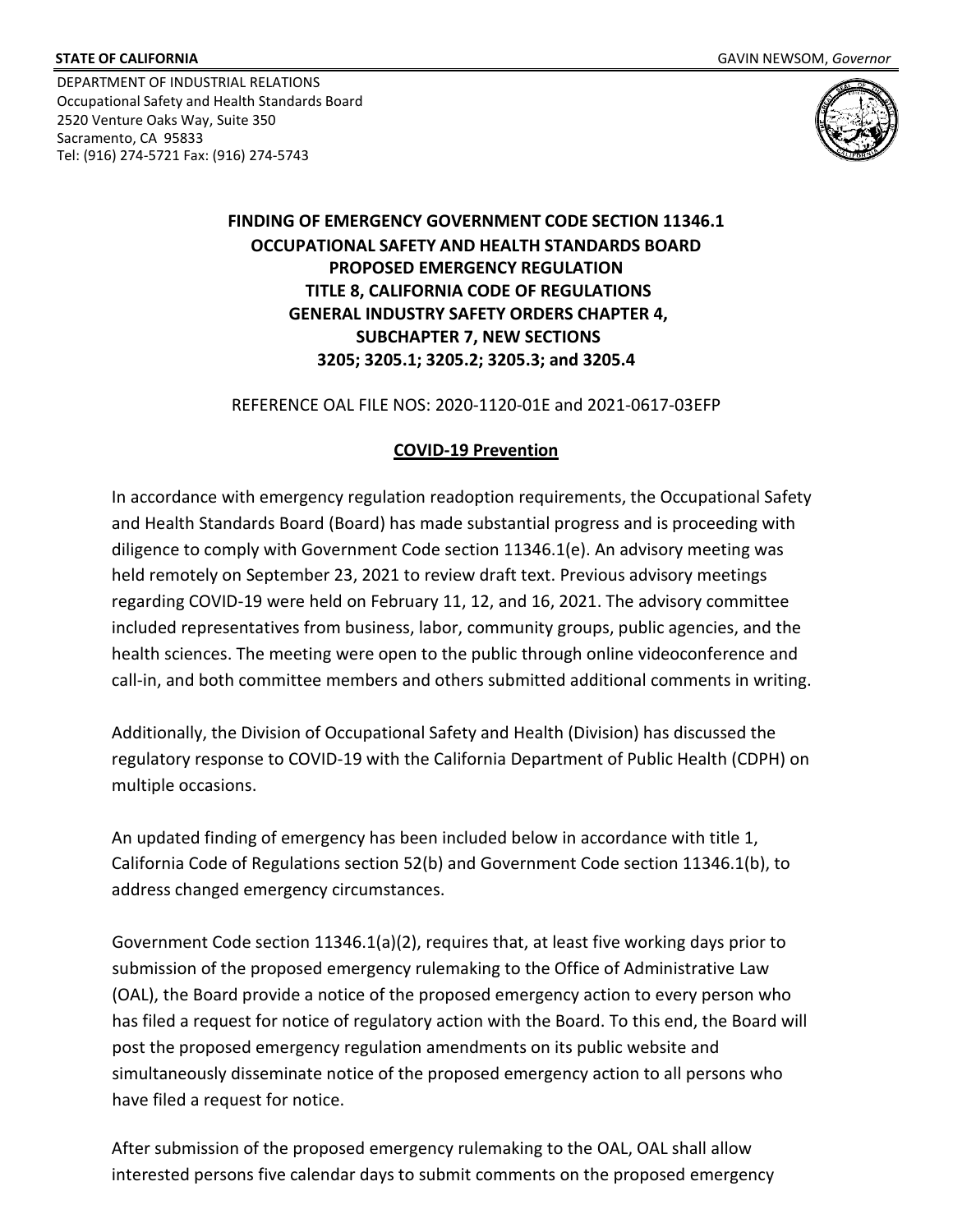*Page 2 of 75 Finding of Emergency New Sections 3205 through 3205.4, COVID-19 Prevention Business Meeting: December 16, 2021* 

> be in writing, submitted via U.S. mail or email, contain a reference to the topic of the emergency rulemaking, and must be received by both the Board and OAL within five days of the Board's filing with OAL. To determine OAL's five-day comment period, please visit regulation amendments as set forth in Government Code section 11349.6. Comments must <http://www.oal.ca.gov>under the heading "Emergency Regulations Under Review."

 The entire proposed text is open for comment. The public is welcome to submit comments on any aspect of the proposed emergency regulations.

# **FINDING OF EMERGENCY**

 The objective of the proposed emergency standard is to reduce employee exposure to the virus that causes COVID-19 and therefore reduce COVID-19 illness and transmission.

 The Board finds that the adoption of this proposed emergency standard is necessary to address an emergency pursuant to Government Code section 11346.1(b)(1). The Board finds that immediate action must be taken to avoid serious harm to the public peace, health, safety, or general welfare, for the reasons stated below.

# **Basis for the Finding of Emergency**

<u>.</u>

- California in response to the outbreak of respiratory illness due to the novel coronavirus, known as COVID-19. 1 1. On March 4, 2020, Governor Gavin Newsom proclaimed a State of Emergency to exist in
- 2. COVID-19 is a pandemic disease, found in every county in California, every state in the United States and nearly every country in the world. While a high percentage of individuals affected by COVID-19 will experience mild to moderate flu-like symptoms, some will have more serious symptoms and will require hospitalization, particularly individuals who are elderly or have underlying medical conditions.<sup>2</sup> Serious symptoms of COVID-19 include shortness of breath, difficulty breathing, pneumonia, and organ failure, and can result in death.<sup>3</sup> The virus can damage the lungs, heart and brain and can cause long-term health problems.<sup>4</sup>

<sup>&</sup>lt;sup>1</sup> Gavin Newsom, Governor of California; Proclamation of a State of Emergency; March 4, 2020. [https://www.gov.ca.gov/wp](https://www.gov.ca.gov/wp-content/uploads/2020/03/3.4.20-Coronavirus-SOE-Proclamation.pdf)[content/uploads/2020/03/3.4.20-Coronavirus-SOE-Proclamation.pdf](https://www.gov.ca.gov/wp-content/uploads/2020/03/3.4.20-Coronavirus-SOE-Proclamation.pdf)

<sup>&</sup>lt;sup>2</sup> CDC. Evidence used to update the list of underlying medical conditions that increase a person's risk of severe illness from COVID-19. Accessed on October 15, 2020. https://www.cdc.gov/coronavirus/2019-ncov/need-extra-precautions/evidence-table.html<br><sup>3</sup> Wiersinga WJ, Rhodes A, Cheng AC, Peacock SJ, Prescott HC. Pathophysiology, Transmission, Diagnosis, an Disease 2019 (COVID-19): A Review. JAMA. 2020; 324(8):782–793. doi:10.1001/jama.2020.12839. <https://jamanetwork.com/journals/jama/fullarticle/2768391>

<sup>&</sup>lt;sup>4</sup> World Health Organization. What we know about Long-term effects of COVID-19. September 9, 2020. Last accessed November 13,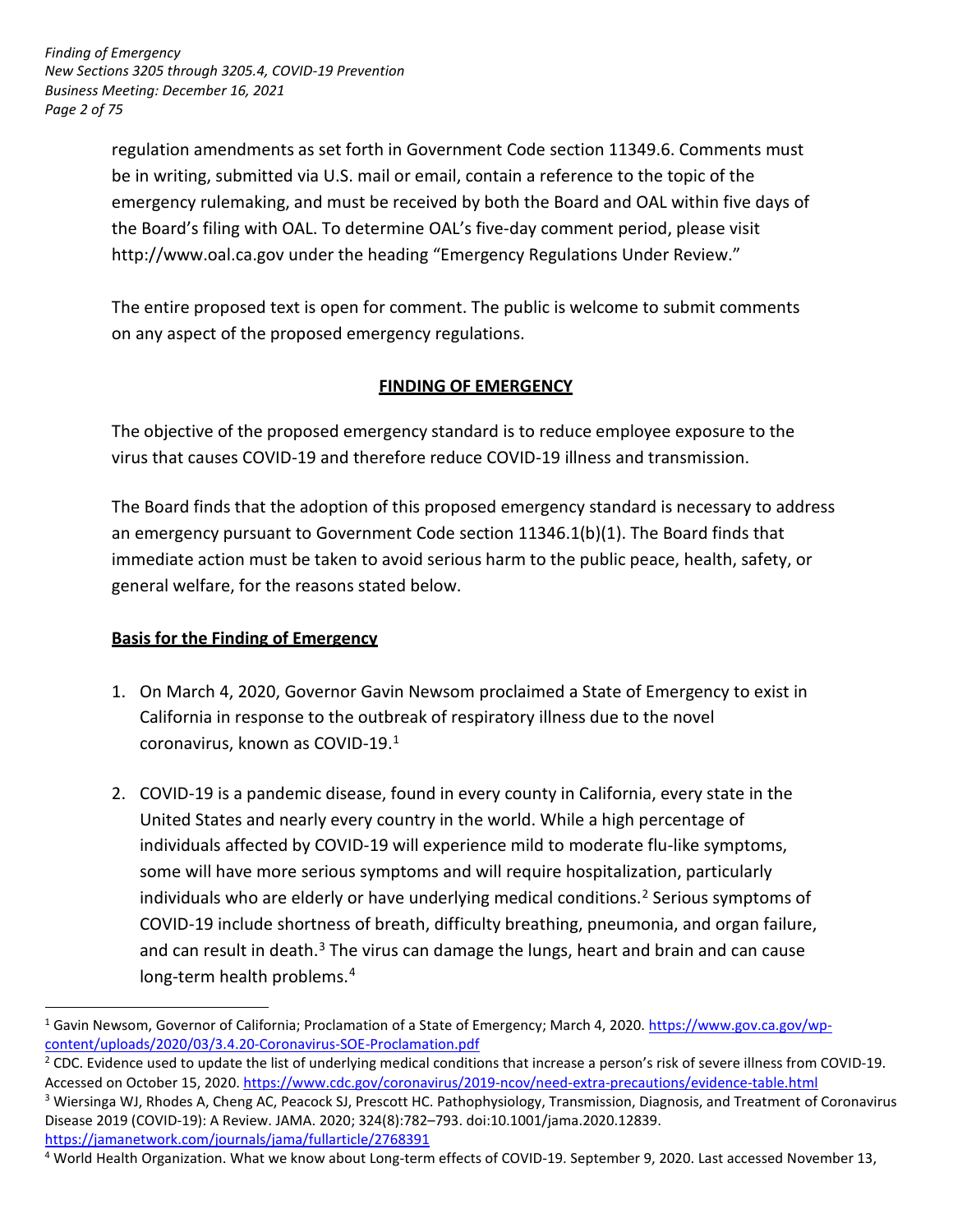- 3. On March 19, 2020, Governor Newsom issued Executive Order N-33-20, a stay-at-home order to protect Californians and slow the spread of COVID-19. The order prohibited operations at all but essential businesses and workplaces.<sup>5</sup>
- 4. As of May 4, 2020, Governor Newsom allowed a number of lower-risk business sectors to reopen.<sup>6</sup>
- illness between March 19, 2020, and July 5, 2020, have done so at work and are thus eligible for workers' compensation benefits. The Executive Order declares that "employees who report to their places of employment are often exposed to an increased risk of contracting COVID-19, which may require medical treatment, including hospitalization" and that "employees who report to work while sick increase health and safety risks for themselves,their fellow employees, and others with whom they come into contact." 5. On May 6, 2020, Governor Newsom issued Executive Order N-62-20<sup>7</sup>, which provides that under certain circumstances it is presumed that workers who contract a COVID-19-related
- 6. There has been an overrepresentation of migrant temporary farmworkers testing positive California health officer noted that "farmworkers face the greatest infection risk not at work, but at home."<sup>10</sup> Indeed, in Ventura County, almost 190 workers living in employer- the need to control against the spread of COVID-19 among farmworkers, on July 24, 2020, for COVID-19 in California compared to workers in any other industry.<sup>8</sup> Many of these workers live in compact, dorm-like housing facilities provided by employers.<sup>9</sup> One provided housing tested positive for COVID-19 out of 216 people tested.<sup>11</sup> In recognition of

<u>.</u>

<sup>2020.</sup> [https://www.who.int/docs/default-source/coronaviruse/risk-comms-updates/update-36-long-term](https://www.who.int/docs/default-source/coronaviruse/risk-comms-updates/update-36-long-term-symptoms.pdf?sfvrsn=5d3789a6_2)[symptoms.pdf?sfvrsn=5d3789a6\\_2](https://www.who.int/docs/default-source/coronaviruse/risk-comms-updates/update-36-long-term-symptoms.pdf?sfvrsn=5d3789a6_2)

<sup>&</sup>lt;sup>5</sup> Gavin Newsom, Governor of California; Executive Order N-33-20; March 19, 2020. [https://covid19.ca.gov/img/Executive-Order-N-33-](https://covid19.ca.gov/img/Executive-Order-N-33-20.pdf) [20.pdf](https://covid19.ca.gov/img/Executive-Order-N-33-20.pdf)

<sup>&</sup>lt;sup>6</sup> Gavin Newsom, Governor of California; Update on California's Reopening; May 4, 2020.

<sup>&</sup>lt;sup>7</sup> Gavin Newsom, Governor of California; Executive Order N-62-20; May 6, 2020. Last accessed November 13, 2020. https://www.gov.ca.gov/2020/05/04/governor-newsom-provides-update-on-californias-progress-toward-stage-2-reopening/<br><sup>7</sup> Gavin Newsom, Governor of California; Executive Order N-62-20; May 6, 2020. Last accessed November 13,

Accessed on November 6, 2020. [https://www.thecalifornian.com/story/news/2020/08/17/california-motel-guest-farm-workers](https://www.thecalifornian.com/story/news/2020/08/17/california-motel-guest-farm-workers-coronavirus-case-%20outbreak/5475182002/)[coronavirus-case-outbreak/5475182002/](https://www.thecalifornian.com/story/news/2020/08/17/california-motel-guest-farm-workers-coronavirus-case-%20outbreak/5475182002/)

<sup>&</sup>lt;sup>9</sup> VC Star. Farmworker housing coronavirus outbreak: 188 test positive for COVID-19, dated July 4, 2020. Accessed on November 6, 2020. [https://www.vcstar.com/story/news/local/2020/07/03/oxnard-california-farmworker-housing-covid-19](https://www.thecalifornian.com/story/news/2020/08/17/california-motel-guest-farm-workers-coronavirus-case-%20outbreak/5475182002/) [coronavirus-outbreak/5368774002/](https://www.thecalifornian.com/story/news/2020/08/17/california-motel-guest-farm-workers-coronavirus-case-%20outbreak/5475182002/)

 $^{10}$  The Californian. COVID-19 rips through California motel rooms of guest workers who pick nation's produce, dated August 26, 2020. Accessed on November 6, 2020. [https://www.thecalifornian.com/story/news/2020/08/17/california-motel-guest-farm-workers](https://www.thecalifornian.com/story/news/2020/08/17/california-motel-guest-farm-workers-coronavirus-case-%20outbreak/5475182002/)[coronavirus-case-outbreak/5475182002/](https://www.thecalifornian.com/story/news/2020/08/17/california-motel-guest-farm-workers-coronavirus-case-%20outbreak/5475182002/)

<sup>&</sup>lt;sup>11</sup> VC Star. Farmworker housing coronavirus outbreak: 188 test positive for COVID-19, dated July 4, 2020. Accessed on November 6, 2020.

[https://www.vcstar.com/story/news/local/2020/07/03/oxnard-california-farmworker-housing-covid-19-coronavirus-outbreak/5368774002/](https://www.thecalifornian.com/story/news/2020/08/17/california-motel-guest-farm-workers-coronavirus-case-%20outbreak/5475182002/)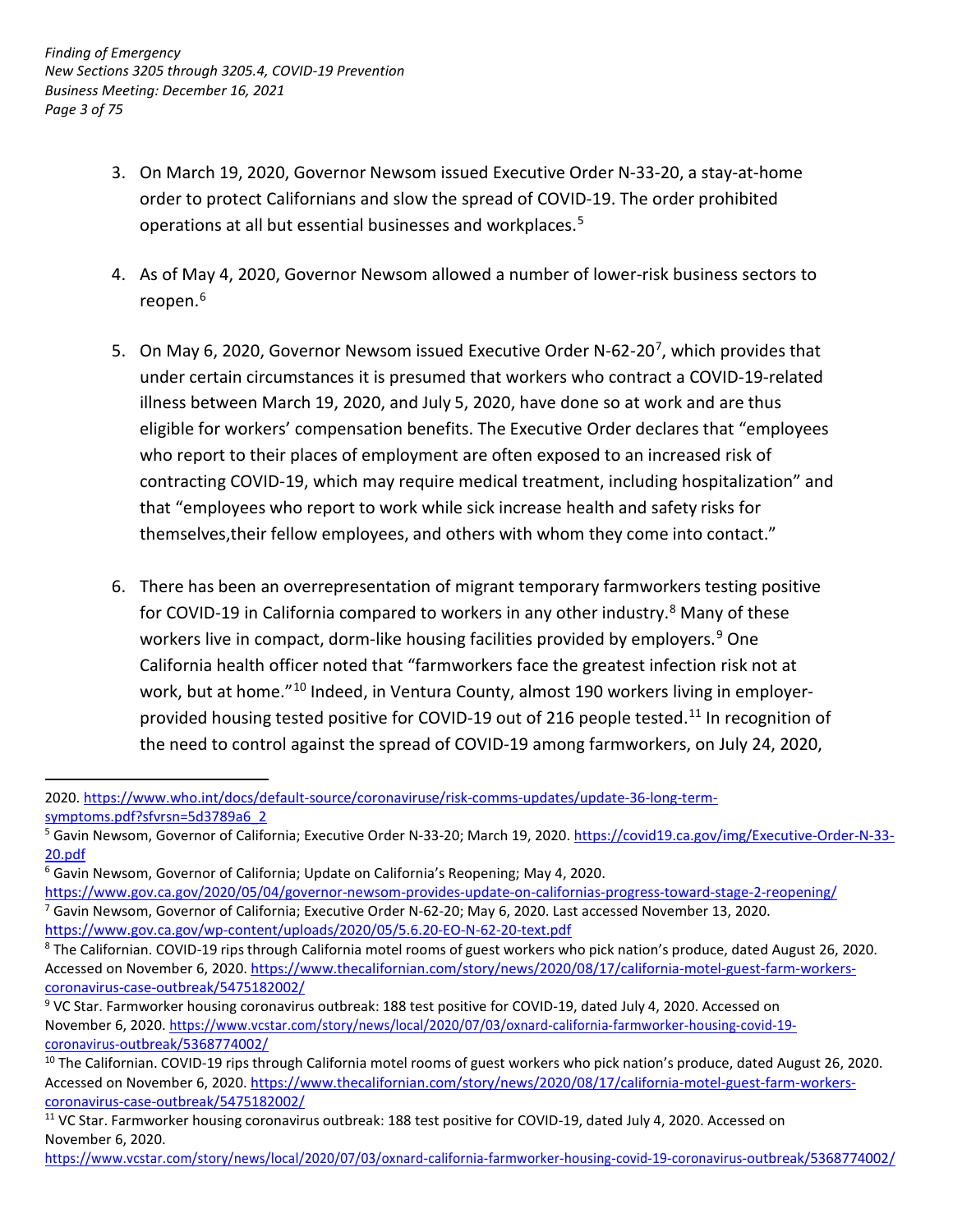*Page 4 of 75 Finding of Emergency New Sections 3205 through 3205.4, COVID-19 Prevention Business Meeting: December 16, 2021* 

<u>.</u>

 Governor Newsom unveiled the Housing for the Harvest program, which provides 14 paid Centers for Disease Control (CDC) have published COVID-19 prevention guidance documents encouraging employers to adopt various workplace control measures for days of temporary hotel rooms for California farmworkers who have been exposed to, or tested positive for, COVID-19 but are unable to adequately quarantine at home.<sup>12</sup> In addition, the federal Occupational Safety and Health Administration (OSHA) and the workers residing in communal living arrangements, including employer-furnished housing, and workers traveling to and from work in shared motor vehicles.<sup>13</sup>

- work operations despite the continuing spread of COVID-19. Vaccinations are reducing the transmission of COVID-19, but many California workers are not fully vaccinated and face vaccines, especially since the Delta variant has become the dominant strain of COVID-19 in California and the world. <sup>14</sup> 7. As of April 2021, the majority of California workplaces were allowed to engage in on-site potential exposure to COVID-19 on the job. Although vaccines dramatically reduce the risk of severe illness, hospitalization, and death, not all COVID-19 infections are prevented by
- 8. Clusters and outbreaks of COVID-19 have occurred in workplaces throughout California, including in food manufacturing, agricultural operations, and warehouses, among other industries.
- deaths reported in California. As of April 27, 2021, there were 3,633,185 cases of COVID-19 and 60,208 deaths attributable to COVID-19. 15 As of November 5, 2021, California.<sup>16</sup> A 2021 study by researchers at the University of California, San Francisco, used death certificate data to compare observed versus expected deaths among 9. As of October 14, 2020, there were 858,401 cases of COVID-19 infection and 16,757 there have been 4,688,285 cases of COVID-19 infection and 71,852 COVID-19 deaths in

 $^{12}$  California Department of Food and Agriculture, et al. Housing for the Harvest – Program Overview, dated July29, 2020. Accessed on Housing for the Harvest continues to operate); CDPH. Help for agricultural workers, Housing for the Harvest, updated September 23, 2021; accessed November 5, 2021. https://covid19.ca.gov/housing-for-agricultural-workers/ November 6, 2020. [https://files.covid19.ca.gov/pdf/Housing\\_for\\_the\\_Harvest-Program\\_Overview.pdf](https://files.covid19.ca.gov/pdf/Housing_for_the_Harvest-Program_Overview.pdf) (As of September 23, 2021,

November 6, 2020.<https://www.osha.gov/SLTC/covid-19/workers-in-shared-housing.html>; CDC. Agriculture Workers & <sup>13</sup> Federal OSHA. Additional Considerations for Workers Who Reside in Communal Living Arrangements. Accessed on Employers, Updated November 6, 2020. Accessed on November 6, 2020. [https://www.cdc.gov/coronavirus/2019](https://www.osha.gov/SLTC/covid-19/workers-in-shared-housing.html) [ncov/community/guidance-agricultural-workers.html;](https://www.osha.gov/SLTC/covid-19/workers-in-shared-housing.html) CDC. COVID-19 Guidance for Shared or Congregate Housing, Updated Aug. 22, 2020. Accessed on November 6, 2020. [https://www.cdc.gov/coronavirus/2019-ncov/community/shared-](https://www.cdc.gov/coronavirus/2019-ncov/community/shared-congregate-house/guidance-shared-congregate-housing.html)

[congregate-house/guidance-shared-congregate-housing.html](https://www.cdc.gov/coronavirus/2019-ncov/community/shared-congregate-house/guidance-shared-congregate-housing.html) <sup>14</sup> CDPH. Tracking COVID-19 in California. "Overview of vaccine administration," updated November 5, 2021; accessed November 5,

<sup>2021.</sup> https://covid19.ca.gov/vaccination-progress-data/#overview<br><sup>15</sup> CDPH. Tracking COVID-19 in California, updated April 27, 2021; accessed April 27, 2021. https://covid19.ca.gov/state-dashboard/<br><sup>16</sup> CDPH. Tracking COVI <https://covid19.ca.gov/state-dashboard/>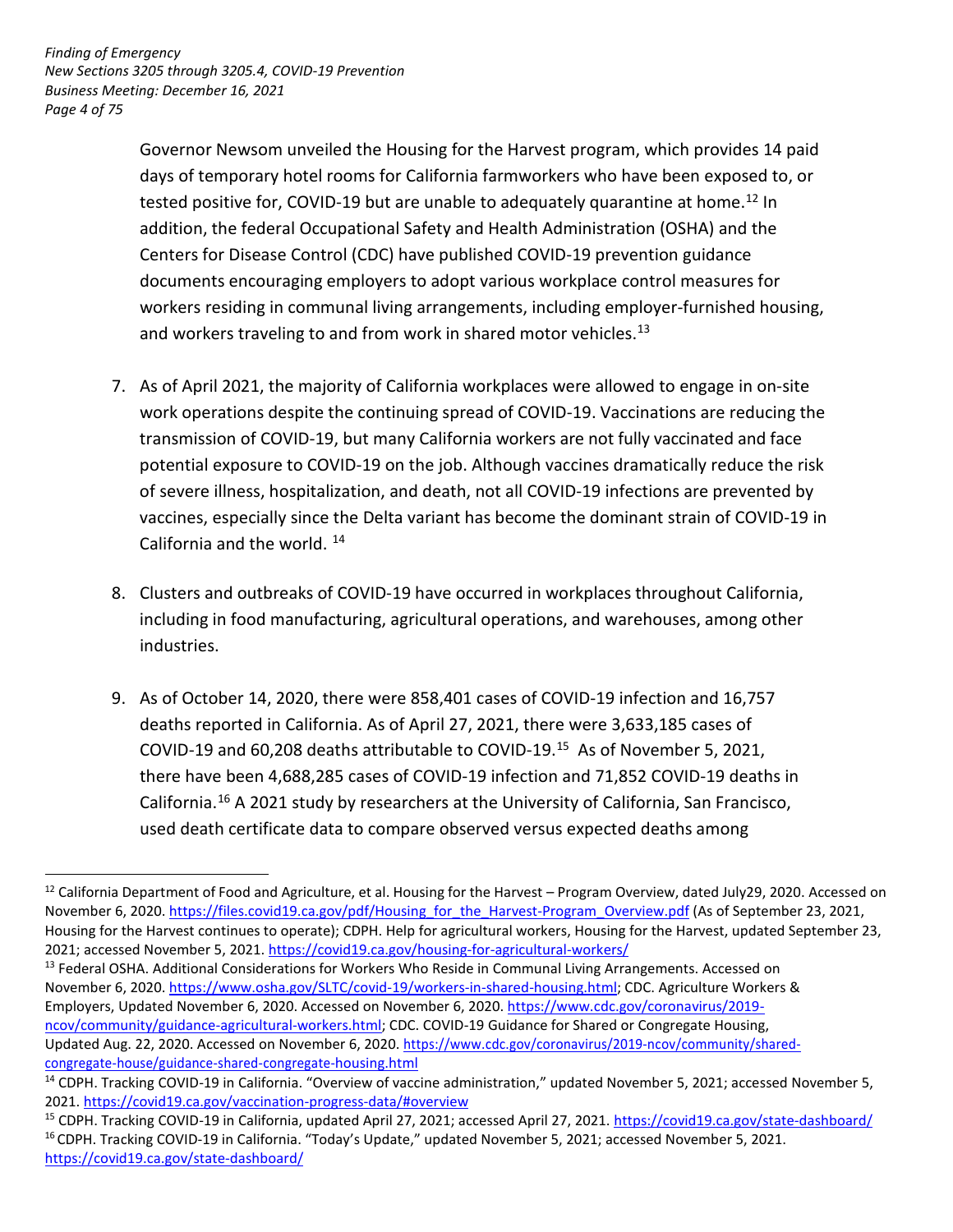*Page 5 of 75 Finding of Emergency New Sections 3205 through 3205.4, COVID-19 Prevention Business Meeting: December 16, 2021* 

<u>.</u>

 California adults ages 18-65 years by occupational sector and occupation, as well as race and ethnicity, during the period March to October 2020. 17 The study determined that than would be expected based on death rates during the same time period over four pre-pandemic years. The authors concluded that these deaths were attributable to COVID-19. Sectors with the highest relative and per-capita excess mortality were food/agriculture (39 percent relative excess; 75 excess deaths per 100,000), transportation/logistics (31 percent; 91 per 100,000), manufacturing (24 percent; 61 per 100,000), and facilities (23 percent; 83 per 100,000). about 11,628 more Californians in this age range died during this nine-month period

- 10. Data for the number of cases of COVID-19 infection and number of deaths attributable to workplace exposure to COVID-19 is not currently available; however, the numbers are likely outside of those in one's household, along with the close proximity between persons substantial, particularly among essential workers, due to workers' exposure to persons required in some industries.
- 11. Employees infected with COVID-19 at work can transmit the infection to persons in their homes and communities, resulting in an increase in infection rates.
- COVID-19. The nature of the threat has been characterized by the occupational health and serious illness, permanent incapacitation, or death. Regular rulemaking cannot be completed in time to address these significant and ongoing risks to workers presented by the COVID-19 pandemic. 12. Emergency rulemaking is required to address the immediate threat to employees from medical community as both acute and chronic adverse health effects which can manifest as
- 13. Cal/OSHA's Aerosol Transmissible Diseases (ATD) standard, title 8, section 5199, provides scope of section 5199 is limited. Thus, the majority of California workers are not covered by important protections to workers in specified work settings from exposure to novel pathogens, including COVID-19, particularly in health care and corrections. However, the the protections afforded by section  $5199.^{18}$
- requested an emergency rulemaking to address the potential harm posed to workers by employees in any facility, service category, or operation not covered by title 8, sections 14. During its September 17, 2020, meeting, the Board considered Petition 583, which COVID-19. The Petition sought adoption of an emergency standard that would apply to

<sup>&</sup>lt;sup>17</sup> Chen et al (June 2021). Excess mortality associated with the COVID-19 pandemic among Californians 18-65 years of age, by occupational sector and occupation: March through November 2020. *PLoS One.* 2021 Jun 4;16(6); accessed November 5, 2021. <https://pubmed.ncbi.nlm.nih.gov/34086762/>

<sup>&</sup>lt;sup>18</sup> Legislative Analyst's Office (LAO). COVID-19 and the Labor Market: Who are California's Frontline and Remote Workers? December 8, 2020.<https://lao.ca.gov/LAOEconTax/article/Detail/593>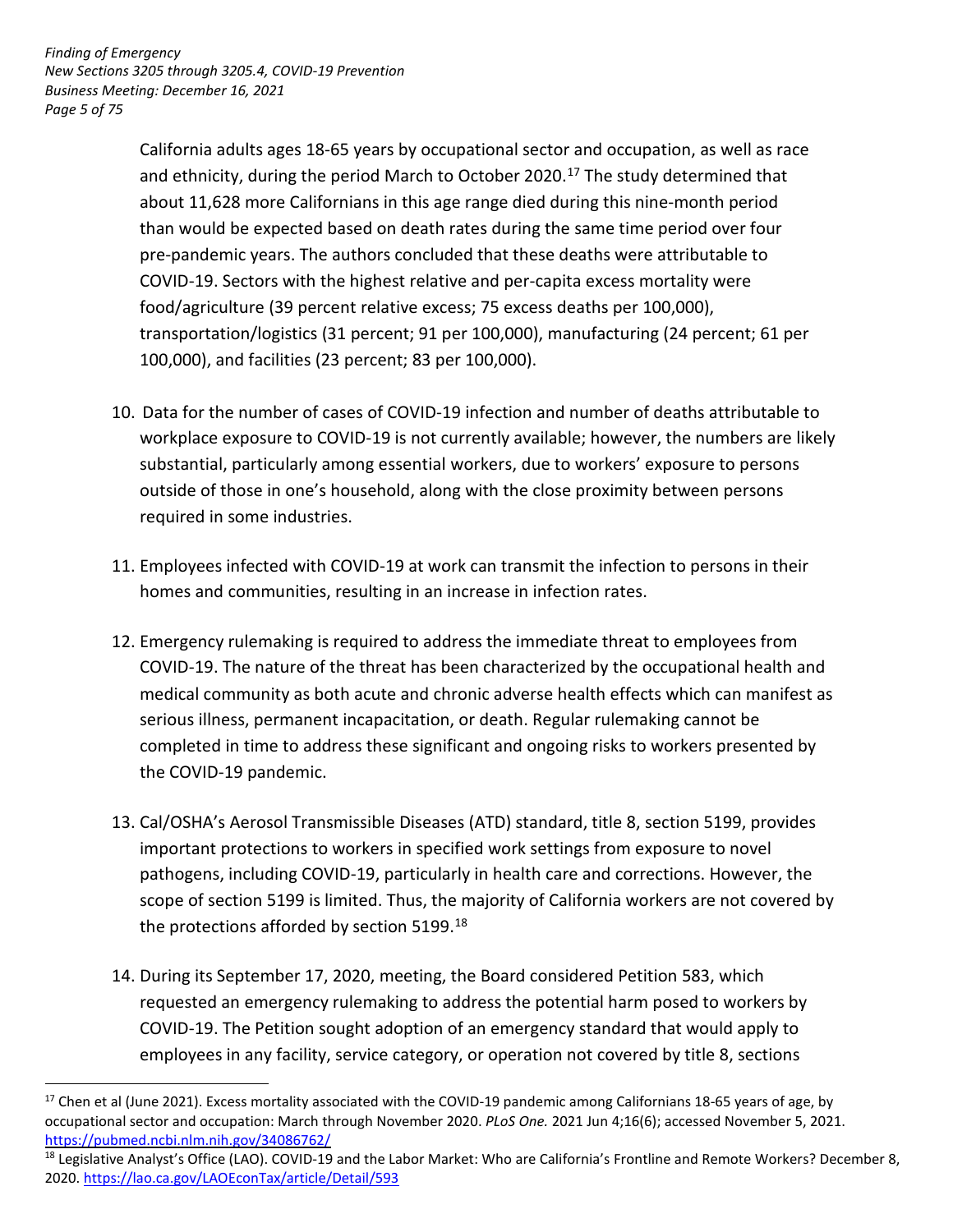*Page 6 of 75 Finding of Emergency New Sections 3205 through 3205.4, COVID-19 Prevention Business Meeting: December 16, 2021* 

> 5199 or 5199.1. In addition, the Petition sought a permanent regulation to protect employees from infectious diseases, including those caused by novel pathogens.

- Board requested the Division draft an emergency rulemaking proposal to protect all consideration no later than the November 19, 2020, Board meeting.<sup>19</sup> 15. The Board voted to grant Petition 583 in part, agreeing that "COVID-19 is a hazard to working people" and that "an emergency regulation would enhance worker safety." The workers not covered by section 5199 from COVID-19 exposure in the workplace, for
- 16. Between February 1, 2020, and September 27, 2020, the Division received over 6,937 complaints alleging inadequate protections for and potential exposure to COVID-19 in workplaces. Between January and September 2021, the Division received 412 reports of worker fatalities caused by COVID-19; 1,147 reports of non-fatal cases; and over 3,116 complaints alleging inadequate protections against potential exposure to COVID-19 in workplaces. 20
- 17. Occupational safety and health standards within title 8 of the California Code of employees who are covered under section 5199, there is currently no specific regulation that protects all workers from exposure to infectious diseases such as COVID-19. Regulations(CCR) protect workers from hazards in general. However, other than those
- 18. Guidance currently exists from a number of different authorities—including the federal CDC, federal OSHA, CDPH and the Division—on how employers can best protect workers from COVID-19. However, guidance varies between federal, state, and local agencies and would benefit from a specific set of regulations related to COVID-19 prevention in all has occasionally contained some contradictory information. Employers and employees workplaces.
- health by making existing general requirements, such as sections 3203, 3362, 3366, 5141, and 5144, specific to COVID-19 and easy to understand. 19. Adoption of the proposed emergency action is necessary to preserve worker safety and

<u>.</u>

<sup>&</sup>lt;sup>19</sup> Occupational Safety and Health Standards Board; Petition File No. 583; Adopted Decision; September 17, 2020. https://www.dir.ca.gov/oshsb/documents/petition-583-adopteddecision.pdf<br><sup>20</sup> State of California. Open Data Portal. DOSH COVID-19. COVID-19 data reported to the Division of Occupational Safety and Health,

 Data and Resources for the period January to Sept 2021, updated November 5, 2021; accessed November 5, 2021. <https://data.ca.gov/dataset/dosh-covid-19/resource/465980a9-fdd2-4328-9924-6c2a565f41e1>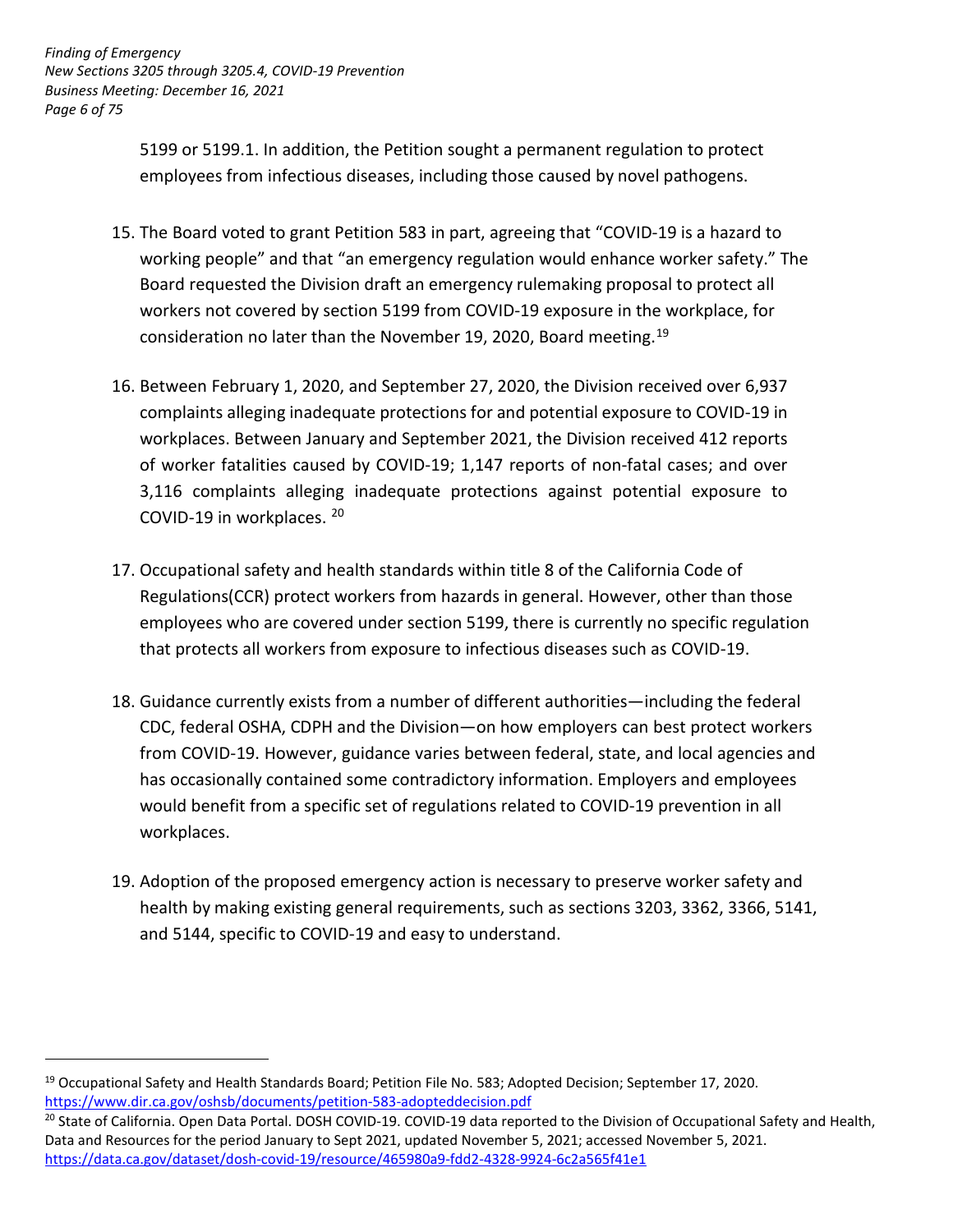- 20. The proposed emergency action is necessary to combat the spread of COVID-19 in California workers. The proposed regulation would significantly reduce the number COVID-19 related illnesses, disabilities and deaths in California's workforce.
- 21. Adoption of the proposed emergency regulation is necessary to strengthen the regulatory mandates specific to preventing the spread of the virus. Division's enforcement efforts related to the hazard of COVID-19 in workplaces, through

# **Basis for the Finding of Emergency Continued: Facts Leading up to November, 2020 Board Meeting**

- 22. During the early stage of the pandemic, among other things, the Division was directed to "have primary focus on providing technical assistance and support to have maximum effect to address the risk of COVID-19" and to "focus enforcement efforts where there Order N-27-20, March 15, 2020.) are allegations of the most serious violations impacting health and safety." (Executive
- 23. At that point, and throughout the spring of 2020, the expected length of the pandemic was unclear. Stay-at-home orders had initially "flattened the curve" relative to other states, such as New York. Among the workplaces most affected by the pandemic, the existing ATD Standard, title 8, section 5199, protected many employees because they were involved in patient care or other activities covered by that section. For all other employees, the Division relied on existing regulations, including title 8, section 3203, Injury and Illness Prevention Program (IIPP).
- 24. In May 2020, businesses began to reopen according to the state's phased reopening plan. On May 20, 2020, the Board received the previously noted petition (Petition 583), (Petitioners), requesting the Board amend title 8 standards to create new temporary emergency standards. Petitioners requested the Board provide specific protections to by the ATD standards (sections 5199 and 5199.1). filed by Worksafe and the National Lawyers' Guild, Labor & Employment Committee California employees who may have exposure to COVID-19, but who are not protected
- 25. The Board directed Board staff to prioritize the evaluation of this petition and the efficacy of existing regulations to address the health and safety of workers in the wake of the novel coronavirus. The evaluation process included an analysis of current regulations, finding that while protections exist in Cal/OSHA's ATD standards (title 8, sections 5199 and 5199.1), they are limited in scope primarily to medical facilities. Employers not included in the scope of the ATD standards have generally applicable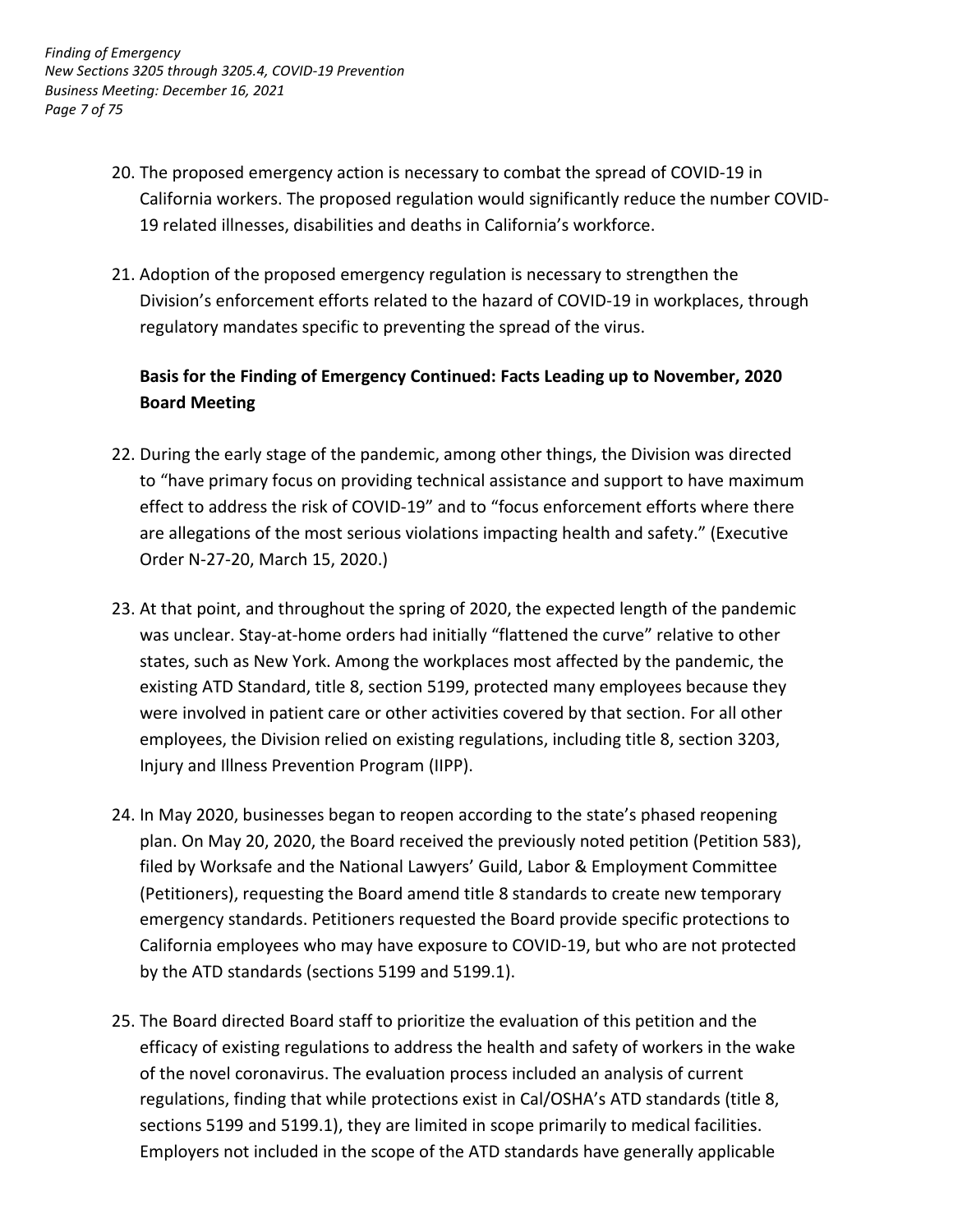*Page 8 of 75 Finding of Emergency New Sections 3205 through 3205.4, COVID-19 Prevention Business Meeting: December 16, 2021* 

> requirements, which include the IIPP (section 3203), Washing Facilities (sections 1527, 3366, 3457, and 8397.4), Personal Protective Equipment (PPE) (section 3380), Respiratory Protection (section 5144), Sanitation (article 9), and Control of Harmful Exposures (section 5141).

- workers from harmful exposures, they do not necessarily identify specific measures that must be taken to fight the spread of a novel infectious disease. Instead, the responsibility is placed on employers, given their intimate knowledge of the hazards at issue and the workings of the place of employment, to devise such methods or rates, showed that employers were struggling to address the novel hazards presented 26. While existing regulations (such as IIPP, section 3203) require employers to protect procedures. Investigations in the field over the summer, along with rising positivity by COVID-19.
- 27. Given the unprecedented nature of the COVID-19 pandemic, and informed by analysis performed by Board staff and the Division, on September 17, 2020, the Board found a specific emergency regulation in title 8 is necessary to provide clear instructions to employers and employees on what needs to be done to protect workers from COVID-19, eliminating any confusion and enhancing compliance. The Board requested the Division work with Board staff to expeditiously submit a proposal for an emergency regulation to protect all workers not covered by sections 5199 and 5199.1 from COVID-19 exposure in the workplace, for consideration no later than the November 19, 2020 Board meeting.
- 28. Throughout the course of the pandemic, the Division issued guidance for employers regarding safe reopening. This guidance, much of which was issued jointly with other state agencies, included industry-specific information. Nonetheless, cases began to rise precipitously in October and November 2020. Guidance was not sufficient to address the present increase in cases and the risk of occupational spread. Furthermore, the provided testing, that are critical to reduce occupational spread during the ongoing rise in infections. The threat of exponential growth in COVID-19 cases demanded immediate proposed emergency regulations introduced specific requirements, such as employeraction.
- 29. On November 19, 2020, the Board approved the adoption of sections 3205 and 3205.1 3205.4. These emergency regulations became effective on November 30, 2020.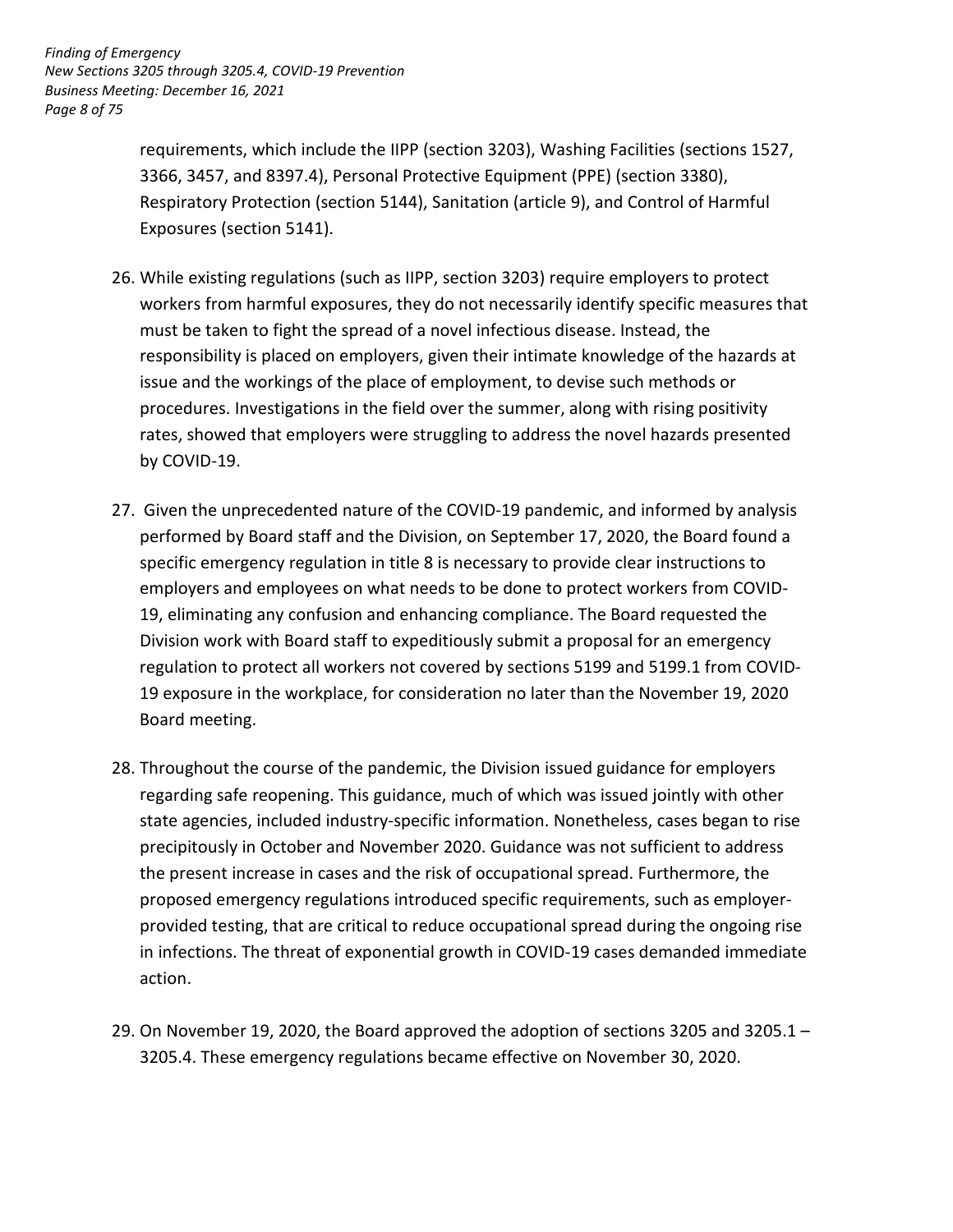*Page 9 of 75 Finding of Emergency New Sections 3205 through 3205.4, COVID-19 Prevention Business Meeting: December 16, 2021* 

-

#### **Basis for the Finding of Emergency Continued: Recent Developments**

- 30. On April 6, 2021, Governor Newsom announced plans to reopen the state on June 15, 2021, if certain conditions were met. Many employees were not fully vaccinated by that date; many presently remain unvaccinated. This is especially true in areas of the state where vaccination rates are lower; rates vary significantly by zip code. Rates also vary by race, with state data showing the lowest rates of full vaccination among persons who are multi-race, Latino, Black, and American Indian or Alaska Native.<sup>21</sup> As of November 5, 2021, CDPH reports that, among the population age 12+, the quartile with the least healthy community conditions, based on CDPH metrics, also has the lowest rate of vaccination, with 65.7 percent of residents fully vaccinated in the bottom quartile compared to 84.1 percent fully vaccinated in the top quartile.<sup>22</sup> Additionally, among all conditions that preclude vaccination or will refuse vaccination for other reasons.<sup>23</sup> demographic groups and regions of the state, some employees will have medical
- 31. Increased vaccination has decreased COVID-19 illnesses and deaths and will likely continue to do so over time. However, the Division presently continues to receive to September 29, 2021 the Division received 412 reports of worker fatalities caused by COVID-19 and 1,147 reports of non-fatal cases despite the large number of vaccinations administered during that period.<sup>24</sup> COVID-19 related complaints and reports of COVID-19 illnesses at work. From January 1
- 32. CDPH records about outbreaks suggest underreporting of COVID-19 to the Division. From January 1, 2020 to April 19, 2021, the Division received reports of 987 COVID-19 illness across all industries, 332 of them fatal. CDPH data from a similar period, January 1, 2021 through April 5, 2021 showed 5,603 outbreaks across industries, resulting in 57,164 associated cases.<sup>25</sup> Of those, 943 outbreaks and 11,914 associated cases had occurred in the final 30 days, despite the increase in vaccination rates during that time.

 $21$  CDPH. Tracking COVID-19 in California. "Vaccination progress by group, Race and Ethnicity," updated November 5, 2021; accessed November 5, 2021. https://covid19.ca.gov/vaccination-progress-data/#progress-by-group<br><sup>22</sup> CDPH. Tracking COVID-19 in California. "Vaccination progress by group, Vaccine Equity Metric," updated November 1, 2021; accessed

November 2, 2021. https://covid19.ca.gov/vaccination-progress-data/#progress-by-group

<sup>&</sup>lt;sup>23</sup> The effectiveness of the vaccines continues to be evident in case numbers, with a 6.8 times higher COVID-19 case rate among unvaccinated versus vaccinated Californians, as of October 24, 2021. Unvaccinated people were 9.5 times more likely to be hospitalized and 18.2 times more likely to die from COVID-19. CDPH. Office of Communications. State Officials Announce Latest COVID-19 Facts, updated November 5, 2021 (data from October 11, 2021 to October 17, 2021); accessed November 5, 2021. https://www.cdph.ca.gov/Programs/OPA/Pages/NR21-322.aspx<br><sup>24</sup> State of California. Open Data Portal. DOSH COVID-19. COVID-19 data reported to the Division of Occupational Safety and Health,

 Data and Resources for the period January to Sept 2021, updated November 5, 2021; accessed November 5, 2021.

https://data.ca.gov/dataset/dosh-covid-19/resource/465980a9-fdd2-4328-9924-6c2a565f41e1<br><sup>25</sup> California Dept. of Public Health, "COVID-19 Outbreaks January 1, 2021 to April 5, 2021," and its key "COVID-19 Outbreaks Data Dictionary," accessed April 25, 2021.<https://data.chhs.ca.gov/dataset/covid-19-outbreak-data>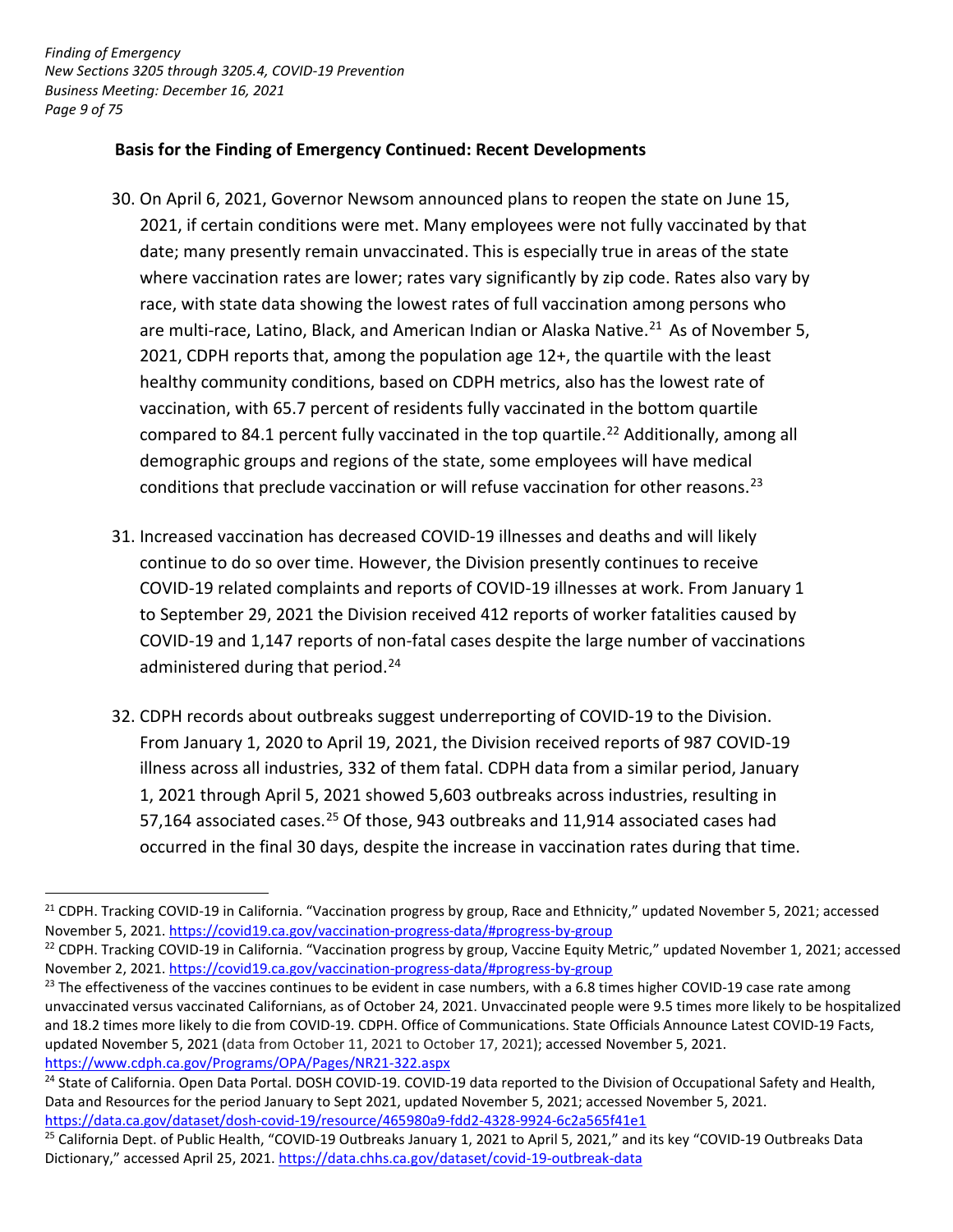*Page 10 of 75 Finding of Emergency New Sections 3205 through 3205.4, COVID-19 Prevention Business Meeting: December 16, 2021* 

> trades. By August 2021, reporting began to show signs of the Delta variant, with rises in This includes 101 outbreaks in retail; 73 in accommodation and food services; 71 in manufacturing (including food manufacturing); 56 in education; 37 in transportation and warehousing; 35 in public administration; 33 in construction; and 20 in wholesale outbreaks, total cases, and cases per outbreak.<sup>26</sup>

- 33. On June 9, 2021, CDPH issued updated Guidance for the Use of Face Coverings.<sup>27</sup> The disease, and spread. Unvaccinated persons are more likely to get infected and spread the virus which is transmitted through the air and concentrates indoors. Risk for COVID-19 exposure and infection will remain until we reach full community immunity. The purpose of this guidance is to align with CDC recommendations and provide information about higher risk settings where masks are required or recommended to prevent transmission to persons with prolonged, cumulative exposures (e.g., workers), or to persons whose vaccination status is unknown. When people who are not fully vaccinated wear a mask correctly, they protect others as well as themselves. Consistent and correct mask use by people who are not fully vaccinated is especially important indoors." guidance states, in part: "The COVID-19 vaccines are effective in preventing infection,
- 34. As reflected in the proposed emergency regulations, the use of effective vaccines has reduced the need for some of the protections put into place by the November 30, 2020 However, a serious hazard to employees remains, as evidenced by the emergence of the 1,000 times greater compared to SARS-CoV-2 (alpha) lineages present during the first months of the pandemic.<sup>28</sup> The risk of hospital admission, ICU admission and death for percent and the likelihood of death increased 121 percent. 29 Worker protections emergency temporary standards, when transmission rates were rising precipitously. Delta variant of SARS-CoV-2, for which viral loads were found to be on average about COVID-19 was much higher for individuals infected with the Delta variant, compared to strains that were not "variants of concern." The need for ICU admission increased 241 continue to be urgently needed in the event another variant emerges which can compete successfully with Delta.

<u>https://data.ca.gov/dataset/covid-19-outbreak-data</u><br><sup>27</sup> CDPH. Guidance for the Use of Face Coverings; updated June 9, 2021; accessed June 9, 2021.

-

<sup>&</sup>lt;sup>26</sup> State of California. Open Data Portal. CDPH. COVID-19 Outbreak Data; accessed November 5, 2021.

<sup>&</sup>lt;u>https://www.cdph.ca.gov/Programs/CID/DCDC/Pages/COVID-19/guidance-for-face-coverings.aspx</u><br><sup>28</sup> Baisheng Li, et al. Viral infection and transmission in a large, well-traced outbreak caused by the SARS-CoV-2 Delta variant. Posted July 23, 2021; accessed November 5, 2021. https://www.medrxiv.org/content/10.1101/2021.07.07.21260122v2.full<br><sup>29</sup> Fisman and Tuite. Progressive Increase in Virulence of Novel SARS-CoV-2 Variants in Ontario. Canada.

accessed November 5, 2021. https://www.medrxiv.org/content/10.1101/2021.07.05.21260050v3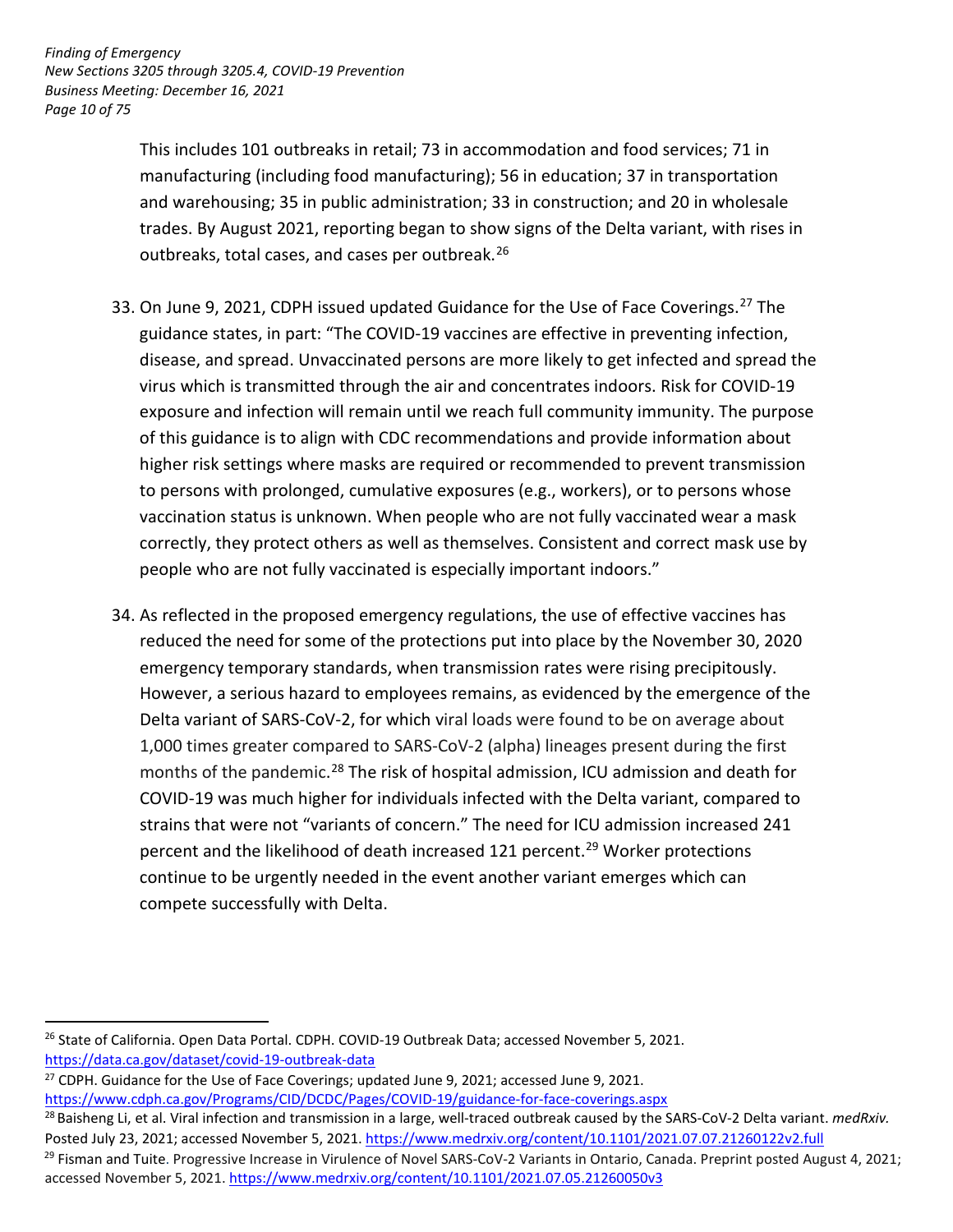*Page 11 of 75 Finding of Emergency New Sections 3205 through 3205.4, COVID-19 Prevention Business Meeting: December 16, 2021* 

<u>.</u>

- completely) for many people, those precautions are likely to decline among unvaccinated people as well.<sup>30</sup> Unvaccinated employees will therefore be particularly at risk, especially given the spread of especially contagious SARS-CoV-2 variants, unless 35. Due to changes in social norms, as mask-wearing and physical distancing decline (or end protective measures are taken.
- 36. At this time, emergency regulations are necessary to continue providing worker protections and furthering recovery from the pandemic. Although the state will continue to reopen as conditions dictate, the emergence of the Delta variant underscores that COVID-19 will likely remain a significant workplace hazard for months and potentially years to come.

# **AUTHORITY AND REFERENCE CITATIONS**

 These regulations are submitted pursuant to the Occupational Safety and Health Standards Board's authority under Labor Code section 142.3.

 California Labor Code section 142.3 establishes that the Board may adopt, amend, or repeal occupational safety and health standards or orders. Section 142.3 permits the Board to prescribe suitable protective equipment and control or technological procedures to be used in connection with occupational hazards and to provide for monitoring or measuring employee exposure for theprotection of employees.

 health or functional capacity even if such employee has regular exposure to a hazard regulated by such standard for the period of his working life." Section 144.6 also requires that the Board base standards on research, demonstrations, experiments and other appropriate information, taking into consideration the latest scientific literature, the reasonableness of the standards, and the experience gained under the health and safety laws. Additionally, California Labor Code section 144.6 requires the Board, when dealing with standards for toxic materials and harmful physical agents, to "adopt that standard which most adequately assures, to the extent feasible, that no employee will suffer material impairment of

 California Labor Code section 6409.6, among other things, requires employers to provide certain written notification to employees, employers of subcontracted employees, and

<sup>&</sup>lt;sup>30</sup> Scott E. Bokemper, Maria Cucciniello, Tiziano Rotesi, Paolo Pin, Amyn A. Malik, Kathryn Willebrand, Elliott E. Paintsil, Saad B. Omer, Gregory A. Huber, and Alessia Melegaro. Experimental evidence that changing beliefs about mask efficacy and social norms increase mask wearing for COVID-19 risk reduction: Results from the United States and Italy. Published online October 11, 2021. <https://www.ncbi.nlm.nih.gov/pmc/articles/PMC8504748/>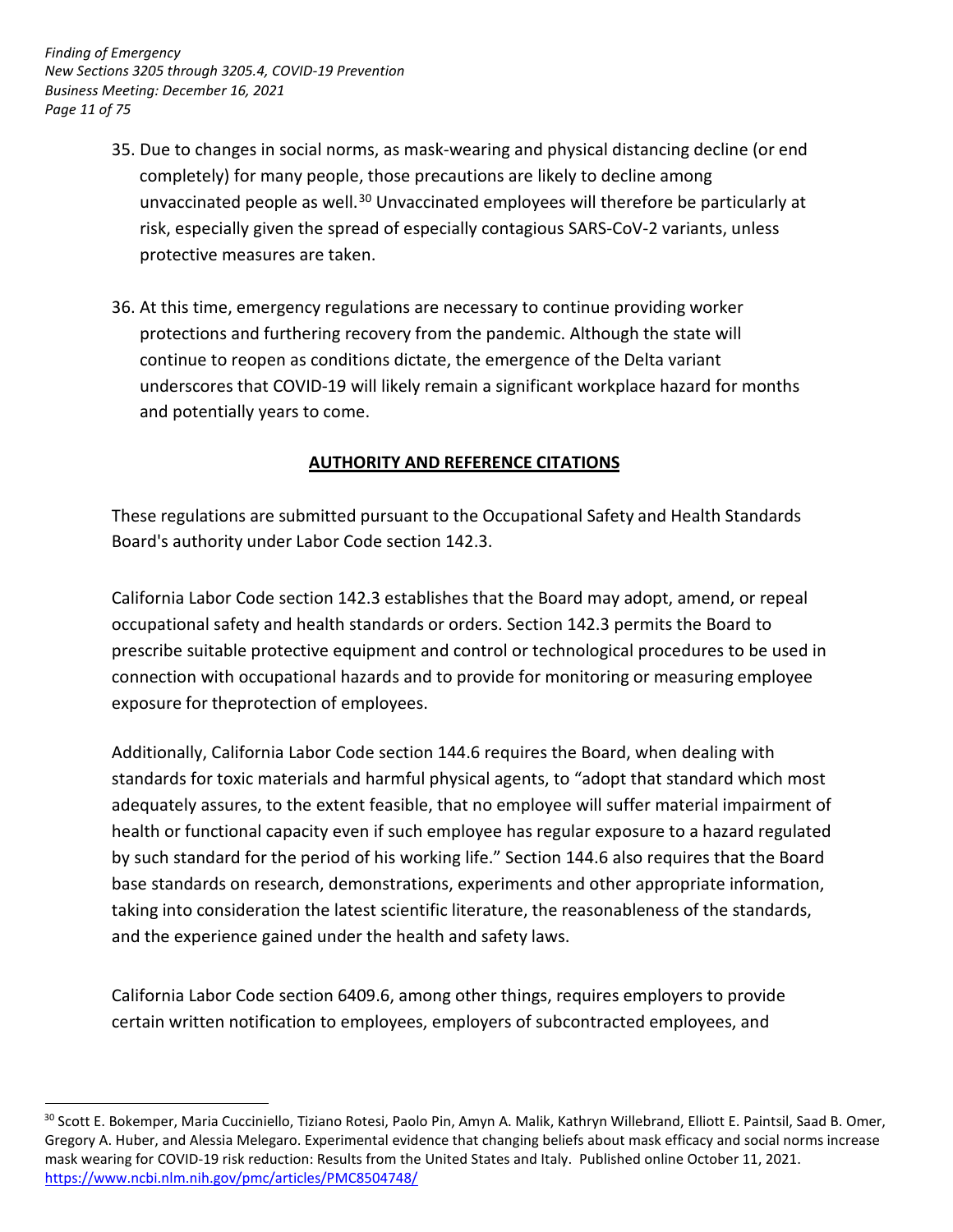*Page 12 of 75 Finding of Emergency New Sections 3205 through 3205.4, COVID-19 Prevention Business Meeting: December 16, 2021* 

> employees' exclusive representative of potential exposure to COVID-19, as well as notification on the employer's disinfection and safety plan.

Authority: Labor Code section 142.3.

Reference: Labor Code sections 142.3, 144.6, and 6409.6.

# **POLICY STATEMENT OVERVIEW INFORMATIVE DIGEST OF PROPOSED ACTION/**

### **Summary of Existing Regulations and the Effect of the Proposed Regulation**

 Labor Code sections 60.5 and 6308 provide that the Division is charged with the Health Act, commencing with Labor Code section 6300, as well as other provisions of law affecting the health and safety of employees in the State of California. administration and enforcement of the provisions of the California Occupational Safety and

 Labor code section 6401 requires employers to furnish and use safety devices and safeguards, and to adopt and use practices, means, methods, operations, and processes that healthful. LC section 6401 also requires employers to do every other thing reasonably necessary to protect the life, safety, and health of employees. are reasonably adequate to render such employment and place of employment safe and

 Labor code section 6402 prohibits employers from requiring or permitting any employee to go or be in any employment or place of employment that is not safe and healthful.

 Labor code section 6404 prohibits employers from occupying or maintaining any place of employment that is not safe and healthful.

Labor code section 6409.6, which shall remain in effect only until January 1, 2023, requires employers that receive a notice of potential exposure to COVID-19 to, within one business day of the potential exposure, provide written notice, as specified, to all employees, and the employers of subcontracted employees, who were on the premises at the same worksite as the COVID-19 case within the infectious period that they may have been exposed to COVID-19. Section 6409.6 also requires employers to provide written notice of COVID-19 exposure, as specified, to the exclusive representative, if any, of employees who had a close contact with the COVID-19 case. This section further requires employers to provide notice to employers of subcontracted employees, all exposed employees, and their exclusive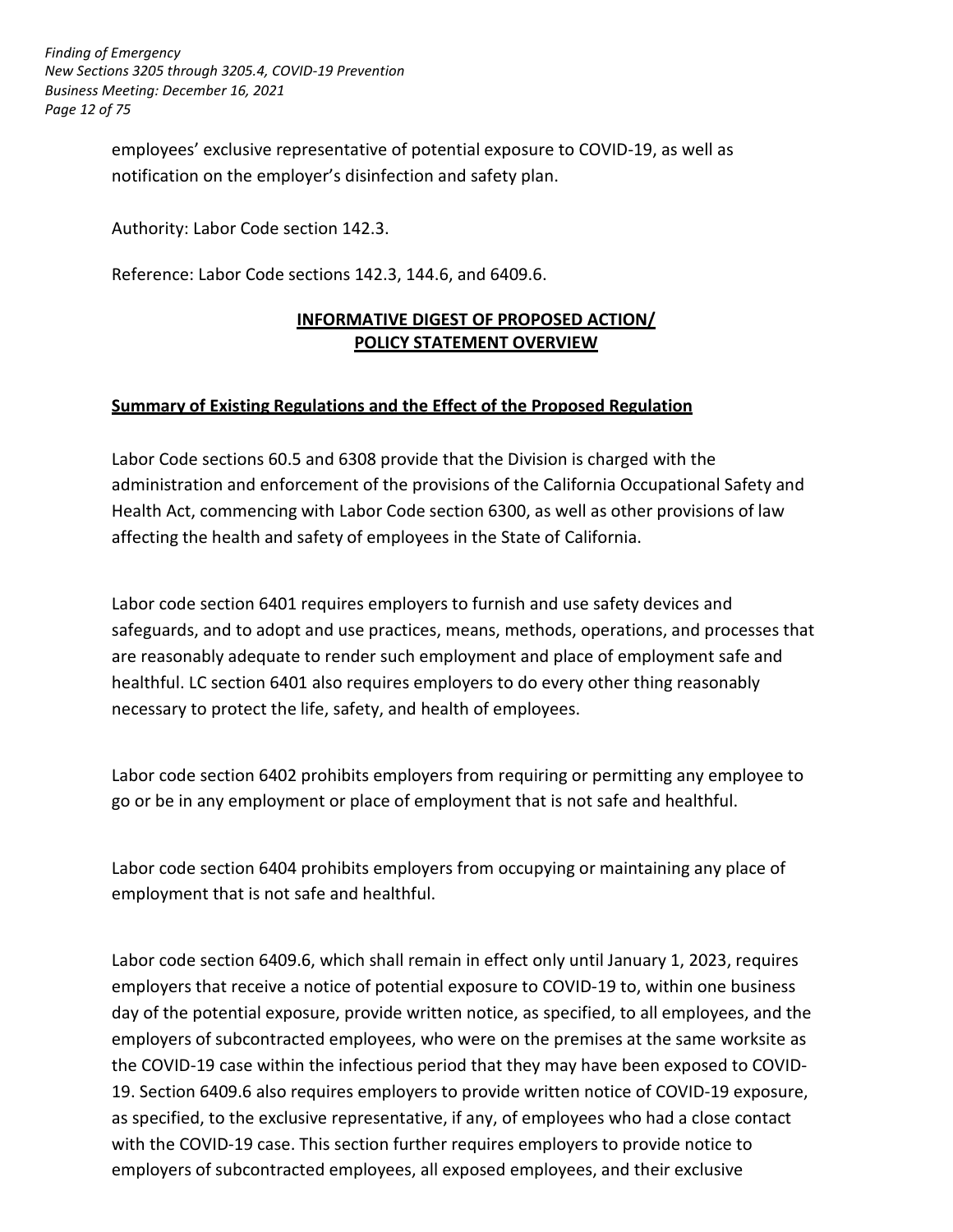*Page 13 of 75 Finding of Emergency New Sections 3205 through 3205.4, COVID-19 Prevention Business Meeting: December 16, 2021* 

> further requires the employer to provide exposed employees and their exclusive representative, with information regarding COVID-19-related benefits to which they may be representative, if any, of the cleaning and disinfection plan being implemented. The section entitled to under the law, as well as anti-retaliation and anti-discrimination protections.

 requires employers to report immediately to the Division any serious injury or illness, or death, of an employee occurring in a place of employment or in connection with any employment. Existing law, title 8, section 342, "Reporting Work-Connected Fatalities and Serious Injuries,"

 Existing law, title 8, section 3203, "Injury and Illness Prevention Program," establishes a general framework for the identification, evaluation, and correction of unsafe or unhealthy work conditions and practices; communication with employees; and employee safety and health training.

 requires employers to provide employees with access to records of their exposure to toxic substances or harmful physical agents (e.g., viruses, etc.), and employee medical records, including laboratory tests. Employers must provide authorized representatives with employee exposure records, and employee medical records of any employee who has given them specific Existing law, title 8, section 3204, "Access to Employee Exposure and Medical Records," written consent.

 Existing law, title 8, section 3380, "Personal Protective Devices," contains general requirements for personal protective equipment (PPE). Requirements for specific types of PPE are given in existing law, title 8, sections 3381 (Head Protection), 3382 (Eye and Face Protection), 3383 sections require PPE to help prevent the transmission of COVID-19. (Body Protection), 3384 (Hand Protection), and 3385 (Foot Protection). However, none of these

Existing law, title 8, section 3380, "Personal Protective Devices," contains general requirements for personal protective equipment (PPE). Requirements for specific types of PPE are given in existing law, title 8, sections 3381 (Head Protection), 3382 (Eye and Face Protection), 3383 (Body Protection), 3384 (Hand Protection), and 3385 (Foot Protection). However, none of these sections require PPE to help prevent the transmission of COVID-19.

 Existing law, title 8, section 5140, "Definitions," states that a "harmful exposure" is an permissible limit prescribed by section 5155; or (b) Of such a nature by inhalation as to result in, or have a probability to result in, injury, illness, disease, impairment, or loss of function." There is no permissible exposure limit prescribed by section 5155 for SARS-CoV-2, the virus that illness, disease, impairment, or loss of function. Exposure to COVID-19 is considered a harmful "exposure to dusts, fumes, mists, vapors, or gases" which are either "(a) In excess of any causes COVID-19; however, inhalation of the virus does have a probability to result in injury,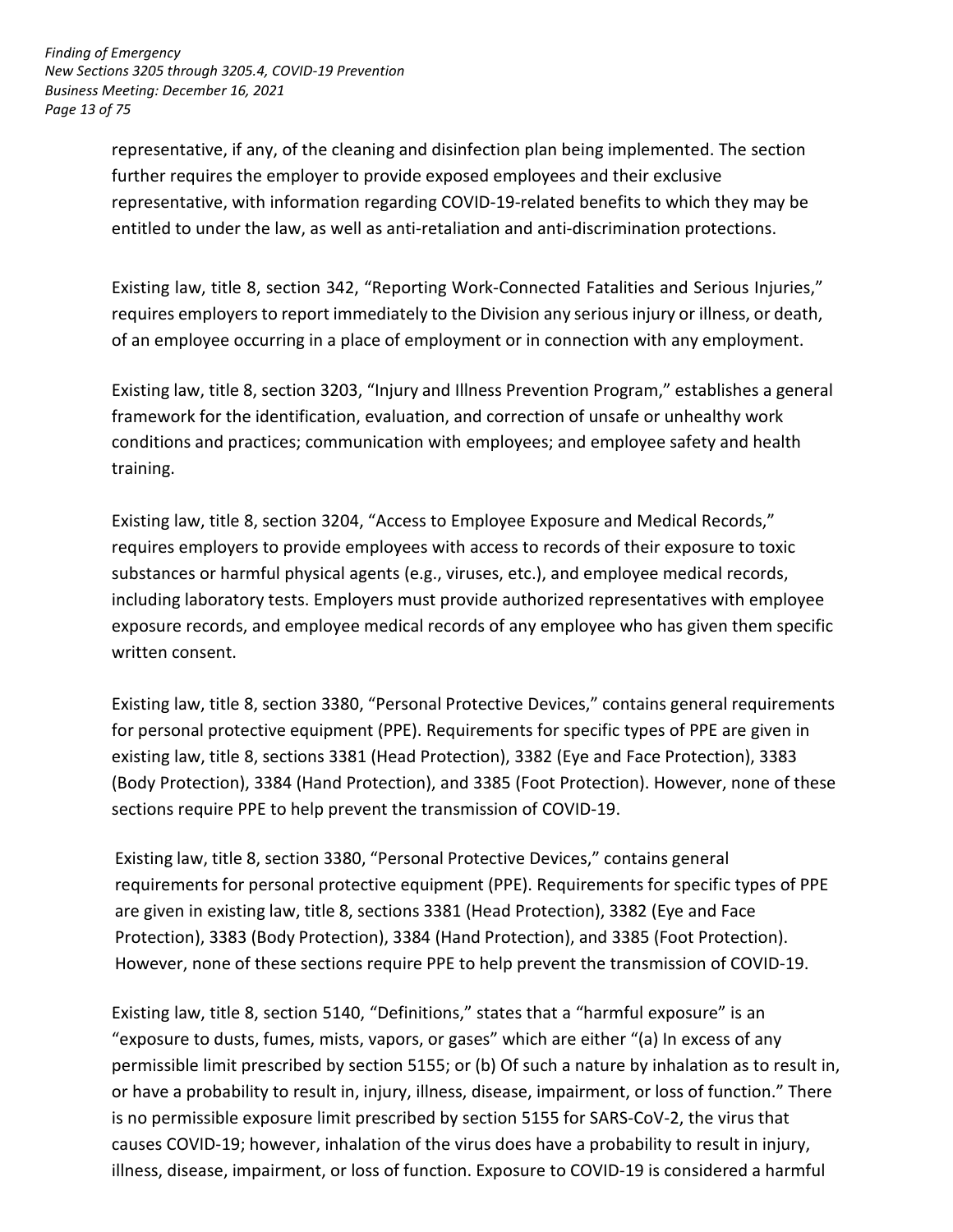*Page 14 of 75 Finding of Emergency New Sections 3205 through 3205.4, COVID-19 Prevention Business Meeting: December 16, 2021* 

> exposure, as exposure to aerosols (in the breath of infected persons) containing SARS-CoV-2 has the probability to result in illness, disease, impairment, or loss of function.

 Existing law, title 8, section 5141, "Control of Harmful Exposure to Employees," lists the hierarchy of controls that employers shall follow to address employee exposure to harmful air contaminants. Employers shall first rely on engineering controls whenever feasible, but if engineering controls are not feasible or do not achieve full compliance, administrative controls fail to achieve full compliance, then respiratory protective equipment shall be used. controls shall be implemented "if practicable." When engineering and administrative

 Existing law, title 8, section 5144, "Respiratory Protection," requires respirators be used to protect the health of employees when effective engineering controls to prevent harmful atmospheres are not feasible.

 Existing law, title 8, section 5155, "Airborne Contaminants," sets permissible exposure limits for particular substances. No permissible exposure limit is listed for SARS-CoV-2, the virus that causes COVID-19.

 Existing law, title 8, section 5199, "Aerosol Transmissible Diseases," requires specific protections for novel pathogens such as COVID-19; however, it does not protect all workers. in specified non-health care facilities, services, or operations. The majority of workers not covered by section 5199 are at risk for COVID-19 infection. Its scope is limited to work in specified health care facilities, services, or operations, as well as

 Existing law, title 8, section 3350, "Labor Camp Permits," requires that every employer operating a labor camp under the provisions of the California Employee Housing Act obtain a valid permit issued by the Department of Housing and Community Development or by a local governmental agency authorized to issue such permits by the Department. The employer shall either post or have available a valid and current permit.

 Existing law, title 8, section 3362, "General Requirements" (Sanitation), requires that workplaces are kept in a clean and sanitary condition. It also requires that buildings be cleaned and maintained to prevent harmful exposures (defined in section 5140 – see above).

 Existing law, title 8, section 3366, "Washing Facilities," requires that washing facilities be reasonably accessible to all employees. However, the section does not specifically require measures to ensure that employees are able to maintain personal hygiene, such as allowing timefor employee handwashing, and the provision of hand sanitizer by the employer.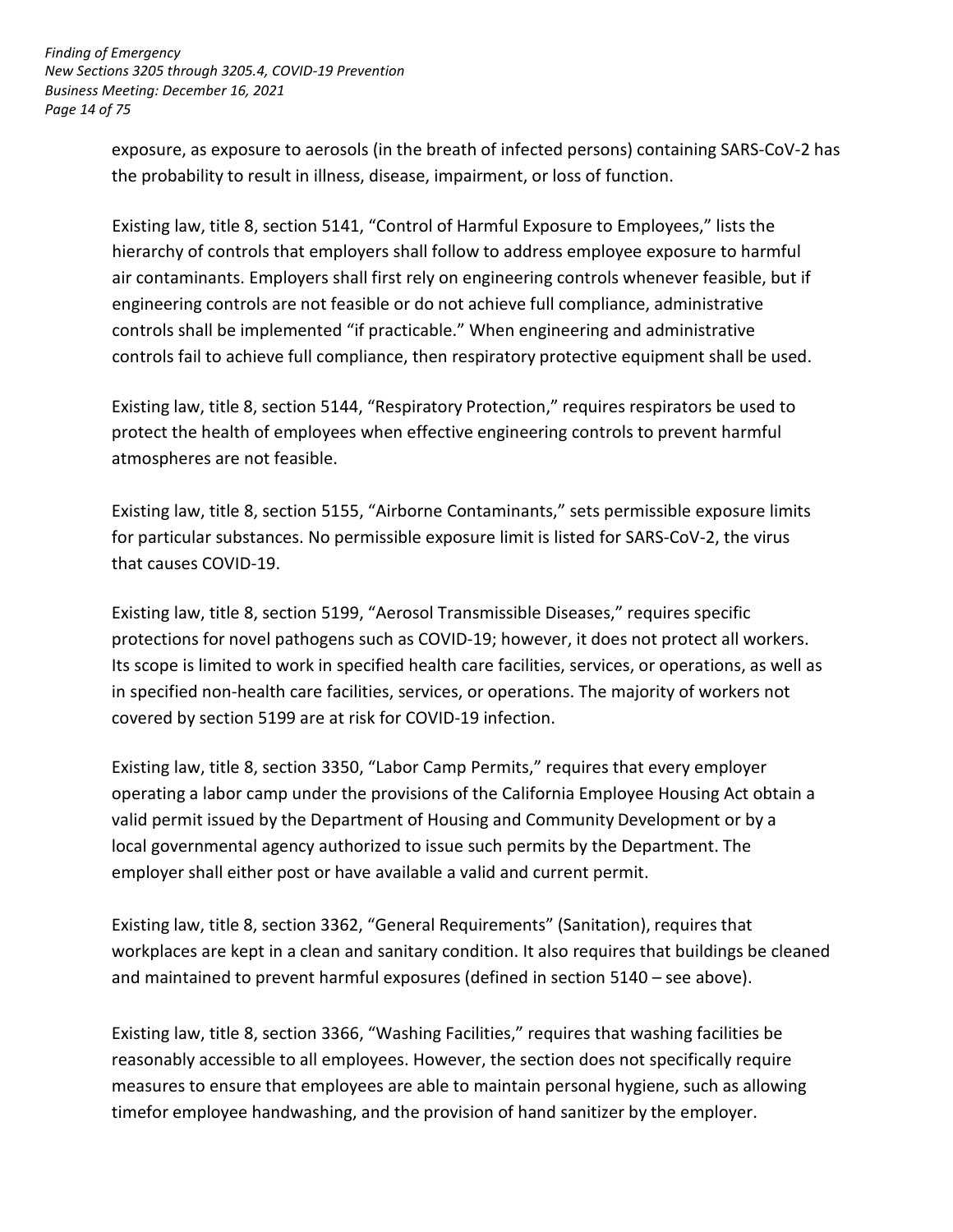*Page 15 of 75 Finding of Emergency New Sections 3205 through 3205.4, COVID-19 Prevention Business Meeting: December 16, 2021* 

> Existing law, title 8, section 14300.35, "Employee Involvement." requires employers to provide employees, former employees, their personal representatives, and their authorized employee representatives with access their injury and illness records, including, Cal/OSHA 300 forms. The employer must redact the personal identifying information from the records provided to the authorized employee representatives but not the others subjects to certain privacy concern exceptions.

#### **Federal Regulations and Statutes**

 On June 10, 2021, federal OSHA issued emergency temporary standards for COVID-19 in healthcare, 29 CFR 1910.502 through 1910.509. These federal emergency regulations address COVID-19 hazards in some healthcare services and healthcare support services, with specified exceptions.

 These federal regulations apply to a subset of the facilities, services, and operations which California addresses under existing regulation title 8, section 5199 [Aerosol Transmissible Diseases] rather than the current proposal. There is no federal regulation governing airborne exposure to infectious disease such as SARS-CoV-2 in general industry.

 On November 5, 2021, federal OSHA issued an emergency temporary standard for COVID-19 vaccination, testing, and face coverings, 29 CFR 1910.501. This federal regulation covers all employers with a total of 100 or more employees at any time and requires compliance with most of its requirements beginning on December 6, 2021. However, the requirements related to vaccination and testing have an effective date of January 4, 2022. Excluded from coverage from this regulation include settings where any employee provides healthcare services or healthcare support services when subject to the requirements of 29 CFR 1910.502; employees present; employees while working from home; and employees who work exclusively outdoors. who do not report to a workplace where other individuals such as coworkers or customers are

 The federal emergency regulation, among other things, would require vaccination or weekly testing of employees; require employers to determine employees' vaccination status; and conditions are met. However, as of November 17, 2021, enforcement of the emergency temporary standard has been enjoined by the Fifth Circuit. require employees with COVID-19 to be excluded from the workplace until specified

 Federal OSHA also has the "General Duty Clause" in section 5(a)(1) of the Occupational Safety and Health Act of 1970. The clause states the following:

 employment which are free from recognized hazards that are causing or are likely to Each employer shall furnish to each of his [sic] employees employment and a place of cause death or serious physical harm to his employees;

 The General Duty Clause is used by federal OSHA to address conditions that are not subject to other federal OSHA regulations. As such, it can be used by federal OSHA to require employers to protect employees from harmful airborne pathogens, such as SARS-CoV-2.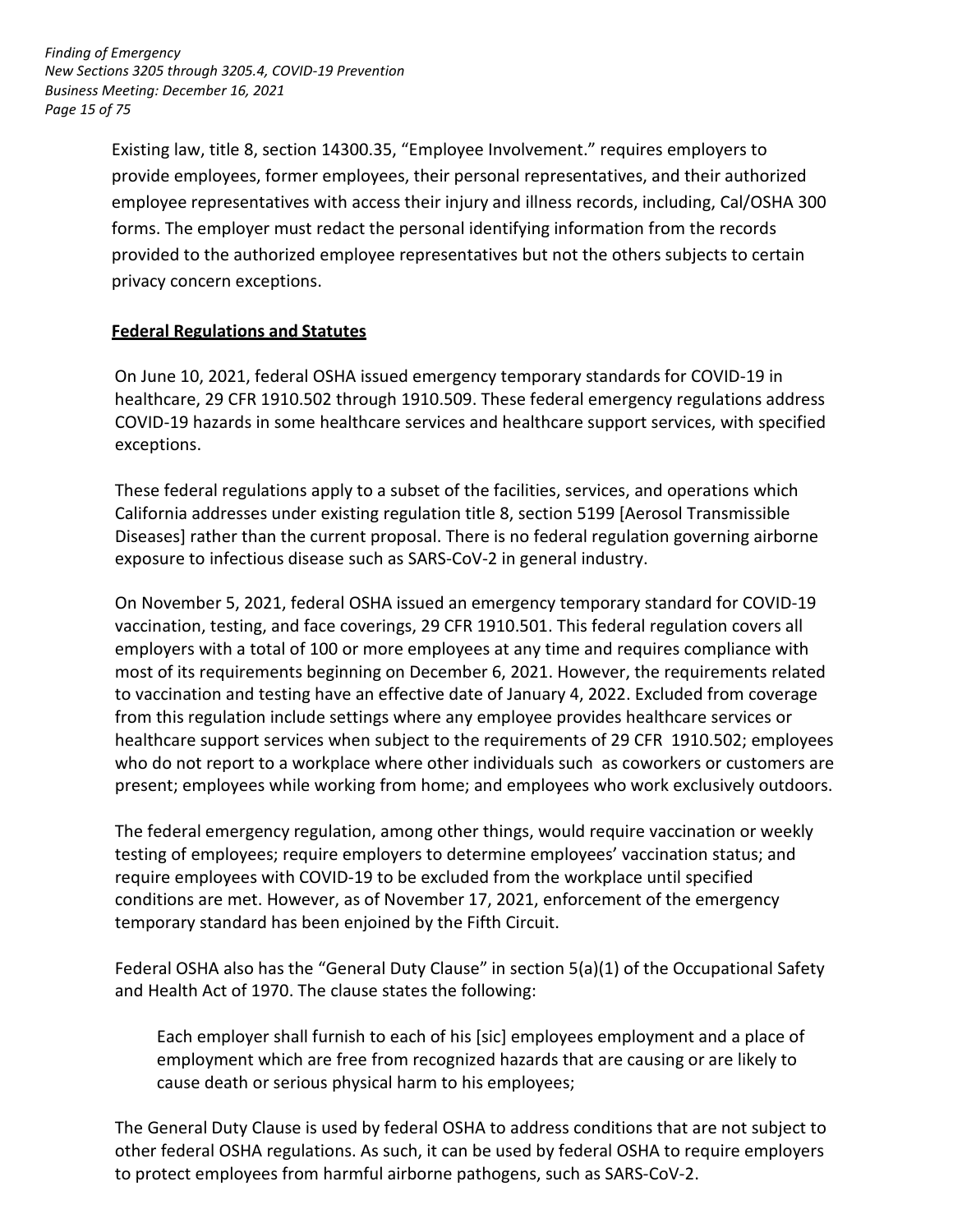*Page 16 of 75 Finding of Emergency New Sections 3205 through 3205.4, COVID-19 Prevention Business Meeting: December 16, 2021* 

> Other federal OSHA regulations, such as those governing respiratory protection (29 Code of 1910.141), PPE (29 CFR sections 1910.132, 1910.133, and 1910.138), and employee access to Emergency Temporary Standard which became effective June 21, 2021 (29 CFR section 1910.502) has similarities with title 8, section 5199, although the latter is more protective. The federal OSHA regulation governing temporary labor camps (29 CFR section 1920.142) is more detailed than its counterpart regulation in title 8, section 3350, discussed above. Federal Regulations (CFR) section 1910.134), sanitation and washing facilities (29 CFR section medical and exposure records (29 CFR section 1910.1020), are similar to their counterpart regulations in the CCR, title 8, discussed above. Likewise, the mandatory COVID-19 Health Care

# **Amended Section 3205. COVID-19 Prevention.**

 "COVID-19 Prevention," which is located in Subchapter 7. General Industry Safety Orders; The readopted regulation would include the following specific requirements. This readopted emergency regulation would continue the existing CCR title 8 section 3205, Introduction; directly after section 3204. Access to Employee Exposure and Medical Records.

# **New Subsection 3205(a). Scope.**

 Proposed subsection (a)(1) establishes the application of the proposed regulation to all workplaces, with four exceptions: (A) work locations with one employee who does not have contact with other persons; (B) employees working from home; (C) employees when covered by section 5199; and (D) teleworking employees from a location of the employee's choice, which is not under the control of the employer.

 The subsection is necessary to establish the places of employment for which employers will from exposure to COVID-19. be required to comply with the proposed regulation and take action to protect employees

 Proposed subsection (a)(2) clarifies that nothing in this section is intended to limit state or local health department mandates or guidance that are more protective or stringent than this section.

 This subsection is necessary because state or local health department mandates or guidance may be more stringent than this section, and it is important that such mandates or guidance are not in any way limited by the provisions of this section.

# **New Subsection 3205(b). Definitions.**

 Proposed subsection (b) provides definitions for the terms "close contact," "COVID-19," "COVID-19 case," "COVID-19 hazard," "COVID-19 symptoms," "COVID-19 test," "exposed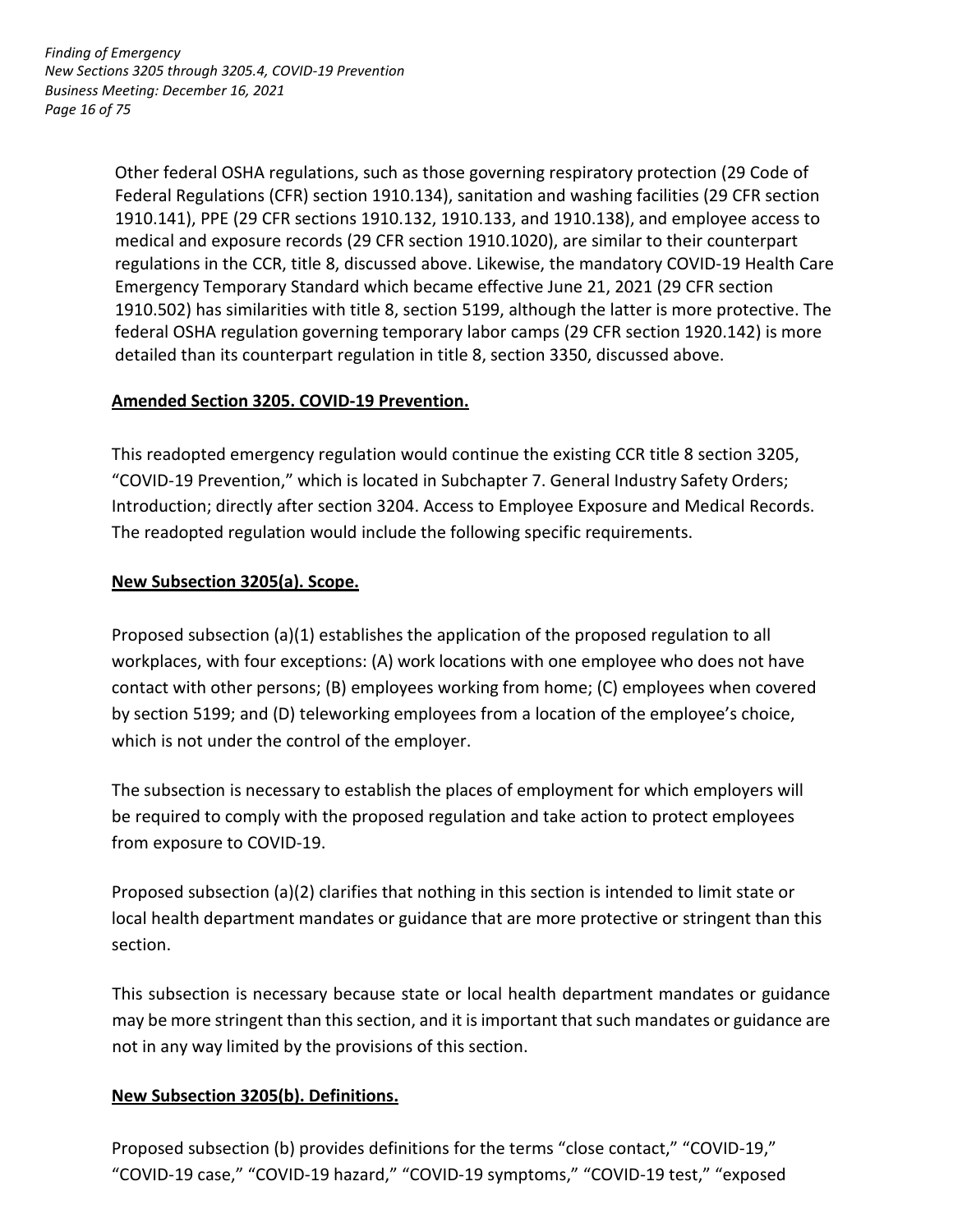*Page 17 of 75 Finding of Emergency New Sections 3205 through 3205.4, COVID-19 Prevention Business Meeting: December 16, 2021* 

> group," "face covering," "fully vaccinated," "high-risk exposure period," "respirator," and "worksite," as used in sections 3205 through 3205.4.

 The subsection is necessary to clarify the application and meanings of terms used in the proposed regulations.

# **New Subsection 3205(c). Written COVID-19 Prevention Program.**

 written COVID-19 Prevention Program (Program). The subsection allows the written Program to be integrated into the employer's written IIPP, required by section 3203, or kept as a separate document. Subsection (c) establishes the basic elements that an employer is responsible for including in their Program. They are as follows: Proposed subsection (c) requires employers to establish, implement, and maintain an effective,

#### **New Subsection 3205(c)(1). System for communicating.**

 Proposed subsection (c)(1) requires employers to take the actions described in subsections (c)(1)(A) through (c)(1)(D). These actions are designed to ensure that employers have methods in place, and use those methods, to exchange information with employees about COVID-19.

 Subsection (c)(1)(A), asks employees to provide information to their employers about without the fear of reprisal. Subsection (c)(1)(B) would require employers to communicate with employees about how to seek accommodations for medical or other conditions that put them provide information about access to COVID-19 testing when testing is required under this section, section 3205.1, or section 3205.2. Subsection (c)(1)(D) would require employers to communicate information about COVID-19 hazards to employees and to other employers, persons, and entities in or in contact with the employer's workplace, along with the employer's COVID-19 symptoms, possible close contacts, and possible COVID-19 hazards at the workplace at increased risk of severe COVID-19 illness. Subsection (c)(1)(C) would require employers to COVID-19 policies and procedures.

 These subsections are necessary, as communicating information, from employees to their employers, and from employers to their employees and others, is critical in preventing the spread of COVID-19 in workplaces.

# **New Subsection 3205(c)(2). Identification and evaluation of COVID-19 hazards.**

Proposed subsection (c)(2) requires employers to take the actions described in subsections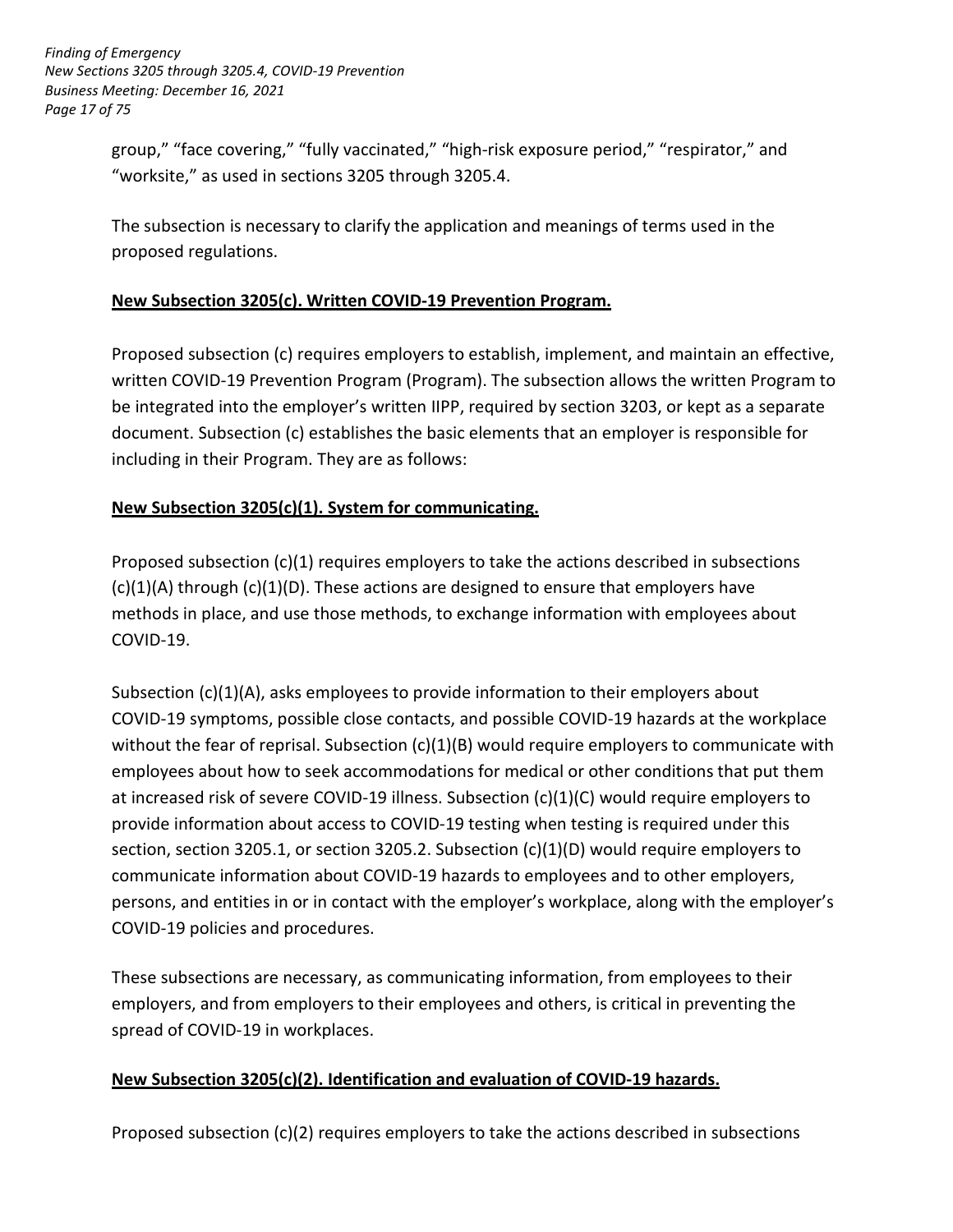*Page 18 of 75 Finding of Emergency New Sections 3205 through 3205.4, COVID-19 Prevention Business Meeting: December 16, 2021* 

> (c)(2)(A) through (c)(2)(H). These actions are designed to ensure that employers have methods in place, and use those methods, to identify and evaluate COVID-19 hazards.

 is critical in preventing the spread of COVID-19 in workplaces. The subsection is necessary, as identifying and evaluating COVID-19 hazards in the workplace

 Proposed subsection (c)(2)(A) requires employers to allow employees and authorized employee representatives to participate in the identification and evaluation of COVID-19 hazards.

 This subsection is necessary because it is important to include employees and employee representatives in the process of identifying and evaluating COVID-19 hazards, due to their intimate knowledge of specific work practices and workplace conditions.

 Proposed subsection (c)(2)(B) requires employers to develop and implement a process for employer to ask employees to evaluate their own symptoms before reporting to work. If the employer conducts the screening indoors at the workplace, the employer must ensure that face coverings are used during screening by both screeners and employees and, if temperatures are measured, that non-contact thermometers are used. screening employees for and responding to employees with COVID-19 symptoms. It allows the

 employees for potential symptoms of COVID-19, and effectively respond to those symptoms, to prevent or reduce the risk of transmission of COVID-19 in the workplace. Allowing employers to would prevent ill employees from coming to work, thus reducing the potential spread of COVID-19. Requiring the use of face coverings by screeners and employees and non-contact thermometers during screening would minimize possible exposure to COVID-19 to screening employees and employees being screened. This subsection is necessary, as it is important for employers to have a process to screen ask employees to evaluate whether or not they have symptoms of COVID-19 before reporting

 Proposed subsection (c)(2)(C) requires employers to develop policies and procedures to effectively respond to individuals at the workplace who are a COVID-19 case.

 This subsection is necessary, as it is important for employers to effectively respond to individuals at the workplace who are COVID-19 cases, to prevent or reduce the risk of transmission of COVID-19.

 identification of all interactions, areas, activities, processes, equipment, and materials that could potentially expose employees to COVID-19 hazards. The proposed subsection requires Proposed subsection (c)(2)(D) requires employers to conduct a workplace-specific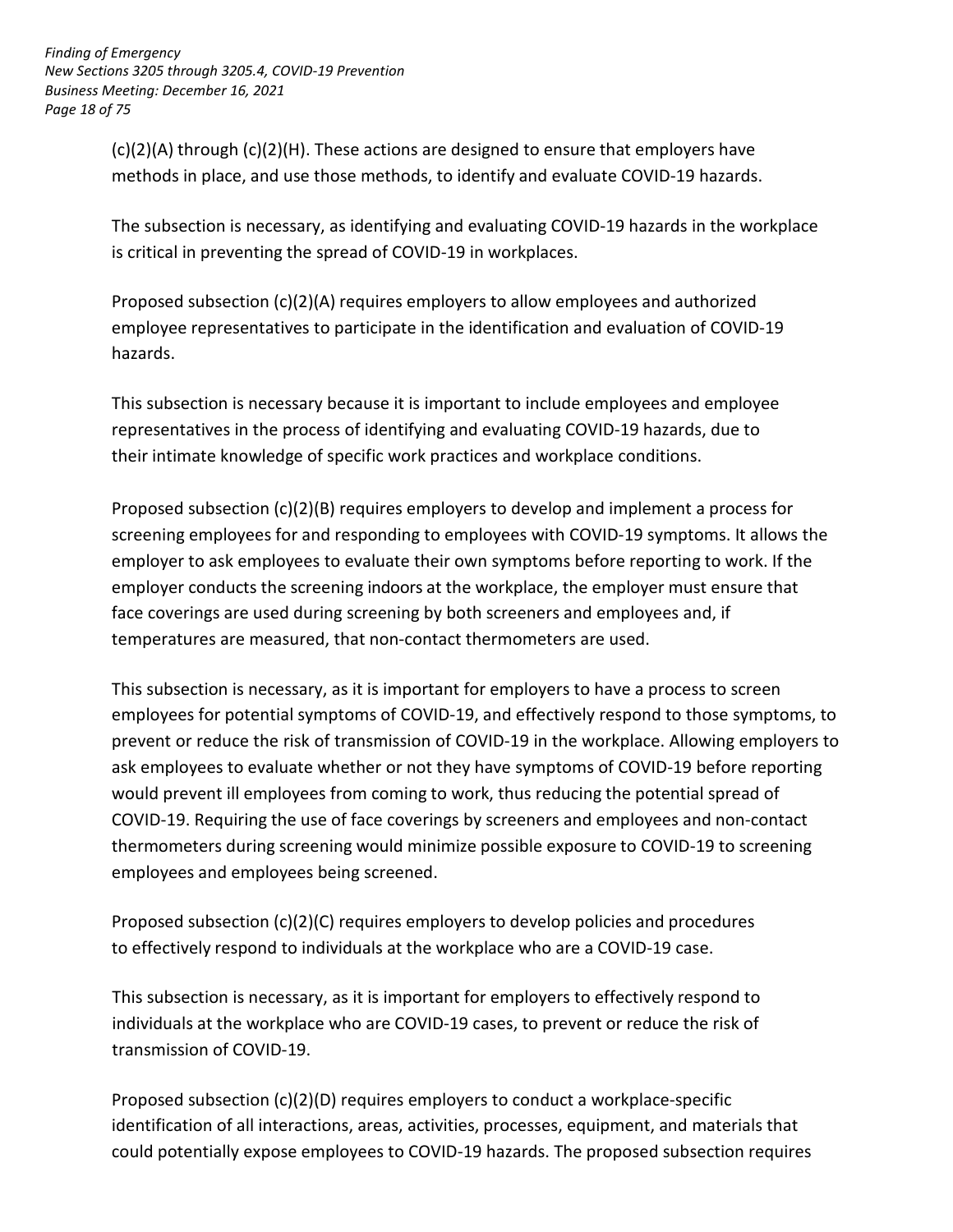*Page 19 of 75 Finding of Emergency New Sections 3205 through 3205.4, COVID-19 Prevention Business Meeting: December 16, 2021* 

> come in contact with one another, regardless of whether employees are performing an assigned work task or not. Proposed subsection (c)(2)(D)2. requires an evaluation of employees' potential workplace exposure to all persons at the workplace or who may enter the workplace. Further, it requires employers to consider how employees and other persons enter, leave, and travel through the workplace, in addition to addressing stationary work. employers to treat all persons, regardless of symptoms or negative COVID-19 test results, as potentially infectious. Proposed subsection (c)(2)(D)1. requires employers to include in their workplace assessment the identification of places and times when people may congregate or

 infectious persons have no symptoms of COVID-19, and some may test negative for the virus. These subsections are necessary, as conducting a thorough evaluation and identifying and evaluating COVID-19 hazards is critical in preventing the spread of COVID-19 in the workplace. It is important to assume that all persons are potentially infectious for COVID-19, as many

 Proposed subsection (c)(2)(E) requires, for indoor locations, the employer to evaluate how to the existing ventilation system; and whether the use of portable or mounted High Efficiency maximize ventilation with outdoor air; the highest level of filtration efficiency compatible with Particulate Air (HEPA) filtration units, or other air cleaning systems, would reduce the risk of COVID-19 transmission.

 of indoor air dilutes the concentration of any infectious COVID-19 virus in the air, thus reducing the potential for employee exposure to the virus. This subsection is necessary as increased ventilation in indoor locations and increased filtration

 Proposed subsection (c)(2)(F) requires employers to review applicable orders and guidance from the State of California and the local health department related to COVID-19 hazards and prevention.

 information in such orders and guidance documents to reduce the risk of transmission in the workplace. This subsection is necessary, as it is important for employers to become familiar with the

 controls at the workplace and the need for different or additional controls. Proposed subsection (c)(2)(G) requires employers to evaluate existing COVID-19 prevention

 determine if they are effective at minimizing employee exposure to COVID-19 in the workplace. This subsection is necessary as it is important to evaluate COVID-19 prevention controls to

Proposed subsection (c)(2)(H) requires employers to conduct periodic inspections to identify unhealthy conditions, work practices, and work procedures related to COVID-19, and to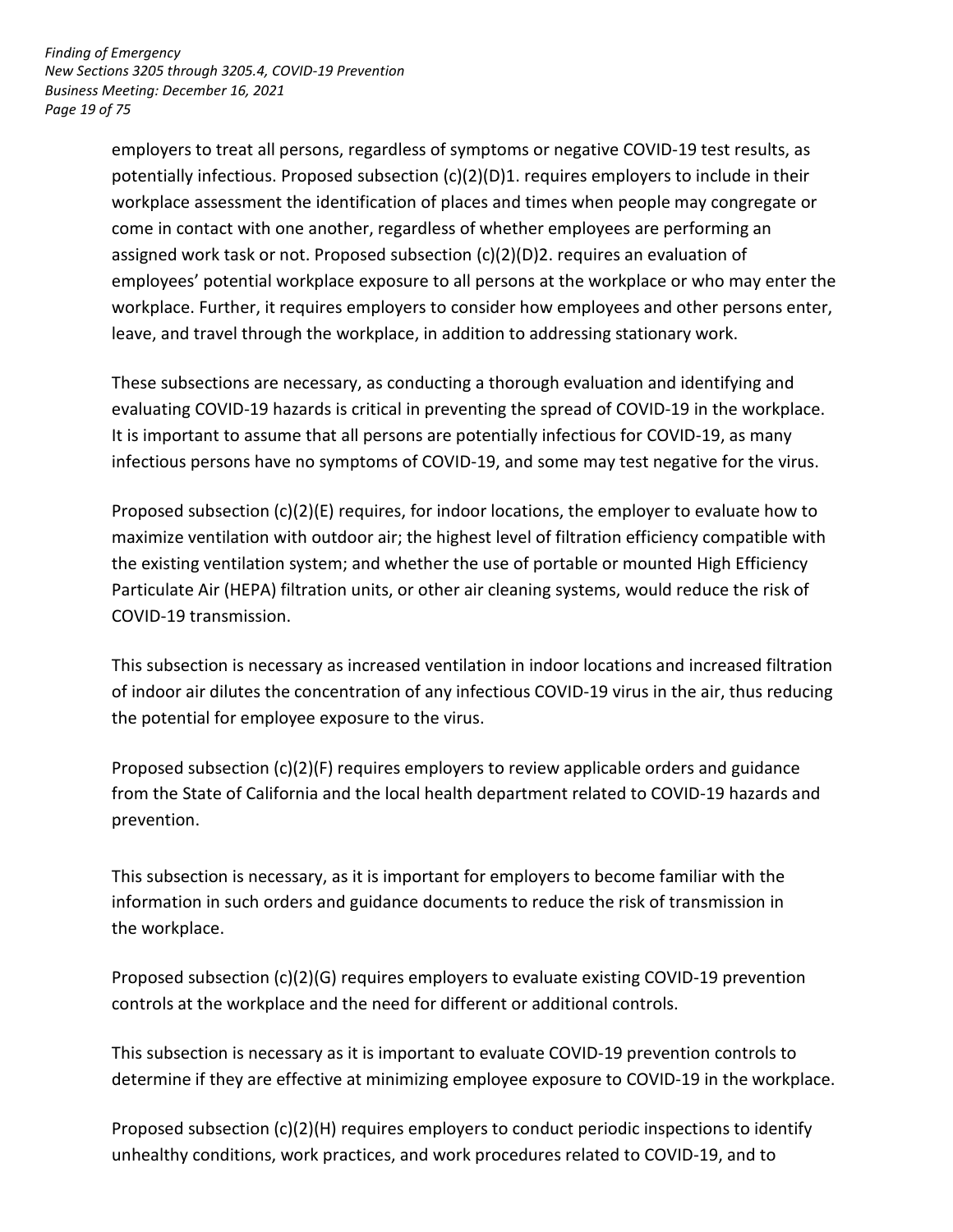*Page 20 of 75 Finding of Emergency New Sections 3205 through 3205.4, COVID-19 Prevention Business Meeting: December 16, 2021* 

ensure compliance with employers' COVID-19 policies and procedures.

 This subsection is necessary to evaluate conditions that may change over time, and to identify and correct situations where employers' policies and procedures are not adhered to.

# **New Subsection 3205(c)(3). Investigating and responding to COVID-19 cases in the workplace.**

 Proposed subsection (c)(3) requires employers to take the actions described in subsections (c)(3)(A) through (c)(3)(C). These actions are designed to ensure that employers have methods in place, and use those methods, to investigate and respond to COVID-19 cases in the workplace.

 The subsection is necessary, as investigating and responding to COVID-19 cases is critical in preventing the spread of COVID-19 in the workplace.

Proposed subsection (c)(3)(A) requires employers to have effective procedures to investigate COVID-19 cases in the workplace. This includes procedures for seeking information regarding COVID-19 cases and close contacts, test results and onset of COVID-19 symptoms, and identifying and recording COVID-19 cases.

 This subsection is necessary, as it is important to have procedures in place to gather information needed to investigate and respond to COVID-19 cases in the workplace.

Proposed subsection (c)(3)(B) requires employers to take specified actions when there has been a COVID-19 case at the place of employment. These actions include: 1. determining the day and time the COVID-19 case was last at work, and, to the extent possible, the date of the positive test(s) and/or diagnosis, and the date the COVID-19 case first had one or more COVID-19 symptoms, if any; 2. determining who may have had a close contact; 3. giving written notice within one business day, in a specified manner, that people at the worksite may have been exposed to COVID-19 and providing a disinfection plan and guidelines, to all employees, independent contractors, and employers at the worksite during the high-risk exposure period; 4. providing the notice required by Labor Code section 6409.6(a)(2) and (c), within one business day, to the authorized representative of the COVID-19 case and employees who had a close contact, and also provide the notice required by Labor Code section 6409.6(a)(4) to the authorized representative of any employees on the premises of the same worksite as the COVID-19 case during the high risk exposure period; 5. making COVID-19 testing available at no cost during paid time to all employees who had a close contact in the workplace, and providing employees with information on certain benefits, with an exception, under specified conditions, for COVID-19 cases who returned to work; and 6. investigating whether workplace conditions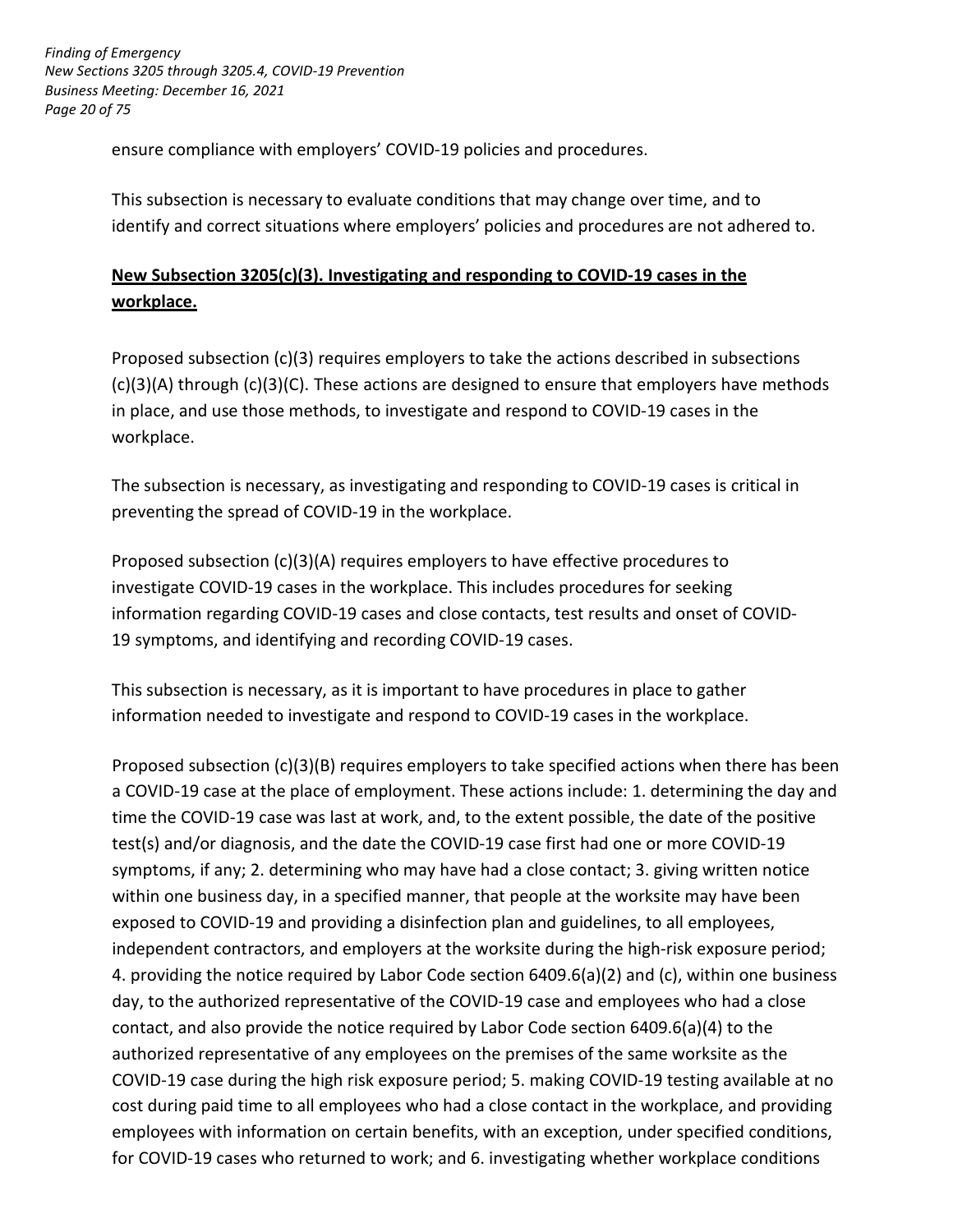*Page 21 of 75 Finding of Emergency New Sections 3205 through 3205.4, COVID-19 Prevention Business Meeting: December 16, 2021* 

> could have contributed to the risk of COVID-19 exposure and what could be done to reduce exposure to COVID-19 hazards.

 This subsection is necessary to ensure that employers do a thorough investigation of any COVID-19 cases in the workplace and to ensure that employees, independent contractors and other employers are informed about potential exposure during the high-risk exposure period.

19 illness) $31$  and providing information about benefits available to them will encourage these employees to get tested for COVID-19 and also to not report to work following a COVID-19 there has been a COVID-19 case present at the place of employment. This subsection is also needed to clarify and make specific portions of Labor Code 6409.6, and to incorporate portions of that statute within the relevant regulation in order to ease compliance and enforcement. Making COVID-19 testing available at no cost to employees following a potential exposure to COVID-19 in the workplace (except for certain employees who are unlikely to develop a COVIDexposure. These steps are necessary to prevent the spread of COVID-19 in the workplace, when

 Proposed subsection (c)(3)(C) requires employers to keep personal identifying information of COVID-19 cases or persons with COVID-19 symptoms, and any employee medical records required by sections 3205 through 3205.4, confidential unless disclosure is required or permitted by law. All COVID-19 testing or related medical services provided by the employer under sections 3205 through 3205.4 shall be provided in a manner that ensures the confidentiality of employees. Unredacted information on COVID-19 cases shall be provided to the local health department, CDPH, the Division, and the National Institute for Occupational Safety and Health (NIOSH) immediately upon request, and when required by law.

 This subsection is necessary to ensure that personal identifying information with regard to COVID-19 is kept confidential, as required by law, while ensuring that it is promptly available to government agencies engaged in COVID-19 response.

# **New Subsection 3205(c)(4). Correction of COVID-19 hazards.**

<u>.</u>

 Proposed subsection (c)(4) requires employers to implement effective policies and/or procedures to correct unsafe or unhealthy conditions, work practices, and procedures related to COVID-19 in a timely manner based on the severity of the hazard.

The subsection is necessary, as correcting unsafe or unhealthy conditions, work practices,

<sup>&</sup>lt;sup>31</sup> CDC; Interim Public Health Recommendations for Fully Vaccinated People, Updated April 2, 2021. Accessed on April 26, 2021. [https://www.cdc.gov/coronavirus/2019-ncov/vaccines/fully-vaccinated-guidance.html#anchor\\_1617376520653;](https://www.cdc.gov/coronavirus/2019-ncov/vaccines/fully-vaccinated-guidance.html#anchor_1617376520653) CDC; Interim Guidance on Duration of Isolation and Precautions for Adults with COVID-19, Updated February 13, 2021. Accessed on April 26, 2021. <https://www.cdc.gov/coronavirus/2019-ncov/hcp/duration-isolation.html>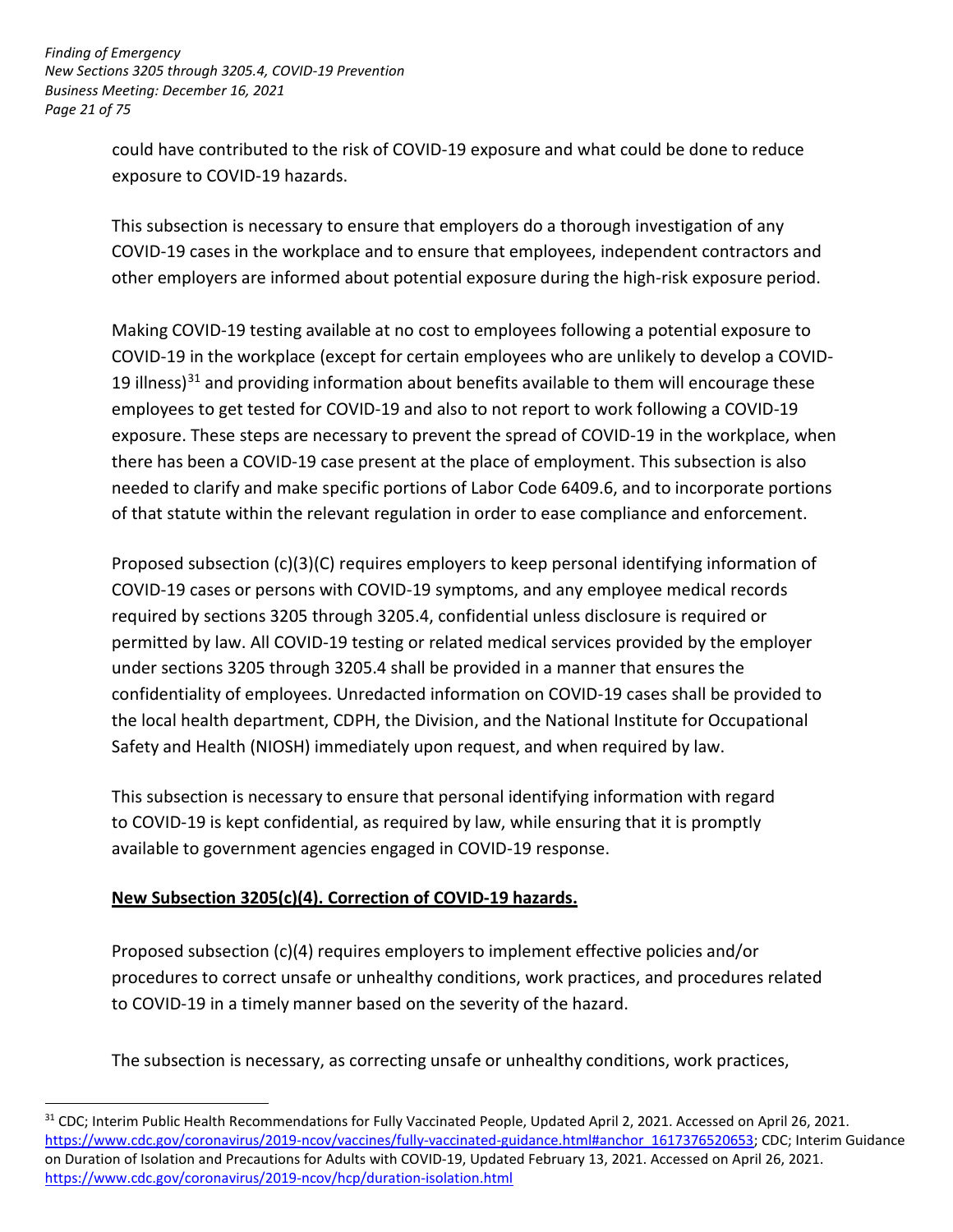*Page 22 of 75 Finding of Emergency New Sections 3205 through 3205.4, COVID-19 Prevention Business Meeting: December 16, 2021* 

> and procedures related to COVID-19 in a timely manner is critical in preventing the spread of COVID-19 in the workplace.

#### **New Subsection 3205(c)(5). Training and instruction.**

 Proposed subsection (c)(5) requires employers to provide training and instruction to employees on the topics described in subsections (c)(5)(A) through (c)(5)(J). Required topics hazards under subsection (c)(2)(A) (training as required in subsection (c)(5)(A)); information on benefits to which an employee may be entitled (subsection (c)(5)(B)); how COVID-19 is that particles containing the virus can travel more than six feet, especially indoors, so that a combination of physical distancing, face coverings, increased ventilation indoors, and respiratory protection decreases the spread of COVID-19 (subsection (c)(5)(D)); the employer's policies for providing respirators and the right of employees who are not fully vaccinated to request a respirator for voluntary use as stated in section 3205, without fear of retaliation and at no cost to the employees; and, when respirators are provided for voluntary use under the proposed regulations, how to properly wear the respirators, perform a seal check, and the fact that facial hair can interfere with a seal (subsection proper use of face coverings and the difference between respirators and face coverings for COVID-19, an airborne disease (subsection (c)(5)(G)); COVID-19 symptoms, and the importance of not coming to work and obtaining a COVID-19 test, if the employee has COVID-19 symptoms (subsection (c)(5)(H)); information on the employer's COVID-19 efficacy of vaccination (subsection (c)(5)(I)), and the conditions under which face coverings people who are not fully vaccinated when outdoors where six feet of distance between people cannot be maintained; and that employees can request face coverings from the employer at no cost and can wear them at work, regardless of vaccination status, without fear of retaliation (subsection (c)(5)(J)). include the employer's COVID-19 policies and procedures to protect employees from COVID-19 hazards , and how to participate in the identification and evaluation of COVID-19 spread, and that an infectious person may have no symptoms (subsection (c)(5)(C)); the fact  $(c)(5)(E)$ ; information about hand washing and using hand sanitizer (subsection  $(c)(5)(F)$ ); policies and how to access COVID-19 testing and vaccination, and the importance and must be worn at the workplace and that face coverings are additionally recommended for

The subsection is necessary, as providing employees with knowledge about the hazards of exposure to COVID-19, including how it is spread, along with methods used in the workplace to minimize exposure to COVID-19, the importance of not coming to work and obtaining a COVID-19 test, if the employee has COVID-19 symptoms, and the importance of vaccination is critical in preventing the spread of COVID-19 in the workplace.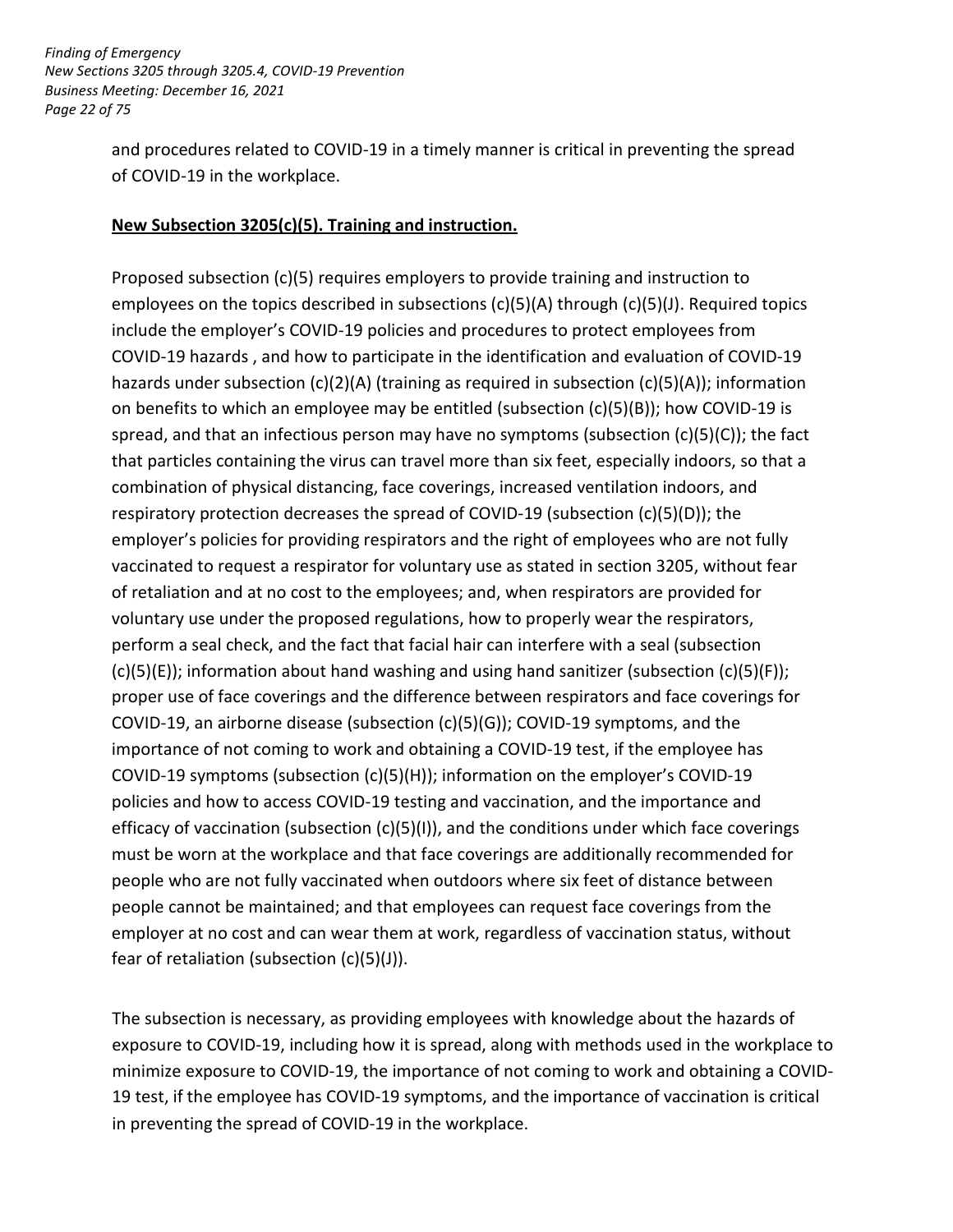*Page 23 of 75 Finding of Emergency New Sections 3205 through 3205.4, COVID-19 Prevention Business Meeting: December 16, 2021* 

#### **New Subsection 3205(c)(6). Face coverings.**

 Proposed subsection (c)(6) requires employers to take the actions described in subsections (c)(6)(A) through (c)(6)(I). These actions are designed to ensure that employees are provided with and use face coverings in the workplace, under specified conditions. The subsection is necessary, as the use of face coverings is recommended to reduce the transmission of COVID-19.<sup>32</sup>

 Proposed subsection (c)(6)(A) requires employers to provide face coverings and ensure they are worn by employees who are not fully vaccinated when indoors or in vehicles.

 This subsection is necessary, as it sets parameters for when face coverings are required, and also takes into account the increased likelihood of transmission of COVID-19 in indoor spaces and in vehicles compared to outdoor spaces,<sup>33</sup> and that vaccinated persons are at lower risk for COVID-19 infection and transmission. Evidence exists that infectious virus particles can travel more than six feet through the air,<sup>34</sup> and face coverings reduce the amount of particles that are emitted into the air from an infected person.<sup>35</sup>

 Proposed subsection (c)(6)(B) requires that when CDPH orders require face coverings to be worn regardless of vaccination status, employers shall provide face coverings and ensure they are worn by all employees.

are worn by all employees.<br>This subsection is necessary to ensure consistency with CDPH orders and to protect workers where there is a public health need for additional face coverings.

 Proposed subsection (c)(6)(C) requires employers to ensure that required face coverings are clean and undamaged, and that they are worn over the nose and mouth. The subsection also clarifies that face shields are not a replacement for face coverings, but may be worn with face coverings for additional protection.

This subsection is necessary to ensure that required face coverings are sanitary, not damaged,

- 
- https://www.cdc.gov/coronavirus/2019-ncov/daily-life-coping/participate-in-activities.html<br><sup>34</sup> CDC; How COVID-19 Spreads, Updated October 28, 2020. Accessed on November 6, 2020.

<https://www.medrxiv.org/content/10.1101/2020.10.05.20207241v1.full.pdf>

<u>.</u>

<sup>&</sup>lt;sup>33</sup> CDC; Choosing Safer Activities, Updated April 27, 2021. Accessed on April 27, 2021.  $32$  CDPH; Guidance for the Use of Face Coverings, Face Covering Guidance issued on July 28, 2021, accessed December 3, 2021. https://www.cdph.ca.gov/Programs/CID/DCDC/Pages/COVID-19/guidance-for-face-coverings.aspx

https://www.cdc.gov/coronavirus/2019-ncov/prevent-getting-sick/how-covid-spreads.html<br><sup>35</sup> Lindsley WG, Blachere FM, Law BF, Beezhold DH, Noti JD. Efficacy of face masks, neck gaiters and faceshields for reducing the expulsion of simulated cough-generated aerosols. Health Effects Laboratory Division, National Institute for Occupational Safety and Health, CDC, October 7, 2020.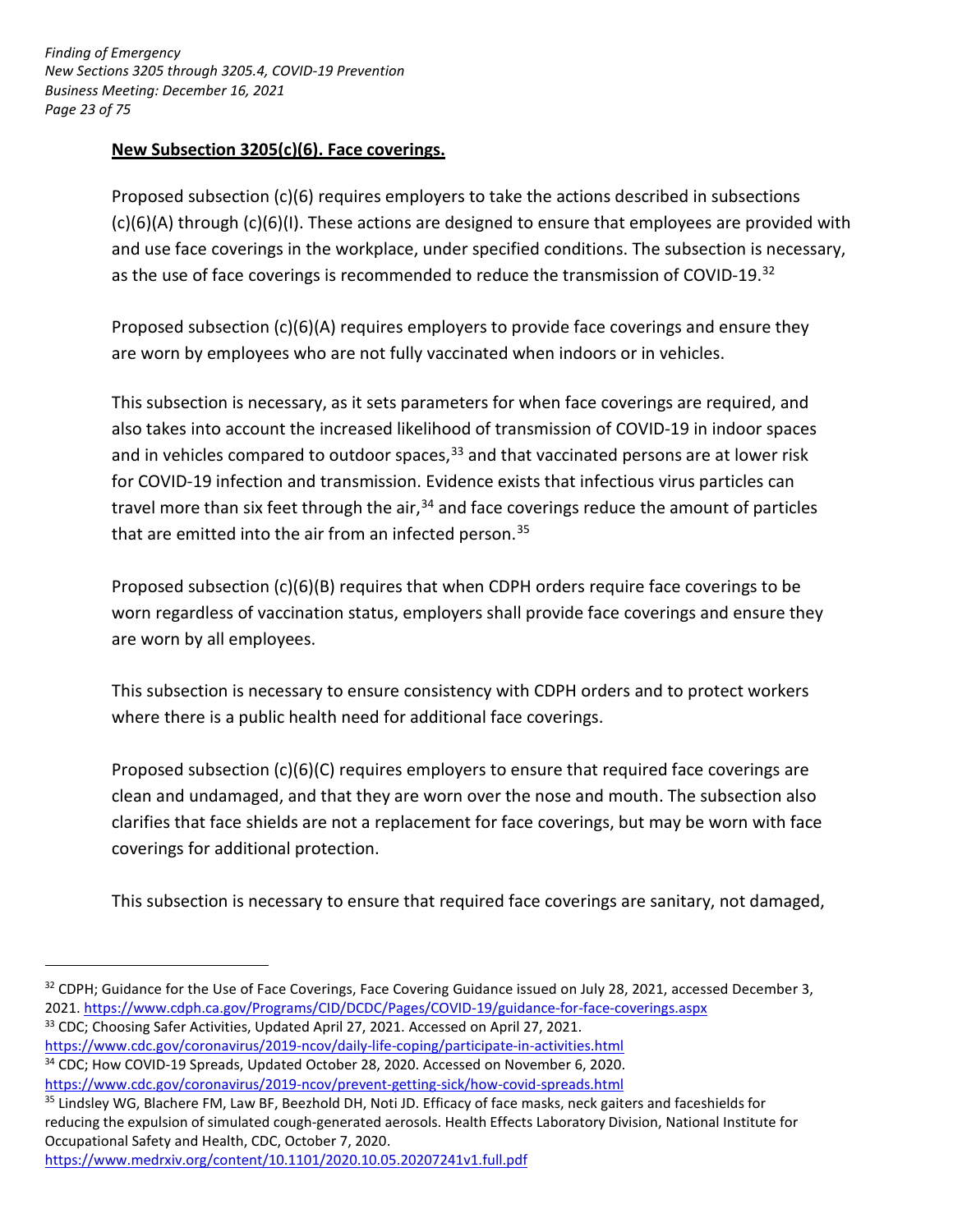*Page 24 of 75 Finding of Emergency New Sections 3205 through 3205.4, COVID-19 Prevention Business Meeting: December 16, 2021* 

> and worn in a way that reduces the amount of any infectious particles that may be exhaled by the wearer.

 section 3205 or sections 3205.1 through 3205.4. Proposed subsection (c)(6)(D) provides five exceptions to the face covering requirements of

 5., employees are not required to wear face covering, either because exposure to COVID-19 is presumed to be unlikely [(c)(6)(D) 1. and 3.], or because the wearing of face coverings is This subsection is necessary to recognize that under specified conditions in (c)(6)(D) 1. through incompatible with the conditions listed  $[(c)(6)(D)2., 4.$  and 5.].

 Proposed subsection (c)(6)(E) addresses situations where an employee is unable to wear a face covering that is otherwise required by this section, e.g., due to a medical or mental health condition.

 This subsection is necessary to ensure that procedures are in place to provide adequate protection from COVID-19 to employees working in an area where another employee is unable to wear a face covering.

 Proposed subsection (c)(6)(F) requires that an unvaccinated employee who is not wearing a particular task makes it infeasible), or an acceptable alternative when allowed by (c)(6)(E), must be six feet apart from all other persons unless the unmasked employee is tested at least weekly for COVID-19 at no cost to the employee. The provisions of this subsection cannot be used as an alternative to face coverings when otherwise required. face covering under (c)(6)(D)4. or 5. (i.e., for medical/mental health reasons or because a

 This subsection is necessary to ensure that procedures are in place to provide adequate protection from COVID-19 to employees who are unable to wear a face covering, and to protect the employees working near such individuals.

 Proposed subsection (c)(6)(G) explicitly prohibits employers from preventing any employee safety hazard. Since "face coverings" are defined to include respirators worn voluntarily, this includes employees who choose to wear an N95 or similar. Some fully vaccinated employees leave them with a greater risk of post-vaccination COVID-19. Some individuals who are not fully vaccinated may choose to wear face coverings in settings where they are not mandated, such as outdoor areas, to reduce the risk of transmission and/or to follow public health from wearing a face covering when not required by this section, unless it would create a may still wish to wear face coverings, particularly individuals with medical conditions that recommendations.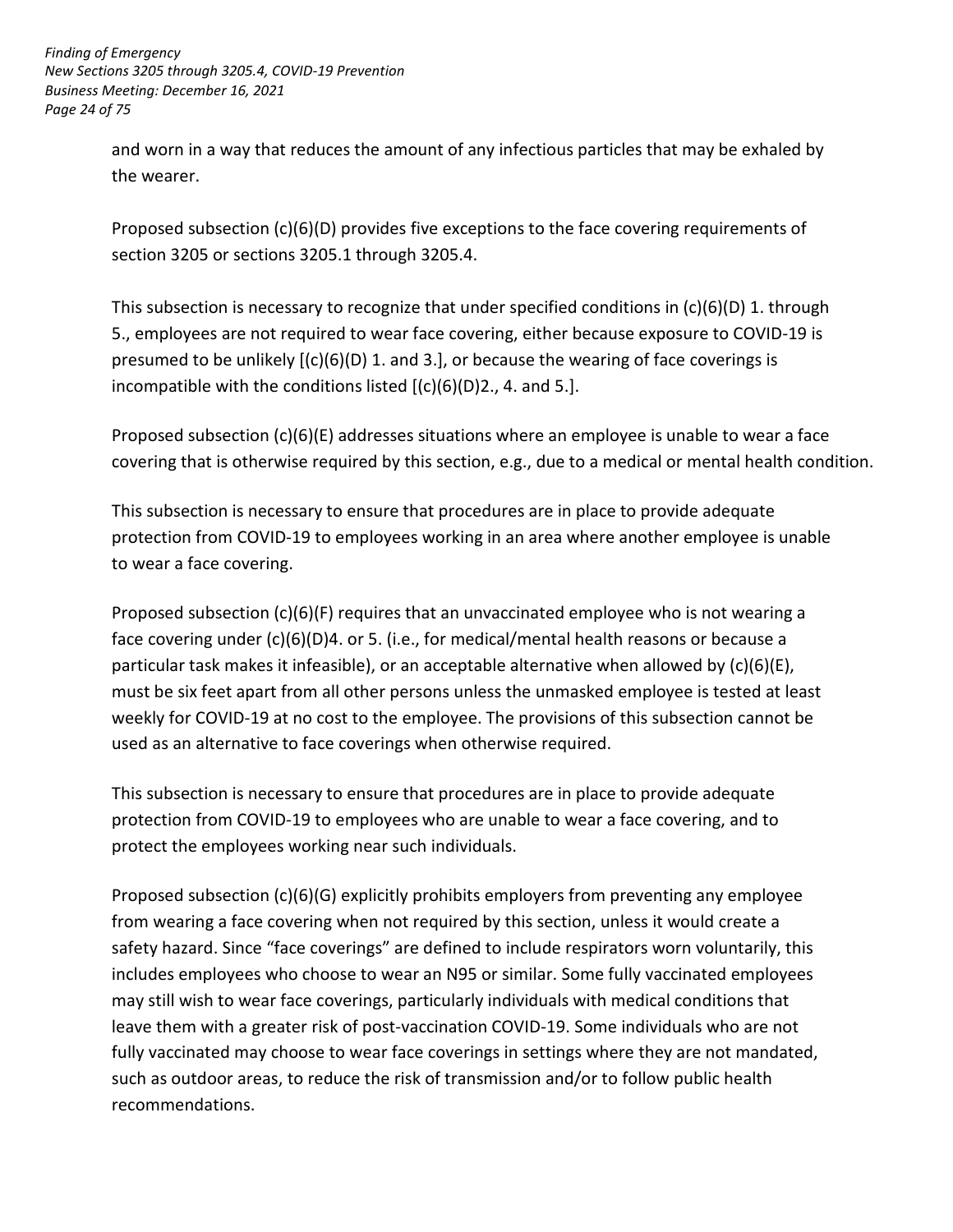*Page 25 of 75 Finding of Emergency New Sections 3205 through 3205.4, COVID-19 Prevention Business Meeting: December 16, 2021* 

> This subsection is necessary to ensure that employees are permitted to wear face coverings when they choose to do so, even when not required by this section.

 Proposed subsection (c)(6)(H) requires employers to provide face coverings to employees upon request, regardless of vaccination status, when face coverings are not required by this section or by sections 3205.1 through 3205.4.

 This subsection is necessary to ensure that all employees will be provided with face coverings upon request, so they may wear them when they choose to do so, even when not required by this section. An employee may have information, unknown to the employer, giving that employee reason to believe that their coworkers should be protected from potential transmission by wearing a face covering. For instance, not all employees will report symptoms. mandated by this section, to provide additional droplet protections. Likewise, an employee may have a medical reason for wearing a face covering, even when not

 Proposed subsection (c)(6)(I) requires employers to implement measures to communicate to non-employees the requirements for the use of face coverings on their premises.

 This subsection is necessary to ensure that non-employees are made aware of the requirements to wear face coverings when in the particular workplace. The required communication with non-employees will minimize COVID-19 exposure to employees by increasing the likelihood that non-employees will wear face coverings when in the workplace.

# **personal protective equipment. New Subsection 3205(c)(7). Other engineering controls, administrative controls, and**

 Proposed subsection (c)(7) requires employers to take the actions described in subsections (c)(7)(A) through (c)(7)(E). These actions are designed to ensure appropriate control measures are implemented to minimize employee exposure to COVID-19 hazards in the workplace.

 in minimizing employee exposure to COVID-19. The subsection is necessary, as the implementation of control methods is important

 Subsection (c)(7)(A) requires employers to maximize the quantity of outside air provided to the extent feasible, for buildings with mechanical or natural ventilation, except in cases when the United States Environmental Protection Agency (U.S. EPA) Air Quality Index is greater than 100 for any air pollutant, or if maximizing outdoor air would cause a hazard to employees.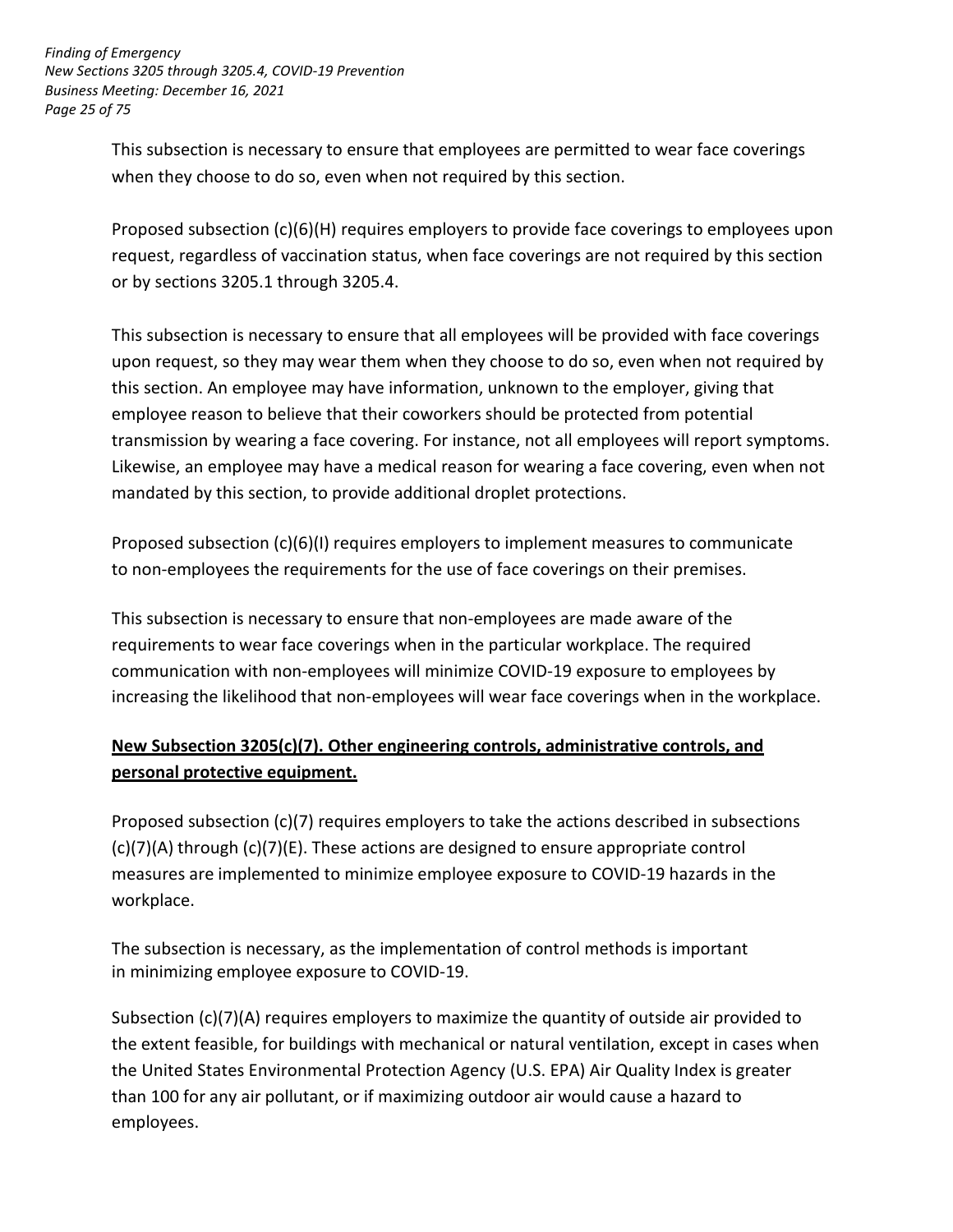*Finding of Emergency New Sections 3205 through 3205.4, COVID-19 Prevention Business Meeting: December 16, 2021 Page 26 of 75*

> This subsection is necessary to reduce employee exposure to COVID-19 in the workplace, as increased ventilation reduces the concentration of potentially infectious material in the indoor air. $36$

Subsection (c)(7)(B) requires employers to implement cleaning and disinfecting procedures in their workplace, with specific requirements after there has been a COVID-19 case.

This subsection is necessary to reduce employee exposure to COVID-19, as potentially infectious material may be present on surfaces that have not been cleaned and disinfected, particularly surfaces recently used by a COVID-19 case.<sup>37</sup> The provisions of this subsection are designed to reduce transmission of COVID-19 that may occur after an employee touches a contaminated surface, then touches their eyes, nose, or mouth.

Subsection (c)(7)(C) requires employers to evaluate its handwashing facilities and policies.

This subsection is necessary to protect employees from COVID-19 hazards by encouraging and allowing time for employee handwashing, and providing employees with hand sanitizer. The provisions of this subsection are designed to reduce transmission of COVID-19 that may occur after an employee touches a contaminated surface, then touches their eyes, nose, or mouth.

Proposed subsection (c)(7)(D) requires employers to take the actions described in subsections  $(c)(7)(D)1.$  through  $(c)(7)(D)4.$  These actions are designed to ensure that appropriate personal protective equipment (PPE) is and used to minimize employee exposure to COVID-19 hazards in the workplace.

Subsection  $(c)(7)(D)1$ . requires employers to evaluate the need for PPE to protect employees from exposure to COVID-19, and provide such equipment as needed. Whenever an employer provides respirators for voluntary use under the proposed regulations, the employer must encourage their use and ensure that employees are provided with a respirator of the correct size. Subsection  $(c)(7)(D)$ 2. requires that, upon request, employers provide respirators for voluntary use in compliance with section 5144(c)(2) to unvaccinated employees working indoors or in vehicles with more than one person. Whenever an employer makes respirators for voluntary use available, under this section or sections 3205.1 through 3205.4, the employer shall encourage their use and shall ensure that employees are provided with a respirator of the correct size. Subsection (c)(7)(D)3. requires employers to provide and ensure the use of respirators in accordance with section 5144 when deemed necessary by the Division

<sup>37</sup> CDC; Cleaning and Disinfecting Your Facility, Updated April 5, 2021. Accessed on April 26, 2021. <https://www.cdc.gov/coronavirus/2019-ncov/community/disinfecting-building-facility.html>

<sup>&</sup>lt;u>.</u> <sup>36</sup> CDC; Ventilation in Buildings, Updated Mar. 23, 2021. Accessed on April 27, 2021. [https://www.cdc.gov/coronavirus/2019](https://www.cdc.gov/coronavirus/2019-ncov/community/ventilation.html) [ncov/community/ventilation.html](https://www.cdc.gov/coronavirus/2019-ncov/community/ventilation.html)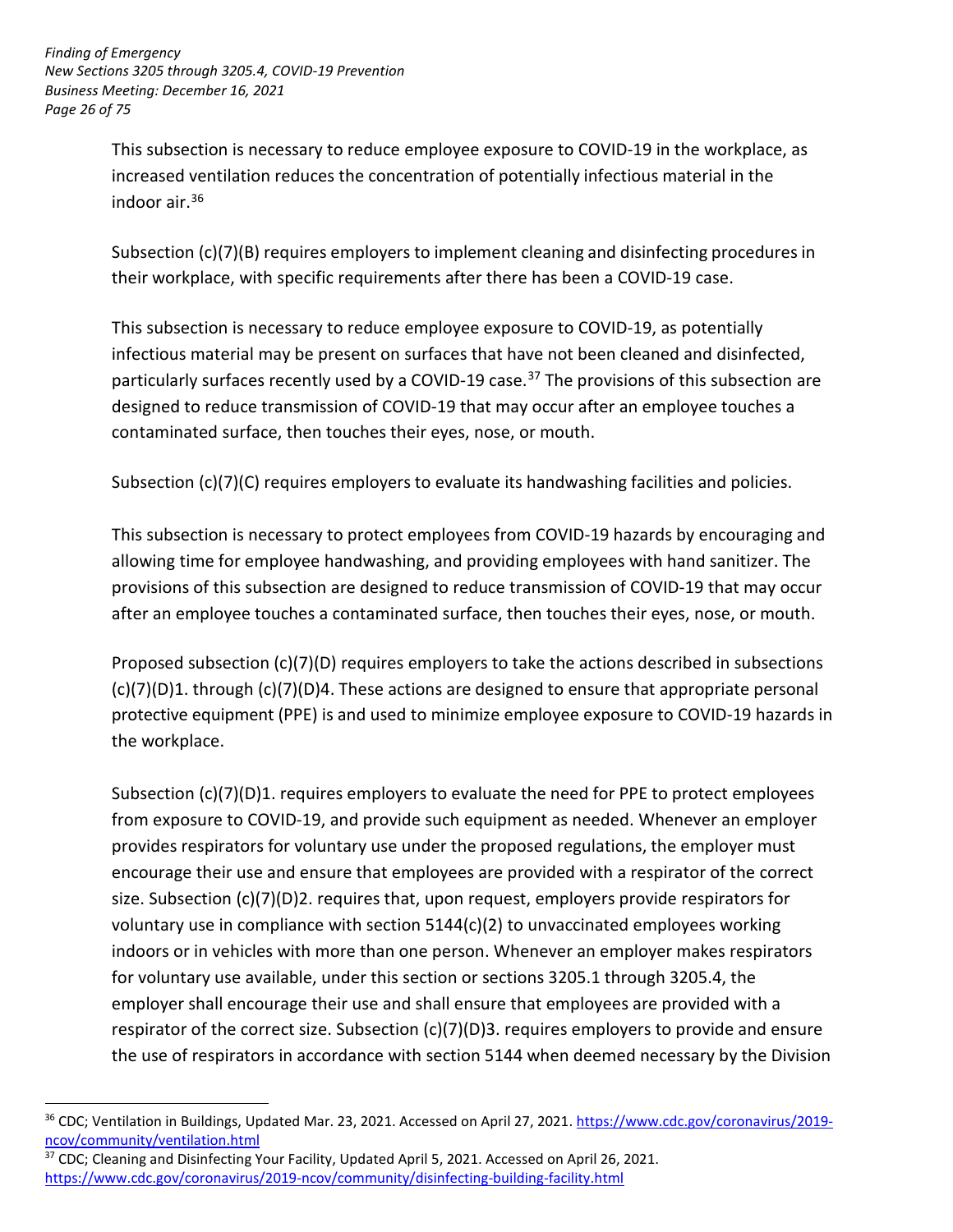*Finding of Emergency New Sections 3205 through 3205.4, COVID-19 Prevention Business Meeting: December 16, 2021 Page 27 of 75*

> through Issuance of Order to Take Special Action, in accordance with section 332.3. Subsection (c)(7)(D)4. requires employers to provide and ensure use of eye protection and respiratory protection in accordance with section 5144 when employees are exposed to procedures that may aerosolize potentially infectious material such as saliva or respiratory tract fluids.

Subsection (c)(7)(E) requires that employers make COVID-19 testing available, at no cost and during employees' paid time, to employees who are not fully vaccinated and have COVID-19 symptoms.

These subsections are necessary to minimize employee exposure to COVID-19 by ensuring appropriate PPE will be provided and used, and that respirators of the correct size are provided and used. The requirements recognize that being in a vehicle with another person represents a condition in which airborne transmission of COVID-19 may occur, and that wearing a respirator will help to protect the wearer from such transmission. Likewise, these requirements recognize that unvaccinated employees require additional protections in the form of respirators for voluntary use, and available testing. As described in this subsection, PPE is designed to protect employees from exposure to potentially infectious material they may come into contact with, either on surfaces or in the air, while respirators are designed to protect employees from potentially infectious material in the air they breathe. When employees are exposed to procedures that may aerosolize potentially infectious material such as saliva or respiratory tract fluids, a respirator worn in accordance with the requirements of section 5144 is needed to provide adequate respiratory protection.

# **New Subsection 3205(c)(8). Reporting, recordkeeping, and access.**

Proposed subsection (c)(8) requires employers to take the actions described in subsections (c)(8)(A) through (c)(8)(D). These actions are designed to ensure that employers report information about COVID-19 cases and outbreaks at the workplace to the local health department (subsection(c)(8)(A)). In addition, subsection (c)(8)(B) requires employers to maintain records of the steps taken to implement the written COVID-19 Prevention Program in accordance with section 3203(b), while subsection  $(c)(8)(C)$  requires the COVID-19 Prevention Program to be made available at the worksite to employees, authorized employee representatives, and to representatives of the Division immediately upon request. Finally, subsection (c)(8)(D) requires the employer to keep a record of and track all COVID-19 cases at the workplace, including specified information about the employee and their presence at the workplace.

These subsections are necessary to ensure that important information about COVID-19 cases in the workplace is maintained and reported to the local health department, to be used in the event that further surveillance or investigation is needed. In addition, access to employees and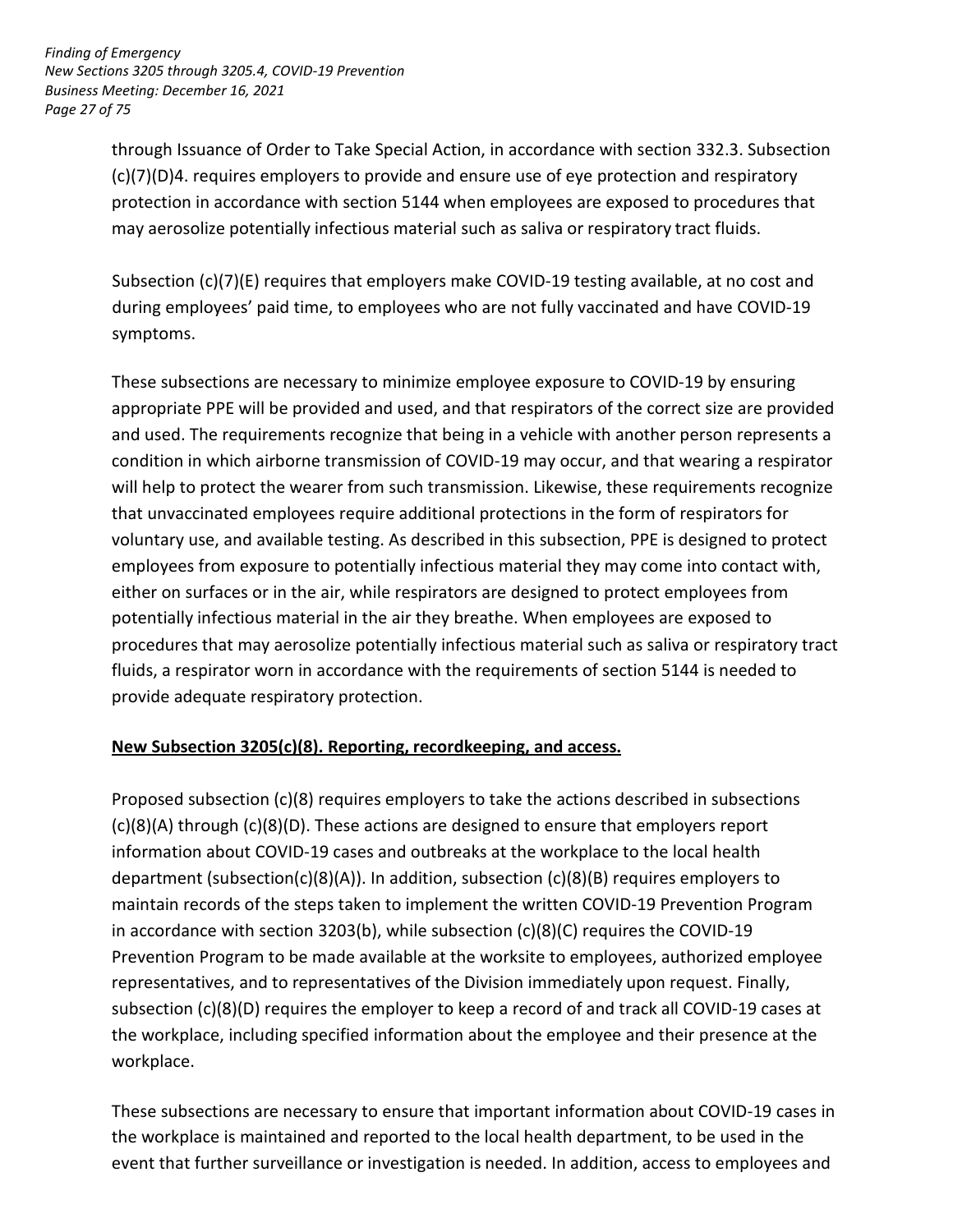*Finding of Emergency New Sections 3205 through 3205.4, COVID-19 Prevention Business Meeting: December 16, 2021 Page 28 of 75*

> employee representatives to information on COVID-19 cases, as well as to the employer's written COVID-19 Prevention Program is important to ensure that employers are taking the steps needed to minimize employee exposure to COVID-19 in the workplace.

### **New Subsection 3205(c)(9). Exclusion of COVID-19 cases and employees who had a close contact.**

Proposed subsection (c)(9) requires employers to take the actions described in subsections  $(c)(9)(A)$  through  $(c)(9)(F)$ . These actions are designed to ensure that per subsection  $(c)(9)(A)$ , COVID-19 cases are excluded from the workplace until the return to work requirements of subsection (c)(10) are met.

Per subsection (c)(9)(B), employees who had a close contact are excluded from the workplace until the return to work requirements of subsection (c)(10) are met, with exceptions under specified conditions given for asymptomatic, fully vaccinated employees and, under certain conditions, those who previously were COVID-19 cases.

Subsection (c)(9)(C) requires that employers who do not exclude an employee who had a close contact as permitted by exceptions in subsections  $(c)(9)(B)1$ ., 2. or 3., shall provide the employee with information about any applicable precautions recommended by the CDPH for persons with close contact.

Subsection (c)(9)(D) requires that for employees excluded from work under subsection (c)(9), employers must maintain an employee's earnings, wages, seniority, and all other employee rights and benefits, including the employee's right to their former job status, as if the employee had not been removed from their job, and must pay wages at the usual time. For the sake of clarity and ease of both compliance and enforcement, the proposed subsection states that such payments are subject to existing laws regarding wage payment obligations and existing enforcement mechanisms. Exception 1 provides that subsection (c)(9)(D) does not apply where the employee received disability payments or was covered by workers' compensation and received temporary disability. Exception 2 provides that subsection (c)(9)(D) does not apply where the employer demonstrates that the close contact is not work related. If an employer determines that one of the exceptions applies, it shall inform the employee of the denial and the applicable exception.

Subsection  $(c)(9)(E)$  states that this subsection does not limit any other applicable law, employer policy, or collective bargaining agreement that provides for greater protections.

Subsection (c)(9)(F) requires that at the time of exclusion, the employer shall provide the employee the information on benefits described in this section.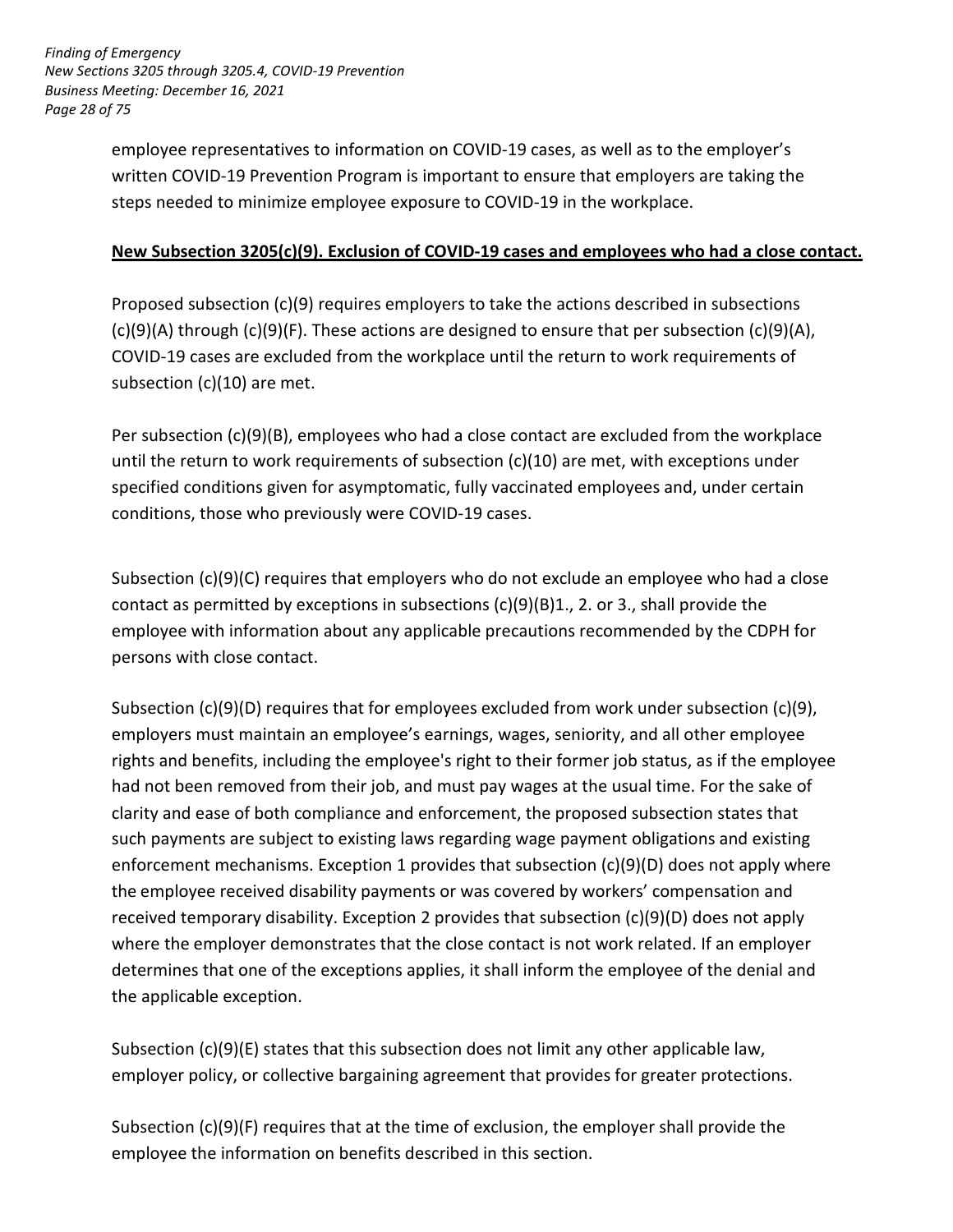<u>.</u>

These subsections are necessary to limit transmission of COVID-19 in the workplace. Toward this end, it is important that employees who are COVID-19 cases or had a close contact do not come to work. Maintaining employees' earnings and benefits as usual, when they are excluded from the workplace, is important to ensure that employees will notify their employers if they test positive for COVID-19 or have a close contact. These provisions encourage employees to stay away from the workplace when they may be infectious. By clarifying that these provisions are subject to existing laws regarding wages, the regulation ensures that existing enforcement mechanisms apply.

# **New Subsection 3205(c)(10). Return to work criteria.**

Proposed subsection (c)(10) specifies when employees who are COVID-19 cases, with or without symptoms, may return to work. Specifications are given in subsections  $(c)(10)(A)$ through (c)(10)(F).

The subsection is necessary to inform employers and employees of the conditions under which an employee may return to work following exclusion, and to ensure that employees do not return to work until they do not pose a significant risk of exposing others to COVID-19 in the workplace. Proposed subsection (c)(10)(A) specifies three criteria that must be met before a COVID-19 case with COVID-19 symptoms may return to work.

This subsection is necessary to maintain consistency with criteria established by CDPH and to ensure that people do not return to work while still infectious.

Proposed subsection (c)(10)(B) specifies criteria that must be met before a COVID-19 case who tested positive but never developed COVID-19 symptoms may return to work.

This subsection is necessary to maintain consistency with criteria established by CDPH and CDC guidance, and to ensure that people do not return to work while still infectious.<sup>38</sup>

Proposed subsection (c)(10)(C) clarifies that a negative COVID-19 test shall not be required for an employee to return to work, if the employee has already remained out of work for the time required by this section.

This subsection is necessary because polymerase chain reaction (PCR) tests can remain positive long after an individual is no longer infectious, so proof of a negative test must not be required prior to an individual returning to the workplace after a documented COVID-19 infection.

<sup>&</sup>lt;sup>38</sup> CDC; Ending Isolation and Precautions for People with COVID-19: Interim Guidance, Updated September 14, 2021. Accessed on November 5, 2021.<https://www.cdc.gov/coronavirus/2019-ncov/hcp/duration-isolation.html>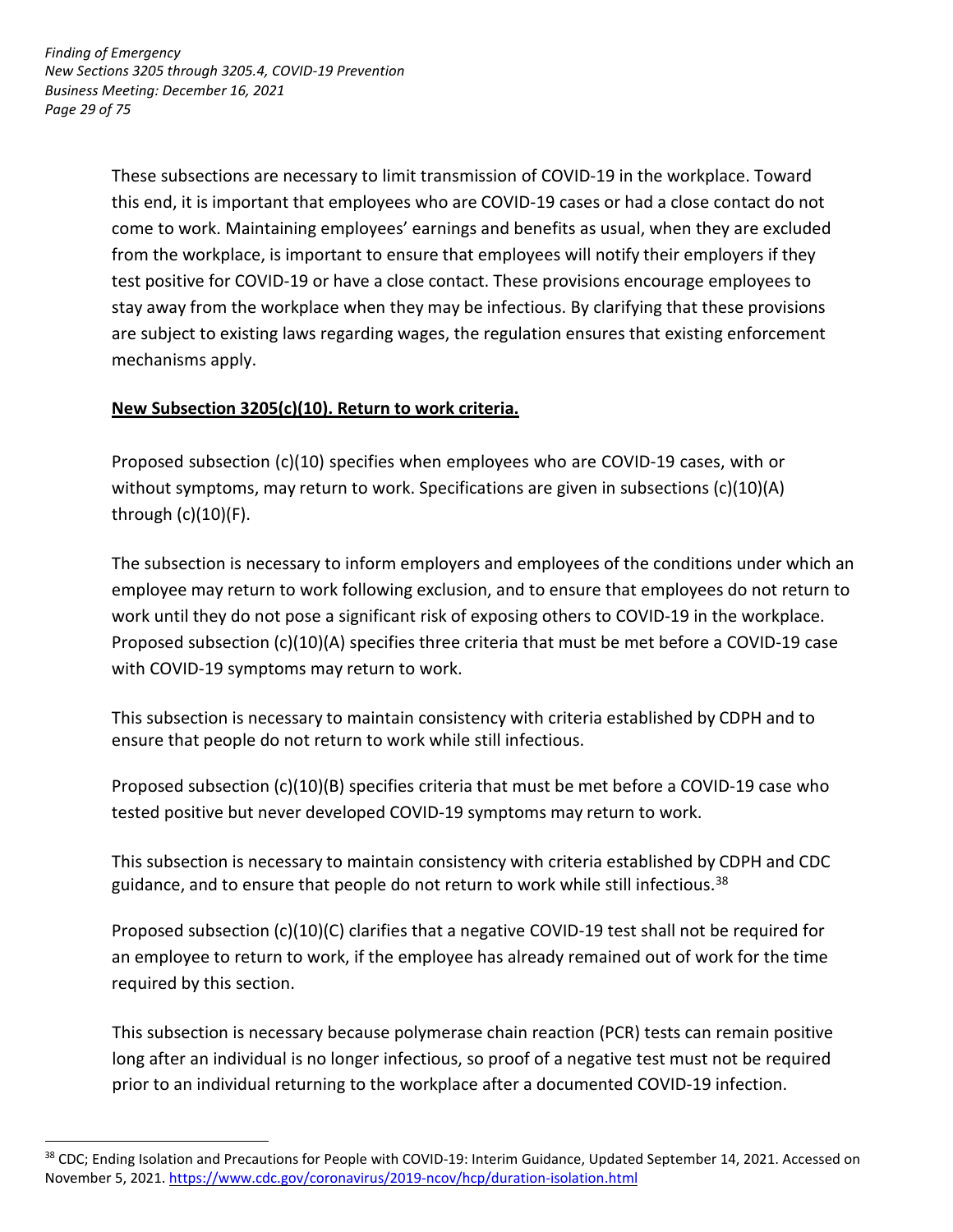*Finding of Emergency New Sections 3205 through 3205.4, COVID-19 Prevention Business Meeting: December 16, 2021 Page 30 of 75*

> Requiring a negative test before returning to work could impermissibly discriminate against employees who have previously tested positive for COVID-19.

Proposed subsection (c)(10)(D) specifies criteria that must be met before a person who had a close contact may return to work, depending on when the person had the close contact or whether the person developed COVID-19 symptoms, to exclude COVID-19 cases and exposed employees from the workplace until they are no longer an infection risk.

This subsection is necessary in order to ensure that close contacts who may have contracted COVID-19 do not return to work until it is safe to do so. This subsection is also needed in order to be in compliance with Executive Order N-84-20,<sup>39</sup> which requires that exclusion periods and return to work criteria specified in section 3205(c)(10) shall not exceed any applicable quarantine or isolation period recommended by the CDPH or ordered by a local health officer, whichever is longer.

Proposed subsection (c)(10)(E) specifies criteria that must be met before an employee who was issued an isolate, quarantine, or exclusion order by a local or state health official may return to work.

This subsection is necessary to maintain consistency with criteria established by CDPH and to ensure that people do not return to work while potentially infectious.

Proposed subsection (c)(10)(F) specifies criteria under which the Division may, upon request, allow employees to return to work on the basis that the removal of an employee would create undue risk to a community's health and safety.

This subsection is necessary to ensure that control measures are in place to prevent COVID-19 transmission in the workplace before allowing any such employees to return to work.

# **New Section 3205.1. Multiple COVID-19 Infections and COVID-19 Outbreaks.**

This proposed emergency regulation, new section 3205.1, would be in Subchapter 7. General Industry Safety Orders; directly after proposed section 3205. COVID-19 Prevention. The regulation would include the following specific requirements.

# **New Subsection 3205.1(a). Scope.**

<u>.</u>

This proposed subsection (a)(1) establishes the application of the proposed regulation to a workplace covered by section 3205 if three or more employee COVID-19 cases within an

<sup>&</sup>lt;sup>39</sup> Gavin Newsom, Governor of California; Executive Order N-84-20; December 14, 2020. [https://www.gov.ca.gov/wp](https://www.gov.ca.gov/wp-content/uploads/2020/12/12.14.20-EO-N-84-20-COVID-19.pdf)[content/uploads/2020/12/12.14.20-EO-N-84-20-COVID-19.pdf](https://www.gov.ca.gov/wp-content/uploads/2020/12/12.14.20-EO-N-84-20-COVID-19.pdf)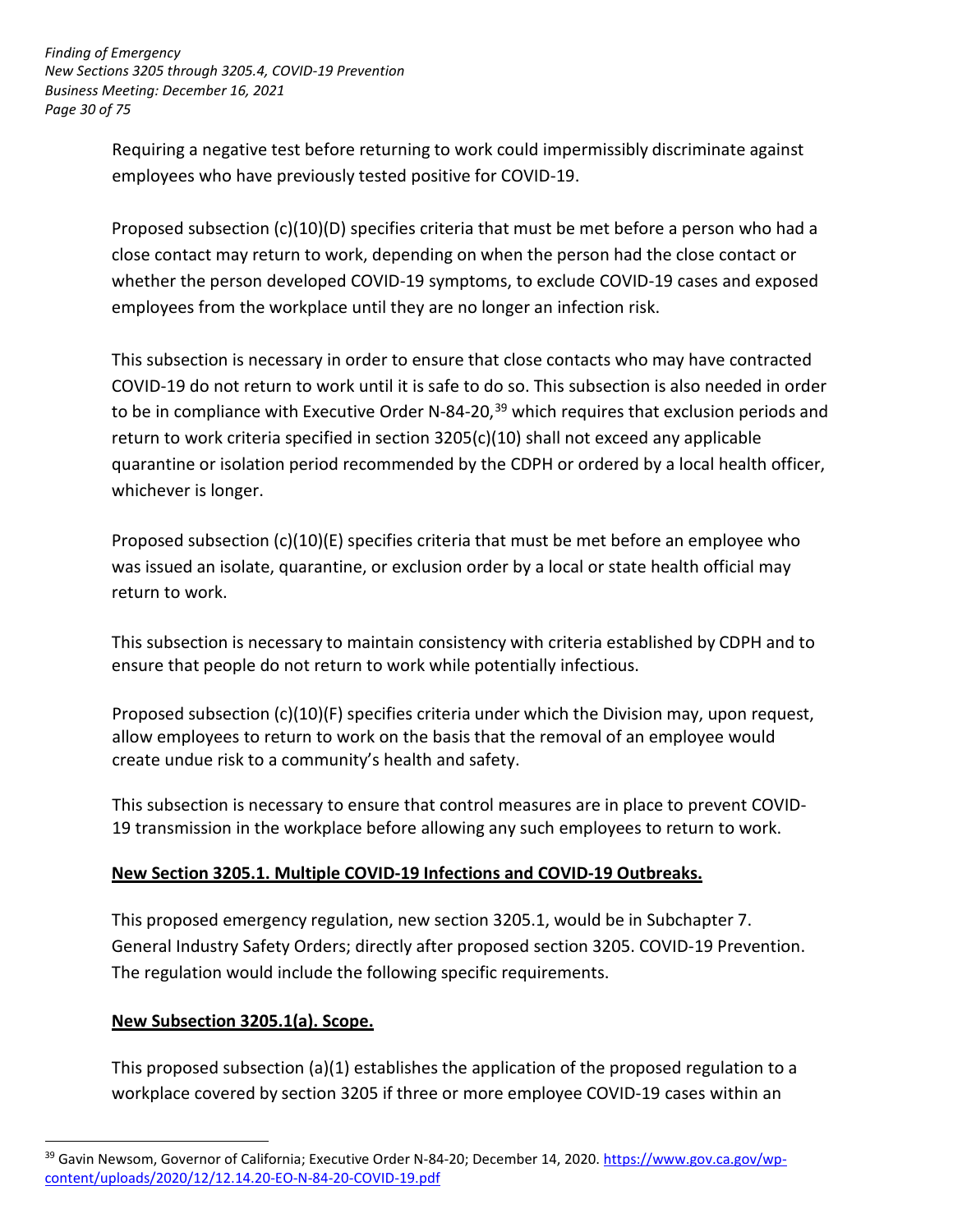*Finding of Emergency New Sections 3205 through 3205.4, COVID-19 Prevention Business Meeting: December 16, 2021 Page 31 of 75*

> exposed group visited the workplace during their high-risk exposure period during a 14-day period.

The subsection is necessary to establish the conditions in which employers will be required to comply with the proposed regulation and to take action to reduce the further spread of COVID-19 at the workplace.

Proposed subsection (a)(2) sets forth the requirement to comply with this section until there are no new COVID-19 cases detected in the exposed group for a 14-day period.

The subsection is necessary to ensure that all COVID-19 cases associated with a COVID-19 outbreak are identified and specified actions are taken to reduce the spread of COVID-19 at the workplace, until the outbreak has been controlled.

# **New Subsection 3205.1(b). COVID-19 testing.**

<u>.</u>

Proposed subsection (b)(1) requires employers to make COVID-19 testing available at no cost to its employees within the exposed group, during employees' paid time. Two exceptions are provided: (A): employees who were not present during the relevant 14-day period(s) under subsection (a); and (B): under specified circumstances, certain COVID-19 cases who have returned to work.

The subsection is necessary to provide employees who were present during the relevant 14 day period(s) the opportunity to get tested for COVID-19 without being deterred by cost or feasibility and for the employer to identify additional COVID-19 cases. With testing, employees who test positive and have symptoms can get care earlier. Contacts can be traced and selfisolation or quarantine can be started sooner to help stop the spread of the virus. Exceptions to the testing requirements recognize that, for employees who have been a COVID-19 case in the previous 90 days, testing is unlikely to have benefits.<sup>40</sup>

Proposed subsection (b)(2) establishes specific timeframes for which testing must be made available to all employees covered by this section. In proposed subsection (b)(2)(A), it provides that testing must be made available to all employees in the exposed group immediately upon being covered by this section, and then again one week later. It further establishes that negative COVID-19 test results of employees with COVID-19 exposure shall

<sup>&</sup>lt;sup>40</sup> CDC; Interim Guidance on Duration of Isolation and Precautions for Adults with COVID-19, Updated February 13, 2021. Accessed on April 26, 2021.<https://www.cdc.gov/coronavirus/2019-ncov/hcp/duration-isolation.html>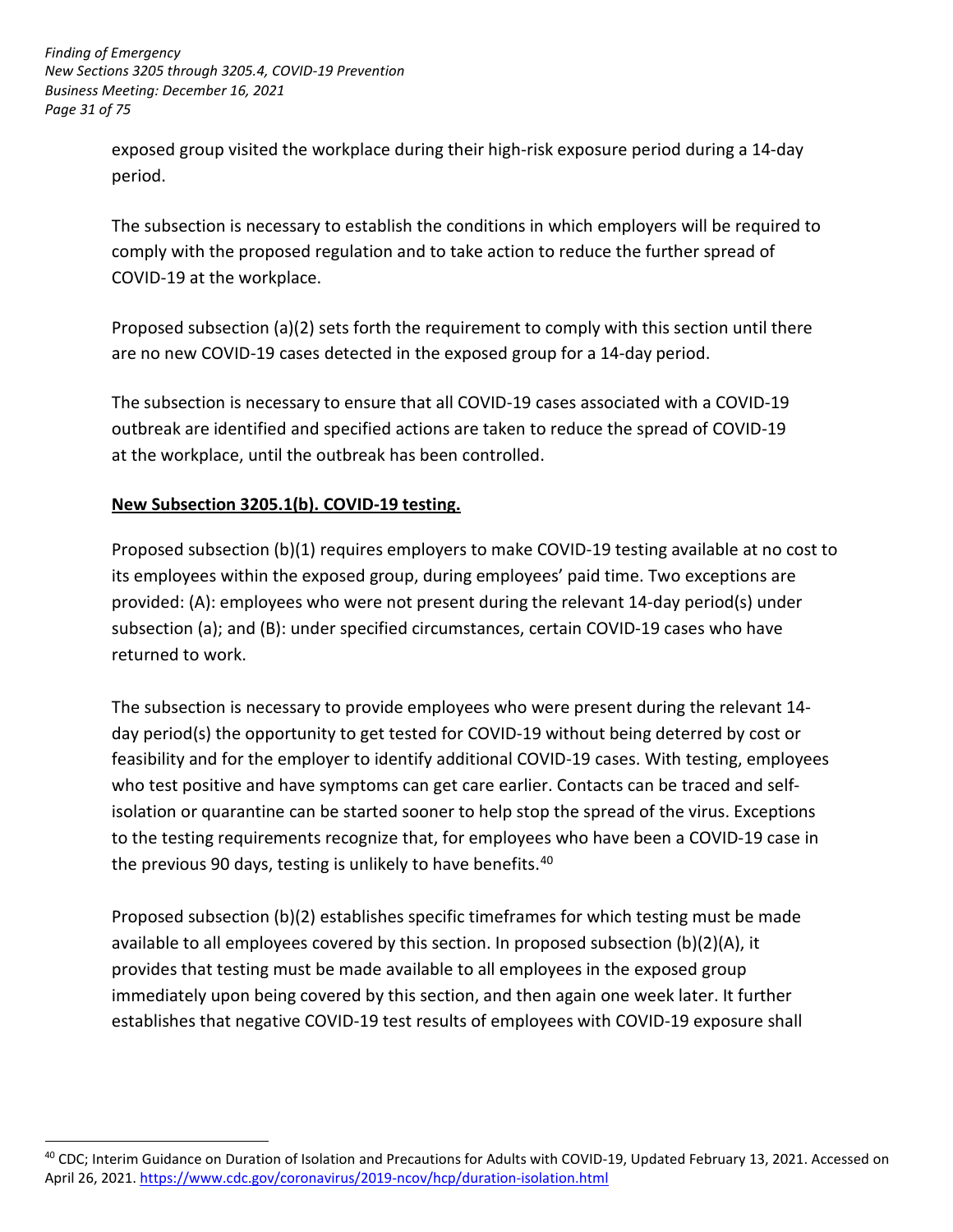*Finding of Emergency New Sections 3205 through 3205.4, COVID-19 Prevention Business Meeting: December 16, 2021 Page 32 of 75*

> not impact the duration of any quarantine, isolation, or exclusion period required by, or orders issued by, the local health department.

> The subsection is necessary to ensure that employers follow the specific instructions of their local health department on managing the COVID-19 outbreak.

Subsection (b)(2)(B) establishes that after the first two COVID-19 tests required by subsection (b)(2)(A), employers must make COVID-19 testing available to employees in the exposed group who remain at the workplace, at least once per week, or more frequently if recommended by the local health department, until this section no longer applies pursuant to subsection (a)(2).

The subsection is necessary to specify an increased testing frequency to prevent the spread of COVID-19 in the workplace when there have been three or more COVID-19 cases within an exposed group and also to ensure that employers provide all additional COVID-19 testing as instructed by the local health department.

#### **New Subsection 3205.1(c)**

Subsection (c) requires employers to provide additional testing when deemed necessary by the Division through the Issuance of Order to Take Special Action, in accordance with title 8, section 332.3.

The subsection is necessary to ensure that employers provide all additional COVID-19 testing as instructed by the Division.

#### **New Subsection 3205.1(d)**

This proposed subsection requires the employer to comply with all applicable provisions of section 3205. It further specifies that the employer must (1) require employees to wear face coverings when indoors, or when outdoors and less than six feet from another person, unless one of the exceptions in section  $3205(c)(6)(D)$  applies; (2) give notice to employees in the exposed group of their right to request a respirator for voluntary use under section 3205(c)(7)(D)2., if they are not fully vaccinated; and (3) evaluate the need for physical distancing and/or cleanable solid partitions, as specified.

The subsection is necessary to remind employers that they must comply with all applicable provisions of section 3205 when they become subject to section 3205.1. When three or more employees become COVID-19 positive in a 14-day period, that indicates that vaccination progress and other controls have not been sufficient to protect employees, so the use of face coverings in specified conditions, voluntary use of respirators for employees who are not fully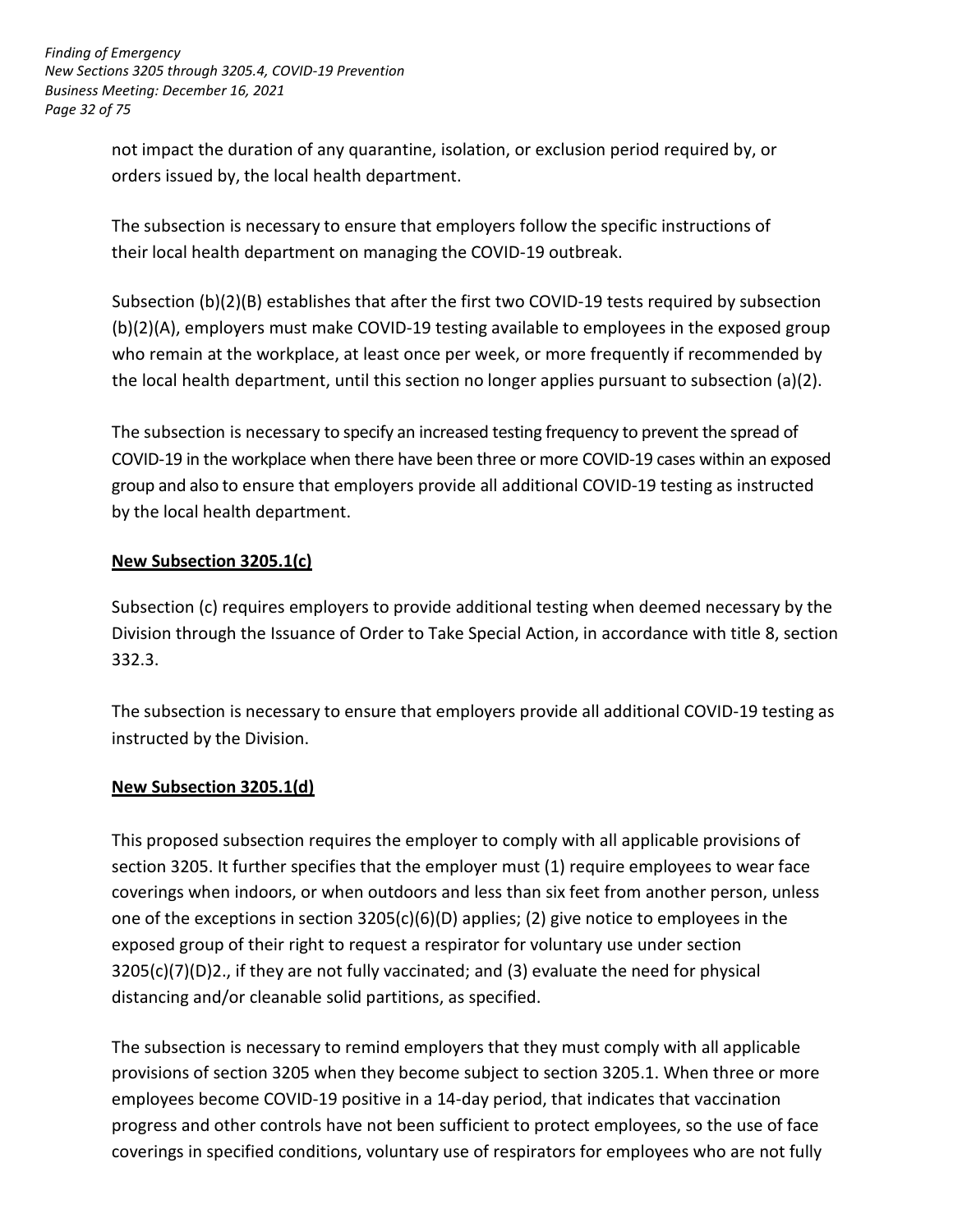*Finding of Emergency New Sections 3205 through 3205.4, COVID-19 Prevention Business Meeting: December 16, 2021 Page 33 of 75*

> vaccinated, and evaluation of the need for physical distancing and/or partitions are necessary to prevent further transmission of COVID-19.

#### **New Subsection 3205.1(e). COVID-19 Investigation, review and hazard correction.**

This proposed subsection requires that following a COVID-19 outbreak, the employer immediately perform a review of potentially relevant COVID-19 policies, procedures, and controls and implement changes as needed to prevent further spread of COVID-19.

The subsection is necessary to ensure that a thorough investigation is conducted and review of COVID-19 hazards are identified and corrected to control and prevent further spread of the disease in the exposed workplace.

Subsection (e)(1) establishes the elements of the investigation of new or unabated COVID-19 hazards to include the employer's leave policies and practices, whether employees are discouraged from remaining home when sick, and the employer's COVID-19 testing policies. The subsection further requires the employer to identify and evaluate specific conditions in the exposed workplace that the employer would need to control to prevent further COVID-19 transmission.

This subsection is necessary to ensure that employers review their leave policies and practices and working environment to ensure they identify conditions that contribute to the transmission of COVID-19.

Subsection (e)(2) establishes the review be updated every 30 days during which the section continues to apply, in response to new information or to new or previously unrecognized COVID-19 hazards, or when otherwise necessary.

The subsection is necessary to allow time for the employer's improvements to take effect. It is also necessary that the employer update the review after responding to any new information or to new or previously unrecognized COVID-19 hazards that an employer is likely to identify or be made aware of should an outbreak continue to occur, or when otherwise necessary.

Subsection (e)(3) establishes that the employers implement changes to reduce the transmission of COVID-19 based on the investigation and review required by subsections (e)(1) and (e)(2). The employer shall consider moving indoor tasks outdoors or having them performed remotely, increasing outdoor air supply when work is done indoors, improving air filtration, increasing physical distancing as much as feasible, respiratory protection, and other applicable controls.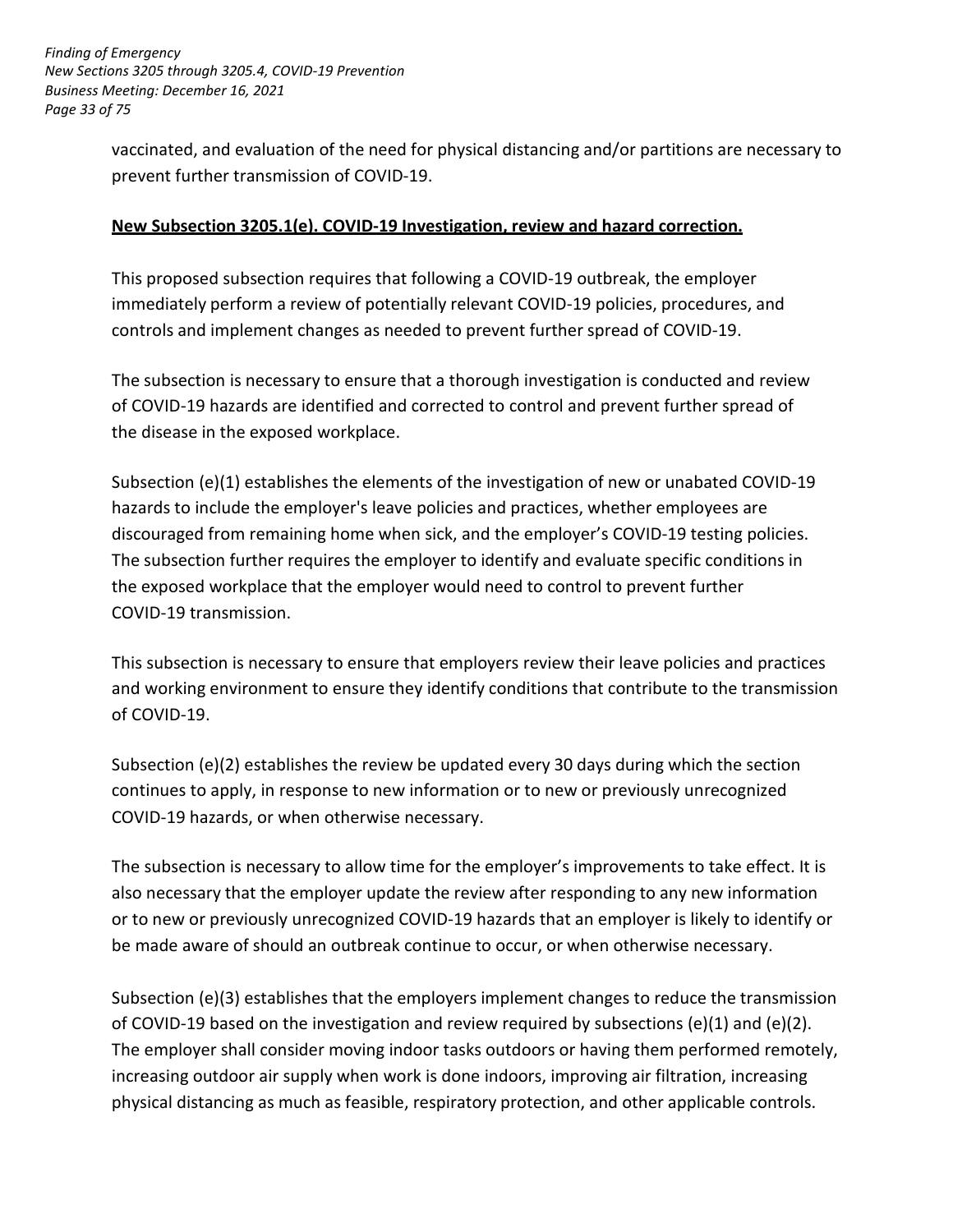*Finding of Emergency New Sections 3205 through 3205.4, COVID-19 Prevention Business Meeting: December 16, 2021 Page 34 of 75*

> The subsection is necessary to ensure that the employer implement changes for COVID-19 hazards identified by the investigation and review. The employer is required to consider specific measures that will help to control and prevent further COVID-19 transmission.

# **New Subsection 3205.1(f).**

Proposed subsection (f) specifies requirements for employers to filter recirculated air with Minimum Efficiency Reporting Value (MERV) 13 or higher efficiency filters, or if not compatible with the ventilation system, requires employers to use the filters with the highest compatible filtering efficiency. It also requires employers to evaluate whether HEPA filtration units or other air cleaning systems would reduce the risk of transmission, and, if so, implement their use to the degree feasible.

The subsection is necessary to reduce employee exposure to COVID-19 in the workplace, as filtering the air reduces the concentration of potentially infectious material in the indoor air.<sup>41</sup>

# **New Section 3205.2. Major COVID-19 Outbreaks.**

This proposed emergency regulation, new section 3205.2, would be in Subchapter 7. General Industry Safety Orders; directly after proposed section 3205.1. Multiple COVID-19 Infections and COVID-19 Outbreaks. The regulation would include the following specific requirements.

# **New Subsection 3205.2(a). Scope.**

<u>.</u>

This proposed subsection (a)(1) establishes the application of the proposed regulation to a workplace covered by section 3205 if 20 or more COVID-19 cases in an exposed group visited the workplace during their high-risk exposure period within a 30-day period.

The subsection is necessary to establish the conditions in which employers will be required to comply with the proposed regulation and to take action to reduce the further spread of COVID- 19 during a major outbreak at the workplace.

Proposed subsection (a)(2) sets forth the requirement to comply with this section until there are fewer than three COVID-19 cases detected in the exposed group for a 14-day period.

The subsection is necessary to ensure that all COVID-19 cases associated with a major COVID-19 outbreak are identified and specified actions are taken to reduce the spread of COVID-19 at the workplace, until the outbreak has been contained.

<sup>&</sup>lt;sup>41</sup> CDC; Ventilation in Buildings, Updated Mar. 23, 2021. Accessed on April 27, 2021. [https://www.cdc.gov/coronavirus/2019](https://www.cdc.gov/coronavirus/2019-ncov/community/ventilation.html) [ncov/community/ventilation.html](https://www.cdc.gov/coronavirus/2019-ncov/community/ventilation.html)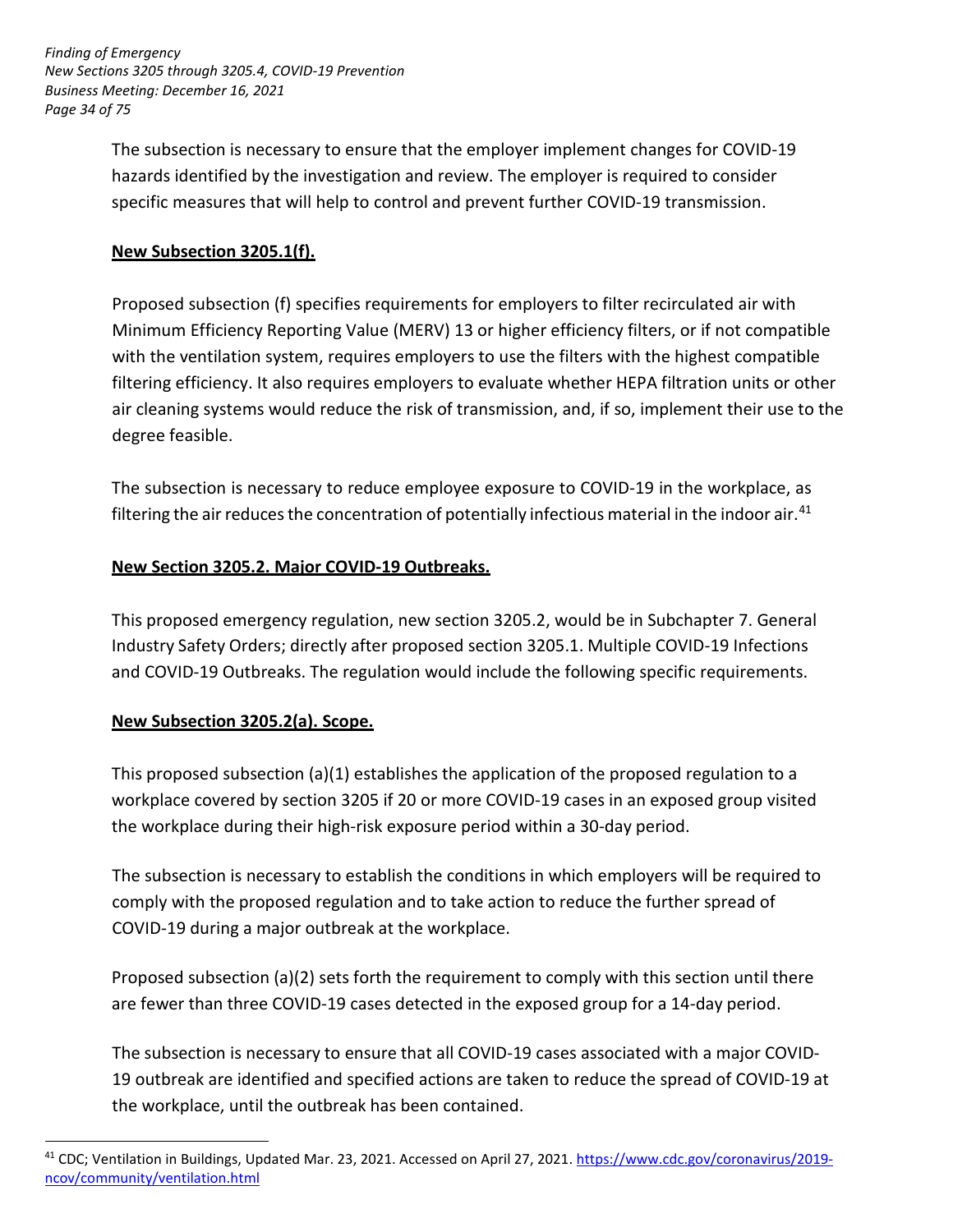*Finding of Emergency New Sections 3205 through 3205.4, COVID-19 Prevention Business Meeting: December 16, 2021 Page 35 of 75*

#### **New Subsection 3205.2(b).**

This proposed subsection requires the employer to continue to comply with all applicable provisions of section 3205.1, except that COVID-19 testing shall be made available to all employees, regardless of vaccination status, twice a week, or more frequently if recommended by the local health department.

The subsection is necessary to ensure that employers are aware they must continue to comply with all applicable provisions of section 3205.1 when they become subject to section 3205.2. In addition, when there is a major COVID-19 outbreak, the requirements are necessary to specify an increased testing frequency, and to test all employees, regardless of vaccination status, to prevent the spread of COVID-19 in the workplace. If there have been 20 cases among employees in 30 days, it is possible that the employer may have inadequate or incorrect information about who is fully vaccinated. Furthermore, responding to an outbreak of this size requires complete information, which can only be achieved by testing of all employees in the group.

With testing, employees who test positive and have symptoms can get care earlier. Contacts can be traced and self-isolation or quarantine can be started sooner to help stop the spread of the virus.

# **New Subsection 3205.2(c).**

This proposed subsection clarifies that, in addition to the requirements of sections 3205 and 3205.1, employers must take specified actions.

Proposed subsection (c)(1) sets forth the requirements that the employer shall provide a respirator for voluntary use, in compliance with subsection 5144(c)(2), to employees in the exposed group. The employer must also determine the need for a respiratory protection program or changes to an existing respiratory protection program under section 5144 to address COVID-19 hazards.

Proposed subsection (c)(2) requires that under specified conditions, employees in the exposed group shall be separated from other persons by at least six feet.

Proposed subsection (c)(3) that under specified conditions, an employer shall install cleanable solid partitions that effectively reduce transmission between the employee and other persons.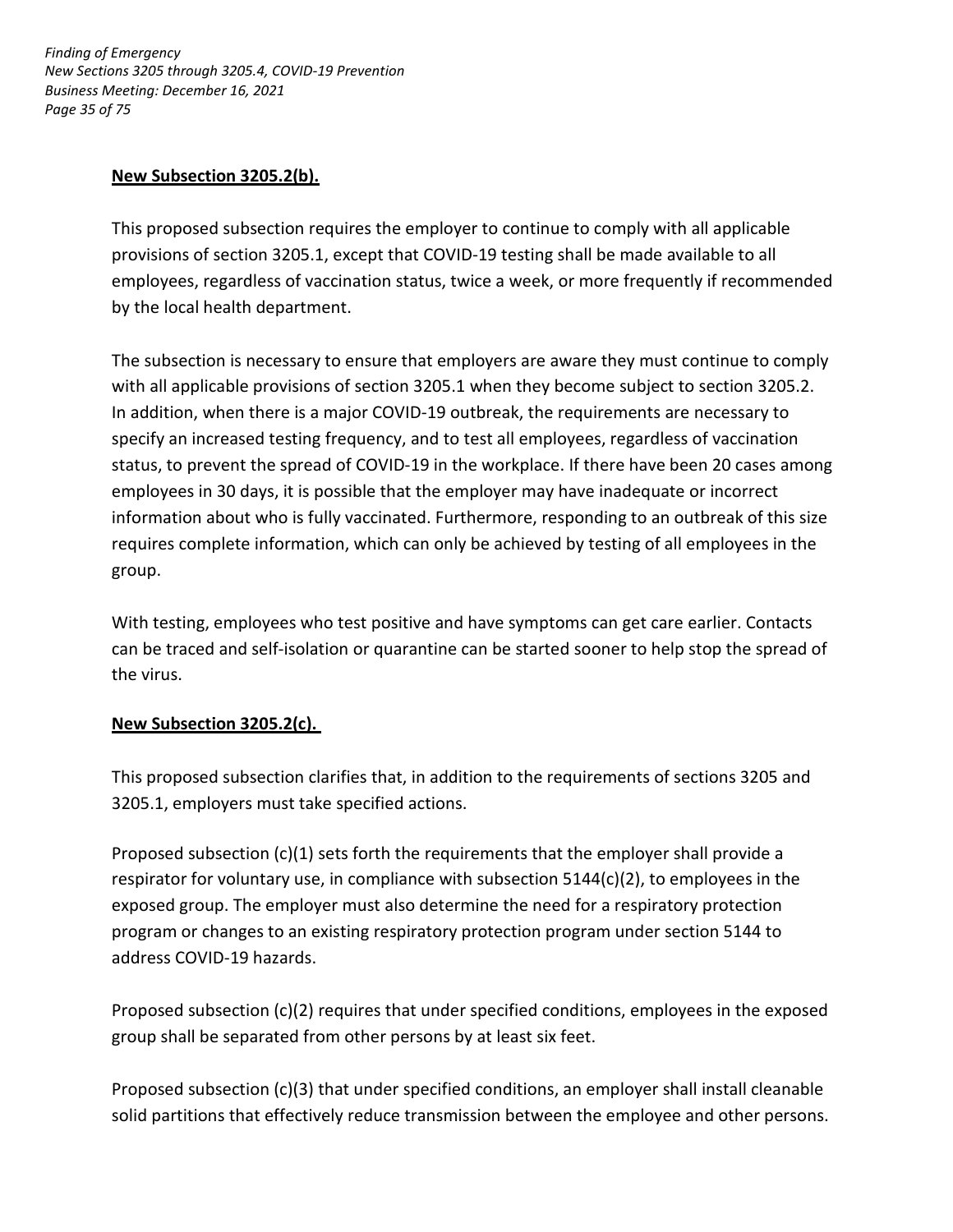*Finding of Emergency New Sections 3205 through 3205.4, COVID-19 Prevention Business Meeting: December 16, 2021 Page 36 of 75*

> Proposed subsection (c)(4) sets forth the requirement for the employer to evaluate whether to halt some or all operations at the workplace until COVID-19 hazards have been corrected.

Proposed subsection (c)(5) sets forth the requirement that the employer implement any other control measures deemed necessary by the Division through the Issuance of Order to Take Special Action, in accordance with title 8 section 332.3.

These subsections are necessary to establish additional measures employers will be required to reduce the further spread of COVID-19 when there is a major outbreak at the workplace.

#### **New Section 3205.3. COVID-19 Prevention in Employer-Provided Housing.**

This proposed emergency regulation, new section 3205.3 would be in Subchapter 7. General Industry Safety Orders; directly after section 3205.2. Major COVID-19 Outbreaks.The regulation would include the following specific requirements.

# **New Subsection 3205.3(a). Scope.**

Proposed subsection (a) establishes the application of the proposed regulation to employer-provided housing.

The purpose of the definition is to inform the regulated community of the type of housing covered by the regulation.

The purpose of subsection  $(a)(1)$  is to exempt the applicability of the proposed regulation for the purpose of emergency response, where either (A) the employer is a government entity; or (B) the housing is provided temporarily by a private employer and is necessary to conduct the emergency response operations. This exemption recognizes that the imminent risks associated with an emergency response operation supersede the risks associated with not enforcing the proposed housing requirements in emergency-response operations.

The purpose of subsection (a)(2) is to exempt the applicability of subsections (c), (d), (e), (f), and (h) to employer-provided housing where the residents maintained a household together prior to residing in employer-provided housing, such as family members, when no other persons outside the household are present. This exemption is necessary as individuals who maintain a household together are assumed to spend time in close proximity to one another within their household.

The purpose of subsection (a)(3) is to exempt the applicability of the proposed regulation for employees covered by section 5199.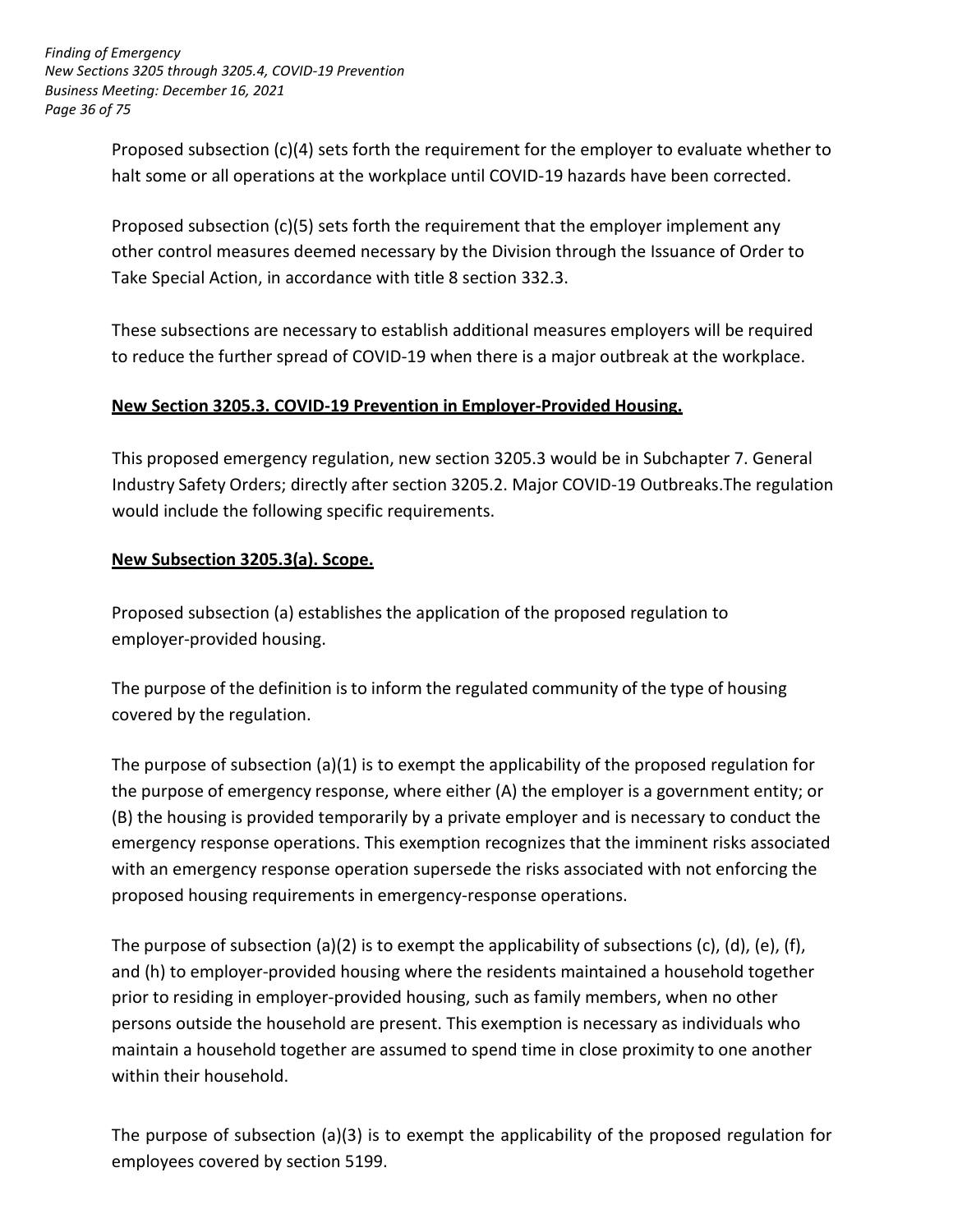*Finding of Emergency New Sections 3205 through 3205.4, COVID-19 Prevention Business Meeting: December 16, 2021 Page 37 of 75*

> The purpose of subsection (a)(4) is to exempt employer-provided housing used exclusively to house COVID-19 cases, or where a housing unit houses one employee. This exemption is necessary because these two housing conditions do not present potential transmission of COVID-19 to their resident(s).

The purpose of subsection (a)(5) is to exempt the applicability of subsections (b) through (f) for housing in which all residents are fully vaccinated. This exemption recognizes that the risk of transmission of COVID-19 is lower among fully vaccinated persons than in unvaccinated persons.  $42$ 

These subsections are necessary to specify the types of employer-provided housing for which employers will be required to comply with the proposed regulation and take action to protect employees from exposure to COVID-19. Shared worker housing presents unique challenges for preventing and controlling the spread of COVID-19. Consistent application of the proposed regulatory requirements can help reduce the COVID-19 exposure risk among workers in shared housing.

## **New Subsection 3205.3(b). Assignment of housing units.**

<u>.</u>

The purpose of the proposed subsection (b) is to require employers to reduce exposure to COVID-19 hazards, to the extent feasible, by assigning employee residents to distinct groups and ensuring that each group remains separate from other such groups during transportation and work. In addition, the subsection establishes a prioritization order for employers to use when assigning employees to shared housing units. The prioritization order is necessary to limit the number of persons coming in contact with employees residing in employer-provided housing, and is consistent with CDC recommendations for preventing and controlling the spread of COVID-19 in shared worker housing.<sup>43</sup>

The purpose of proposed subsection (b)(1) in requiring employers to first prioritize sharedhousing units by assigning residents who usually maintain a household together outside of work, such as family members, to the same housing unit without other persons is to limit the number of persons coming in contact with employees residing in employer-provided housing, and is necessary to reduce the spread of COVID-19.

The purpose of proposed subsection (b)(2) in requiring employers to next prioritize sharedhousing units by assigning residents who work in the same crew or work together at the same

<sup>&</sup>lt;sup>42</sup> CDC; Interim Public Health Recommendations for Fully Vaccinated People, Updated October 15, 2021. Accessed on November 4, 2021. [https://www.cdc.gov/coronavirus/2019-ncov/vaccines/fully-vaccinated-guidance.html#anchor\\_1617376520653](https://www.cdc.gov/coronavirus/2019-ncov/vaccines/fully-vaccinated-guidance.html#anchor_1617376520653) <sup>43</sup> CDC; COVID-19 Guidance for Shared or Congregate Housing, Updated December 31, 2020. Accessed on April 26, 2021.

<https://www.cdc.gov/coronavirus/2019-ncov/community/shared-congregate-house/guidance-shared-congregate-housing.html>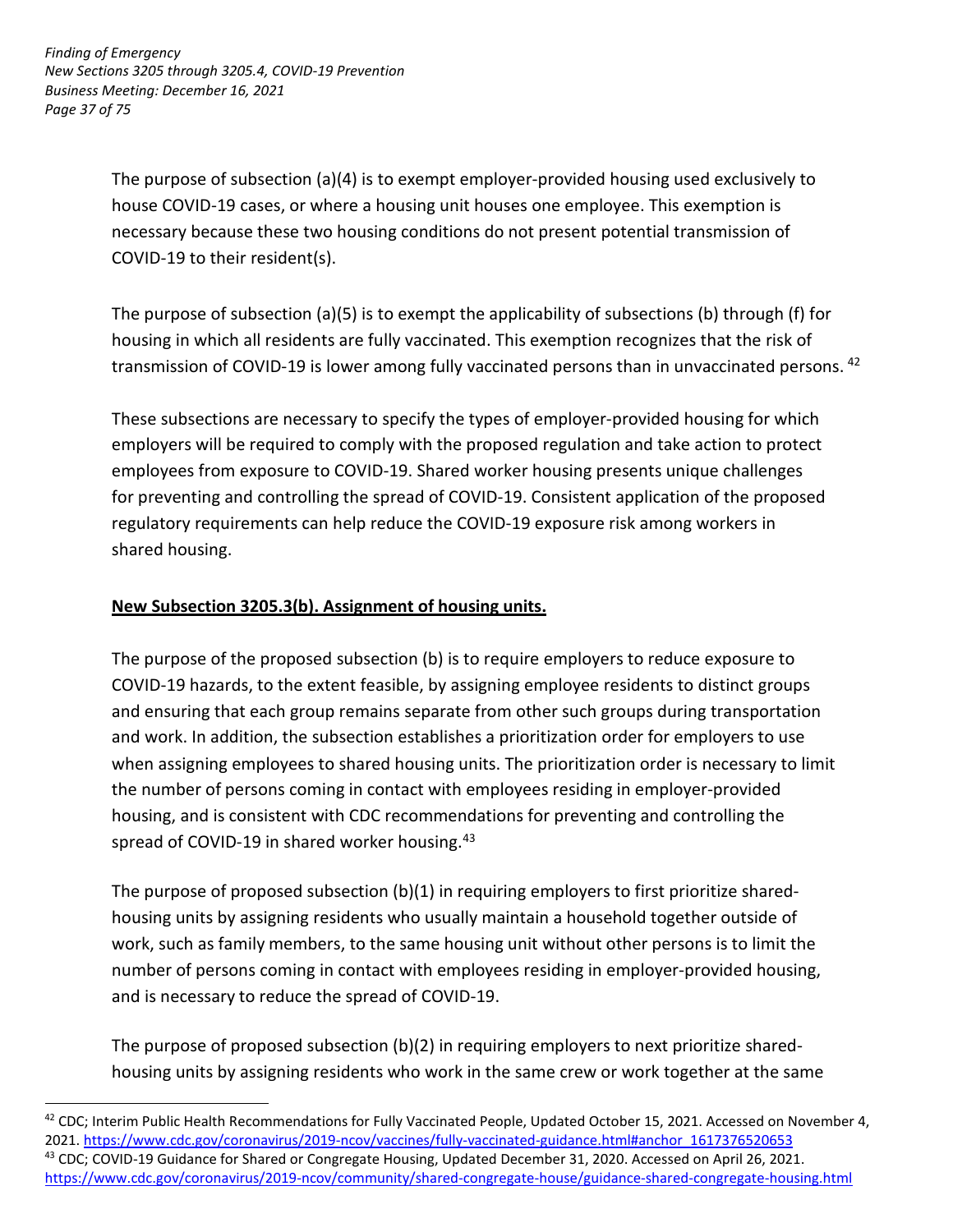*Finding of Emergency New Sections 3205 through 3205.4, COVID-19 Prevention Business Meeting: December 16, 2021 Page 38 of 75*

> workplace to the same housing unit without other persons is to limit the number of persons coming in contact with employees residing in employer-provided housing, and is necessary to reduce the spread of COVID-19.

The purpose of proposed subsection (b)(3) is to provide employers with an option to assign employees who do not usually maintain a common household, work crew, or workplace to the same housing unit in situations where no other housing alternatives are feasible. This subsection is necessary to ensure housing for all employees requiring shared housing.

The above subsections governing housing assignment and prioritization are necessary to reduce the spread of COVID-19 transmission in both the workplace and employer-provided housing by minimizing the number of different individuals who come into close contact with each other.44

## **New Subsection 3205.3(c). Ventilation.**

-

Proposed subsection (c) requires employers to take the actions described.

These actions are designed to maximize the quantity and supply of outdoor air and increase the filtration of indoor air to minimize resident employee exposure to COVID-19 hazards.

The purpose of proposed subsection (c) is to require employers to maximize the quantity and supply of outdoor air and increase the filtration efficiency to the highest level compatible with the existing ventilation system. Federal OSHA recommends that employers increase ventilation rates and/or the percentage of outdoor air (as close to 100% as possible) that circulates in the system.<sup>45</sup> If there is not a MERV-13 or higher filter in use, portable or mounted HEPA filtration units must be used, to the extent feasible, in all sleeping areas.

This subsection is necessary to reduce the indoor concentration of the virus, thereby reducing the risk of employee exposure to COVID-19 in each employer-provided housing unit. Evidence exists that increased ventilation and air filtration, when used along with the other control measures required in this section, such as face coverings and cleaning, can reduce risk from airborne transmission of COVID-19.<sup>46</sup> In shared sleeping areas, where people remain for hours without face coverings, filtration is especially valuable.

<sup>44</sup> See CDC. Agriculture Workers and Employers, Updated November 6, 2020. Accessed on November 6, 2020. <https://www.cdc.gov/coronavirus/2019-ncov/community/guidance-agricultural-workers.html>

<sup>45</sup> Federal OSHA. Additional Considerations for Workers Who Reside in Communal Living Arrangements. Accessed on November 6, 2020. [https://www.osha.gov/SLTC/covid-19/workers-in-shared-housing.html;](https://www.osha.gov/SLTC/covid-19/workers-in-shared-housing.html) OSHA.Publication: COVID-19 Guidance on Ventilation in the Workplace. Accessed on November 6, 2020. <https://www.osha.gov/sites/default/files/publications/OSHA4103.pdf>

<sup>46</sup> EPA. Ventilation and Coronavirus (COVID-19). Accessed on November 6, 2020. [https://www.epa.gov/coronavirus/ventilation-and](https://www.epa.gov/coronavirus/ventilation-and-coronavirus-covid-19)[coronavirus-covid-19;](https://www.epa.gov/coronavirus/ventilation-and-coronavirus-covid-19) CDC. COVID-19 Employer Information for Office Buildings, Updated October 29, 2020. Accessed on November 6, 2020.<https://www.cdc.gov/coronavirus/2019-ncov/community/office-buildings.html>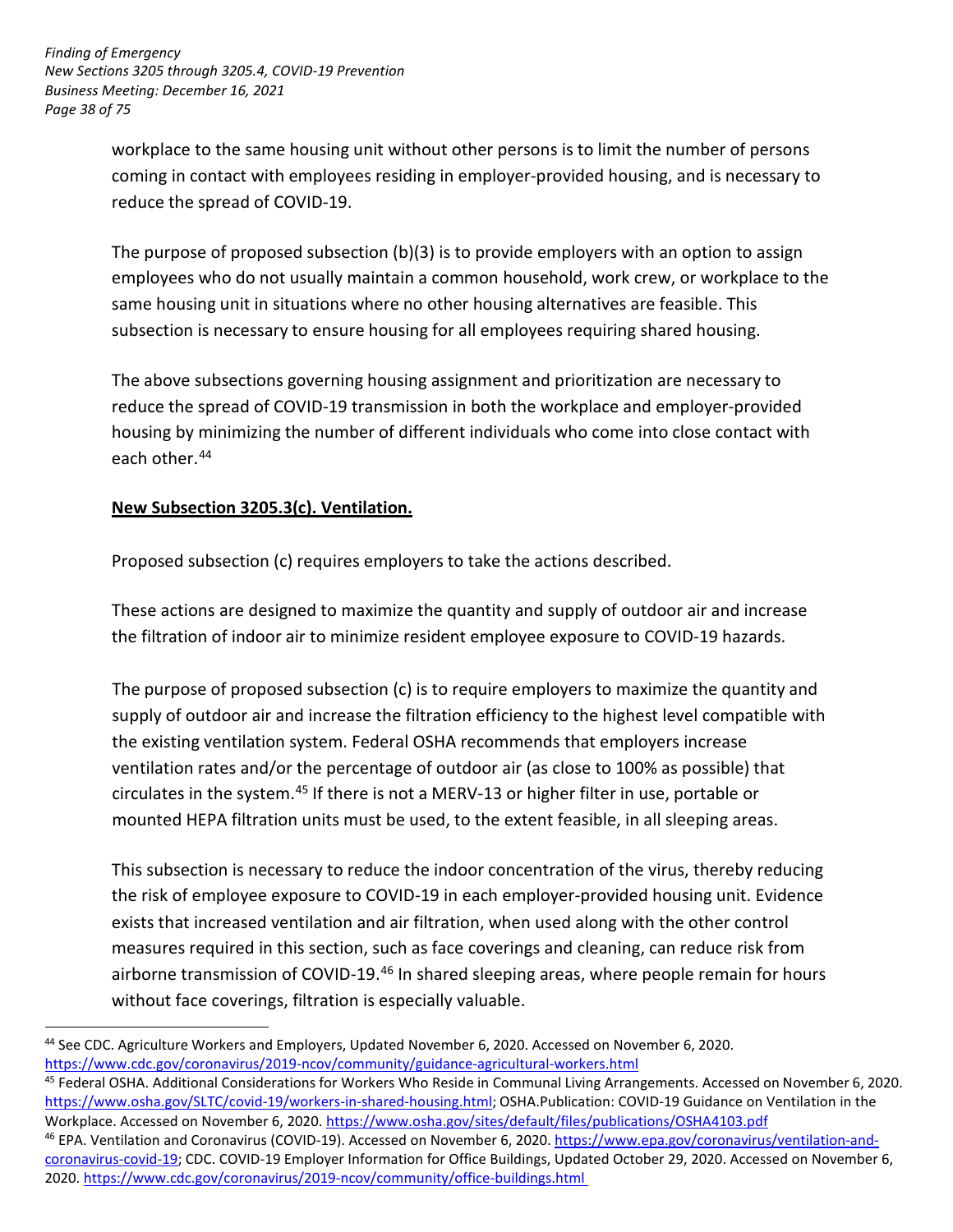*Finding of Emergency New Sections 3205 through 3205.4, COVID-19 Prevention Business Meeting: December 16, 2021 Page 39 of 75*

### **New Subsection 3205.3(d). Face coverings.**

The purpose of this proposed subsection is to require employers to provide face coverings to all residents and provide information to residents on when they should be used in accordance with state or local health officer orders or guidance.

The subsection is necessary, as the use of face coverings has been demonstrated to reduce the transmission of COVID-19.47

### **New Subsection 3205.3(e). Cleaning and disinfecting.**

This proposed subsection requires employers to implement cleaning and disinfecting procedures in their employer-provided shared housing units. Transmission of COVID-19 may occur after a resident touches a contaminated surface, then touches their eyes, nose, or mouth.

Proposed subsection (e)(1) requires employers to ensure shared housing units, kitchens, bathrooms, and indoor common areas are effectively cleaned to prevent the spread of COVID-19 and disinfected after a COVID-19 case was present during the high-risk exposure period, if another resident will be there within 24 hours of the COVID-19 case. Such cleaning and disinfecting shall be done in a manner that protects the privacy of residents.

Proposed subsection (e)(2) requires employers to instruct residents not to share unwashed dishes, drinking glasses, cups, eating utensils, and similar items.

These subsections are necessary to reduce employee exposure to COVID-19, as potentially infectious material may be present on surfaces when a COVID-19 case was recently present. 48

### **New Subsection 3205.3(f). Screening.**

<u>.</u>

This proposed subsection requires employers to encourage residents to report COVID-19symptoms.

- <sup>48</sup> CDC. Agriculture Workers and Employers, Updated November 6, 2020. Accessed on November 6, 2020.
- <https://www.cdc.gov/coronavirus/2019-ncov/community/guidance-agricultural-workers.html>; CDC; Considerationsfor Restaurants and Bars, updated October 29, 2020. Accessed on October 15, 2020 and November 6, 2020. [https://www.cdc.gov/coronavirus/2019](https://www.cdc.gov/coronavirus/2019-ncov/community/organizations/business-employers/bars-restaurants.html) [ncov/community/organizations/business-employers/bars-restaurants.html](https://www.cdc.gov/coronavirus/2019-ncov/community/organizations/business-employers/bars-restaurants.html)

<sup>&</sup>lt;sup>47</sup> CDC. CDC Newsroom Release: CDC calls on Americans to wear masks to prevent COVID-19 spread, dated July14, 2020. Accessed on November 6, 2020. [https://www.cdc.gov/media/releases/2020/p0714-americans-to-wear-masks.html;](https://www.cdc.gov/media/releases/2020/p0714-americans-to-wear-masks.html) Lindsley WG, Blachere FM, Law BF, Beezhold DH, Noti JD. Efficacy of face masks, neck gaiters andface shields for reducing the expulsion of simulated cough-generated aerosols. Health Effects Laboratory Division, National Institute for Occupational Safety and Health, CDC, October 7, 2020. <https://www.medrxiv.org/content/10.1101/2020.10.05.20207241v1.full.pdf>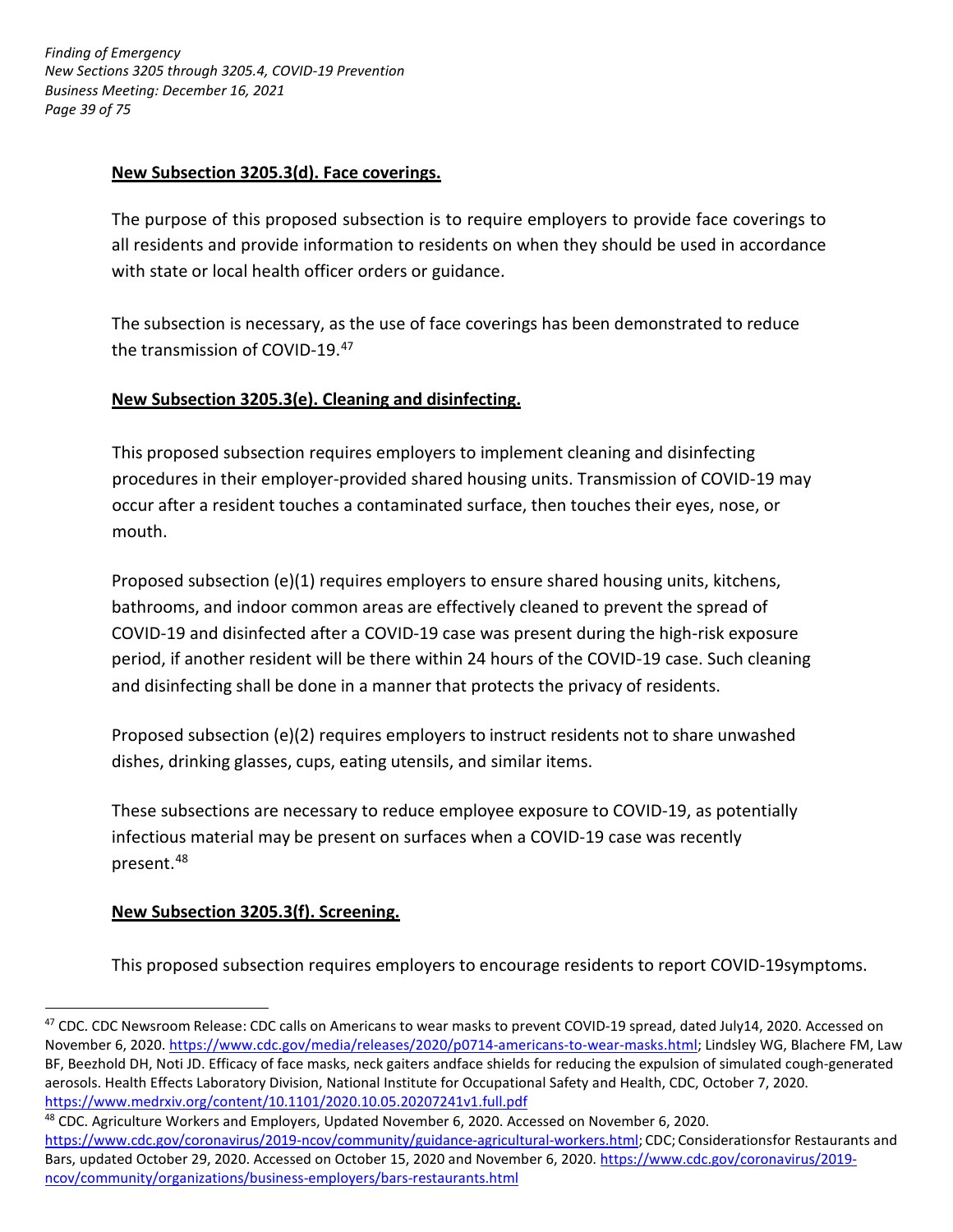*Finding of Emergency New Sections 3205 through 3205.4, COVID-19 Prevention Business Meeting: December 16, 2021 Page 40 of 75*

> This subsection is necessary, as it is important for employers to know which residents are experiencing potential symptoms of COVID-19 so the employer may effectively respond to such symptoms to prevent or reduce the risk of transmission of COVID-19 in the workplace and employer-provided shared housing units.

### **New Subsection 3205.3(g). COVID-19 testing.**

This proposed subsection requires employers to establish, implement and maintain effective policies and procedures for COVID-19 testing of residents, and communicate these to the residents. In addition, subsection (g) requires employers to test all residents of employer-provided housing in which there were three or more COVID-19 cases in 14 days.

The subsection is necessary to minimize the transmission of COVID-19 in employer-provided housing because diagnostic testing identifies which residents are infected and in need of isolation to prevent further spread to employees and residents.

### **New Subsection 3205.3(h). COVID-19 cases and close contacts.**

Proposed subsection (h) requires that employers ensure that COVID-19 cases are isolated from all residents who are not COVID-19 cases, and that persons who had a close contact are effectively quarantined from all other residents in the employer-provided shared housing unit.

Proposed subsection (h)(1) requires employers to effectively quarantine residents who had a close contact from all other residents. Subsection (h)(1) defines effective quarantine to include providing residents who had a close contact with a private bathroom and sleeping area. An exception to this requirement is provided, under specified conditions, for those who previously were COVID-19 cases.

This subsection is necessary to limit transmission of COVID-19 in the workplace and employerprovided housing. Toward this end, it is critically important that residents who had a close contact quarantine to further prevent the spread to other residents. The exemption recognizes that some people, such as those who are asymptomatic and were COVID-19 cases in the past 90 days, are less likely to transmit the virus.

Proposed subsection (h)(2) requires employers to effectively isolate COVID-19 cases from all residents who are not COVID-19 cases. Subsection (h)(2) defines effective isolation to include housing COVID-19 cases only with other COVID-19 cases, and providing COVID-19 case residents with a sleeping area and bathroom that is not shared by non-COVID-19 case residents.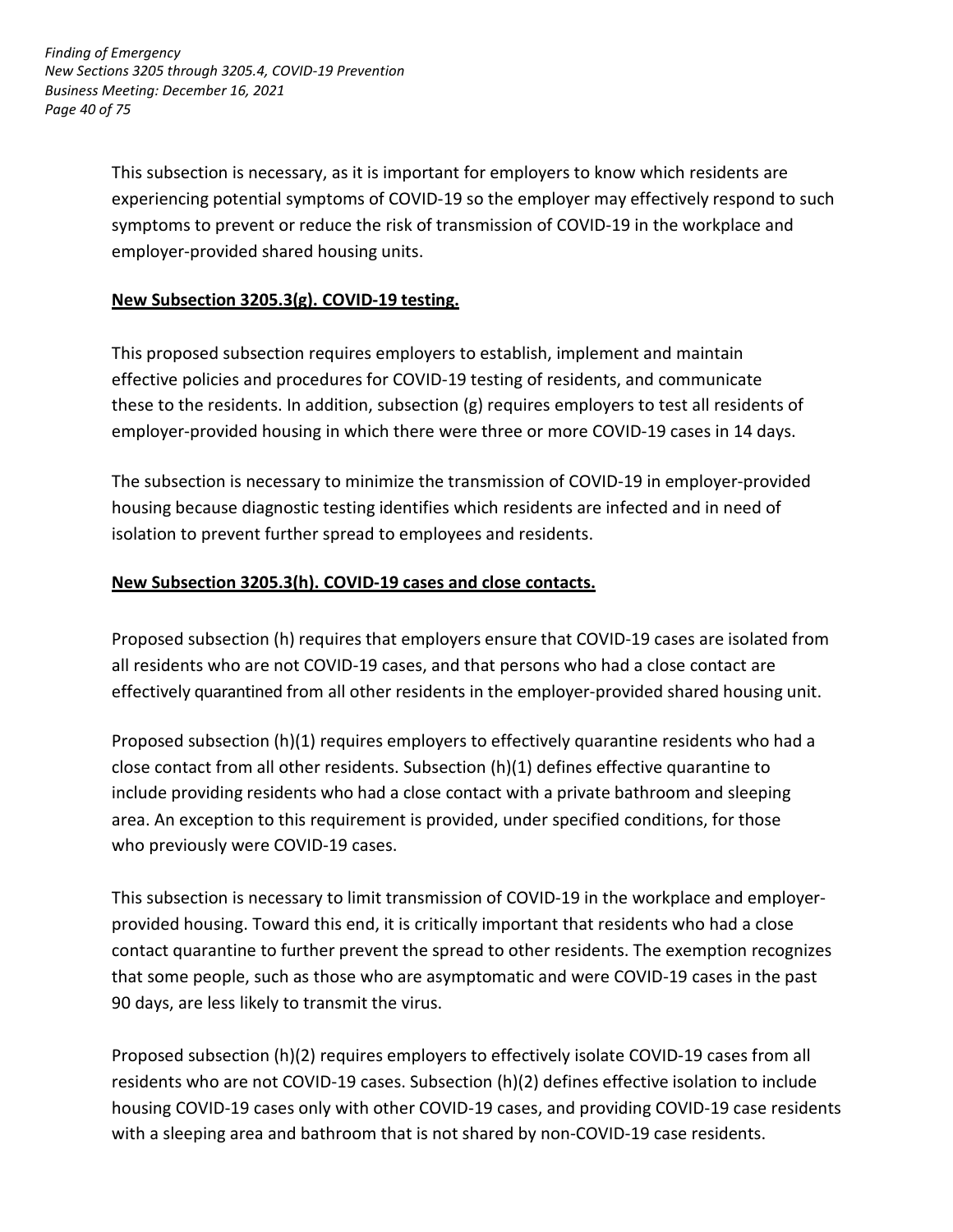*Finding of Emergency New Sections 3205 through 3205.4, COVID-19 Prevention Business Meeting: December 16, 2021 Page 41 of 75*

> This subsection is necessary to limit transmission of COVID-19 in the workplace and employer-provided housing. Toward this end, it is critically important that residents who are COVID-19 cases or who had a close contact isolate to further prevent the spread to other residents.

> Proposed subsection (h)(3) requires employers to keep confidential personal identifying information regarding COVID-19 cases and persons with COVID-19 symptoms in accordance with subsection 3205(c)(3)(C).

This subsection is necessary to ensure compliance with state and federal privacy laws.

Proposed subsection (h)(4) requires employers to end isolation in accordance with subsections 3205(c)(9) and (c)(10) and any applicable local or state health officer orders.

This subsection is necessary to limit transmission of COVID-19 in the workplace and employerprovided housing. Toward this end, it is critically important that residents who are COVID-19 cases or who had exposure to COVID-19 do not expose other residents.

## **New Section 3205.4. COVID-19 Prevention in Employer-Provided Transportation.**

This proposed emergency regulation, new section 3205.4 would be in Subchapter 7. General Industry Safety Orders, directly after section 3205.3. COVID-19 Prevention in Employer-Provided Housing.

The regulation would include the following specific requirements.

## **New Subsection 3205.4(a). Scope.**

Proposed subsection (a) establishes the application of the proposed regulation to employer- provided motor vehicle transportation of an employee during the course and scope of employment.

The purpose of this subsection is to inform the regulated community of the type of employer-provided transportation covered by the regulation.

Proposed subsection (a)(1) exempts the applicability of the proposed regulation in employerprovided transportation where the driver and all passengers are from the same household outside of work, such as family members, or when a driver is alone in a vehicle.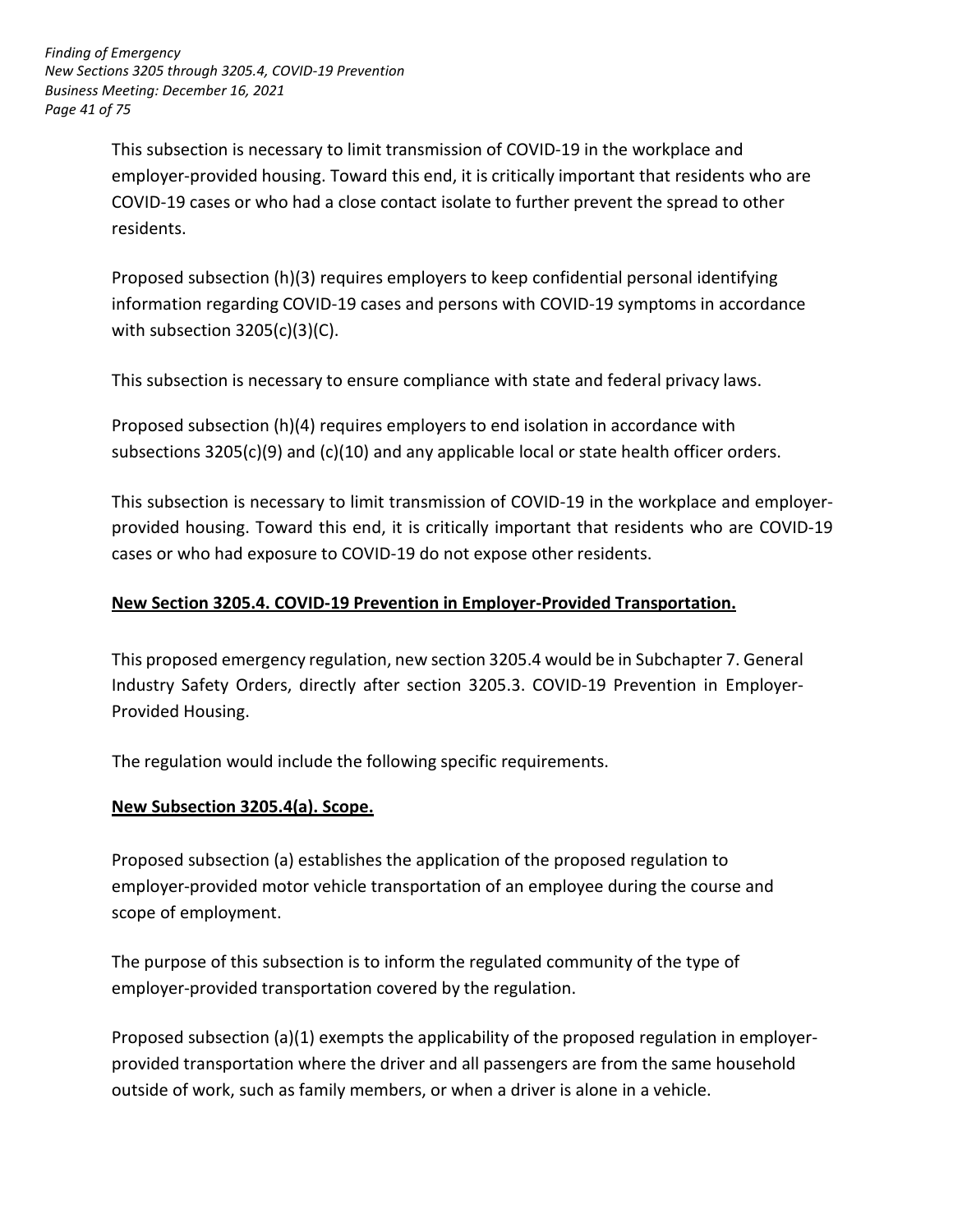*Finding of Emergency New Sections 3205 through 3205.4, COVID-19 Prevention Business Meeting: December 16, 2021 Page 42 of 75*

> This exemption is necessary as individuals who maintain a household together are assumed to spend time in close proximity to one another within their household.

Proposed subsection (a)(2) exempts the applicability of the proposed regulation in employerprovided transportation when necessary for emergency response, including firefighting, rescue, and evacuation, and support activities directly aiding response such as utilities, communications, and medical operations.

This exemption is necessary as it recognizes that the imminent risks associated with an emergency response operation supersede the risks associated with not enforcing the proposed transportation requirements in transporting employees for emergency response.

Proposed subsection (a)(3) exempts the applicability of the proposed regulation for employees covered by section 5199.

This exemption is necessary to clarify that the requirements of section 5199, rather than this section, apply to employees covered by section 5199.

Proposed subsection (a)(4) exempts the applicability of the proposed regulation for vehicles in which all persons are fully vaccinated.

This exemption recognizes that the risk of transmission of COVID-19 is low among fully vaccinated persons.

Proposed subsection (a)(5) exempts public transportation.

This exemption is necessary in recognition that public transit is dissimilar to other forms of employer-provided transportation. Employees who are working on public transportation will still be covered by section 3205 and will therefore not lack COVID-19 protections.

These subsections are necessary to specify the types of employer-provided transportation for which employers will be required to comply with the proposed regulation.

## **New Subsection 3205.4(b). Assignment of transportation.**

The purpose of the proposed subsection (b) is to require, to the extent feasible, employers to reduce exposure to COVID-19 hazards by assigning employees sharing vehicles to distinct groups and ensuring that each group remains separate from other such groups during transportation, at work and in employer-provided housing. In addition, the subsection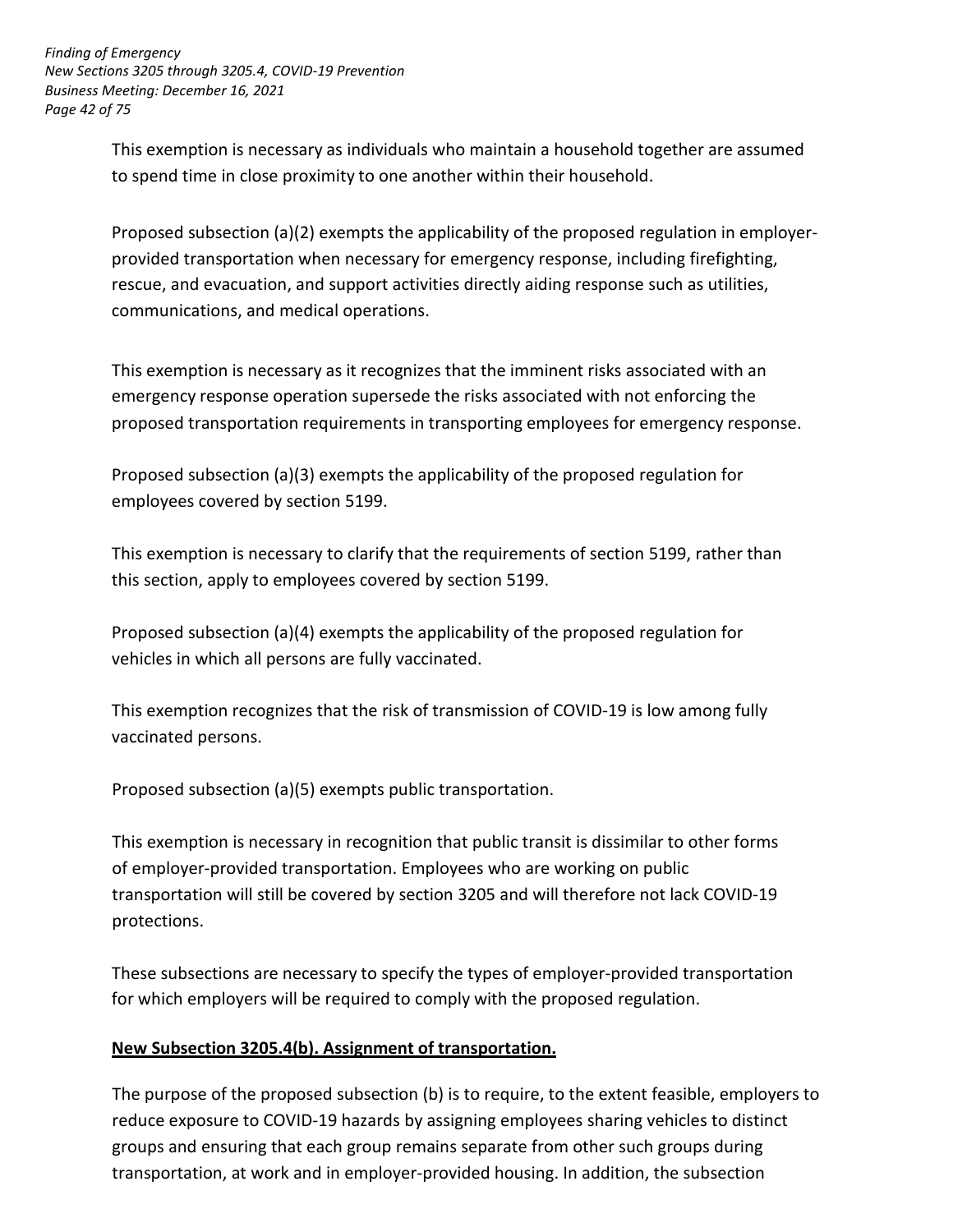*Finding of Emergency New Sections 3205 through 3205.4, COVID-19 Prevention Business Meeting: December 16, 2021 Page 43 of 75*

> establishes a prioritization order for employers to use when assigning employees to shared transportation.

The assignment and prioritization order in this subsection is necessary to limit the number of persons coming in contact with employees in shared transportation and is consistent with CDC guidance for preventing and controlling the spread of COVID-19 in shared vehicles.

Proposed subsection (b)(1) requires employers to first prioritize shared-transportation by assigning employees residing in the same housing unit to the same shared vehicle.

This subsection is necessary to reduce the number of persons coming in contact with employees, and thus, reduce employee exposure to COVID-19. The proposed prioritization order is consistent with CDC guidance for preventing and controlling the spread of COVID- 19 in employer-provided transportation.49

Proposed subsection (b)(2) requires employers to next prioritize shared transportation by assigning employees who work in the same crew or workplace to the same shared vehicle.

This subsection is necessary to reduce the number of persons coming in contact with employees, and thus, reduce employee exposure to COVID-19. The proposed prioritization order is consistent with CDC recommendations for preventing and controlling the spread of COVID- 19 in employer-provided transportation.50

Proposed subsection (b)(3) requires employers to assign employees who do not share the same household, work crew, or workplace to the same shared vehicle only when no other transportation alternatives are feasible.

This subsection is necessary to ensure employees receive safe transportation to and from work when no other alternatives are available.

The above subsections are necessary to reduce the spread of COVID-19 transmission in the workplace by minimizing the number of different individuals who come into close contact with each other while using employer-provided transportation.<sup>51</sup>

<sup>-</sup><sup>49</sup> CDC. Agriculture Workers and Employers, Updated November 6, 2020. Accessed on November 6, 2020. <https://www.cdc.gov/coronavirus/2019-ncov/community/guidance-agricultural-workers.html>

<sup>&</sup>lt;sup>50</sup> CDC; Agriculture Workers and Employers, Interim Guidance from CDC and the U.S. Department of Labor, Updated February 2, 2021. Accessed on April 26, 2021. [https://www.cdc.gov/coronavirus/2019-ncov/community/guidance](https://www.cdc.gov/coronavirus/2019-ncov/community/guidance-agricultural-workers.html#anchor_1590853438023)[agricultural-workers.html#anchor\\_1590853438023](https://www.cdc.gov/coronavirus/2019-ncov/community/guidance-agricultural-workers.html#anchor_1590853438023)

<sup>&</sup>lt;sup>51</sup> CDC. Agriculture Workers and Employers, Updated November 6, 2020. Accessed on November 6, 2020. <https://www.cdc.gov/coronavirus/2019-ncov/community/guidance-agricultural-workers.html>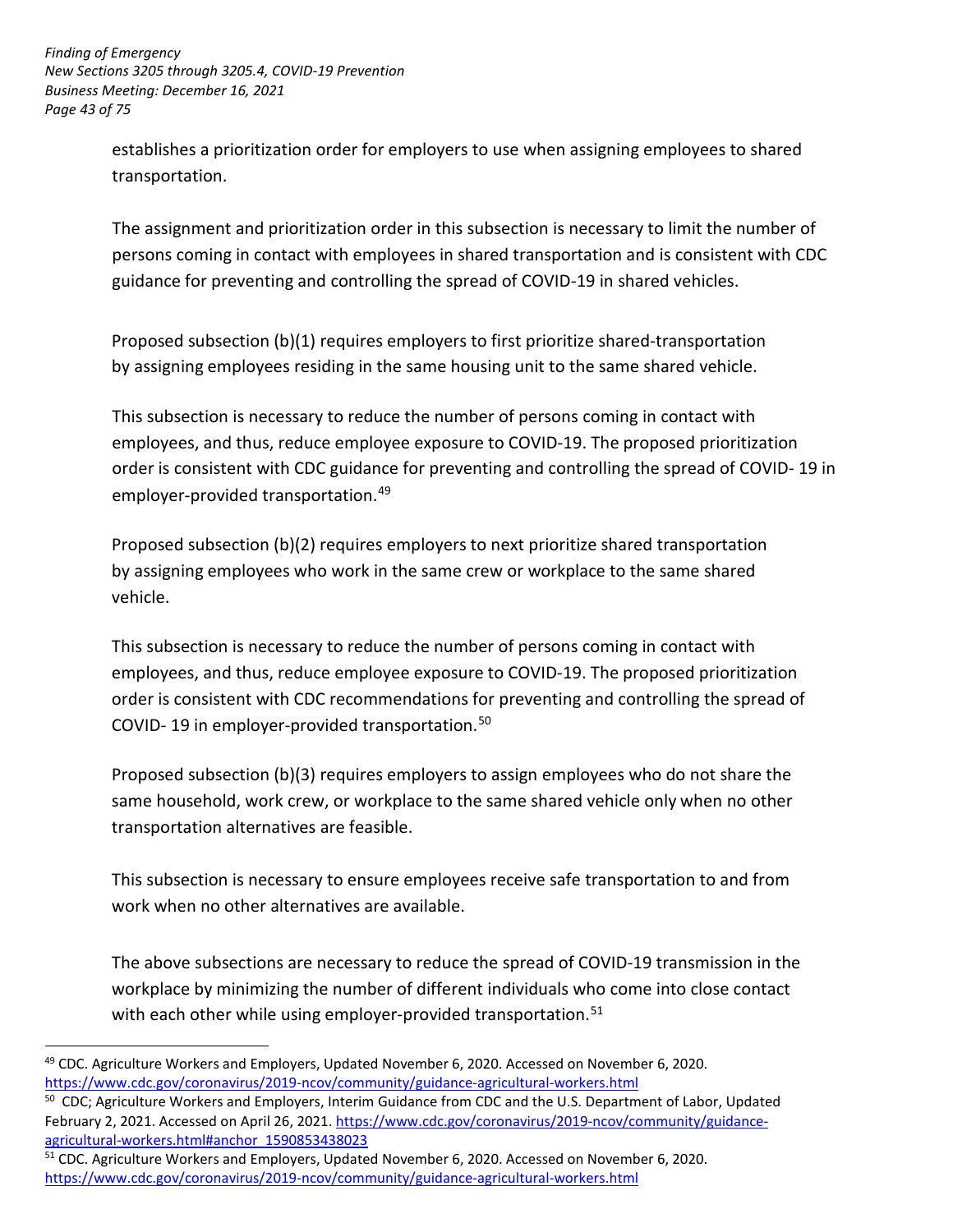*Finding of Emergency New Sections 3205 through 3205.4, COVID-19 Prevention Business Meeting: December 16, 2021 Page 44 of 75*

### **New Subsection 3205.4(c). Face coverings and respirators.**

Proposed subsection (c) requires employers to take the actions described in subsections  $(c)(1)$ ,  $(c)(2)$  and  $(c)(3)$ .

These actions are necessary to ensure that employees use face coverings as specified while waiting for transportation, and in employer-provided shared transportation, to minimize employee exposure to COVID-19 hazards.

Proposed subsection (c)(1) requires employers to ensure that the face covering requirements of subsection 3205(c)(6), if applicable, are followed for employees waiting for transportation.

This subsection is necessary to minimize employee exposure to COVID-19 while waiting for transportation through the use of face coverings, when required.

Proposed subsection (c)(2) requires employers to ensure that all employees in the vehicle are provided with a face covering, which must be worn unless an exception under subsection 3205(c)(6)(D) applies.

This subsection is necessary to minimize employee exposure to COVID-19 in employerprovided transportation.

Proposed subsection (c)(3) requires employers to ensure that upon request, employers shall provide respirators for voluntary use in compliance with subsection 5144(c)(2) to all employees in the vehicle who are not fully vaccinated.

The subsection is necessary, as being in a vehicle with another person represents a condition in which airborne transmission of COVID-19 may occur, and that wearing a respirator will help to protect the wearer from such transmission.

### **New Subsection 3205.4(d). Screening.**

This proposed subsection requires employers to develop, implement, and maintain effective procedures for screening and excluding drivers and riders with COVID-19 symptoms prior to boarding shared transportation.

This subsection is necessary, as it is important for employers to screen drivers and riders of employer-provided transportation for potential symptoms of COVID-19, and effectively respond to those symptoms to prevent or reduce the risk of transmission of COVID-19 in the workplace.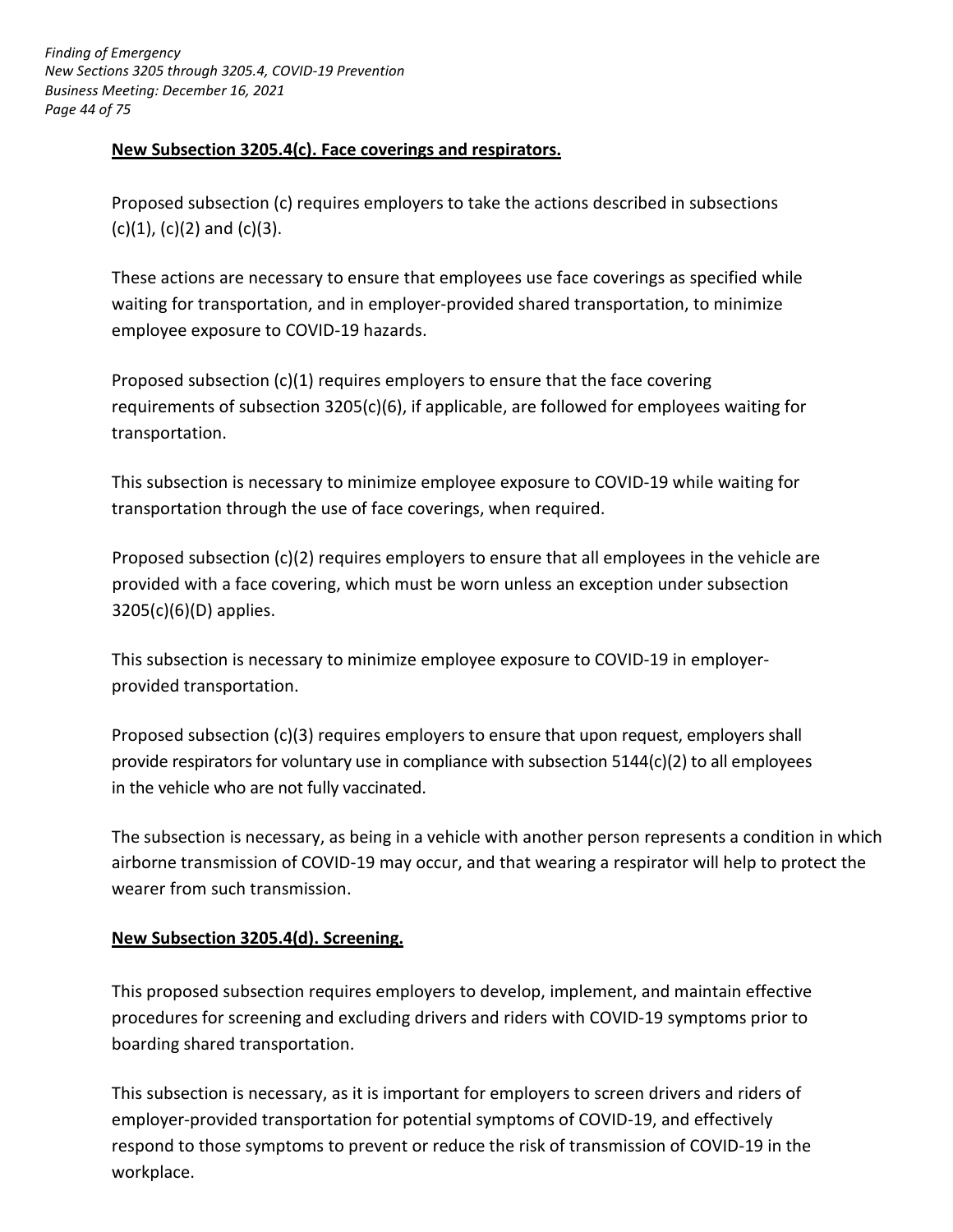*Finding of Emergency New Sections 3205 through 3205.4, COVID-19 Prevention Business Meeting: December 16, 2021 Page 45 of 75*

### **New Subsection 3205.4(e). Cleaning and disinfecting.**

This proposed subsection requires employers to implement cleaning and disinfecting procedures in employer-provided transportation. Transmission of COVID-19 may occur after an employee touches a contaminated surface, then touches their eyes, nose, or mouth.

Proposed subsection (e)(1) requires employers to ensure that all high-contact surfaces (door handles, seatbelt buckles, armrests, etc.) used by passengers are cleaned to prevent the spread of COVID-19 and are disinfected after use by a COVID-19 case during the high-risk exposure period, if the surface will be used by another employee within 24 hours of use by the COVID-19 case.

Proposed subsection (e)(2) requires employers to ensure that all high-contact surfaces used by drivers, such as the steering wheel, armrests, seatbelt buckles, door handles and shifter, are cleaned to prevent the spread of COVID-19 between different drivers, and are disinfected after use by a COVID-19 case during the high-risk exposure period, if the surface will be used by another employee within 24 hours of use by the COVID-19 case.

Proposed subsection (e)(3) requires employers to provide sanitizing materials and ensure that they are kept in adequate supply.

These subsections are necessary to reduce employee exposure to COVID-19, as potentially infectious material may be present on surfaces that have not been cleaned, or cleaned and disinfected when a COVID-19 case was present in the past 24 hours. 52

### **New Subsection 3205.4(f). Ventilation.**

<u>.</u>

This proposed subsection requires employers to ensure, that when transporting employees, the vehicle windows are kept open, and the ventilation system is set to maximize outdoor air rather than to recirculate air.

Proposed subsection (f)(1) exempts the applicability of proposed subsection (f) in employerprovided transportation when the vehicle has functioning air conditioning in use and excessive outdoor heat would create a hazard to employees.

Proposed subsection (f)(2) exempts the applicability of proposed subsection (f) in employer- provided transportation when the vehicle has functioning heating in use and excessive outdoor cold would create a hazard to employees.

<sup>&</sup>lt;sup>52</sup> CDC; Cleaning and Disinfection for Non-emergency Transport Vehicles; Accessed on October 15, 2020. <https://www.cdc.gov/coronavirus/2019-ncov/community/organizations/disinfecting-transport-vehicles.html>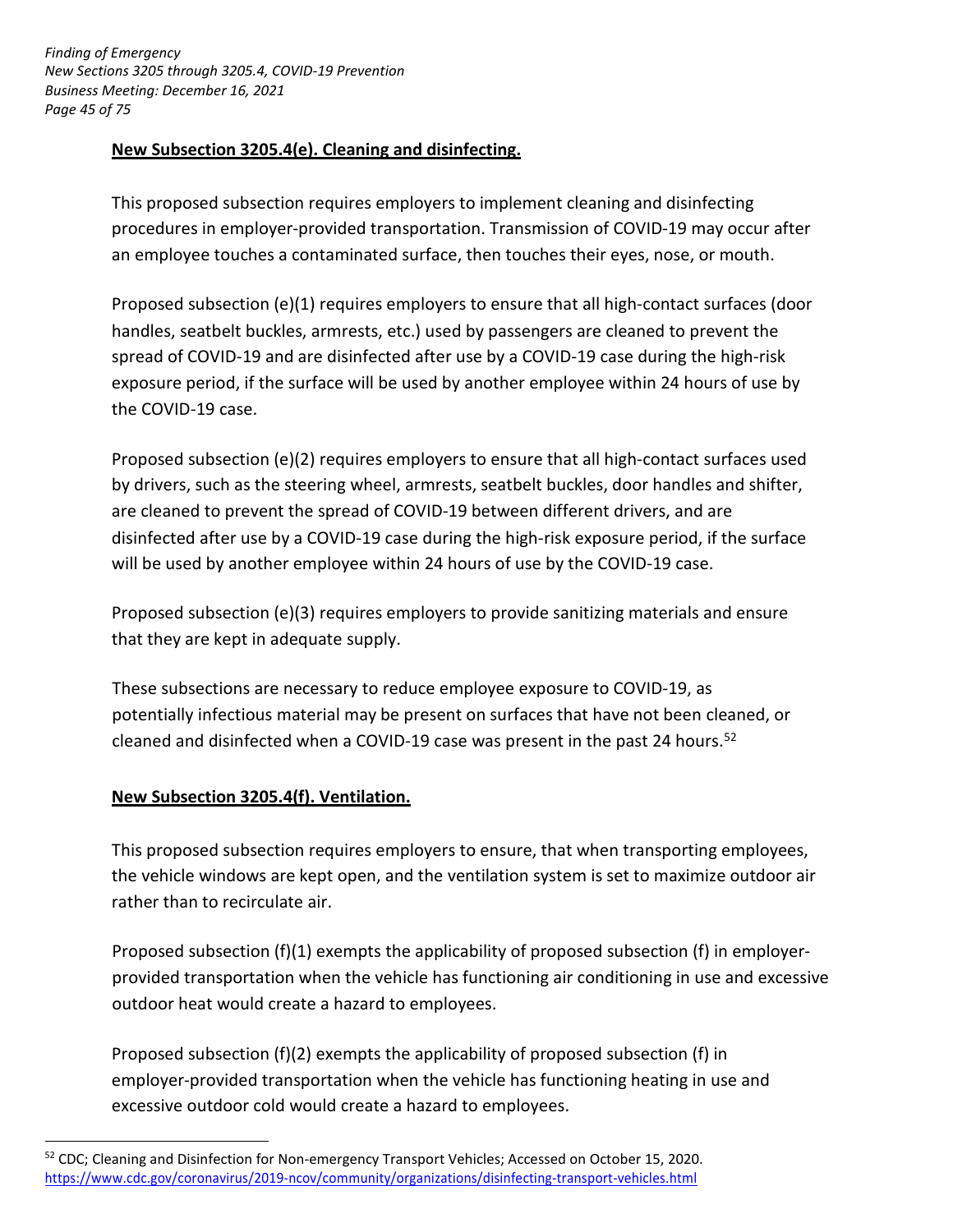*Finding of Emergency New Sections 3205 through 3205.4, COVID-19 Prevention Business Meeting: December 16, 2021 Page 46 of 75*

> Proposed subsection (f)(3) exempts the applicability of the proposed regulation in employer- provided transportation when protection is needed from weather conditions, such as rain or snow.

Proposed subsection (f)(4) exempts the applicability of the proposed regulation in employerprovided transportation when the vehicle has a cabin air filter in use and the United States EPA Air Quality Index for any pollutant is greater than 100.

These subsections are necessary to reduce employee exposure to COVID-19, as increased ventilation has been demonstrated to reduce the concentration of potentially infectious material in the indoor air.<sup>53</sup> The exemptions are necessary to relieve an employer from compliance with subsection (f) when weather and/or air quality hazards pose a greater and immediate risk to employee health than the transmission of COVID-19.54

## **New Subsection 3205.4(g). Hand hygiene.**

This proposed subsection requires employers to provide hand sanitizer without methyl alcohol in each vehicle and ensure that all drivers and riders sanitize their hands before entering and exiting the vehicle.

This subsection is necessary to protect employees from COVID-19 hazards by providing drivers and riders with hand sanitizer and requiring them to sanitize their hands before entering and exiting shared vehicles. Hand hygiene has been demonstrated to reduce the transmission of COVID-19 and is an important part of the United States response to the international emergence of COVID-19.55

## **New Subsection 3205.4(h).**

-

The proposed subsection states that section 3205.4 will take precedence when in conflict with section 3205.

This is necessary for clarity, to ensure that employers and employees that fall within the scope of both sections know which provisions take precedence.

<sup>55</sup> CDC. Hand Hygiene Recommendations, Updated May 17, 2020; Accessed on October 15, 2020 and November 6, 2020. <https://www.cdc.gov/coronavirus/2019-ncov/hcp/hand-hygiene.html>

<sup>53</sup> U.S. EPA. Ventilation and Coronavirus (COVID-19). Accessed on November 6, 2020. [https://www.epa.gov/coronavirus/ventilation](https://www.epa.gov/coronavirus/ventilation-and-coronavirus-covid-19)[and-coronavirus-covid-19](https://www.epa.gov/coronavirus/ventilation-and-coronavirus-covid-19); CDC. Protect Yourself When Using Transportation, Updated October 21, 2020. Accessed on November 6, 2020. [https://www.cdc.gov/coronavirus/2019- ncov/daily-life-coping/using-transportation.html](https://www.cdc.gov/coronavirus/2019-ncov/daily-life-coping/using-transportation.html)

<sup>&</sup>lt;sup>54</sup> CDC. COVID-19 Considerations for Cleaner Air Shelters and Cleaner Air Spaces to Protect the Public from Wildfire Smoke, Updated May 1, 2020. Accessed on November 6, 2020. [https://www.cdc.gov/coronavirus/2019-ncov/php/cleaner-air-shelters.html;](https://www.cdc.gov/coronavirus/2019-ncov/php/cleaner-air-shelters.html) CDC.

Employer Information for Heat Stress Prevention during the COVID-19Pandemic, Updated August 26, 2020; Accessed on November 6, 2020.<https://www.cdc.gov/coronavirus/2019-ncov/community/organizations/heat-stress-employers.html>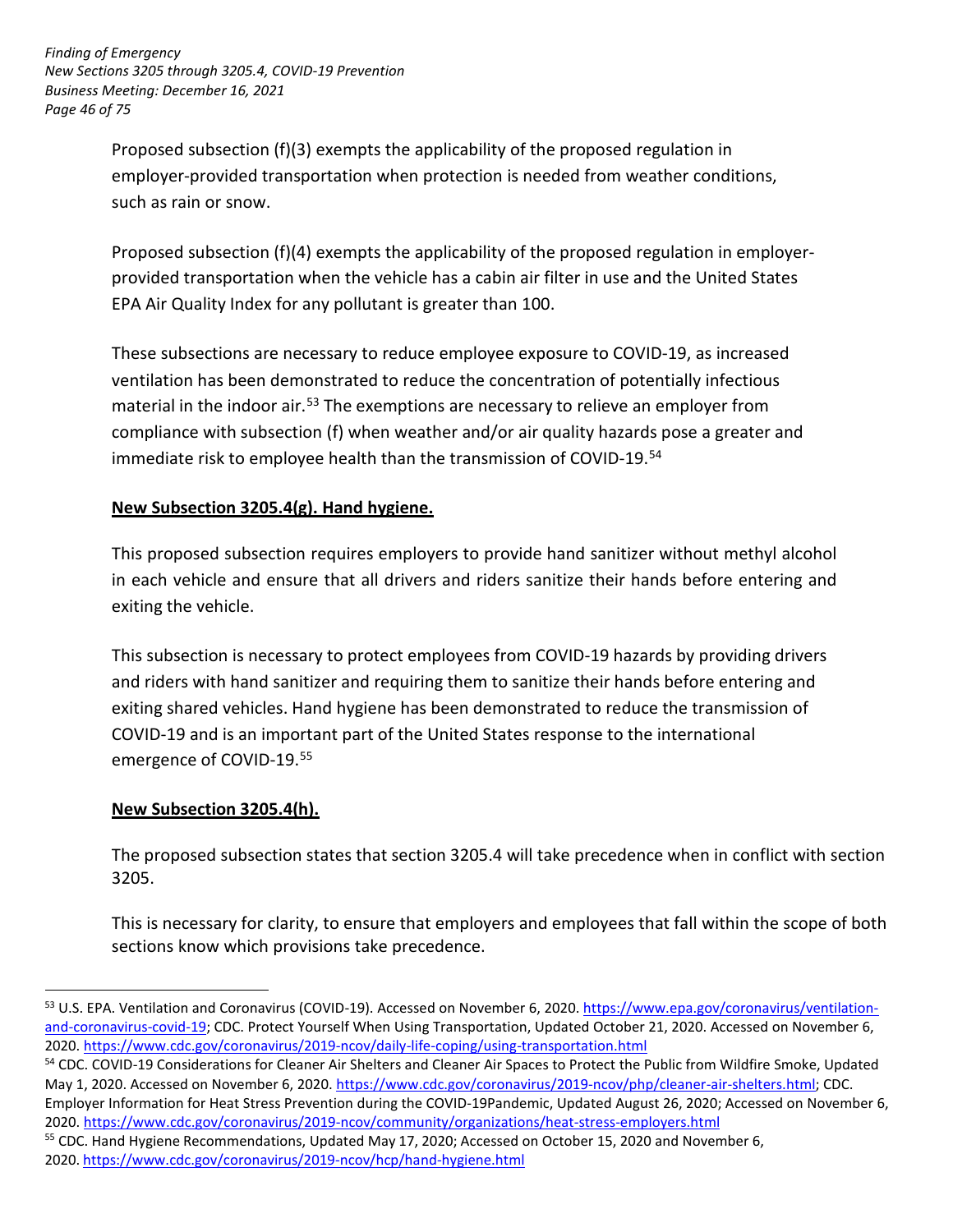*Finding of Emergency New Sections 3205 through 3205.4, COVID-19 Prevention Business Meeting: December 16, 2021 Page 47 of 75*

### **Policy Statement and Anticipated Benefits**

The Board is proposing these emergency regulations, title 8, new sections 3205 through 3205.4, to preserve worker health and safety and to clarify employers' existing obligations, making compliance easier and more straightforward.

Emergency rulemaking is required in this matter to address the immediate potential threat to employees from exposure to COVID-19. Infection with COVID-19 may result in a serious illness that can include difficulty breathing, pneumonia, and hospitalization. In some cases, the disease can progress, and organ failure and death may result. COVID-19 symptoms can sometimes persist for months. The virus can damage the lungs, heart, and brain, which increases the risk of long-term health problems. Regular rulemaking, which requires a fiscal analysis and approval from the Department of Finance, cannot be completed in time to address the risks to workers presented by the current pandemic.

As COVID-19 continues to infect workers, the proposed regulation will reduce the number of COVID-19 infections in the workplace. This in turn will reduce the financial costs caused by medical care and lost workdays, costs that may be borne by employees, their families, employers, insurers, and public benefits programs.

Thus, the benefits of the proposed regulation are two-fold:

1) Monetary benefits, including lowered costs to employers, insurers, employees, their families and public benefits programs; and

2) Non-monetary benefits, including a reduction in the pain and suffering associated with COVID-19 illnesses and deaths for those affected, directly or indirectly, by COVID-19.

These emergency regulations are also proposed in response to the Board's September 17, 2020, Petition Decision to partially grant Petition 583, to protect employees from exposure to COVID-19.

Current regulations are not sufficiently specific as to what employers are required to do during the COVID-19 pandemic. This results in confusion on behalf of both employers and employees, leaving many employees unprotected.

This confusion also causes the Division to expend staff resources to respond to questions to be answered by title 8, new sections 3205 through 3205.4.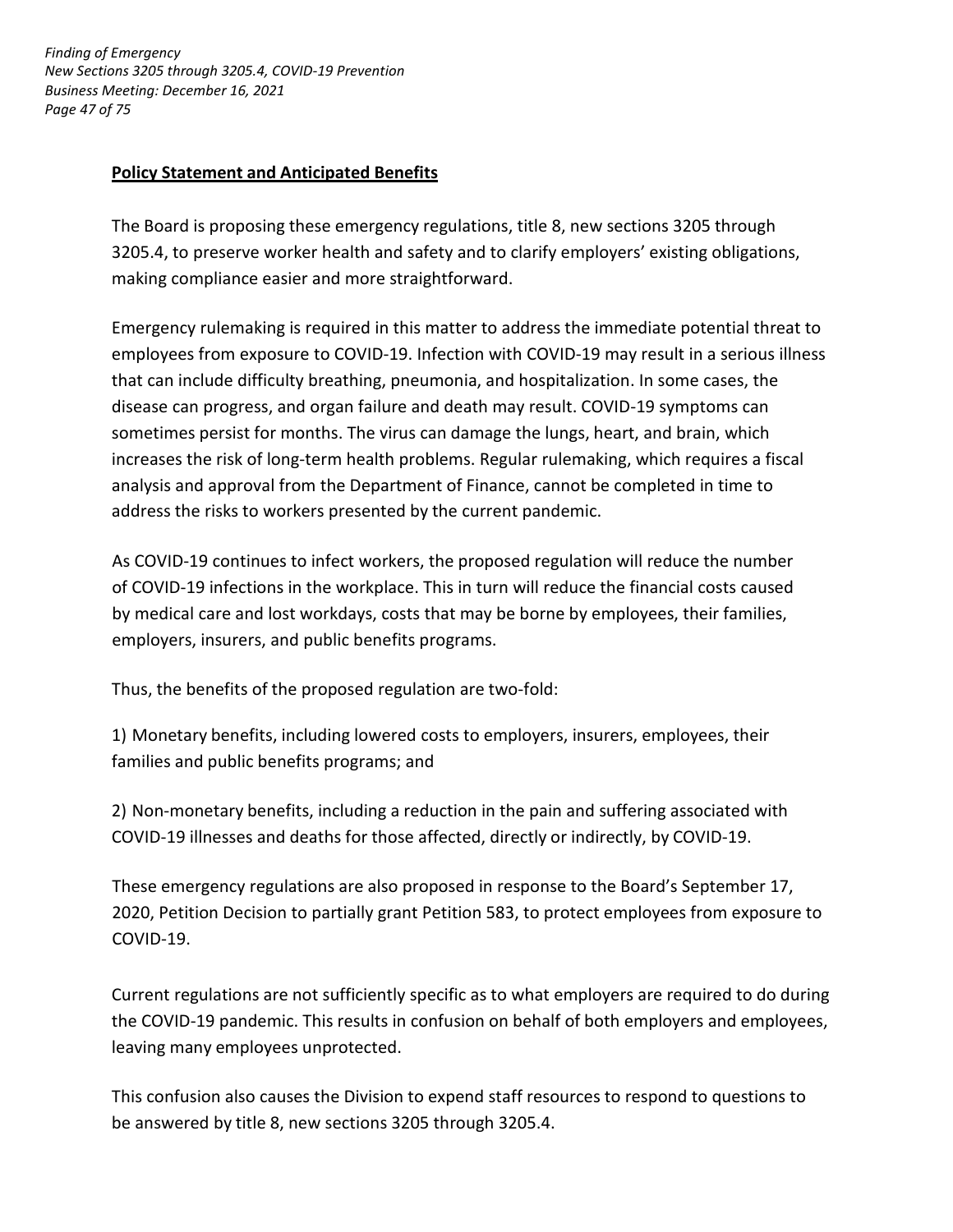*Finding of Emergency New Sections 3205 through 3205.4, COVID-19 Prevention Business Meeting: December 16, 2021 Page 48 of 75*

-

Controlling the spread of COVID-19 is a challenge. A person who is infected with COVID-19 may have no obvious symptoms, or no symptoms at all, yet still be infectious to others. 56 Therefore, the proposed regulations require, in some cases, employers to implement multiple methods of protection from exposure to COVID-19 at its workplace. These include identifying and controlling COVID-19 hazards in the workplace; investigating and responding to COVID-19 exposures and illnesses; training its employees; ensuring physical distancing and the use of face coverings; implementing engineering and administrative controls; providing and ensuring the use of PPE; and excluding COVID-19 cases from the workplace.

Over the course of the pandemic, many public health jurisdictions required that face coverings be worn when it is not possible to maintain a distance of at least six feet from another person. Evidence exists, however, that infectious virus particles can travel more than six feet through the air.<sup>57</sup> Further, there is an increased likelihood of transmission of COVID-19 in indoor spaces compared to outdoor spaces. 58

The emergency regulations, COVID-19 Prevention, title 8, new sections 3205 through 3205.4, will provide clear and specific requirements to employers so that they may better protect employees from the harmful effects of COVID-19.

## **Evaluation of Inconsistency/Incompatibility with Existing State Regulations**

Under California Labor Code 142.3, the Occupational Safety and Health Standards Board is the only agency in the state authorized to adopt occupational safety and health standards. The Board has reviewed existing regulations on this topic and has concluded that the proposed regulations are not inconsistent or incompatible with existing state regulations.

## **DOCUMENTS INCORPORATED BY REFERENCE**

Pursuant to California Code of Regulations, title 1, section 52(c), the Board hereby incorporates by reference the rulemaking record of OAL File Nos. 2020-1120-01E and 2021-0617-03EFP.

<sup>57</sup> Setti L, Passarini F, De Gennaro G, et al. Airborne Transmission Route of COVID-19: Why 2 Meters/6 Feet of Inter-Personal Distance Could Not Be Enough. Int J Environ Res Public Health. 2020;17(8):2932. April 23, 2020. <https://www.ncbi.nlm.nih.gov/pmc/articles/PMC7215485/pdf/ijerph-17-02932.pdf>

58 Hiroshi Nishiura, Hitoshi Oshitani, Tetsuro Kobayashi, Tomoya Saito, Tomimasa Sunagawa, Tamano Matsui,Takaji Wakita. MHLW COVID-19 Response Team, Motoi Suzuki. Closed environments facilitate secondary transmission of coronavirus disease 2019 (COVID-19). doi: <https://doi.org/10.1101/2020.02.28.20029272>

<sup>&</sup>lt;sup>56</sup> Furukawa NW, Brooks JT, Sobel J. Evidence Supporting Transmission of Severe Acute Respiratory SyndromeCoronavirus 2 While Presymptomatic or Asymptomatic. Emerging Infectious Diseases. July, 2020. <https://doi.org/10.3201/eid2607.201595>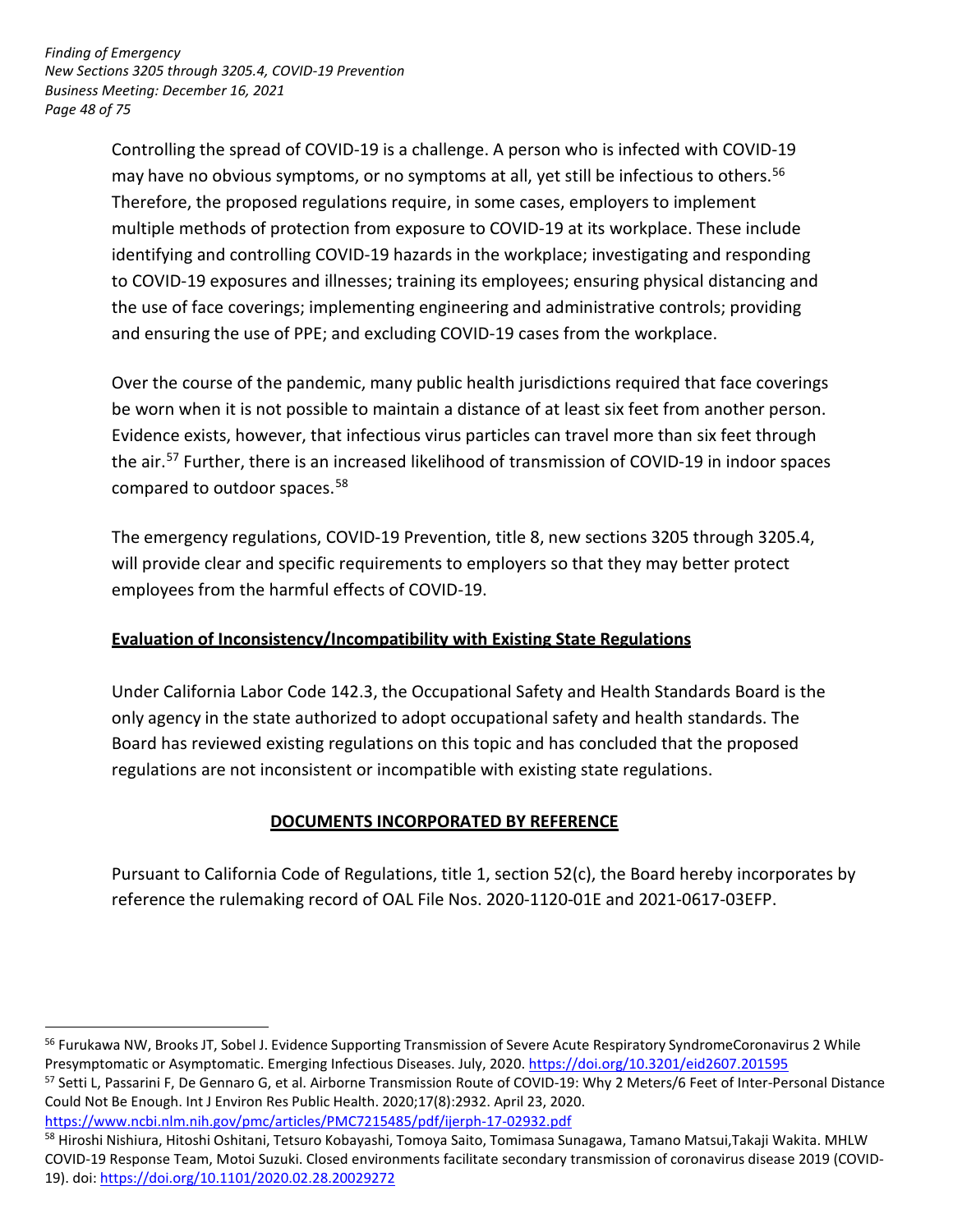# **TECHNICAL, THEORETICAL, OR EMPIRICAL STUDIES, REPORTS, OR DOCUMENTS RELIED UPON**

For the following documents, as well as all documents cited in footnotes, please be aware that links may lead to websites and/or documents that have been revised, altered, or removed since they were originally accessed. The original documents are available to view at the Standards Board's office. See instructions at the end of this section.

The Board has relied upon the following documents as part of this emergency action:

- 1. Gavin Newsom, Governor of California; Proclamation of a State of Emergency; March 4, 2020. [https://www.gov.ca.gov/wp-content/uploads/2020/03/3.4.20-Coronavirus-SOE-](https://www.gov.ca.gov/wp-content/uploads/2020/03/3.4.20-Coronavirus-SOE-Proclamation.pdf)[Proclamation.pdf](https://www.gov.ca.gov/wp-content/uploads/2020/03/3.4.20-Coronavirus-SOE-Proclamation.pdf)
- 2. Gavin Newsom, Governor of California; Executive Order N-33-20; March 19, 2020. <https://covid19.ca.gov/img/Executive-Order-N-33-20.pdf>
- 3. Gavin Newsom, Governor of California; Update on California's Progress Toward Stage 2 Reopening; May 4, 2020. [https://www.gov.ca.gov/2020/05/04/governor-newsom](https://www.gov.ca.gov/2020/05/04/governor-newsom-provides-update-on-californias-progress-toward-stage-2-reopening/)[provides- update-on-californias-progress-toward-stage-2-reopening/](https://www.gov.ca.gov/2020/05/04/governor-newsom-provides-update-on-californias-progress-toward-stage-2-reopening/)
- 4. Gavin Newsom, Governor of California; Executive Order N-62-20; May 6, 2020. Last accessed November 13, 2020. [https://www.gov.ca.gov/wp](https://www.gov.ca.gov/wp-content/uploads/2020/05/5.6.20-EO-N-62-20-text.pdf)[content/uploads/2020/05/5.6.20-EO-N-62-20-text.pdf](https://www.gov.ca.gov/wp-content/uploads/2020/05/5.6.20-EO-N-62-20-text.pdf)
- 5. Occupational Safety and Health Standards Board; Petition File No. 583; Adopted Decision; September 17, 2020. [https://www.dir.ca.gov/oshsb/documents/petition-583](https://www.dir.ca.gov/oshsb/documents/petition-583-adopteddecision.pdf) [adopteddecision.pdf](https://www.dir.ca.gov/oshsb/documents/petition-583-adopteddecision.pdf)
- 6. Division of Occupational Safety and Health's Evaluation of Petition 583; July 30, 2020. <https://www.dir.ca.gov/oshsb/documents/petition-583-dosheval.pdf>
- 7. California Department of Public Health (CDPH); COVID-19 by the Numbers; accessed October 15, 2020. [https://www.cdph.ca.gov/Programs/CID/DCDC/Pages/Immunization/ncov2019.aspx#COVI](https://www.cdph.ca.gov/Programs/CID/DCDC/Pages/Immunization/ncov2019.aspx#COVID-19%20by%20the%20Numbers) D-19%20by%20the%20Numbers
- 8. European Centre for Disease Prevention and Control; Transmission of COVID-19. Accessed on October 14, 2020. [https://www.ecdc.europa.eu/en/covid-19/latest](https://www.ecdc.europa.eu/en/covid-19/latest-evidence/transmission)[evidence/transmission](https://www.ecdc.europa.eu/en/covid-19/latest-evidence/transmission)
- 9. Wei WE, Li Z, Chiew CJ, Yong SE, Toh MP, VJ. L. Presymptomatic Transmission of SARS-CoV-2 — Singapore, January 23–March 16, 2020. ePub: April 1, 2020. MMWRMorb Mortal Wkly Rep. 2020. <http://dx.doi.org/10.15585/mmwr.mm6914e1>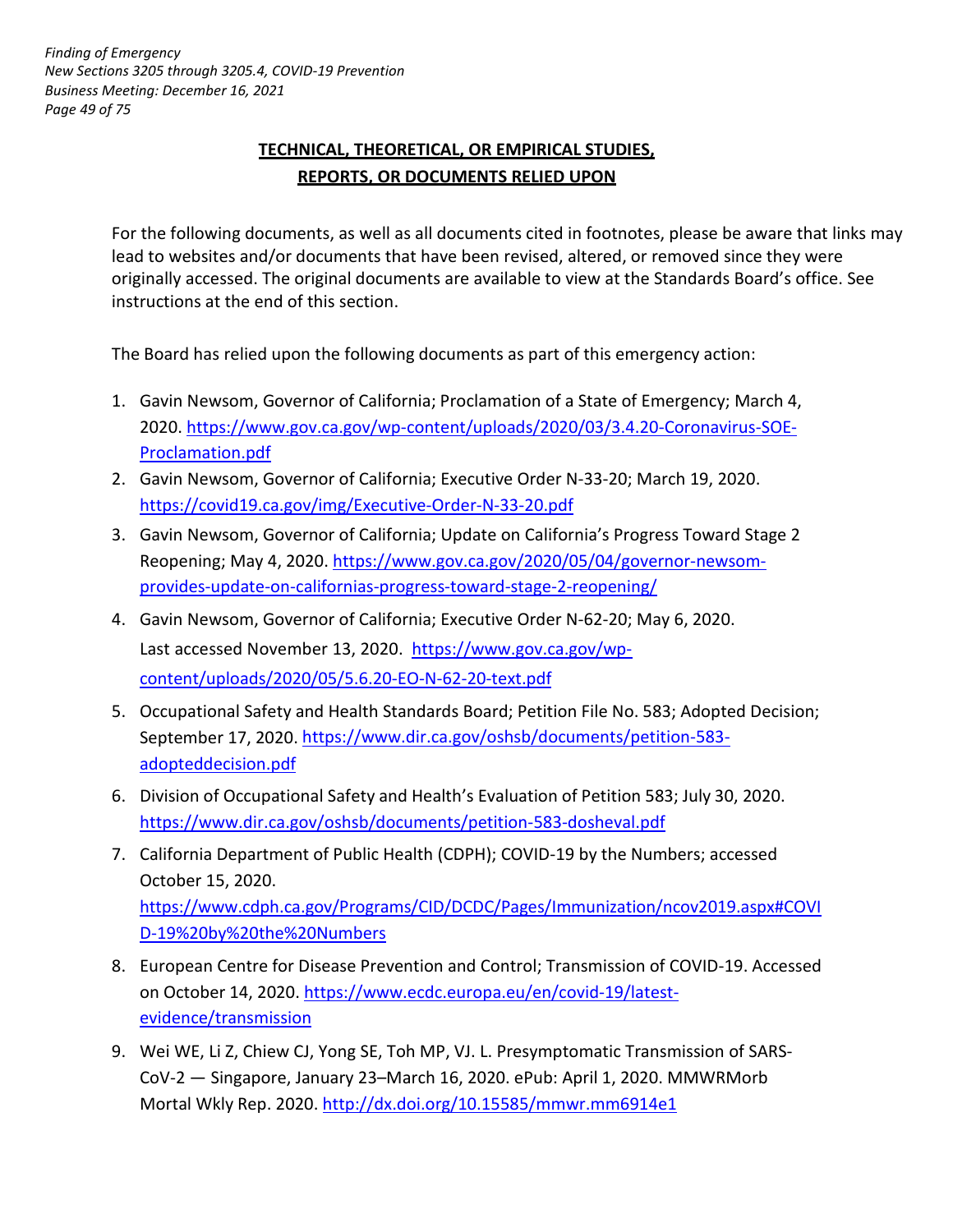- 10. Kim YI, Kim SG, Kim SM, Kim EH, Park SJ, Yu KM, Chang JH, Kim EJ, Lee S, Casel MAB, Um J, Song MS, Jeong HW, Lai VD, Kim Y, Chin BS, Park JS, Chung KH, Foo SS, Poo H, Mo IP, Lee OJ, Webby RJ, Jung JU, Choi YK. Infection and Rapid Transmission of SARS-CoV-2 in Ferrets. Cell Host Microbe. 2020 May 13;27(5):704-709.e2. doi: 10.1016/j.chom.2020.03.023. Epub April 6, 2020. PMID: 32259477; PMCID: PMC7144857. <https://pubmed.ncbi.nlm.nih.gov/32259477/>
- 11. Centers for Disease Control and Prevention (CDC); When to Quarantine Stay home if you might have been exposed to COVID-19. Updated on October 27, 2020. Accessed on October 14, 2020. [https://www.cdc.gov/coronavirus/2019-ncov/if-you-are](https://www.cdc.gov/coronavirus/2019-ncov/if-you-are-sick/quarantine.html#:~:text=You%20should%20stay%20home%20for,after%20exposure%20to%20the%20virus)[sick/quarantine.html#:~:text=You%20should%20stay%20home%20for,after%20exposure%2](https://www.cdc.gov/coronavirus/2019-ncov/if-you-are-sick/quarantine.html#:~:text=You%20should%20stay%20home%20for,after%20exposure%20to%20the%20virus) 0to%20the%20virus
- 12. Setti L, Passarini F, De Gennaro G, et al. Airborne Transmission Route of COVID-19: Why2 Meters/6 Feet of Inter-Personal Distance Could Not Be Enough. Int J Environ Res Public Health. 2020;17(8):2932. April 23, 2020. <https://www.ncbi.nlm.nih.gov/pmc/articles/PMC7215485/pdf/ijerph-17-02932.pdf>
- 13. Bourouiba L. Turbulent Gas Clouds and Respiratory Pathogen Emissions: Potential Implications for Reducing Transmission of COVID-19. JAMA. 2020;323(18):1837–1838. doi:10.1001/jama.2020.4756. <https://jamanetwork.com/journals/jama/fullarticle/2763852>
- 14. Shen Y, Li C, Dong H, et al. Community Outbreak Investigation of SARS-CoV-2 Transmission Among Bus Riders in Eastern China. JAMA Intern Med. Published online September 1, 2020. doi:10.1001/jamainternmed.2020.5225. <https://jamanetwork.com/journals/jamainternalmedicine/fullarticle/2770172>
- 15. Guo Z, Wang Z, Zhang S, et al. Aerosol and Surface Distribution of Severe Acute Respiratory Syndrome Coronavirus 2 in Hospital Wards, Wuhan, China, 2020. Emerging Infectious Diseases. 2020;26(7):1583-1591. doi:10.3201/eid2607.200885. [https://wwwnc.cdc.gov/eid/article/26/7/20-0885\\_article](https://wwwnc.cdc.gov/eid/article/26/7/20-0885_article)
- 16. Booth TF, Kournikakis B, Bastien N, et al. Detection of Airborne Severe Acute Respiratory Syndrome (SARS) Coronavirus and Environmental Contamination in SARS Outbreak Units. J Infect Dis. 2005;191(9):1472-1477. doi:10.1086/429634. <https://www.ncbi.nlm.nih.gov/pmc/articles/PMC7202477/>
- 17. Liu, Y., Ning, Z., Chen, Y. et al. Aerodynamic analysis of SARS-CoV-2 in two Wuhan hospitals. Nature. 582, 557-560 (2020). <https://doi.org/10.1038/s41586-020-2271-3>
- 18. Renyi Zhang, Yixin Li, Annie L. Zhang, Yuan Wang, Mario J. Molina. Identifying airborne transmission as the dominant route for the spread of COVID-19. Proceedings of the NationalAcademy of Sciences, June 2020, 117 (26) 14857-14863. <https://www.pnas.org/content/pnas/117/26/14857.full.pdf>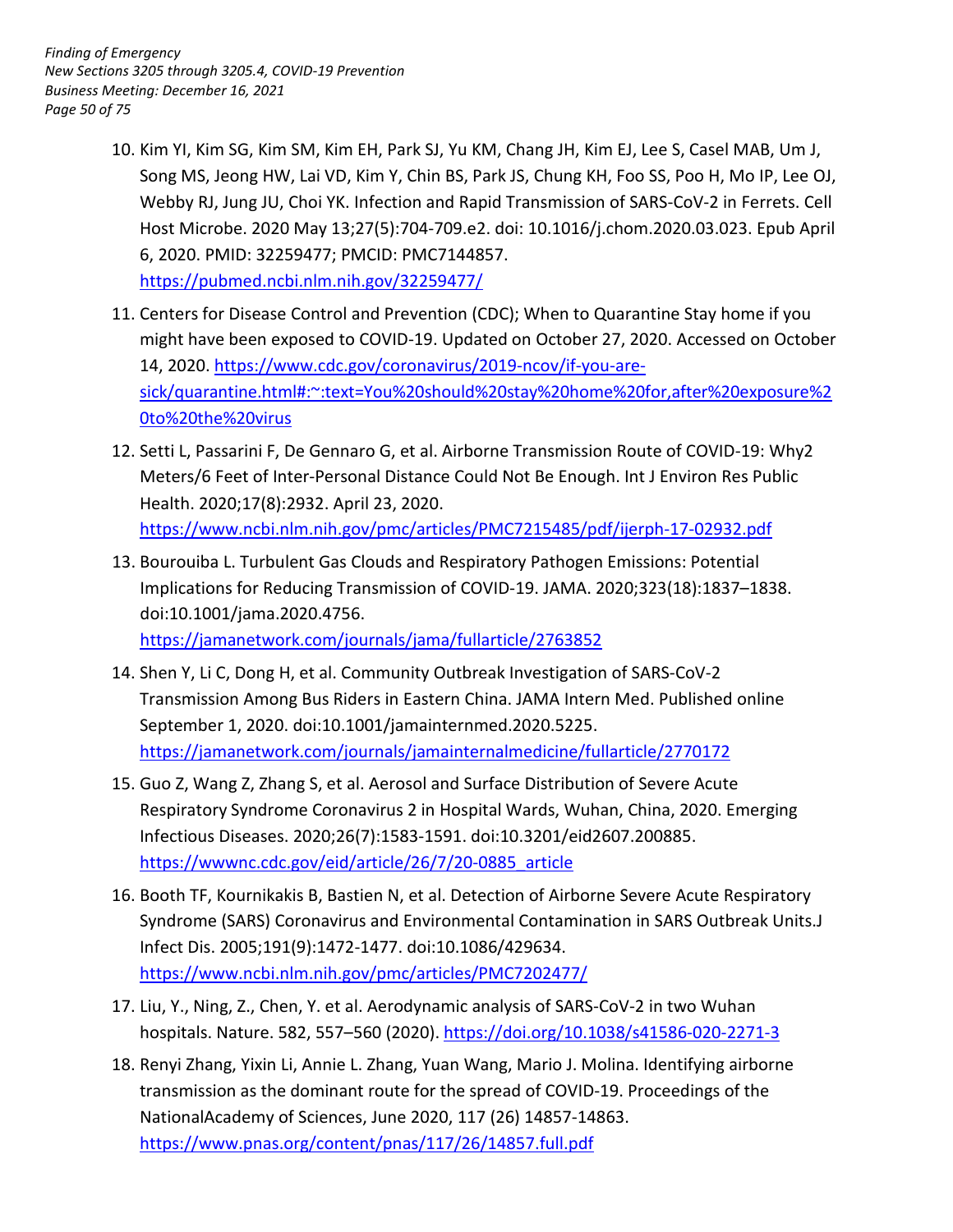- 19. Parham Azimi, Zahra Keshavarz, Jose Guillermo Cedeno Laurent, Brent R. Stephens, Joseph G. Allen. Mechanistic Transmission Modeling of COVID-19 on the Diamond Princess Cruise Ship Demonstrates the Importance of Aerosol Transmission. BMJ. July 15, 2020. <https://doi.org/10.1101/2020.07.13.20153049>
- preceding the largest meat processing plant-related SARS-Coronavirus 2 outbreak in Germany (July 17, 2020). http://dx.doi.org/10.2139/ssrn.3654517 20. Guenther, Thomas and Czech-Sioli, Manja and Indenbirken, Daniela and Robitailles, Alexis and Tenhaken, Peter and Exner, Martin and Ottinger, Matthias and Fischer, Nicole and Grundhoff, Adam and Brinkmann, Melanie, Investigation of a superspreading event
- 21. Lidia Morawska, Donald K Milton; It is Time to Address Airborne Transmission of Coronavirus Disease 2019 (COVID-19), Clinical Infectious Diseases, ciaa939, <https://doi.org/10.1093/cid/ciaa939>
- Respiratory Syndrome Coronavirus 2 While Presymptomatic or Asymptomatic. Emerging Infectious Diseases. July 2020. https://doi.org/10.3201/eid2607.201595 22. Furukawa NW, Brooks JT, Sobel J.; Evidence Supporting Transmission of Severe Acute
- 23. Bae SH, Shin H, Koo H-Y, Lee SW, Yang JM, Yon DK. Asymptomatic Transmission ofSARS- CoV-2 on Evacuation Flight. Emerg Infect Dis. November 2020. <https://doi.org/10.3201/eid2611.203353>
- 24. Arons MM et al. Presymptomatic SARS-CoV-2 Infections and Transmission in a Skilled Nursing Facility. N Engl J Med 2020; 382:2081-2090. [https://www.nejm.org/doi/full/10.1056/NEJMoa2008457?query=recirc\\_curatedRelated\\_arti](https://www.nejm.org/doi/full/10.1056/NEJMoa2008457?query=recirc_curatedRelated_article)  cle
- 25. American Conference of Governmental Industrial Hygienists; White Paper on Ventilation for Industrial Settings during the COVID-19 Pandemic. August 2020. Originally accessed at: [https://www.acgih.org/docs/default-source/vent-committee/iv\\_position](https://www.acgih.org/docs/default-source/vent-committee/iv_position-test.pdf?sfvrsn=4b10ba0d_2)test.pdf?sfvrsn=4b10ba0d\_2
- Engineering Controls. August 28, 2020. Originally accessed at: [https://aiha-](https://aiha-assets.sfo2.digitaloceanspaces.com/AIHA/resources/Guidance-Documents/Reducing-the-Risk-of-COVID-19-using-Engineering-Controls-Guidance-Document.pdf)26. American Industrial Hygiene Association; Reducing the Risk of COVID-19 Using [assets.sfo2.digitaloceanspaces.com/AIHA/resources/Guidance-Documents/Reducing](https://aiha-assets.sfo2.digitaloceanspaces.com/AIHA/resources/Guidance-Documents/Reducing-the-Risk-of-COVID-19-using-Engineering-Controls-Guidance-Document.pdf)the- Risk-of-COVID-19-using-Engineering-Controls-Guidance-Document.pdf
- 27. D. Jeff Burton; Air Handling in the Era of Corona Virus: Roles Ventilation Can Play in the Control of COVID-19 Transmission in Non-Medical-Care Facilities. May 13, 2020. [https://absa.org/wp-content/uploads/2020/05/200505\\_Air-Handling-in-the-Era-of-](https://absa.org/wp-content/uploads/2020/05/200505_Air-Handling-in-the-Era-of-Corona-Virus_-Roles-Ventilation-Can-Play.pdf)Corona- Virus\_-Roles-Ventilation-Can-Play.pdf
- 28. ASHRAE; ASHRAE Position Document on Infectious Aerosols. April 14, 2020. [https://www.ashrae.org/file%20library/about/position%20documents/pd\\_infectiousaeroso](https://www.ashrae.org/file%20library/about/position%20documents/pd_infectiousaerosols_2020.pdf)  ls\_ 2020.pdf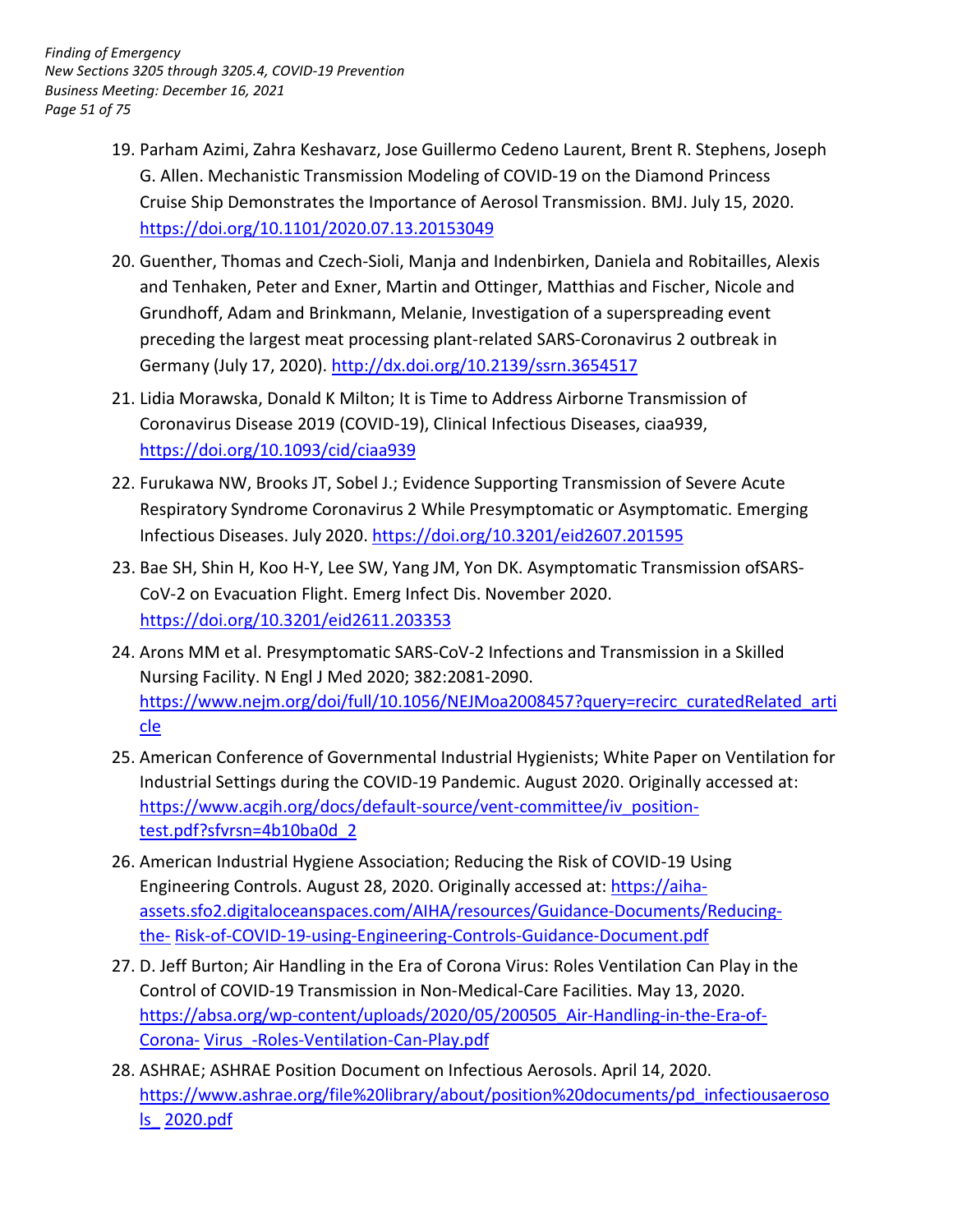29. European CDC. Heating, ventilation and air-conditioning systems in the context of COVID-19. June 22, 2020. [https://www.ecdc.europa.eu/sites/default/files/documents/Ventilation-in-the-context-of-](https://www.ecdc.europa.eu/sites/default/files/documents/Ventilation-in-the-context-of-COVID-19.pdf)

COVID-19.pdf

- 30. Lindsley WG, Blachere FM, Law BF, Beezhold DH, Noti JD. Efficacy of face masks, neck aerosols. Health Effects Laboratory Division, National Institute for Occupational Safety gaiters and face shields for reducing the expulsion of simulated cough-generated and Health, Centers for Disease Control and Prevention, October 7, 2020. <https://www.medrxiv.org/content/10.1101/2020.10.05.20207241v1.full.pdf>
- 31. California Department of Fair Employment and Housing; Employment Information COVID19. Accessed October 15, 2020. [https://www.dfeh.ca.gov/wp](https://www.dfeh.ca.gov/wp-content/uploads/sites/32/2020/03/DFEH-Employment-Information-on-COVID-19-FAQ_ENG.pdf)[content/uploads/sites/32/2020/03/DFEH-Employment-Information-on-COVID-19-](https://www.dfeh.ca.gov/wp-content/uploads/sites/32/2020/03/DFEH-Employment-Information-on-COVID-19-FAQ_ENG.pdf) FAQ\_ENG.pdf
- Transmission, Diagnosis, and Treatment of Coronavirus Disease 2019 (COVID-19): A Review. *JAMA.* 2020;324(8):782–793. doi:10.1001/jama.2020.12839. 32. Wiersinga WJ, Rhodes A, Cheng AC, Peacock SJ, Prescott HC. Pathophysiology, <https://jamanetwork.com/journals/jama/fullarticle/2768391>
- 33. World Health Organization; What we know about Long-term effects of COVID-19. September 9, 2020. Originally accessed at: [https://www.who.int/docs/default](https://www.who.int/docs/default-source/coronaviruse/risk-comms-updates/update-36-long-term-symptoms.pdf?sfvrsn=5d3789a6_2)[source/coronaviruse/risk-comms-updates/update-36-long-term](https://www.who.int/docs/default-source/coronaviruse/risk-comms-updates/update-36-long-term-symptoms.pdf?sfvrsn=5d3789a6_2)symptoms.pdf?sfvrsn=5d3789a6\_2
- 34. CDC; People with Certain Medical Conditions. Updated on October 6, 2020. Accessed on October 15, 2020. [https://www.cdc.gov/coronavirus/2019-ncov/need-extra](https://www.cdc.gov/coronavirus/2019-ncov/need-extra-precautions/people-with-medical-conditions.html)[precautions/people-with-medical-conditions.html](https://www.cdc.gov/coronavirus/2019-ncov/need-extra-precautions/people-with-medical-conditions.html)
- 35. CDC; Science Brief: Evidence used to update the list of underlying medical conditions that increase a person's risk of severe illness from COVID-19. Updated October 6, 2020. Accessed on October 15, 2020. [https://www.cdc.gov/coronavirus/2019-ncov/need](https://www.cdc.gov/coronavirus/2019-ncov/need-extra-precautions/evidence-table.html)[extra-precautions/evidence-table.html](https://www.cdc.gov/coronavirus/2019-ncov/need-extra-precautions/evidence-table.html)
- 36. CDC; Interim Guidance for Antigen Testing for SARS-CoV-2. Updated September 4,2020. Accessed on October 15, 2020. Originally accessed at: <https://www.cdc.gov/coronavirus/2019-ncov/lab/resources/antigen-tests-guidelines.html>
- 37. Hiroshi Nishiura, Hitoshi Oshitani, Tetsuro Kobayashi, Tomoya Saito, Tomimasa Sunagawa, Tamano Matsui, Takaji Wakita. MHLW COVID-19 Response Team, Motoi Suzuki. Closed environments facilitate secondary transmission of coronavirus disease 2019 (COVID-19). doi:<https://doi.org/10.1101/2020.02.28.20029272>
- 38. CDC; Considerations for Restaurants and Bars, updated September 6, 2020. Accessed on October 15, 2020 and November 6, 2020. Originally accessed at: [https://www.cdc.gov/coronavirus/2019-ncov/community/organizations/business](https://www.cdc.gov/coronavirus/2019-ncov/community/organizations/business-employers/bars-restaurants.html)employers/bars-restaurants.html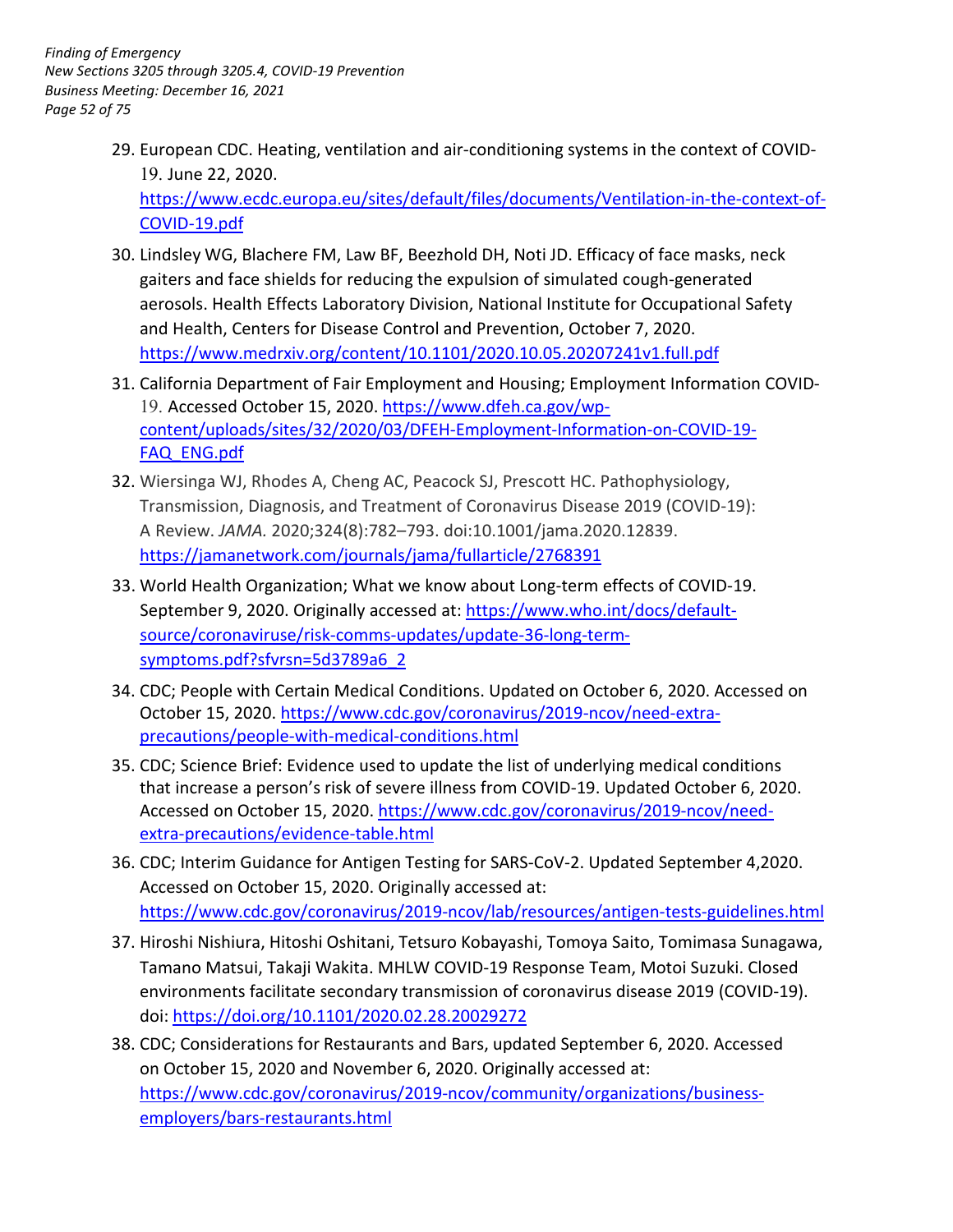- 39. CDC; Hand Hygiene Recommendations, Updated May 17, 2020; Accessed on October 15, 2020 and November 6, 2020. [https://www.cdc.gov/coronavirus/2019-ncov/hcp/hand](https://www.cdc.gov/coronavirus/2019-ncov/hcp/hand-hygiene.html)[hygiene.html](https://www.cdc.gov/coronavirus/2019-ncov/hcp/hand-hygiene.html)
- 40. CDC; Cleaning and Disinfection for Non-emergency Transport Vehicles; Updated April 14, 2020. Accessed on October 15, 2020. [https://www.cdc.gov/coronavirus/2019](https://www.cdc.gov/coronavirus/2019-ncov/community/organizations/disinfecting-transport-vehicles.html) [ncov/community/organizations/disinfecting-transport-vehicles.html](https://www.cdc.gov/coronavirus/2019-ncov/community/organizations/disinfecting-transport-vehicles.html)
- 41. Employment Development Department (EDD); Table 2A: Third Quarter Payroll and Number of Businesses by Size Category, Third Quarter 2019, available at: [https://www.labormarketinfo.edd.ca.gov/LMID/Size\\_of\\_Business\\_Data.html.](https://www.labormarketinfo.edd.ca.gov/LMID/Size_of_Business_Data.html)
- 42. California Department of Finance (DOF); Finance Bulletin September 2020, available at: http://www.dof.ca.gov/Forecasting/Economics/Economic\_and\_Revenue\_Updates/documen ts/2020/Sep-20.pdf
- June 2020, available at: <u>https://www.labormarketinfo.edd.ca.gov/data/oes-employment-</u> 43. EDD; Occupational Employment (May 2019) & Wage (2020 1st Quarter) Data, released [and-wages.html#OES](https://www.labormarketinfo.edd.ca.gov/data/oes-employment-and-wages.html#OES) (State of California 2020 1st Quarter).
- 44. DOF; "Total Estimated and Projected Population of California by Age: July 1, 2010 to July1, 2060 in 1-year Increments," available at: [http://www.dof.ca.gov/forecasting/demographics/Projections/,](http://www.dof.ca.gov/forecasting/demographics/Projections/) accessed Oct. 2020.
- 45. CDPH; Guidance for the Use of Face Coverings issued on June 18, 2020, available at: [https://www.cdph.ca.gov/Programs/CID/DCDC/CDPH%20Document%20Library/COVID-](https://www.cdph.ca.gov/Programs/CID/DCDC/CDPH%20Document%20Library/COVID-19/Guidance-for-Face-Coverings_06-18-2020.pdf)19/Guidance-for-Face-Coverings\_06-18-2020.pdf
- 46. CDPH; Statewide Public Health Officer Order, Aug. 28, 2020, available at: [https://www.cdph.ca.gov/Programs/CID/DCDC/CDPH%20Document%20Library/COVID-](https://www.cdph.ca.gov/Programs/CID/DCDC/CDPH%20Document%20Library/COVID-19/8-28-20_Order-Plan-Reducing-COVID19-Adjusting-Permitted-Sectors-Signed.pdf)19/8-28-20\_Order-Plan-Reducing-COVID19-Adjusting-Permitted-Sectors-Signed.pdf
- 47. Department of Workers' Compensation; COVID By Industry, data provided Oct. 1, 2020.
- 48. EDD; Quarterly Census of Employment and Wages, California Statewide, 2020 First Quarter, accessed 10/13/20. [https://www.labormarketinfo.edd.ca.gov/qcew/cew](https://www.labormarketinfo.edd.ca.gov/qcew/cew-select.asp)[select.asp](https://www.labormarketinfo.edd.ca.gov/qcew/cew-select.asp)
- 49. Gavin Newsom, Governor of California; Executive Order N-25-20; March 12, 2020. <https://www.gov.ca.gov/wp-content/uploads/2020/03/3.12.20-EO-N-25-20-COVID-19.pdf>
- 50. Gavin Newsom, Governor of California; Executive Order N-40-20; March 30, 2020. <https://www.gov.ca.gov/wp-content/uploads/2020/03/3.30.20-EO-N-40-20-text.pdf>
- 51. Gavin Newsom, Governor of California; Executive Order N-66-20; May 29, 2020. [https://www.gov.ca.gov/wp-content/uploads/2020/05/5.29.20-EO-N-66-20](https://www.gov.ca.gov/wp-content/uploads/2020/05/5.29.20-EO-N-66-20-text.pdf) text.pdf
- 52. Gavin Newsom, Governor of California; Executive Order N-71-20; June 30, 2020. <https://www.gov.ca.gov/wp-content/uploads/2020/06/6.30.20-EO-N-71-20-text.pdf>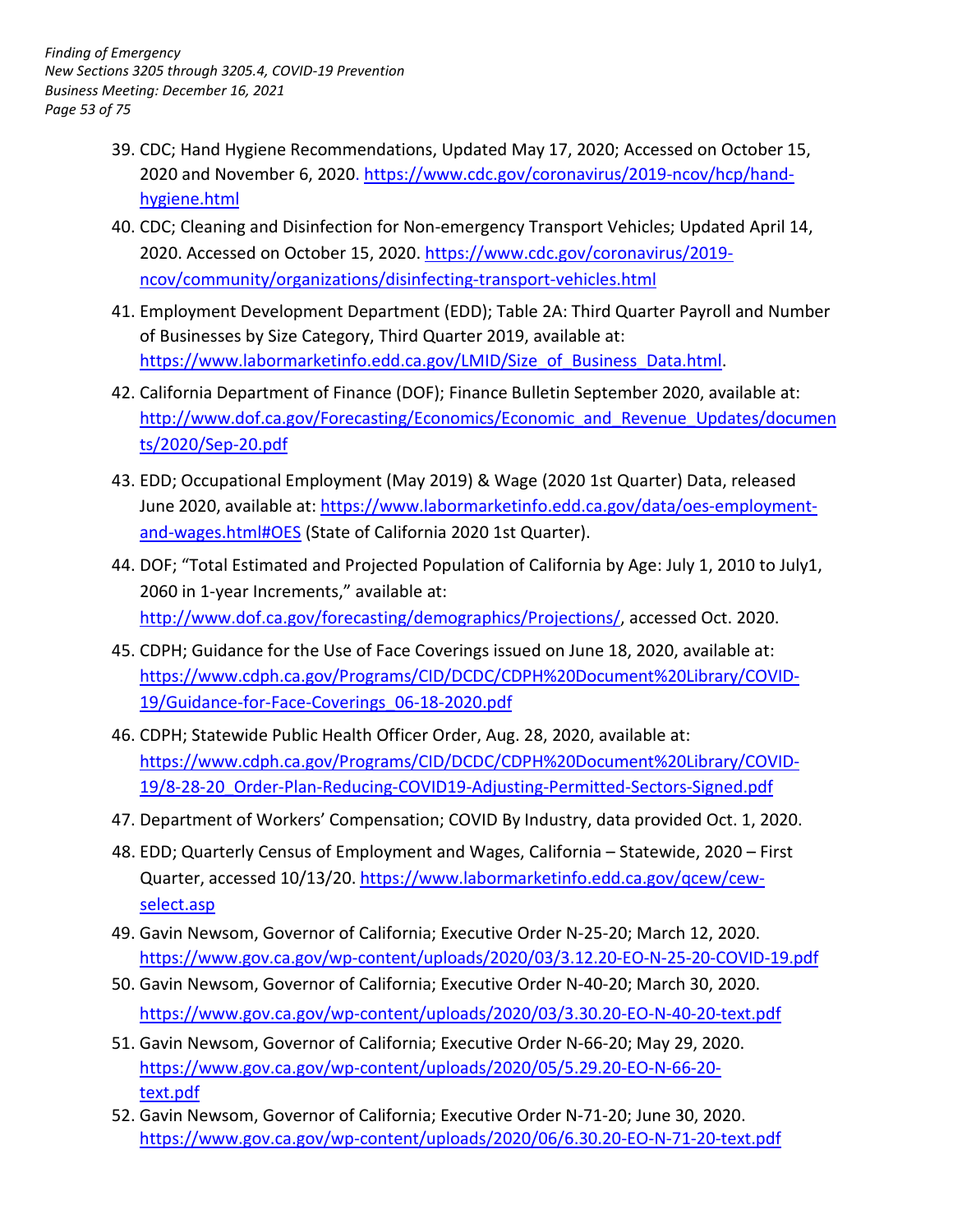- 53. EDD; Industry Employment Projections, Published March 2020, available at: [https://www.labormarketinfo.edd.ca.gov/file/indproj/CA\\$IndProj2019-](https://www.labormarketinfo.edd.ca.gov/file/indproj/CA%24IndProj2019-2021.xlsx) 2021.xlsx
- 54. CDPH, Responding to COVID-19 in the Workplace for Employers, released June 16, 2020, revised September 18, 2020, available at: [https://www.cdph.ca.gov/Programs/CID/DCDC/Pages/COVID-19/Workplace-Outbreak-](https://www.cdph.ca.gov/Programs/CID/DCDC/Pages/COVID-19/Workplace-Outbreak-Employer-Guidance.aspx)Employer-Guidance.aspx
- 55. Housing and Community Development (HCD); query tool; HCD data based on query made at: [https://www.hcd.ca.gov/casas/ehFacilityQuery/onlineQuery,](https://www.hcd.ca.gov/casas/ehFacilityQuery/onlineQuery) accessed 9/30/2020.
- nation's produce, dated August 26, 2020. Accessed on November 6, 2020. 56. The Californian. COVID-19 rips through California motel rooms of guest workers who pick [https://www.thecalifornian.com/story/news/2020/08/17/california-motel-guest-farm](https://www.thecalifornian.com/story/news/2020/08/17/california-motel-guest-farm-workers-coronavirus-case-outbreak/5475182002/)workers-coronavirus-case-outbreak/5475182002/
- 57. VC Star. Farmworker housing coronavirus outbreak: 188 test positive for COVID-19, dated July 4, 2020. Accessed on November 6, 2020. [https://www.vcstar.com/story/news/local/2020/07/03/oxnard-california-farmworker](https://www.vcstar.com/story/news/local/2020/07/03/oxnard-california-farmworker-housing-covid-19-coronavirus-outbreak/5368774002/)housing- covid-19-coronavirus-outbreak/5368774002/
- 58. California Department of Food and Agriculture, et al. Housing for the Harvest Program Overview, dated July 29, 2020. Accessed on November 6, 2020. https://files.covid19.ca.gov/pdf/Housing for the Harvest-Program Overview.pdf
- 59. Occupational Safety and Health Administration (OSHA); Additional Considerations for Workers Who Reside in Communal Living Arrangements. Accessed on November 6, 2020. <https://www.osha.gov/SLTC/covid-19/workers-in-shared-housing.html>
- 60. CDC; COVID-19 Guidance for Shared or Congregate Housing, Updated Aug. 22, 2020. Accessed on November 6, 2020[. https://www.cdc.gov/coronavirus/2019](https://www.cdc.gov/coronavirus/2019-ncov/community/shared-congregate-house/guidance-shared-congregate-housing.html) [ncov/community/shared-congregate-house/guidance-shared-congregate](https://www.cdc.gov/coronavirus/2019-ncov/community/shared-congregate-house/guidance-shared-congregate-housing.html)housing.html
- 61. CDC; Agriculture Workers and Employers, Updated November 10, 2020. [https://www.cdc.gov/coronavirus/2019-ncov/community/guidance-agricultural](https://www.cdc.gov/coronavirus/2019-ncov/community/guidance-agricultural-workers.html)workers.html
- 62. CDC; How COVID-19 Spreads, Updated October 28, 2020. Accessed on November 6, 2020. [https://www.cdc.gov/coronavirus/2019-ncov/prevent-getting-sick/how-covid](https://www.cdc.gov/coronavirus/2019-ncov/prevent-getting-sick/how-covid-spreads.html)spreads.html
- 63. United States Environmental Protection Agency. Ventilation and Coronavirus (COVID-19). Accessed on November 6, 2020. [https://www.epa.gov/coronavirus/ventilation-and](https://www.epa.gov/coronavirus/ventilation-and-coronavirus-covid-19)[coronavirus-covid-19](https://www.epa.gov/coronavirus/ventilation-and-coronavirus-covid-19)
- 64. CDC; COVID-19 Employer Information for Office Buildings, Updated October 29, 2020. Accessed on November 6, 2020[. https://www.cdc.gov/coronavirus/2019](https://www.cdc.gov/coronavirus/2019-ncov/community/office-buildings.html) [ncov/community/office-buildings.html](https://www.cdc.gov/coronavirus/2019-ncov/community/office-buildings.html)
- 65. OSHA; Publication: COVID-19 Guidance on Ventilation in the Workplace. Accessed on November 6, 2020[. https://www.osha.gov/Publications/OSHA4103.pdf](https://www.osha.gov/Publications/OSHA4103.pdf)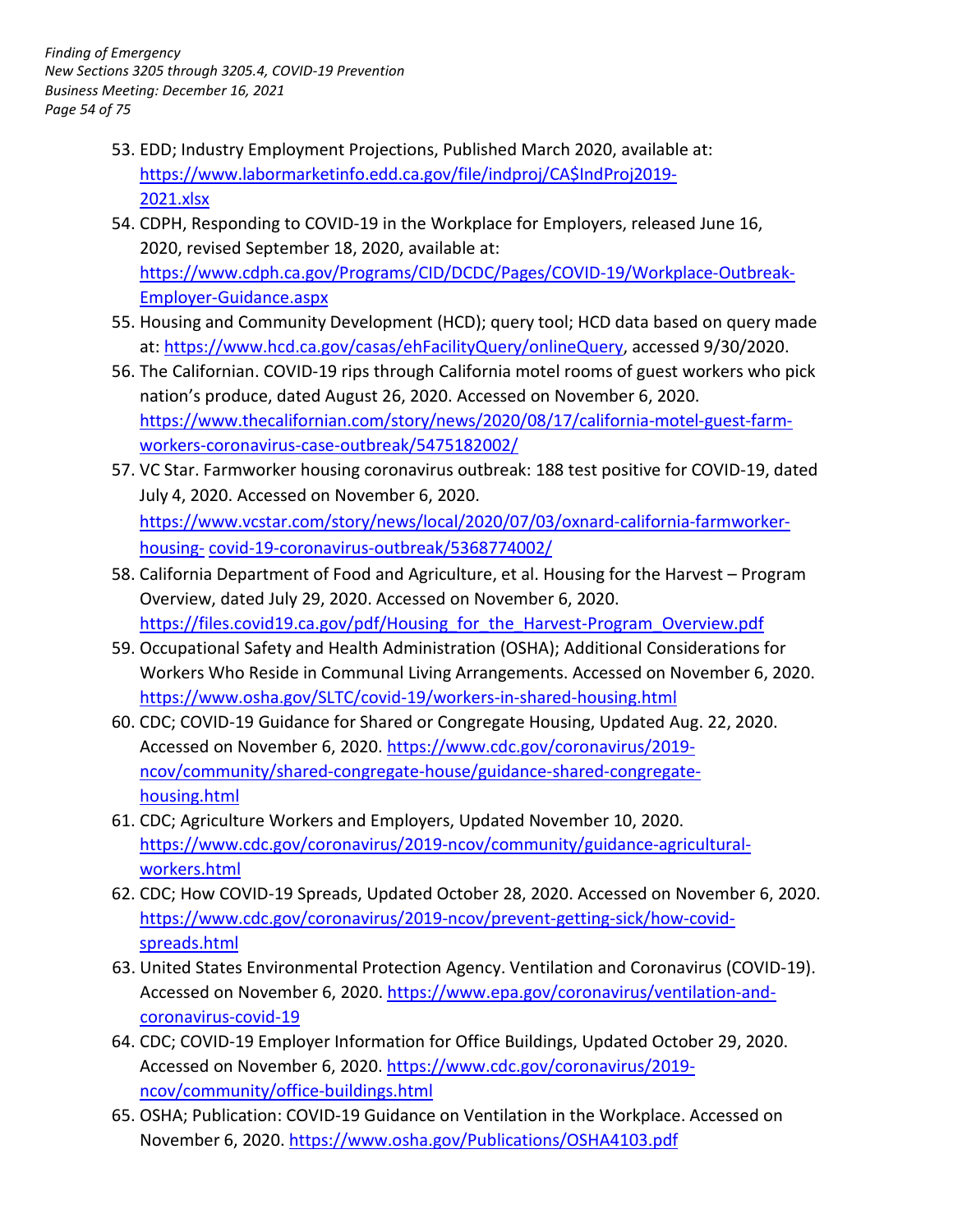- 66. CDC; CDC Newsroom Release: CDC calls on Americans to wear masks to prevent COVID-19 spread, dated July 14, 2020. Accessed on November 6, 2020. <https://www.cdc.gov/media/releases/2020/p0714-americans-to-wear-masks.html>
- 67. CDC; Protect Yourself When Using Transportation, Updated October 21, 2020. Accessed on November 6, 2020. [https://www.cdc.gov/coronavirus/2019-ncov/daily-life-coping/using](https://www.cdc.gov/coronavirus/2019-ncov/daily-life-coping/using-transportation.html)[transportation.html](https://www.cdc.gov/coronavirus/2019-ncov/daily-life-coping/using-transportation.html)
- 68. CDC; COVID-19 Considerations for Cleaner Air Shelters and Cleaner Air Spaces to Protect the Public from Wildfire Smoke, Updated May 1, 2020. Accessed on November 6, 2020. <https://www.cdc.gov/coronavirus/2019-ncov/php/cleaner-air-shelters.html>
- 69. CDPH; Employer Questions about AB 685, California's New COVID-19 Law; dated October 16, 2020. Accessed on November 6, 2020. [https://www.cdph.ca.gov/Programs/CID/DCDC/Pages/COVID-19/Employer-Questions](https://www.cdph.ca.gov/Programs/CID/DCDC/Pages/COVID-19/Employer-Questions-about-AB-685.aspx)about-AB-685.aspx
- 70. CDC; Employer Information for Heat Stress Prevention during the COVID-19 Pandemic, Updated August 26, 2020; Accessed on November 6, 2020. [https://www.cdc.gov/coronavirus/2019-ncov/community/organizations/heat-stress](https://www.cdc.gov/coronavirus/2019-ncov/community/organizations/heat-stress-employers.html)employers.html
- 71. CDC; Living in Shared Housing, Updated October 28, 2020. Accessed on November 6, 2020. [https://www.cdc.gov/coronavirus/2019-ncov/daily-life-coping/shared](https://www.cdc.gov/coronavirus/2019-ncov/daily-life-coping/shared-housing/index.html)[housing/index.html](https://www.cdc.gov/coronavirus/2019-ncov/daily-life-coping/shared-housing/index.html)

# **ADDITIONAL DOCUMENTS RELIED UPON, ADDED AT TIME OF FIRST READOPTION**

- 72. State of California, Vaccination progress data, [https://covid19.ca.gov/vaccination-progress-data/,](https://covid19.ca.gov/vaccination-progress-data/) accessed April 25, 2021.
- COVID-19 Outbreaks Data Dictionary, both available at [https://data.chhs.ca.gov/dataset/covid-19-](https://data.chhs.ca.gov/dataset/covid-19-outbreak-data) 73. CDPH, COVID-19 Outbreaks (January 1, 2021 - April 5, 2021), updated April 12, 2021, and its key [outbreak-data,](https://data.chhs.ca.gov/dataset/covid-19-outbreak-data) accessed April 25, 2021.
- 74. Gavin Newsom, Governor of California; Executive Order N-84-20; December 14, 2020. <https://www.gov.ca.gov/wp-content/uploads/2020/12/12.14.20-EO-N-84-20-COVID-19.pdf>
- 75. Cal/OSHA Stakeholder Meeting, COVID-19 Prevention Emergency Temporary Standards, December 18, 2020. (Agenda and DVD audio recording).
- 76. Cal/OSHA Advisory Committee Meetings, COVID-19 Prevention, February 11, 12 & 16, 2021. (Agenda [11,12,16.pdf](https://www.dir.ca.gov/dosh/DoshReg/covid-19-emergency-standards/Agenda-2021-Feb-11,12,16.pdf) , Committee Roster [https://www.dir.ca.gov/dosh/DoshReg/covid-19-emergency](https://www.dir.ca.gov/dosh/DoshReg/covid-19-emergency-standards/Advisory-Committee-Roster-Feb-11-12-16-2021.pdf)[https://www.dir.ca.gov/dosh/DoshReg/covid-19-emergency-standards/Agenda-2021-Feb](https://www.dir.ca.gov/dosh/DoshReg/covid-19-emergency-standards/Agenda-2021-Feb-11,12,16.pdf)[standards/Advisory-Committee-Roster-Feb-11-12-16-2021.pdf,](https://www.dir.ca.gov/dosh/DoshReg/covid-19-emergency-standards/Advisory-Committee-Roster-Feb-11-12-16-2021.pdf) and DVD video recording).
- 77. CDC; Interim Public Health Recommendations for Fully Vaccinated People, Updated April 2, 2021. guidance.html#anchor 1617376520653 Accessed on April 26, 2021. [https://www.cdc.gov/coronavirus/2019-ncov/vaccines/fully-vaccinated-](https://www.cdc.gov/coronavirus/2019-ncov/vaccines/fully-vaccinated-guidance.html#anchor_1617376520653)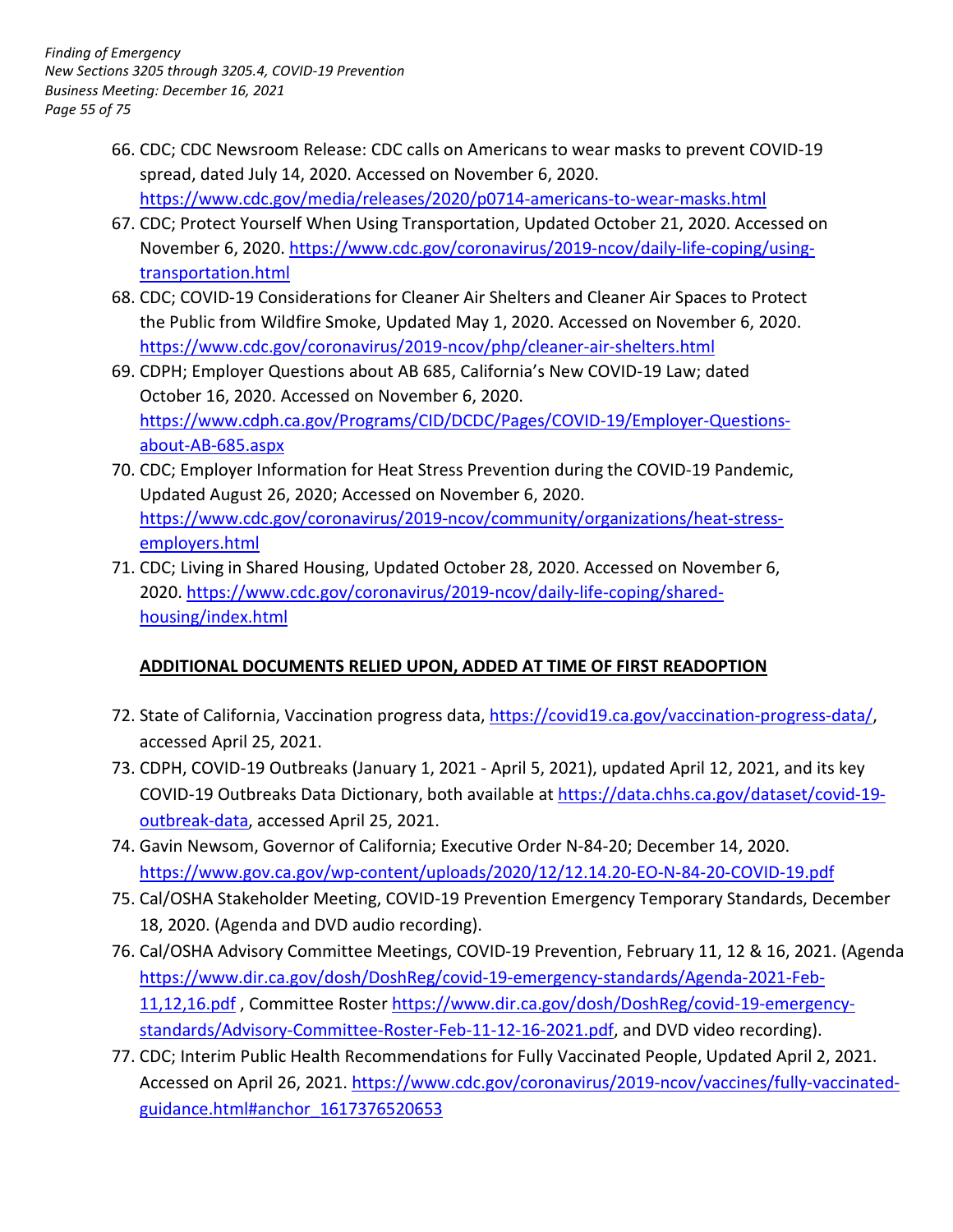- 78. CDC; Cleaning and Disinfecting Your Facility, Updated April 5, 2021. Accessed on April 26, 2021. [https://www.cdc.gov/coronavirus/2019-ncov/community/disinfecting-building](https://www.cdc.gov/coronavirus/2019-ncov/community/disinfecting-building-facility.html)facility.html
- https://www.cdc.gov/coronavirus/2019-ncov/community/ventilation.html 79. CDC; Ventilation in Buildings, Updated Mar. 23, 2021. Accessed on April 27, 2021.
- <https://www.cdc.gov/coronavirus/2019-ncov/community/ventilation.html>80. CDPH; COVID-19 Quarantine Guidance, updated December 14, 2020. Accessed on Quarantine.aspx April 27, 2021. [https://www.cdph.ca.gov/Programs/CID/DCDC/Pages/COVID-19/COVID-19-](https://www.cdph.ca.gov/Programs/CID/DCDC/Pages/COVID-19/COVID-19-Quarantine.aspx)
- 81. CDC; Interim Guidance on Duration of Isolation and Precautions for Adults with COVID-19, Updated February 13, 2021. Accessed on April 26, 2021. <https://www.cdc.gov/coronavirus/2019-ncov/hcp/duration-isolation.html>
- 82. CDC; COVID-19 Guidance for Shared or Congregate Housing, Updated December 31, 2020. Accessed on April 26, 2021. [https://www.cdc.gov/coronavirus/2019](https://www.cdc.gov/coronavirus/2019-ncov/community/shared-congregate-house/guidance-shared-congregate-housing.html) [ncov/community/shared-congregate-house/guidance-shared-congregate-housing.html](https://www.cdc.gov/coronavirus/2019-ncov/community/shared-congregate-house/guidance-shared-congregate-housing.html)
- 83. CDC; Agriculture Workers & Employers, Interim Guidance from CDC and the U.S. Department of Labor, Updated February 2, 2021. Accessed on April 26, 2021. [https://www.cdc.gov/coronavirus/2019-ncov/community/guidance-agricultural](https://www.cdc.gov/coronavirus/2019-ncov/community/guidance-agricultural-workers.html#anchor_1590853438023)workers.html#anchor\_1590853438023
- 84. CDC; Choosing Safer Activities, Updated April 27, 2021. Accessed on April 27, 2021. https://www.cdc.gov/coronavirus/2019-ncov/daily-life-coping/participate-in-activities.html
- <https://www.cdc.gov/coronavirus/2019-ncov/daily-life-coping/participate-in-activities.html>85. CDPH; Interim guidance for Ventilation, Filtration, and Air Quality in Indoor Environments, Updated February 26, 2021. Accessed on April 26, 2021. [https://www.cdph.ca.gov/Programs/CID/DCDC/Pages/COVID-19/Interim-Guidance-for-](https://www.cdph.ca.gov/Programs/CID/DCDC/Pages/COVID-19/Interim-Guidance-for-Ventilation-Filtration-and-Air-Quality-in-Indoor-Environments.aspx)Ventilation-Filtration-and-Air-Quality-in-Indoor-Environments.aspx
- Willebrand, Elliott E. Paintsil, Saad B. Omer, Gregory A. Huber, and Alessia Melegaro. Beliefs Risk Reduction. March 9, 2021 preprint. https://doi.org/10.1101/2021.03.02.21252722 86. Scott E. Bokemper, Maria Cucciniello, Tiziano Rotesi, Paolo Pin, Amyn A. Malik, Kathryn about Mask Efficacy and the Effect of Social Norms on Mask Wearing Intentions for COVID-19
- face masks to prevent SARS CoV-2 transmission: A summary of the peer-review science. 87. North Carolina Department of Health and Human Services (NCDHHS); The effectiveness of Accessed on May 20, 2021[. https://covid19.ncdhhs.gov/media/674/download](https://covid19.ncdhhs.gov/media/674/download)
- 2020. Accessed on May 25, 2021. 88. CDPH; Beyond the Blueprint for Industry and Business Sectors – Effective June 15, May 21, [https://www.cdph.ca.gov/Programs/CID/DCDC/Pages/COVID-19/Beyond-Blueprint-](https://www.cdph.ca.gov/Programs/CID/DCDC/Pages/COVID-19/Beyond-Blueprint-Framework.aspx)Framework.aspx
- 89. CDPH; Beyond the Blueprint Questions & Answers, May 21, 2021. Accessed on May 25, 2021. [https://www.cdph.ca.gov/Programs/CID/DCDC/Pages/COVID-19/Beyond-Blueprint-](https://www.cdph.ca.gov/Programs/CID/DCDC/Pages/COVID-19/Beyond-Blueprint-QA.aspx)[QA.aspx](https://www.cdph.ca.gov/Programs/CID/DCDC/Pages/COVID-19/Beyond-Blueprint-QA.aspx)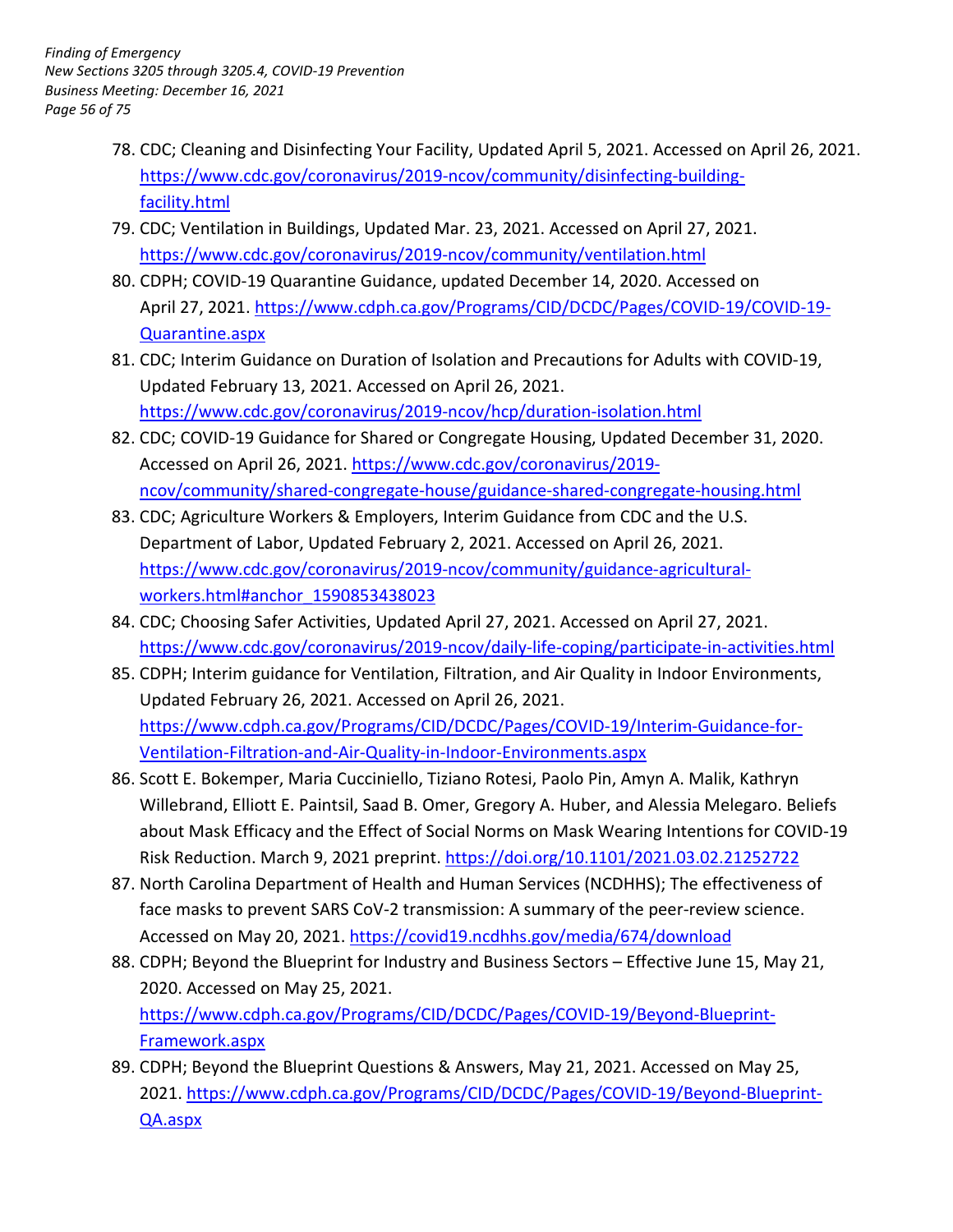- the United States; updated May 14, 2021; accessed June 9, 2021. 90. CDC; Interim Clinical Considerations for Use of COVID-19 Vaccines Currently Authorized in https://www.cdc.gov/vaccines/covid-19/clinical-considerations/covid-19-vaccines[us.html?CDC\\_AA\\_refVal=https%3A%2F%2Fwww.cdc.gov%2Fvaccines%2Fcovid-19%2Finfo](https://www.cdc.gov/vaccines/covid-19/clinical-considerations/covid-19-vaccines-us.html?CDC_AA_refVal=https%3A%2F%2Fwww.cdc.gov%2Fvaccines%2Fcovid-19%2Finfo-by-product%2Fclinical-considerations.html#people-vaccinated-outside-us)by-product%2Fclinical-considerations.html#people-vaccinated-outside-us
- 91. CDPH; letter from Tomas Aragon, MD, DrPH, Director and State Health Officer, CDPH, to OSHSB members; sent on June 7, 2021[. https://www.dir.ca.gov/oshsb/documents/CDPH-](https://www.dir.ca.gov/oshsb/documents/CDPH-Letter.pdf)[Letter.pdf](https://www.dir.ca.gov/oshsb/documents/CDPH-Letter.pdf)
- 92. CDPH; Guidance for the Use of Face Coverings; updated June 9, 2021. Accessed June 9, 2021. [https://www.cdph.ca.gov/Programs/CID/DCDC/Pages/COVID-19/guidance-for-face](https://www.cdph.ca.gov/Programs/CID/DCDC/Pages/COVID-19/guidance-for-face-coverings.aspx)[coverings.aspx](https://www.cdph.ca.gov/Programs/CID/DCDC/Pages/COVID-19/guidance-for-face-coverings.aspx)
- 93. CDC; When You've Been Fully Vaccinated; updated May 16, 2021; accessed June 9, 2021. <https://www.cdc.gov/coronavirus/2019-ncov/vaccines/fully-vaccinated.html#vaccinated>
- 94. CDPH; Guidance for the Use of Masks, California, USA; slides presented to the members of the Occupational Safety and Health Standards Board by Tomás J. Aragón, MD, DrPH, State Public Health Officer and Director, California Department of Public Health; June 9, 2021. <https://www.dir.ca.gov/oshsb/documents/CDPH-Presentation-Slides.pdf>

## **ADDITIONAL DOCUMENTS RELIED UPON, ADDED AT TIME OF SECOND READOPTION**

- 95. Scott E. Bokemper, Maria Cucciniello, Tiziano Rotesi, Paolo Pin, Amyn A. Malik, Kathryn Willebrand, Elliott E. Paintsil, Saad B. Omer, Gregory A. Huber, and Alessia States and Italy. Published online October 11, 2021. Melegaro. Experimental evidence that changing beliefs about mask efficacy and social norms increase mask wearing for COVID-19 risk reduction: Results from the United <https://www.ncbi.nlm.nih.gov/pmc/articles/PMC8504748/>
- 96. CDC; Ending Isolation and Precautions for People with COVID-19: Interim Guidance, Updated September 14, 2021. Accessed on November 5, 2021. <https://www.cdc.gov/coronavirus/2019-ncov/hcp/duration-isolation.html>
- 15, 2021. Accessed on November 4, 2021. [https://www.cdc.gov/coronavirus/2019-](https://www.cdc.gov/coronavirus/2019-ncov/vaccines/fully-vaccinated-guidance.html%23anchor_1617376520653) 97. CDC; Interim Public Health Recommendations for Fully Vaccinated People, Updated October [ncov/vaccines/fully-vaccinated-guidance.html#anchor\\_1617376520653](https://www.cdc.gov/coronavirus/2019-ncov/vaccines/fully-vaccinated-guidance.html%23anchor_1617376520653)
- 98. State of California. Help for agricultural workers. "Housing for the Harvest," updated Sept 23, 2021; accessed November 5, 2021. [https://covid19.ca.gov/housing-for-agricultural](https://covid19.ca.gov/housing-for-agricultural-workers/)[workers/](https://covid19.ca.gov/housing-for-agricultural-workers/)
- 99. State of California. Vaccination progress data. "Overview of vaccine administration," updated November 4, 2021; accessed November 5, 2021. [https://covid19.ca.gov/vaccination-progress](https://covid19.ca.gov/vaccination-progress-data/#overview)[data/#overview](https://covid19.ca.gov/vaccination-progress-data/#overview)
- accessed November 5, 2021. https://covid19.ca.gov/state-dashboard/ 100. State of California. Tracking COVID-19 in California. "Today's Update," updated November 5, 2021;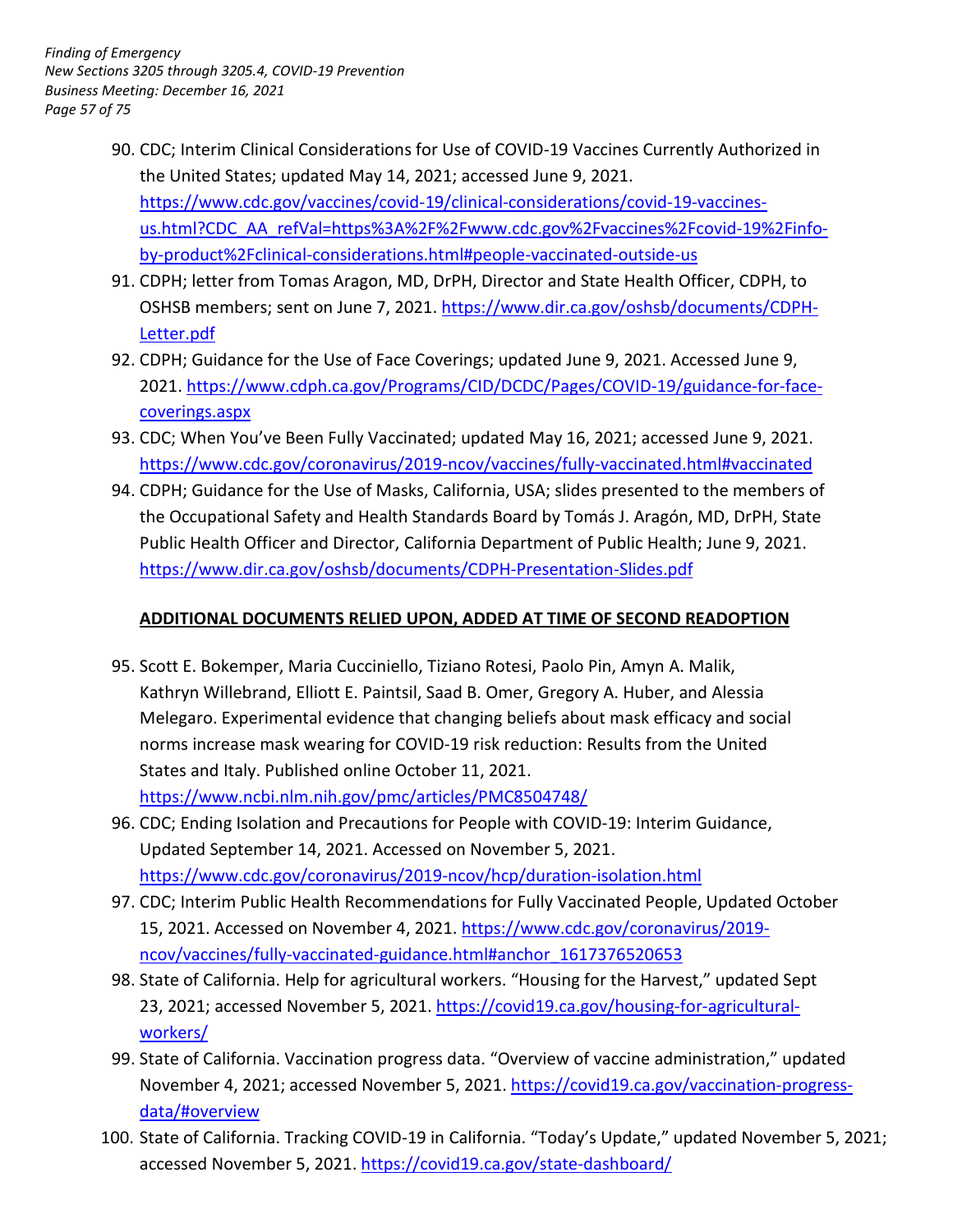- through November 2020. *PLoS One.* 2021 Jun 4;16(6); accessed November 5, 2021. 101. Yea-Hung Chen, Maria Glymour, Alicia Riley, John Balmes, Kate Duchowny, Robert Harrison, Ellicott Matthay, Kirsten Bibbins-Domingo (June 2021). Excess mortality associated with the COVID-19 pandemic among Californians 18-65 years of age, by occupational sector and occupation: March <https://pubmed.ncbi.nlm.nih.gov/34086762/>
- 102. Health Impact Partners. California Local Health Department Actions for Worker Health and Safety During COVID-19 (April 2021); accessed November 5, 2021. [https://humanimpact.org/hipprojects/california-local-health-department-actions-for-worker-health](https://humanimpact.org/hipprojects/california-local-health-department-actions-for-worker-health-and-safety-during-covid-19/)and-safety-during-covid-19/
- 103. Legislative Analyst's Office (LAO). COVID-19 and the Labor Market: Who are California's Frontline and Remote Workers? Dec 8, 2020[. https://lao.ca.gov/LAOEconTax/article/Detail/593.](https://lao.ca.gov/LAOEconTax/article/Detail/593) (pp. 7-8 of full report)
- 104. State of California. Open Data Portal. DOSH COVID-19. COVID-19 data reported to the Division of Occupational Safety and Health, Data and Resources for the period January to Sept 2021, updated November 5, 2021; accessed November 5, 2021. [https://data.ca.gov/dataset/dosh-covid-](https://data.ca.gov/dataset/dosh-covid-19/resource/465980a9-fdd2-4328-9924-6c2a565f41e1)[19/resource/465980a9-fdd2-4328-9924-6c2a565f41e1](https://data.ca.gov/dataset/dosh-covid-19/resource/465980a9-fdd2-4328-9924-6c2a565f41e1)
- ethnicity)," updated November 5, 2021; accessed November 5, 2021. 105. State of California. Vaccination progress data. "Vaccination progress by group (using race and <https://covid19.ca.gov/vaccination-progress-data/#progress-by-group>
- 106. State of California. Vaccination progress data. "Vaccination progress by group (using vaccine equity metric)," updated November 5, 2021; accessed November 5, 2021. <https://covid19.ca.gov/vaccination-progress-data/#progress-by-group>
- 5, 2021 (data from October 11, 2021 to October 17, 2021); accessed November 5, 2021. 107. CDPH. Office of Communications. State Official Announce Latest COVID-19 Facts, updated November <https://www.cdph.ca.gov/Programs/OPA/Pages/NR21-322.aspx>
- 108. Baisheng Li, et al. (July 23, 2021). Viral infection and transmission in a large, well-traced outbreak caused by the SARS-CoV-2 Delta variant. *medRxiv.* Accessed November 5, 2021. <https://www.medrxiv.org/content/10.1101/2021.07.07.21260122v2.full>
- SARS-CoV-2 Variants in Ontario, Canada. Accessed November 5, 2021. 109. David N. Fisman and Ashleigh R. Tuite 1. (August 4, 2021). Progressive Increase in Virulence of Novel <https://www.medrxiv.org/content/10.1101/2021.07.05.21260050v3>
- 110. CDPH. Guidance for the Use of Face Coverings issued on July 28, 2021, accessed at: <https://www.cdph.ca.gov/Programs/CID/DCDC/Pages/COVID-19/guidance-for-face-coverings.aspx>
- 111. CDPH. Beyond the Blueprint issued on June 11, 2021. Accessed December 6, 2021. [https://www.cdph.ca.gov/Programs/CID/DCDC/Pages/COVID-19/Order-of-the-State-Public-Health-](https://www.cdph.ca.gov/Programs/CID/DCDC/Pages/COVID-19/Order-of-the-State-Public-Health-Officer-Beyond-Blueprint.aspx)Officer-Beyond-Blueprint.aspx
- 112. CDPH. Guidance on Isolation and Quarantine for COVID-19 Contact Tracing issued on October 22, 2021. Accessed December 6, 2021. [https://www.cdph.ca.gov/Programs/CID/DCDC/Pages/COVID-](https://www.cdph.ca.gov/Programs/CID/DCDC/Pages/COVID-19/Guidance-on-Isolation-and-Quarantine-for-COVID-19-Contact-Tracing.aspx)[19/Guidance-on-Isolation-and-Quarantine-for-COVID-19-Contact-Tracing.aspx](https://www.cdph.ca.gov/Programs/CID/DCDC/Pages/COVID-19/Guidance-on-Isolation-and-Quarantine-for-COVID-19-Contact-Tracing.aspx)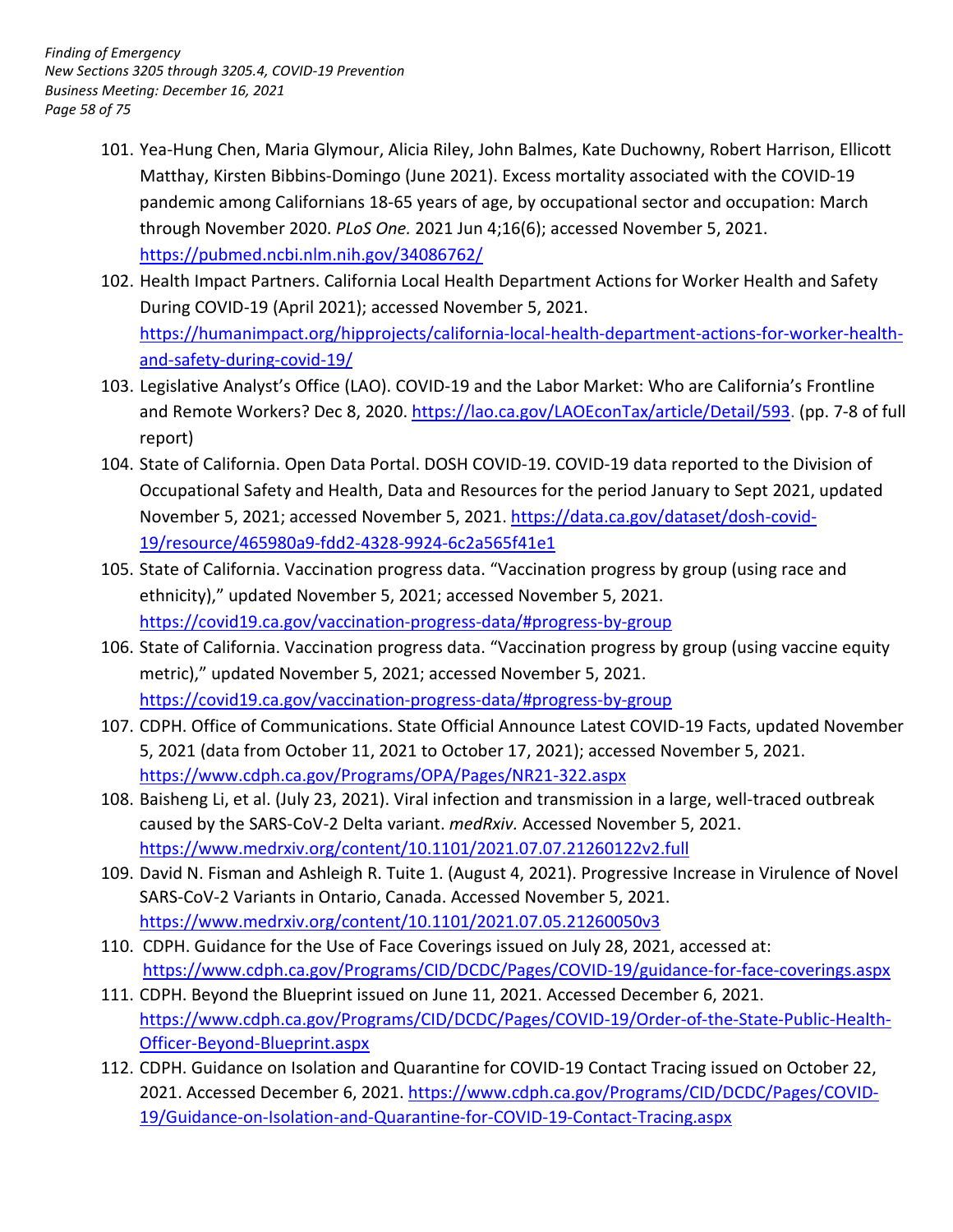113. CDPH; Interim guidance for Ventilation, Filtration, and Air Quality in Indoor Environments, Updated Oct.7, 2021. Accessed at [https://www.cdph.ca.gov/Programs/CID/DCDC/Pages/COVID-19/Interim-](https://www.cdph.ca.gov/Programs/CID/DCDC/Pages/COVID-19/Interim-Guidance-for-Ventilation-Filtration-and-Air-Quality-in-Indoor-Environments.aspx)[Guidance-for-Ventilation-Filtration-and-Air-Quality-in-Indoor-Environments.aspx](https://www.cdph.ca.gov/Programs/CID/DCDC/Pages/COVID-19/Interim-Guidance-for-Ventilation-Filtration-and-Air-Quality-in-Indoor-Environments.aspx) 

 or by calling (916) 274-5721. These documents are available for review BY APPOINTMENT Monday through Friday, from 8:00 a.m. to 4:30 p.m., at the Standards Board's office at 2520 Venture Oaks Way, Suite 350, Sacramento, California 95833. Appointments can be scheduled via email at [oshsb@dir.ca.gov](mailto:oshsb@dir.ca.gov) 

# **MANDATE ON LOCAL AGENCIES OR SCHOOL DISTRICTS**

 There is no local mandate imposed by these proposed regulations. The Board has determined that proposed sections 3205 through 3205.4 do not impose a mandate on local agencies or school districts requiring reimbursement by the State pursuant to Part 7 of Division 4 of the Government Code (commencing with section 17500).

## **NON-DUPLICATION**

 Portions of the proposed regulations repeat or rephrase, in whole or part, state statutes and regulations. This duplication is necessary so that employers and employees will be able to review all provisions specific to prevention of COVID-19 in the workplace within the same portion of title 8, making compliance and enforcement easier.

# **COST ESTIMATES OF PROPOSED ACTION**

## **Costs or Savings to State Agencies**

-

 The majority of the requirements in the proposal are consistent with guidance and orders from the CDPH and are thus already followed by state employers. For all parts of this analysis, the Board has used the average wage for the first quarter of 2020, the most recent data available at the time of the fiscal analysis. According to EDD, this wage is \$30.22 per hour.<sup>59</sup>

## Subsection 3205(c) [Written COVID-19 Prevention Program]

 Under existing section 3203, employers in California are already required to have a written and effective IIPP that expressly requires, among other things, a system for ensuring that employees comply with safe and healthy work practices; a system for communicating with employees on matters relating to occupational safety and health; procedures for identifying and evaluating

<sup>&</sup>lt;sup>59</sup> EDD, Occupational Employment (May 2019) & Wage (2020 1st Quarter) Data, released June 2020, available at [https://www.labormarketinfo.edd.ca.gov/data/oes-employment-and-wages.html#OES \(](https://www.labormarketinfo.edd.ca.gov/data/oes-employment-and-wages.html#OES)State of California 2020 1st Quarter).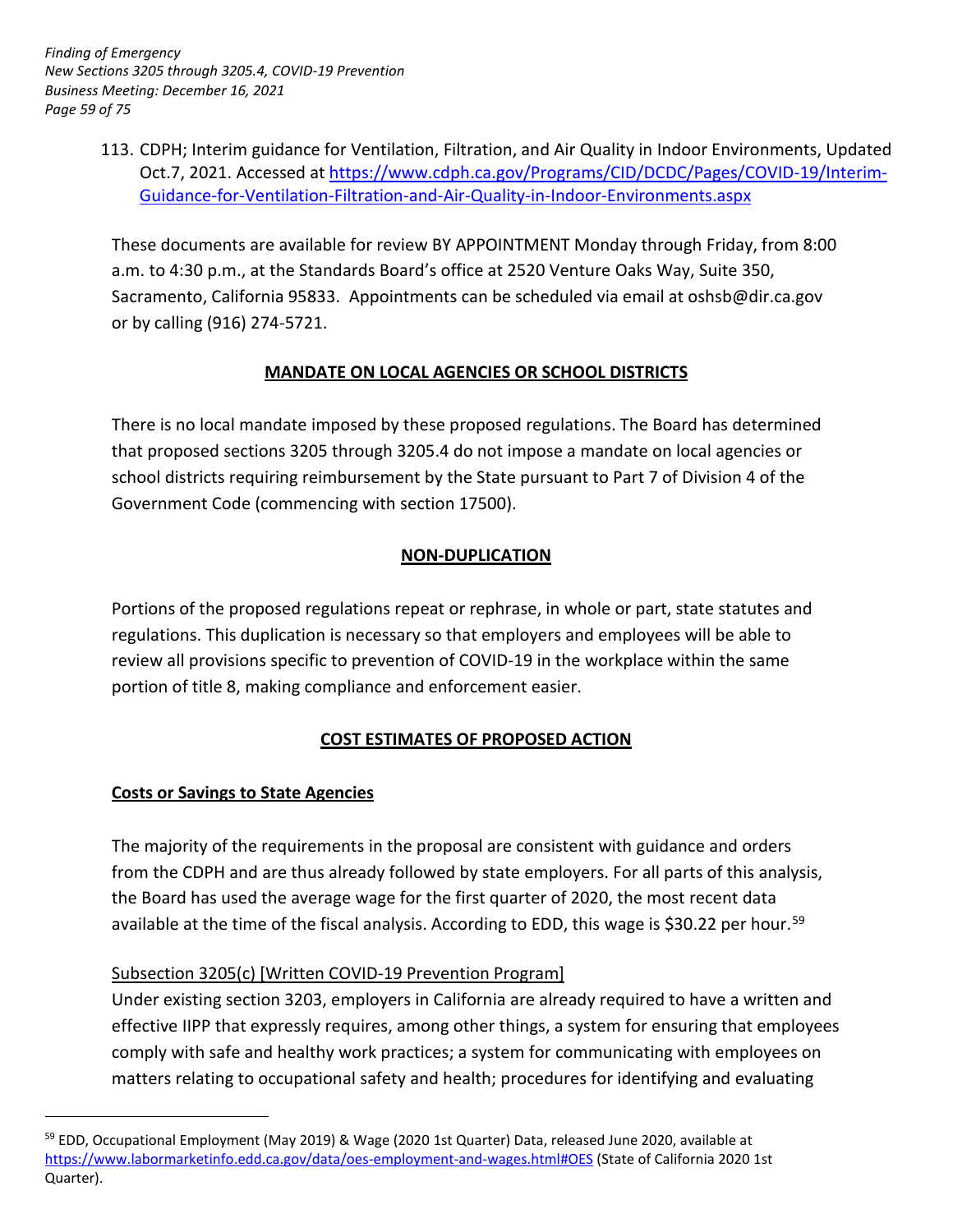workplace hazards including scheduled periodic inspections; a procedure to investigate and respond to occupational injury or occupational illness; methods and/or procedures for correcting unsafe or unhealthy conditions; and training and instruction.

 All these requirements already apply to the hazard of COVID-19; indeed, the Division has issued COVID-19-related citations to employers based on section 3203. The Division has also issued section 3203. guidance and done outreach to warn employers that COVID-19 is a workplace hazard under

 Proposed section 3205(c) provides information about how to apply section 3203 in the specific context of COVID-19. Much of that subsection makes explicit actions that are already required by existing section 3203, such as creating COVID-19 prevention policies, and/or includes requirements which are already mandated by local government entities. Additional quantified and unquantified costs have been identified as follows.

Reviewing and updating written COVID-19 Prevention Program for the elements below: The Board believes that all state agencies already have comprehensive written COVID-19 prevention programs, which are unlikely to need major revisions as a result of this regulation. Executive Orders issued by Governor Newsom order all residents to follow the guidance of state and local health officials. The proposed section 3205 corresponds to public health orders and guidance, thus it should require no alteration of state entity employers' written policies, relative to those documents or to the existing section 3203 and other existing regulations. 60

 Nonetheless, state employers will likely review their plans to ensure compliance with this regulation and to determine whether to modify some policies or procedures relative to the June 17, 2021 initial readoption of the emergency regulations enacted Nov. 30, 2020, but this cost cannot be quantified. The speed of review will vary significantly depending on the size of the state workforce covered by a particular program, the nature of the state entity's operations, and what units within the entity (if any) have their own distinct policies and plans. To provide some idea of the number of establishments involved, in the first quarter of 2020 there were 13,607 state entity establishments, according to EDD.<sup>61</sup> State entities may revise written polices to reflect the policies needed during the circulation of the Delta variant in mid to late 2021, in accordance with CDPH orders and guidance and consistent with the proposed regulations.

and Executive Order N-33-20 (March 19, 2020) <u>https://covid19.ca.gov/img/Executive-Order-N-33-20.pdf</u>.<br><sup>61</sup> EDD; Quarterly Census of Employment and Wages, California – Statewide, 2020 – First Quarter, accessed 10/13/20 fro 60 Executive Order N-25-20 (March 4, 2020) [https://www.gov.ca.gov/wp-content/uploads/2020/03/3.12.20-EO-N-25-20-COVID-19.pdf,](https://www.gov.ca.gov/wp-content/uploads/2020/03/3.12.20-EO-N-25-20-COVID-19.pdf) 

<https://www.labormarketinfo.edd.ca.gov/qcew/cew-select.asp>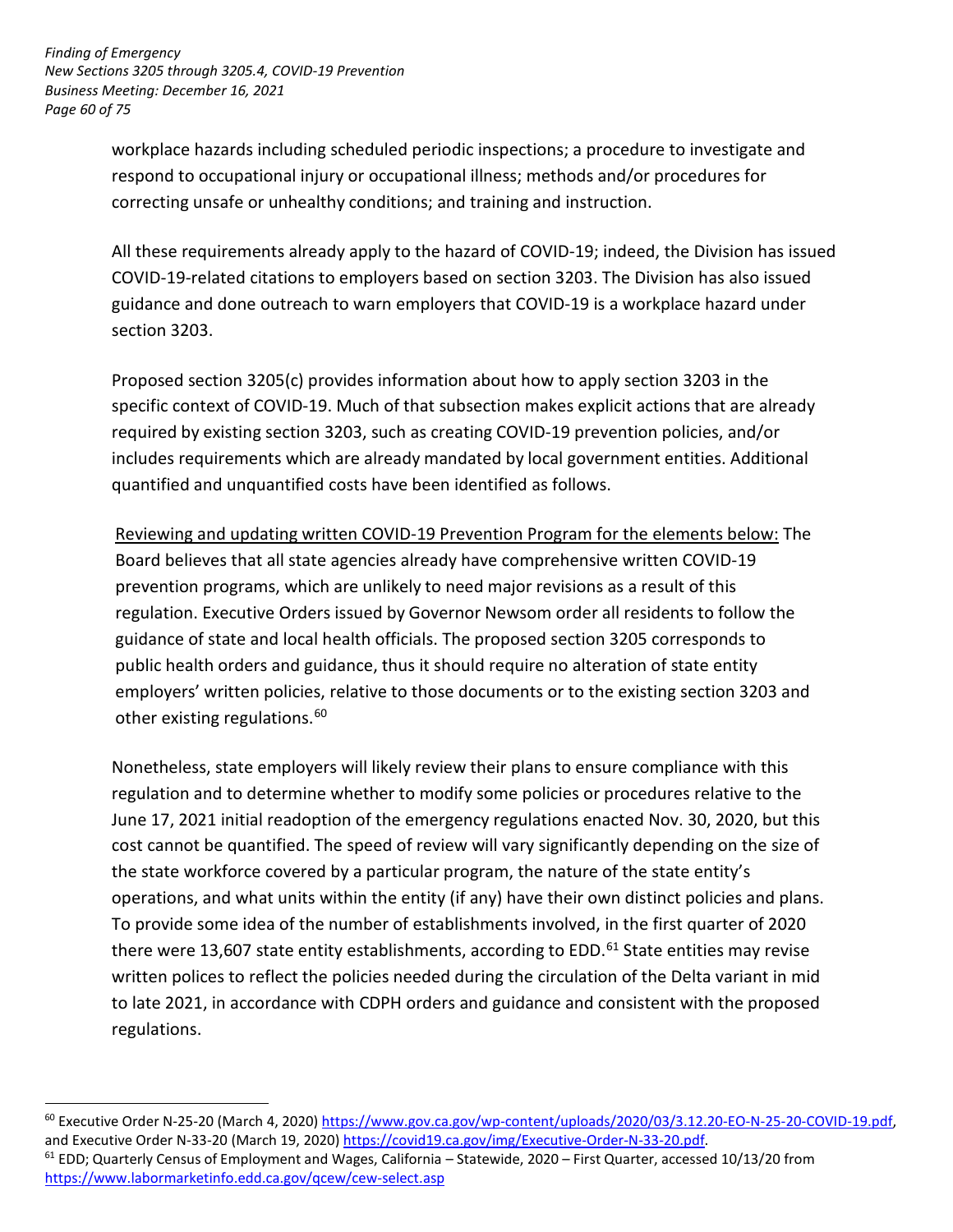# COVID-19 hazards] Subsections 3205(c)(1) [System for communicating] and (c)(2) [Identification and evaluation of

 participate in the identification and evaluation of COVID-19 hazards. The particular hazard of an infectious virus requires employee participation in order to be addressed effectively. This should not be a significant issue for state employers; they have unionized workplaces and therefore already have methods of allowing employee participation in safety and health The proposal requires employers to allow employees and their authorized representatives to matters.

 The remaining requirements in these subsections should already be provided by the employer under existing section 3203(a)(3) and (a)(4), including the most time-intensive tasks such as the worksite specific evaluation of COVID-19 hazards and updating written policies and procedures. It is not possible to evaluate COVID-19 hazards, as required by section 3203, without doing so in a manner specific to the employer's operations at the worksite, after reviewing government- provided information about the virus. Similarly, the items in the proposed 3205(c)(1) are necessary in order to have an effective "system for communicating with employees," about COVID-19 as required by existing section 3203(a)(3). A virus, unlike some safety hazards, requires communication about matters beyond the existence of the hazard and how to avoid it—for instance, communication would not be "effective" if employees at particular risk of severe illnesses were unaware of what they should do, or if workers did not know how to get tested.

 "California's Plan for Reducing COVID-19 and Adjusting Permitted Sector Activities to Keep Californians Healthy and Safe," also titled the "Blueprint for a Safer Economy."<sup>62</sup> This review will continue as the state has moved beyond the Blueprint into new phases of responding to State entities were already reviewing public health orders and guidance in compliance with the COVID-19 public health crisis.

 Employers are required to *evaluate* the need for HEPA filtration units and how to maximize both outdoor air and filtration efficiency, but the proposed section 3205 does not require employers to update any ventilation systems or purchase filtration units. This minimal evaluation is already required by the existing section 3203.

 As for screening, this regulation allows employers to ask employees to evaluate their own symptoms before reporting to work, which should have minimal cost. To the Board's knowledge, this is already being performed by state agencies.

 $62$  See Statewide Public Health Officer Order, August 28, 2020, available at

[https://www.cdph.ca.gov/Programs/CID/DCDC/CDPH%20Document%20Library/COVID-19/8-28-20\\_Order-Plan-Reducing-COVID19-Adjusting-](https://www.cdph.ca.gov/Programs/CID/DCDC/CDPH%20Document%20Library/COVID-19/8-28-20_Order-Plan-Reducing-COVID19-Adjusting-Permitted-Sectors-Signed.pdf)Permitted-Sectors-Signed.pdf.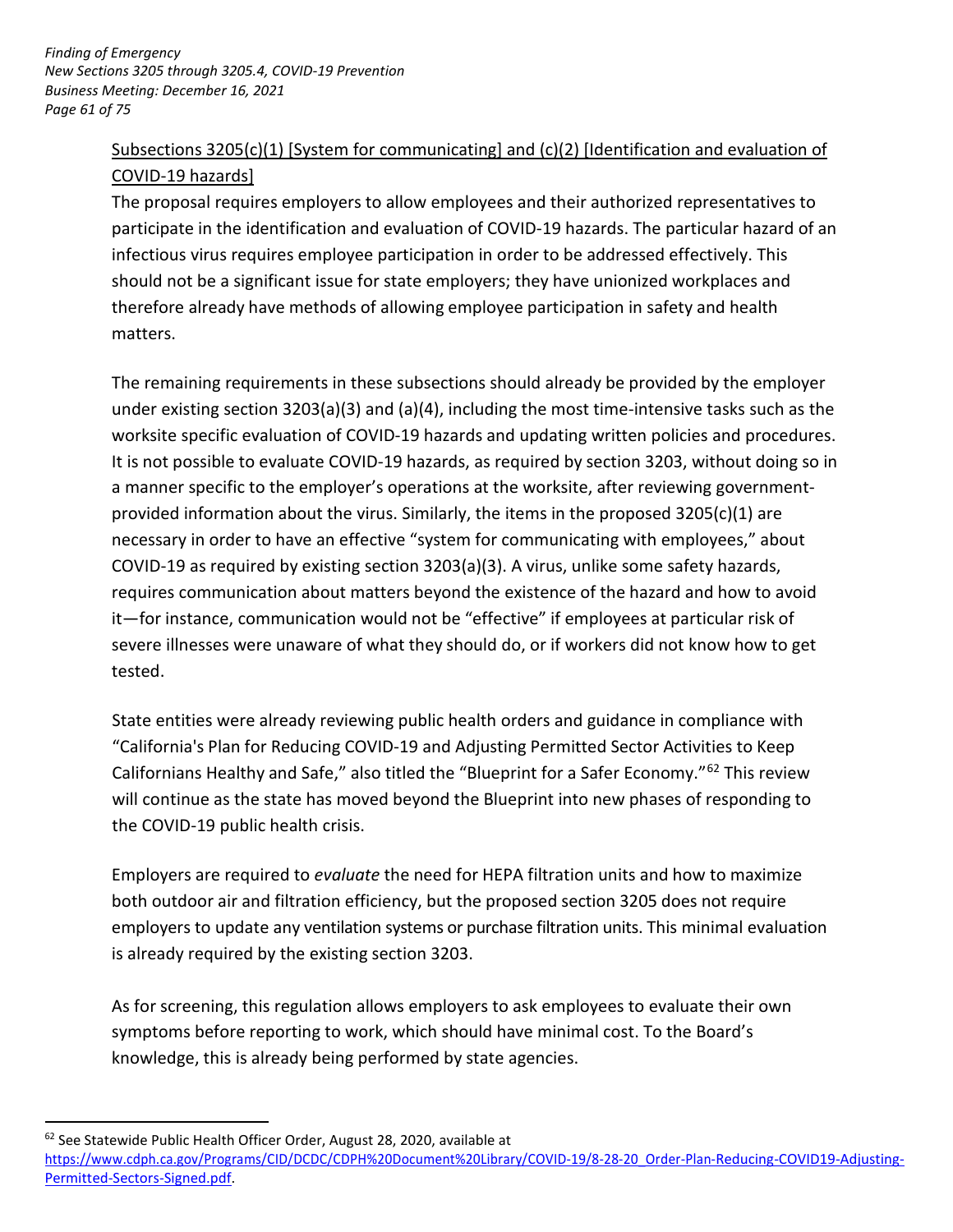*Page 62 of 75 Finding of Emergency New Sections 3205 through 3205.4, COVID-19 Prevention Business Meeting: December 16, 2021* 

> CDPH data from October 14, 2020 showed that there were 675,889 confirmed COVID-19 cases among Californians over 18 and under 65.<sup>63</sup> This was the best available data at the time of the fiscal analysis. These numbers may change over time, but are not likely to result in significant changes to this fiscal analysis. Although people outside this age range certainly work, the CDPH category for people "65+" has not been included because the high proportion of retirees within that group makes it less representative of the working population. DOF population estimates for 2020 show 24,854,968 residents in the selected age group.<sup>64</sup> Dividing cases by population, that gives a confirmed COVID-19 case rate of about 0.02719. Subsection 3205(c)(3) [Investigating and responding to COVID-19 cases in the workplace] The

 Please note that past infections are not necessarily a reflection of future infections. Indeed, the Board expects that the infection rate in the second half of 2021 will be lower than 2020 or early 2021, in large part because of the availability of COVID-19 vaccines. Transmission rates have dropped significantly relative to the peak of the pandemic in California. However, given that the Board cannot predict the course of the virus, this provides a basis for estimating COVID-19 cases among employees.

 According to EDD data, in the first quarter of 2020 (the last quarter available at the time of the fiscal analysis), there were 476,242 employees working in state government in California.<sup>65</sup> The following state employees were likely not covered in the proposal:

| <b>NAICS</b> | Industry                                          | Employees,<br>Q1 2020 | Assumed %<br>not covered<br>by proposal | Reasoning                                   | <b>Employees</b><br>not covered |
|--------------|---------------------------------------------------|-----------------------|-----------------------------------------|---------------------------------------------|---------------------------------|
| 54           | Professional<br>and Technical<br><b>Services</b>  | 4,229                 | 50%                                     | Remote or<br>solowork<br>during<br>pandemic | 2,115                           |
| 62           | Healthcare and<br>Social<br>Service <sup>66</sup> | 65,392                | 80%                                     | Covered by<br>5199                          | 52,314                          |

## State Government Employees Not Covered by Proposal

<span id="page-61-0"></span><sup>66</sup> Of these, 56,428 work in hospitals.

<sup>63</sup> CDPH "California COVID-19 By the Numbers," October 15, 2020, numbers as of October 14, 2020, accessed from

 [https://www.cdph.ca.gov/Programs/CID/DCDC/Pages/Immunization/ncov2019.aspx#COVID-19%20by%20the%20Numbers](https://www.cdph.ca.gov/Programs/CID/DCDC/Pages/Immunization/ncov2019.aspx#COVID-) on October 15, 2020.

<sup>&</sup>lt;sup>64</sup> DOF, "Total Estimated and Projected Population of California by Age: July 1, 2010 to July 1, 2060 in 1-yearIncrements," available at http://www.dof.ca.gov/forecasting/demographics/Projections/, accessed Oct. 2020.

Workers? Dec 8, 2020. Available at https://lao.ca.gov/LAOEconTax/article/Detail/593. (pp. 7-8 of full report).<br><sup>66</sup> Of these, 56,428 work in hospitals.  $65$  EDD projections for 2021, used elsewhere in this analysis, could not be used for this purpose or for state cost estimates, because they did not include sufficient detail about public employment. EDD Quarterly Census of Employment and Wages, California – Statewide, 2020 – First Quarter, accessed 10/13/20 from [https://www.labormarketinfo.edd.ca.gov/qcew/cew-select.asp.](https://www.labormarketinfo.edd.ca.gov/qcew/cew-select.asp) The Legislative Analyst's Office (LAO) estimated in December 2020 that about 7.6 million California workers (40%) are able to work remotely; this may have changed since that time. Legislative Analyst's Office (LAO). COVID-19 and the Labor Market: Who are California's Frontline and Remote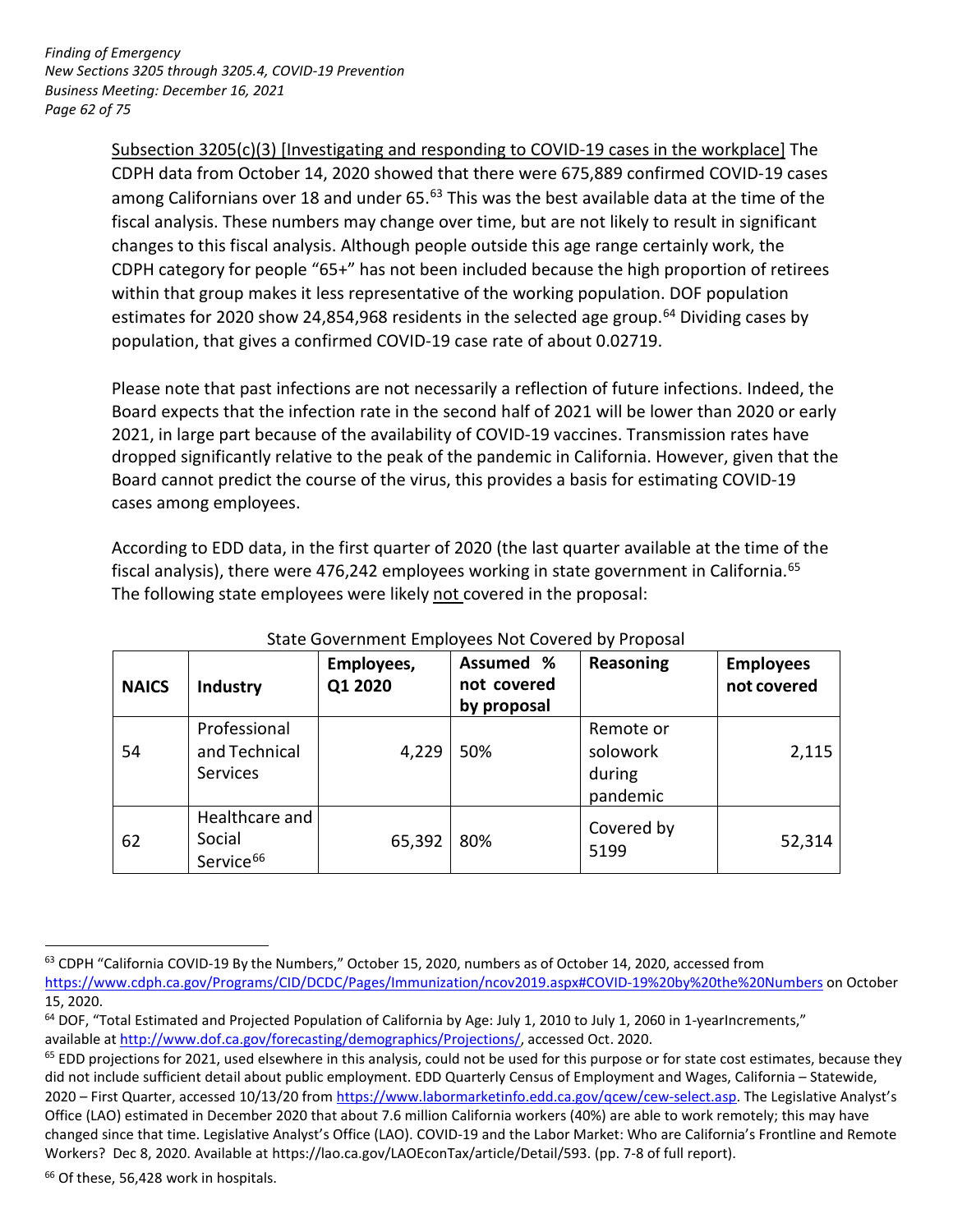*Page 63 of 75 Finding of Emergency New Sections 3205 through 3205.4, COVID-19 Prevention Business Meeting: December 16, 2021* 

| 921 | Executive,<br>Legislative, &<br>Gen<br>Government                   | 34,590 | 15% | Remote or<br>solowork<br>during<br>pandemic | 5,189   |
|-----|---------------------------------------------------------------------|--------|-----|---------------------------------------------|---------|
| 922 | Justice, Public<br>Order, and<br>Safety<br>Activities <sup>67</sup> | 71,780 | 70% | Covered by<br>5199                          | 50,246  |
| 923 | Administration<br>of Human<br>Resource<br>Program                   | 33,876 | 20% | Remote or<br>solowork<br>during<br>pandemic | 6,775   |
| 925 | Community<br>and Housing<br>Program<br>Admin                        | 962    | 10% | Covered by<br>5199                          | 96      |
| 926 | Administration<br>of Economic<br>Programs                           | 43,250 | 20% | Remote or<br>solowork<br>during<br>pandemic | 8,650   |
|     |                                                                     |        |     | <b>TOTAL</b>                                | 125,385 |

 Subtracting the total number of state government employees not covered by the proposal, 125,385, from a total of 476,242 state government employees shows that **350,857 state**  for persons 18-64 of 0.02719 (as described above), this provides an estimate of 9,540 cases. **government employees are covered by the proposal.** Applying the estimated COVID-19 rate

 illnesses. In the case of COVID-19, this necessarily requires employers to determine the persons so that they can take the necessary precautions, and investigate whether any workplace condition contributed to the illness. Without these steps, an investigation will not be adequate because it will not aid the employer in its efforts to arrest the spread of the virus. The existing section 3203 already requires effective procedures to investigate workplace infected person's exposure to other people at the worksite, alert all potentially exposed

 With regard to the notice requirements for people exposed to COVID-19, in addition to requirements under existing section 3203 and local government requirements, starting January 1, 2021, Labor Code 6409.6 required employers to give written notice of COVID-19 cases to employees, including employees of subcontractors, those employees' exclusive representatives (i.e. unions), and other employers onsite. The proposed regulations largely except that the proposed regulation requires employers to verbally alert employees, as soon as practicable, if the employer has reason to believe that a worker did not receive the written notice or has limited literacy in the language of the notice. Given that most state employees conform to these statutory requirements and therefore do not impose any additional costs,

-

<sup>&</sup>lt;sup>67</sup> Of these, 48,805 work in correctional institutions.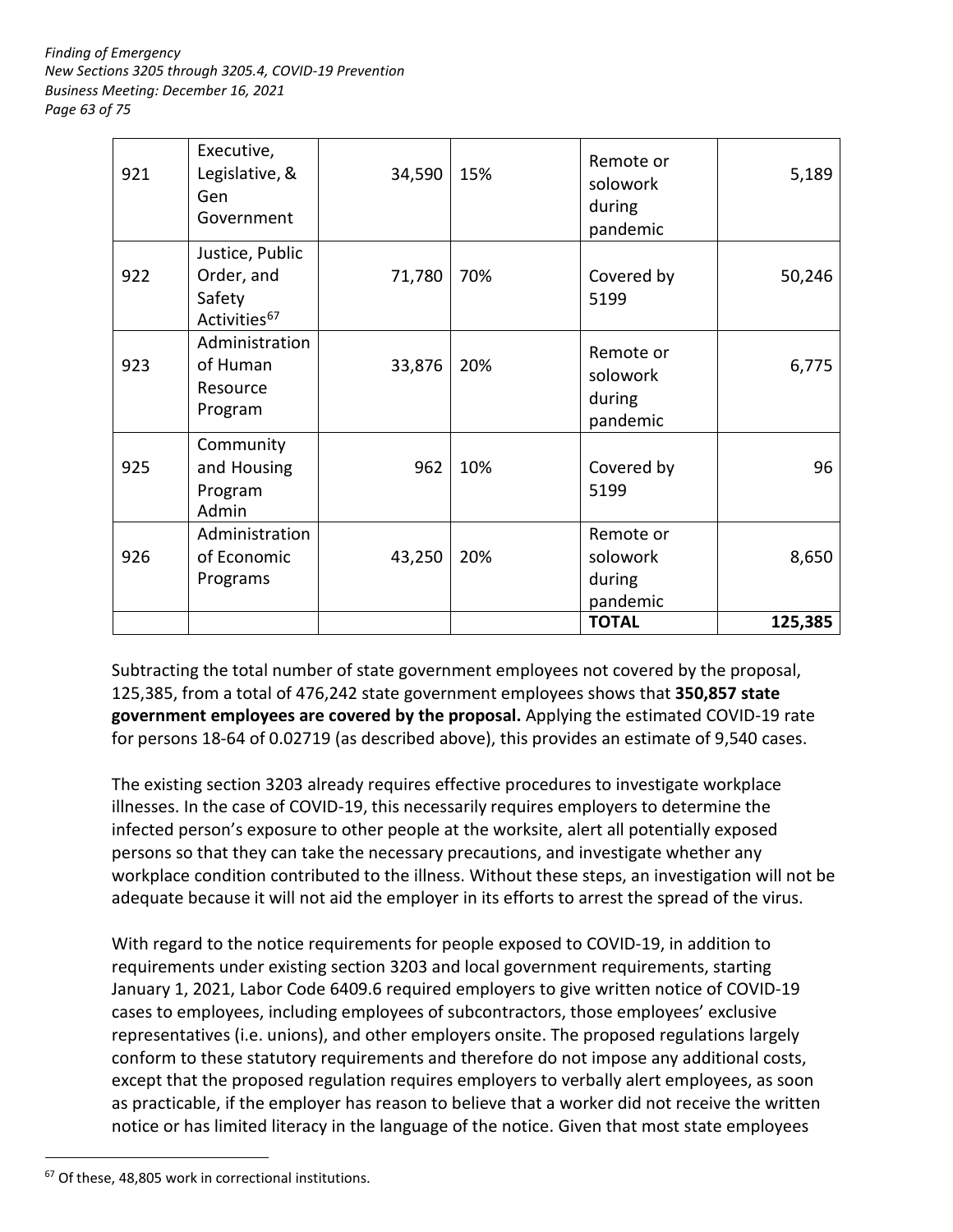notice is expected to be extremely rare and to impose either no cost or a very minimal one. have employer-provided email accounts, and email service is expressly permitted, verbal

 "California's Plan for Reducing COVID-19 and Adjusting Permitted Sector Activities to Keep Californians Healthy and Safe," also titled the "Blueprint for a Safer Economy, which includes exposed, and maintenance of confidentiality for employees with known or suspected COVID-19 Furthermore, a statewide order of the Public Health Officer required counties to adhere to the CDPH document "Responding to COVID-19 in the Workplace for Employers."<sup>68</sup> Although additional and updated guidance has also been issued by CDPH, "Responding to COVID-19 in the Workplace" remains in place as of this writing. That document requires "contract tracing…of close contacts of confirmed cases," notification to workers who may have been cases.

 may become more systematic in their investigations as a result of the specificity of the proposed subsection, which will slow down their investigations slightly to ensure that all of the **each confirmed case will require an additional .5 work hours** under the proposal. This does not mean that each investigation will require only half an hour, rather the proposed occurring under existing law. Proposed subsection (c)(3) primarily describes how to perform this investigation and contact tracing effectively, rather than add new requirements—for example, an effective investigation cannot be performed without determining when/where the COVID-19 case was present and which individuals may have been exposed. However, the Board recognizes that employers activities of the COVID-19 case have been considered, all potentially exposed persons have been given notice, etc. To account for the specificity of 3205(c)(3), the Board estimates that subsection may increase the level of detail during investigations that should already be

 This subsection also requires employers to offer testing to COVID-19 exposed employees. This health insurance. Nonetheless, the Division requested information about testing costs from the CDPH Occupational Health Branch, in October 2020. The Division was told that, based on informationfrom the CDPH Testing Task Force, the cost of a PCR testing for SARS-CoV-2 can range from \$80 - \$250 per person, depending on the test. The cost of antigen testing can range from \$5 - \$40 per person. The proposed regulation does not specify PCR or antigen testing. COVID-19 tests are now widely available throughout California at both public and private testing sites, and the per-unit price may therefore be lower throughout the remainder of 2021 and 2022 than it was in October 2020. should already be covered by public employees' workers' compensation insurance or their

 To the extent that a state agency incurs some part of these costs, that cannot be quantified. Even if the above estimate of future infections turned out to be correct, there is no way to

<sup>&</sup>lt;sup>68</sup> Statewide Public Health Officer Order, August 28, 2020, available at

[https://www.cdph.ca.gov/Programs/CID/DCDC/CDPH%20Document%20Library/COVID-19/8-28-20\\_Order-Plan-Reducing-COVID19-Adjusting-](https://www.cdph.ca.gov/Programs/CID/DCDC/CDPH%20Document%20Library/COVID-19/8-28-20_Order-Plan-Reducing-COVID19-Adjusting-Permitted-Sectors-Signed.pdf)[Permitted-Sectors-Signed.pdf. "](https://www.cdph.ca.gov/Programs/CID/DCDC/CDPH%20Document%20Library/COVID-19/8-28-20_Order-Plan-Reducing-COVID19-Adjusting-Permitted-Sectors-Signed.pdf)Responding to COVID-19 in the Workplace for Employers," released June 16, 2020, revised September 18, 2020, available a[t https://www.cdph.ca.gov/Programs/CID/DCDC/Pages/COVID-19/Workplace-Outbreak-Employer-Guidance.aspx.](https://www.cdph.ca.gov/Programs/CID/DCDC/Pages/COVID-19/Workplace-Outbreak-Employer-Guidance.aspx)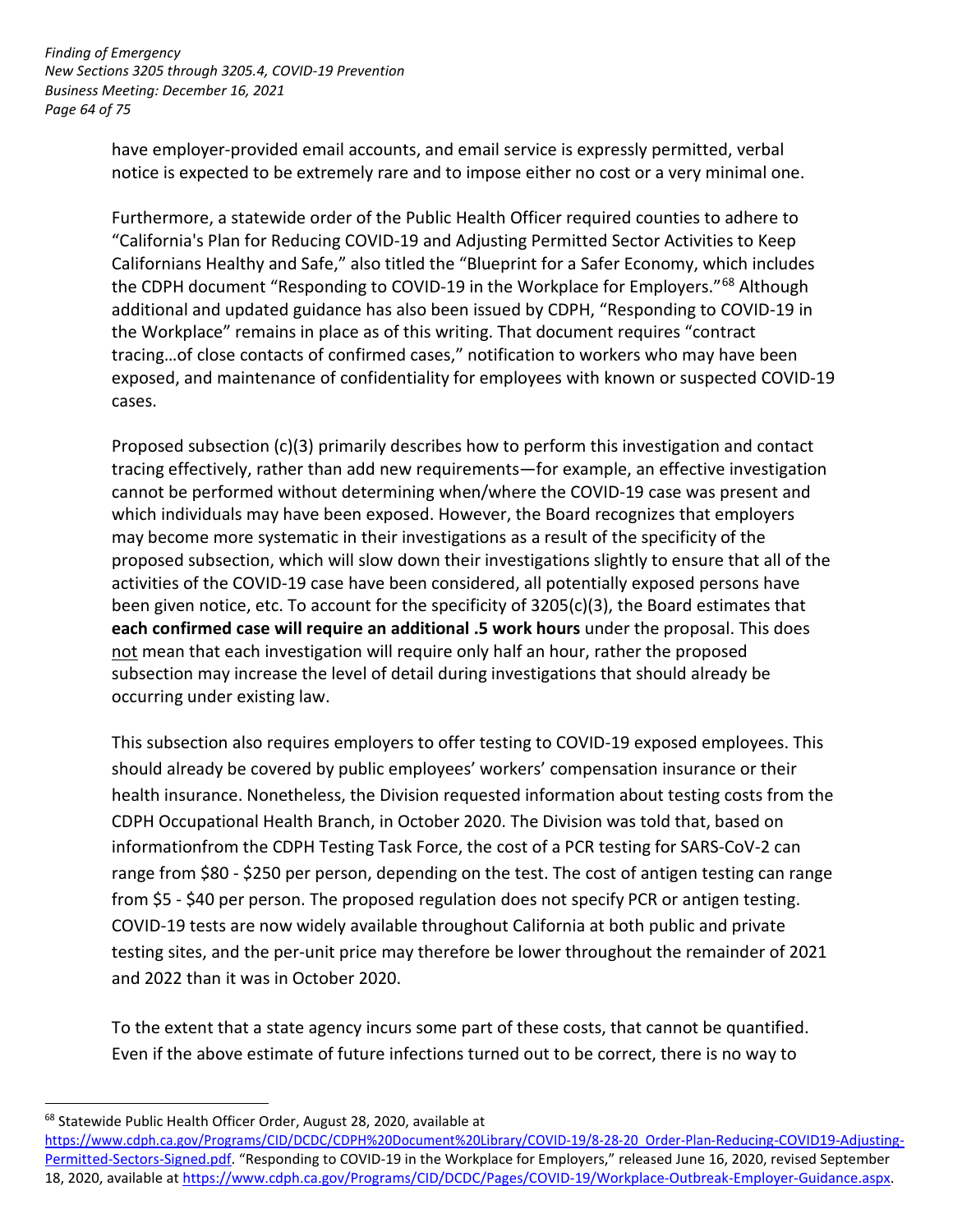*Page 65 of 75 Finding of Emergency New Sections 3205 through 3205.4, COVID-19 Prevention Business Meeting: December 16, 2021* 

> estimate the number of individuals who might be exposed, as defined in this proposal, for every given confirmed case. A COVID-19 case will generate few exposures if the infected person is able to practice physical distancing at work. But if the infected person regularly spends 15 minutes or more within six feet of a large number of different people, perhaps because they physical distancing is impossible, then more potential exposures will result. The Board is unaware of any estimate of how many close contacts of this kind occur to the average state worker or workers in general, since the number will vary by workplace and may even change from day to day. Falling transmission rates throughout the state during the fall of 2021, however, suggest that the number of occupational close contacts is likely to decrease over work in a small space with many other individuals or travel to multiple workstations where time.

### Subsection 3205(c)(4) [Correction of COVID-19 hazards]

 Correction of unsafe or unhealthy conditions is already expressly required by existing section 3203(a)(6).

## Subsection 3205(c)(5) [Training and instruction]

 Employers are already required to provide training and instruction regarding COVID-19 hazards can be incorporated into employers' existing COVID-19 related training. The Board believes as handwashing and face covering information. Because employers had to have specific benefits information on hand in order to meet the requirements of Labor Code section 6409.6(a)(3) on January 1, 2021, and must provide that information to employees as specified in that section, compiling that information will not incur any additional costs for the purposes of this regulation. and prevention under section 3203(a)(7), and the specifics listed in the proposed subsection that most employers are already implementing all or most of the training requirements, such

 This proposed subsection requires specific training when an employer provides respirators for voluntary use under this section through section 3205.4. Although this will impose a cost, it respirators to be provided to unvaccinated employees under specified conditions. The number likely to be vaccinated. It is therefore impossible to estimate the number of employees or cannot be estimated because the proposed sections require, in various provisions, that such of vaccinated employees is increasing, and the Board expects state employees to be especially workplaces where this training will actually be required.

## Subsections 3205(c)(6) [Face coverings]

 Based on its COVID-19 inspections and related research, the Board believes that the proposal will be consistent with state and local requirements on or before the effective date. For the majority of the pandemic, face coverings were required by state and local orders, so employers were providing face coverings to their workers before this proposal.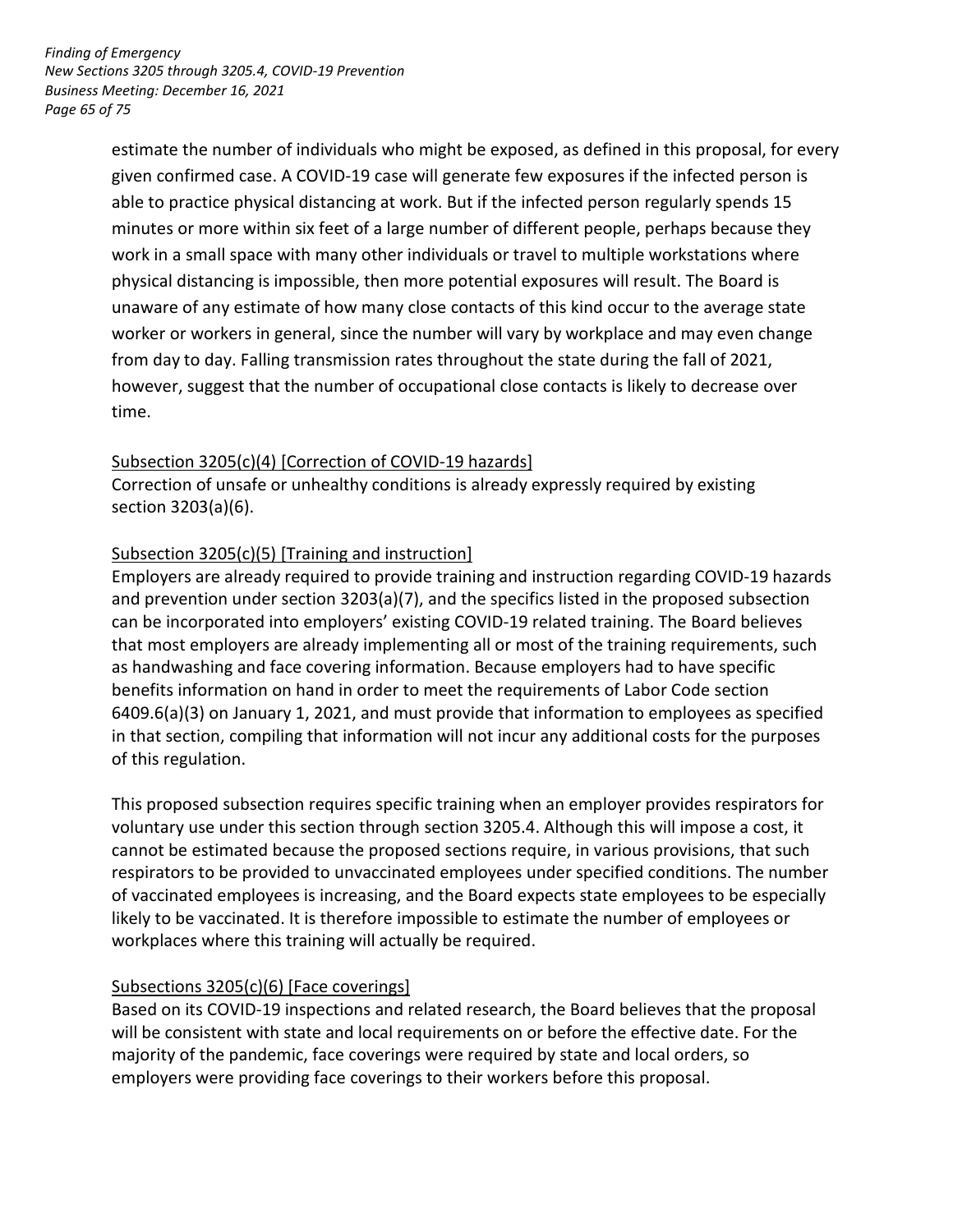*Page 66 of 75 Finding of Emergency New Sections 3205 through 3205.4, COVID-19 Prevention Business Meeting: December 16, 2021* 

<u>.</u>

The CDPH has issued guidance, effective on June 15, 2021 and updated July 28,2021,<sup>69</sup> to Under most circumstances, the proposed regulation does not require face coverings for accommodate the fact that a growing number of Californians are vaccinated for COVID-19. employees working outside, or for vaccinated employees. It is unknown how many employees will require face coverings, but the numbers will decrease over time, as more employees become vaccinated.

 the proposed regulations, employers will need to document their employees' vaccination status. Although gathering this information in order to benefit from the provisions is not mandatory, the Board expects that many employers will chose to do so. The Board is not proposal, either to comply with other state and local requirements, or based on their own To take advantage of the provisions for vaccinated employees, here and in other portions of certain how many state employers would seek such documentation, even without this internal evaluation of COVID-19 hazards.

 If employers determine that they need documentation of vaccination status, then as the cost of documentation rises, the cost of providing face coverings (or respirators such as N95s; see below) will decrease. The Board expects that documenting vaccination status will have a significantly lower per-employee cost than providing face coverings to employees who are not fully vaccinated and who are working indoors or in vehicles.

 the Board expects that the majority of costs associated with this subsection will be incurred Employees may request face coverings even when not required by this proposal. However, on behalf of employees for whom face coverings are mandated.

# 3205(c)(7) [Other engineering controls, administrative controls, and personal protective equipment]

and cleaning/disinfection protocols required here. The Board believes that state employers are currently in compliance with the handwashing

and cleaning/disinfection protocols required here.<br>This subsection requires employers to maximize the quantity of outside air unless it creates a hazard or is above a certain pollution level. This essentially means keeping windows open estimated additional costs. more often and/or continuing to use existing ventilation systems, so the Board has not

 For the requirement related to aerosolizing activities, the majority of such activities are covered by the existing section 5199 and therefore exempt from proposed section 3205. This provision mainly applies to dental offices that meet the requirements necessary to be exempt

 $69$  CDPH; Guidance for the Use of Face Coverings; updated June 9, 2021. Accessed June 9, 2021. 2020.pdf https://www.cdph.ca.gov/Programs/CID/DCDC/CDPH%20Document%20Library/COVID-19/Guidance-for-Face-Coverings\_06-18-

<sup>2020.</sup>pdf<br>Guidance for the Use of Face Coverings, Face Covering Guidance issued on July 28, 2021, accessed December 3, 2021. <https://www.cdph.ca.gov/Programs/CID/DCDC/Pages/COVID-19/guidance-for-face-coverings.aspx>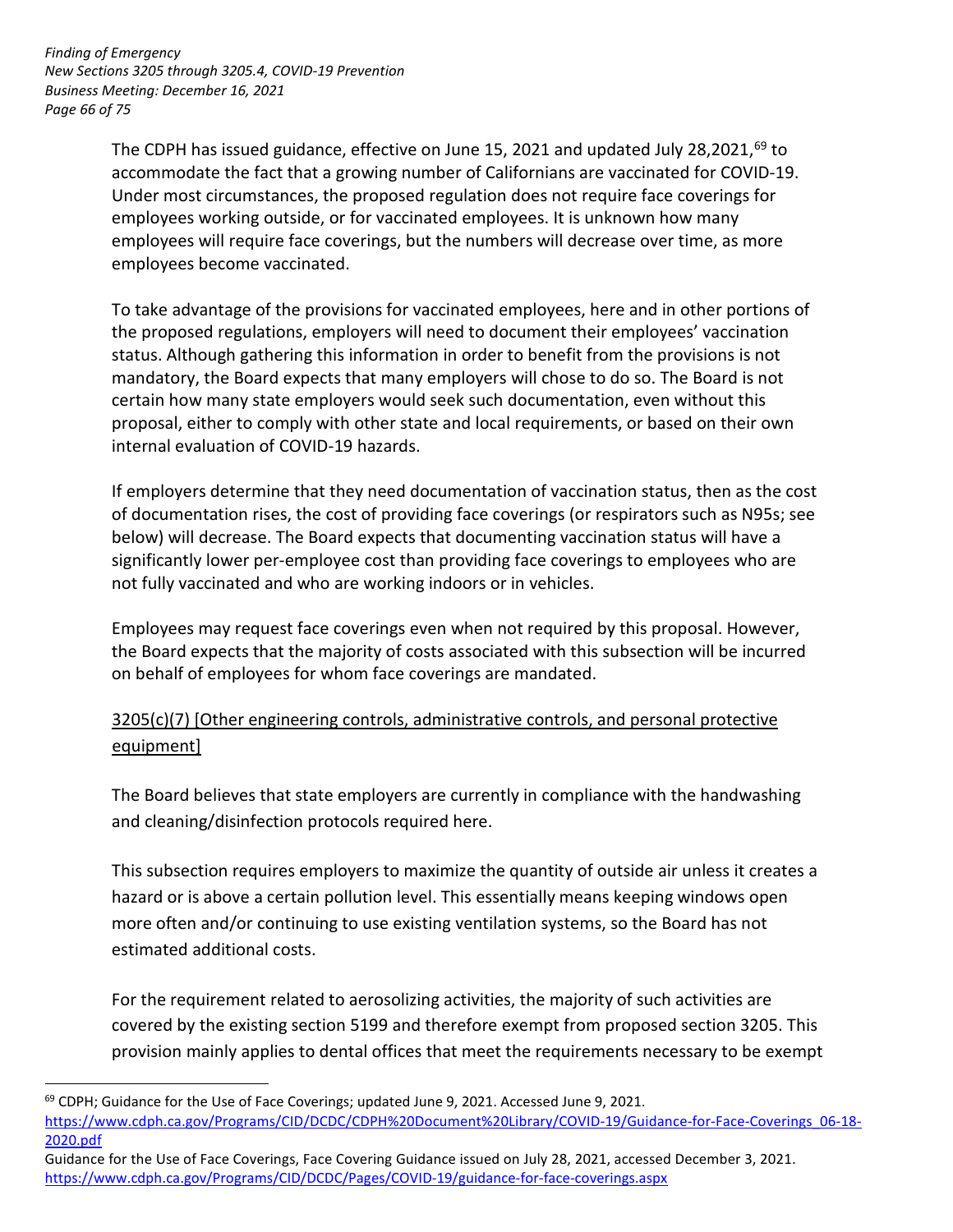from 5199. Such offices are already required to provide the specified respiratory protection located in the same part of title 8. under existing section 5144, but this subsection allows all COVID-19 requirements to be

 Employers are required, upon request, to provide respirators for voluntary use to employees one person. In late 2020, to evaluate the cost of a new regulation requiring respirators in certain wildfire smoke conditions (title 8, section 5141.1), the Division conducted research and estimated the average cost of a disposable N95 respirators to be \$0.95 for public employers in 2021, and \$0.81 thereafter. For all voluntary respirators provided under this receive the correct size, which will also require some initial staff time. who are not fully vaccinated, when they are working indoors or in vehicles with more than proposed section through proposed section 3205.4, employers must ensure that employees

 regulation, given that 1) not all employees entitled to request a respirator will actually do so; 2) the Board does not know the specific percentage of state workers who are fully vaccinated; and 3) the number of vaccinated employees is increasing. The Board cannot estimate the number of respirators that would be required by this

and 3) the number of vaccinated employees is increasing.<br>As above, the Board cannot estimate how many state employees will remain unvaccinated, but expects that state workers will be particularly likely to be vaccinated and therefore not in need of such respirators.

 As described above, the cost of documenting employees' vaccination status is unknown, but is expected to be significantly less than the cost of providing N95s.

 Employers must make testing available to unvaccinated employees with COVID-19 symptoms, at no cost to the employees' and on paid time. See above for estimated cost of tests. The Board is not aware of the proportion of state employees who are already fully vaccinated, but expects it to be higher than the general population because many state employees work in fields that were initially prioritized for vaccination, and vaccination is now readily available to all persons age 12 and over. As vaccination rates increase, the number of employees who could be subject to this provision will decrease.

## Subsection 3205(c)(8) [Reporting, recordkeeping and access]

 Reporting to CDPH will not take more time than existing requirements that employers report to that agency.

 Existing section 3203 already requires employers to maintain illness records and records of steps taken to implement COVID-19 hazard correction. Because this proposed subsection specifies particular information to be collected by the employer, employers will have to ask for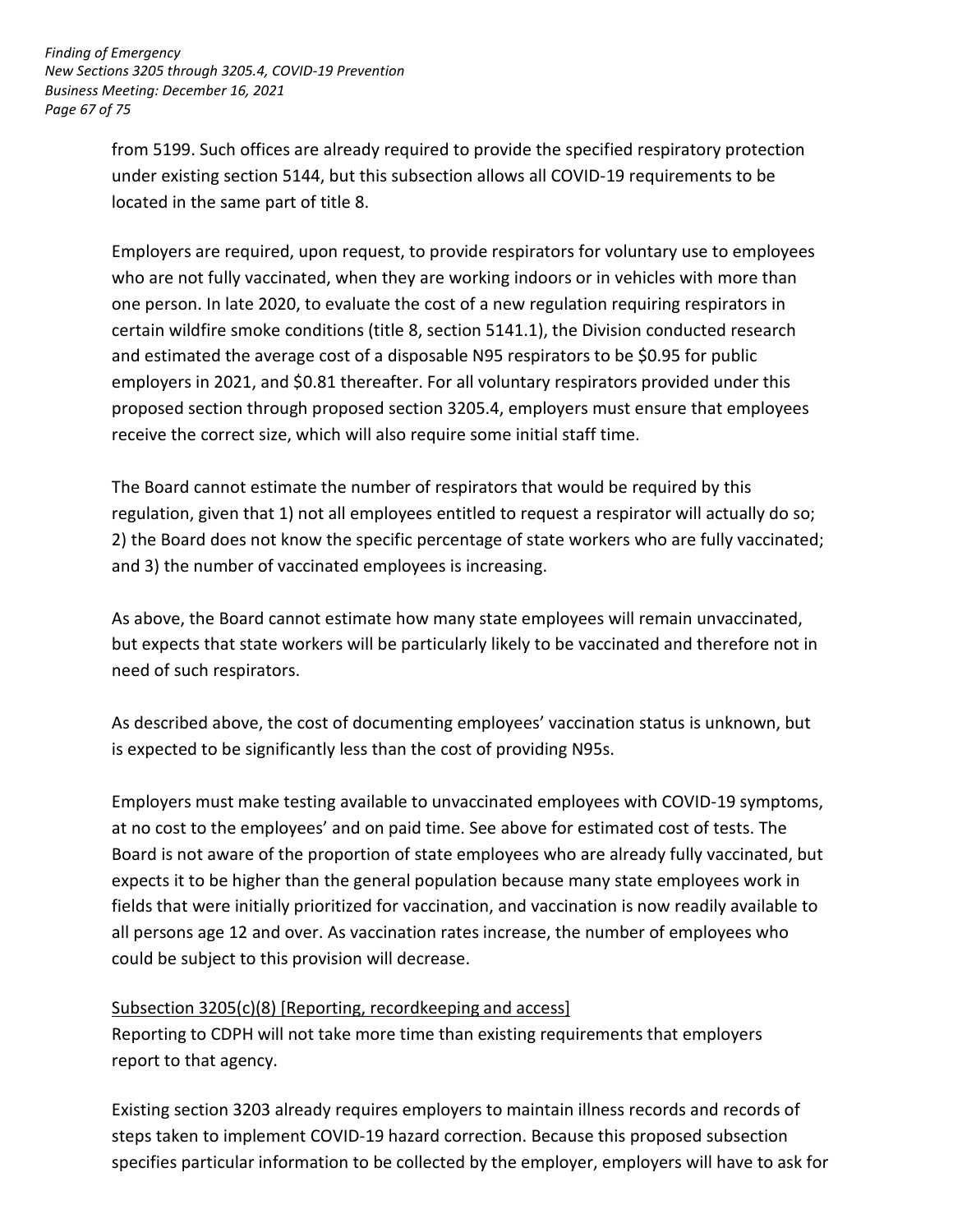*Page 68 of 75 Finding of Emergency New Sections 3205 through 3205.4, COVID-19 Prevention Business Meeting: December 16, 2021* 

> and record additional information such as the workers' last day at the site and the date of any more questions and some additional data entry, the Board estimates that will require **an additional .2 hours per COVID-19 case**, as indicated in the table below. positive COVID-19 test. This does not require extensive questions, but since it will require a few

# and (c)(10) [Return to work criteria] Subsections 3205(c)(9) [Exclusion of COVID-19 cases and employees who had a close contact]

and (c)(10) [Return to work criteria]<br>Exclusion of confirmed cases in accordance with accepted medical and public health practices is hazard, namely transmission of COVID-19 between employees. Although the proposed subsection provides for pay for excluded workers under certain circumstances, the cost of this employees are likely to require payment under this subsection. Nothing in this provision prevents employers from requiring employees to exhaust existing leave during the exclusion period, when they are legally permitted to do so. necessarily required under existing section 3203 in order to correct a significant occupational cannot be determined because the Board cannot determine how many excluded state

 section 248.2, rather than this proposed section. Labor Code section 248.2 requires both public and private employers with more than 25 employees to provide supplemental sick leave for exceptions which allow fully vaccinated employees, and recently recovered COVID-19 cases, to return to work immediately under some specified circumstances. A portion of the cost of this pay can be attributed to a different legal requirement, Labor Code reasons including COVID-19 quarantine or isolation. Additionally, costs have been reduced by

 Ensuring that employees are excluded pursuant to these subsections is a performance standard but presumably requires alerting employees to the fact that they cannot immediately return to work, which will sometimes require a phone call, email, or some other kind of communication to the infected person. Employers will also have to provide the excluded employers must compile for reasons other than the proposed regulation). Although employers can meet these obligations with a quick email, the Board recognizes that, in many cases, the potential seriousness of a COVID-19 illness. The Board has therefore estimated an **average cost of .3 employee hours per COVID-19 case.**  employee with the required information regarding benefits (which, as described above, employers will spend a few minutes discussing these issues with the employee, especially given

# COVID-19 Outbreaks] Sections 3205.1 [Multiple COVID-19 Infections and COVID-19 Outbreaks] and 3205.2 [Major

 This section applies to employers covered by proposed section 3205 only when there are three or more employee infections in a 14-day period within a workplace. CDPH informed the Division that, as of September 30, 2020, the department was aware of nearly 400 COVID-19 outbreaks in settings in California that were not covered by existing section 5199. At the time, that was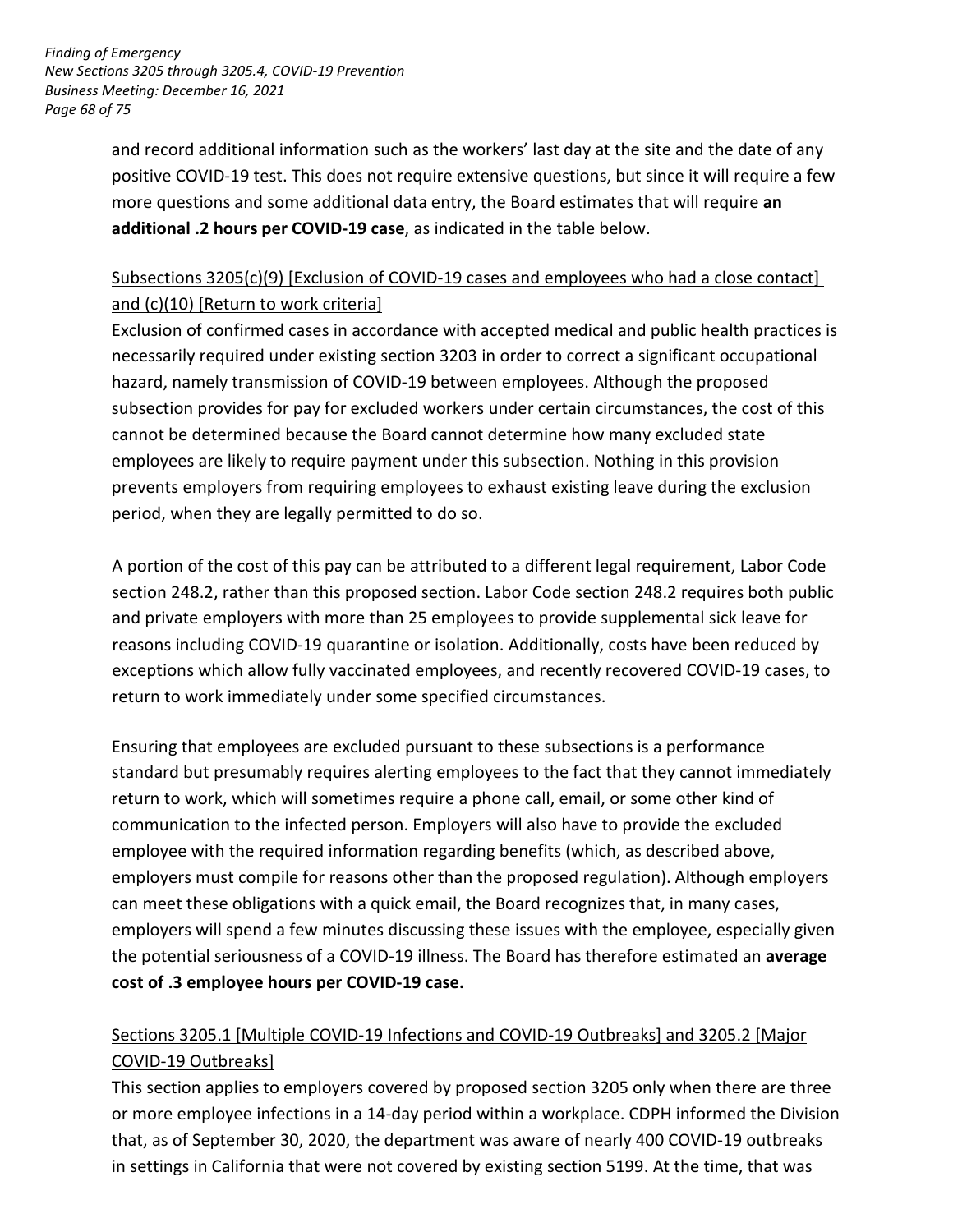burdened local health departments, and employers in some counties were not obliged to report outbreaks to their local health department until September 18, 2020.<sup>70</sup> likely an undercount, since CDPH relied on reporting from other entities, including heavily

 The Board is aware that the government employers most likely to experience "major COVID-19 outbreaks" as defined in this proposal are hospitals, residential nursing centers (including those for the elderly), other medical facilities, homeless shelters, and correctional facilities. These are circumstances largely covered by section 5199 and would usually be exempt from this proposal. Major outbreak costs under 3205.2 have thus not been estimated for state or local government entities.

 the Board does not have information about how many state entities have had such an incident. as more people become fully vaccinated. In the absence of evidence, the Board presumed that 10 was a reasonable estimate, each one requiring 10 hours of response.<sup>71</sup> The information provided by CDPH did not distinguish between public and private employers. This is true of both 2020 and 2021 data. Thus, for incidents involving three COVID-19 cases in 14 days (i.e. a COVID-19 outbreak) and meeting the requirements of proposed section 3205.1, Additionally, such incidents are likely to decline in number throughout the remainder of 2021,

 In locations covered by this proposed section, the employer would have to provide additional COVID-19 testing, the cost of which cannot be quantified (see above), and estimated to require 10 hours per outbreak. additional review/correction of its COVID-19 policies and prevention methods, which is

 outbreak continued for more than 30 days. However, the Board cannot presently quantify this cost, because the agency lacks data about the length of outbreaks. Though CDPH has provided provide information about the number of days each incident continued to qualify as an It is possible that a state entity employer could have to repeat this reevaluation, if the information about the number of outbreaks to which this section would apply, it did not outbreak.

Under section 3205.1, employers are required to use the highest efficiency filter compatible with existing ventilation systems indoors. The cost of this should be marginal, as the proposed

<sup>&</sup>lt;sup>70</sup> "Responding to COVID-19 in the Workplace for Employers," released June 16, 2020, revised September 18,2020, available a[t https://www.cdph.ca.gov/Programs/CID/DCDC/Pages/COVID-19/Workplace-Outbreak-Employer-](https://www.cdph.ca.gov/Programs/CID/DCDC/Pages/COVID-19/Workplace-Outbreak-Employer-Guidance.aspx)

Guidance.aspx.<br><sup>71</sup> CDPH data from January 1, 2020 to April 5, 2020 showed 94 outbreaks in all Public Administration (236), subtracting Public safety, including police, fire, and correctional institutions (134), most of which would be covered by 5199, along with Military (1) and National security and international affairs (7), which are generally federal and thus usually outside Division jurisdiction. However, a number of these 94 instances likely occurred at private employers. Similarly, the Board cannot distinguish between state and local employers.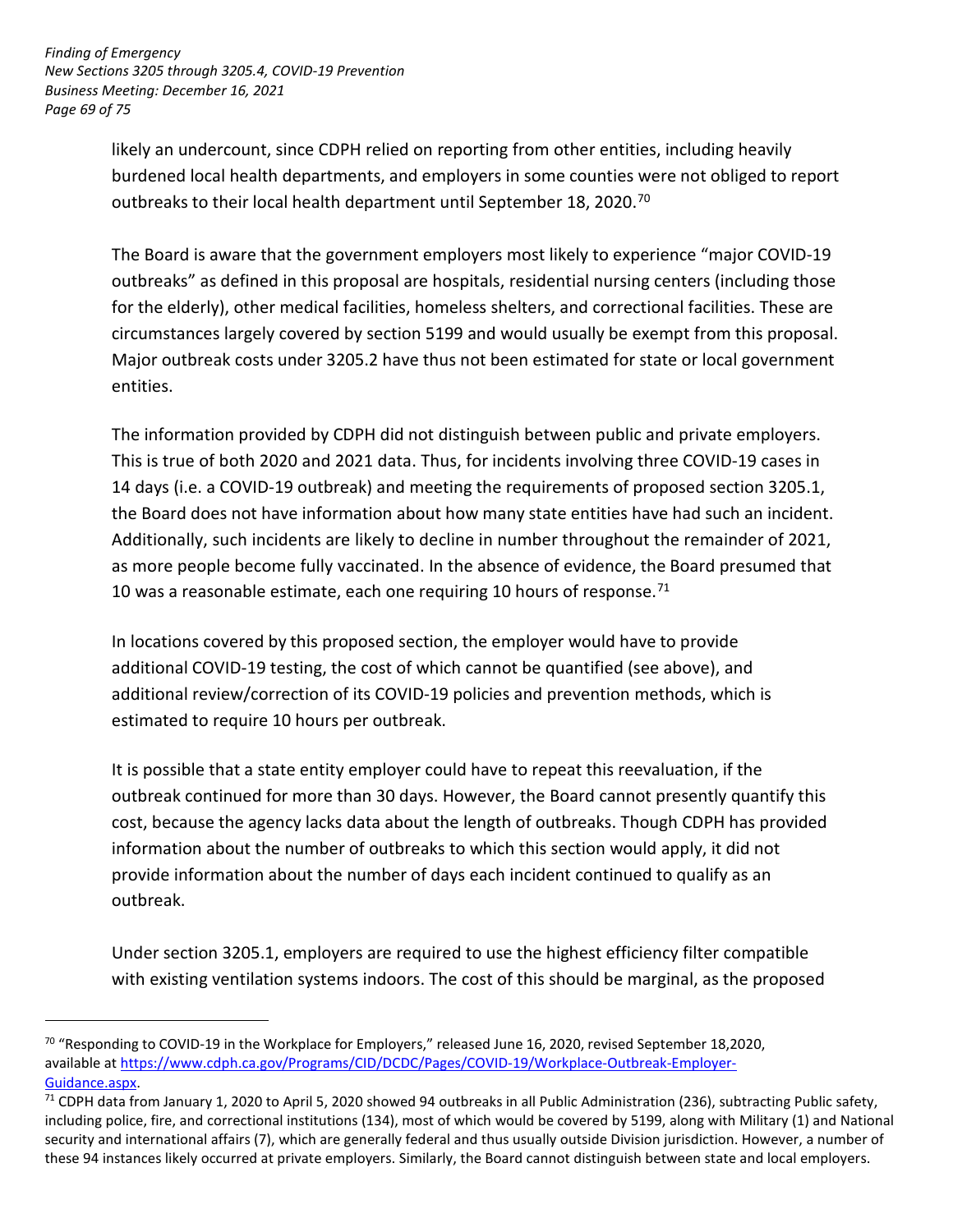<u>.</u>

 regulation does not require installation/improvement of existing ventilation systems but merely requires employers to use the best filters compatible with their existing systems. Employers are also required to evaluate portable or mounted HEPA units and use them when feasible to reduce COVID-19 transmission. The cost of air purifiers varies from approximately \$650 or less,<sup>72</sup> to well over \$4,000 for some 900 CFM purifiers.<sup>73</sup> However, the Board cannot to institute teleworking or other remote policies during an outbreak, if at all possible. Public employees are especially likely to be vaccinated, given how many of them were in categories prioritized for vaccination, so the number of future outbreaks is especially uncertain. Costs for the provision requiring respirators for voluntary use cannot be estimated, for similar reasons, determine how often this would be required of state employers, many of whom would choose but see above regarding respirator prices.

 Employers covered by 3205.1 would need to evaluate the cost of physical distancing and in, some cases, partitions; neither physical distancing nor partitions are specifically mandated. If partitions were installed, the cost would depend on the dimensions, location, and number.

 Section 3205.1 also requires employees to wear face coverings when indoors, or when outdoors and less than six feet apart. This will have some cost, though the number of already mandated by section 3205 would only be required for a limited period, while 3205.1 additional employees who would need to wear face coverings is unknown. Face coverings not continued to apply.

# Prevention in Employer-Provided Transportation] Sections 3205.3 [COVID-19 Prevention in Employer-Provided Housing] and 3205.4 [COVID-19

 No housing or transportation costs have been estimated. The Board is aware that the Department of Forestry and Fire Protection (CalFire) maintains employer-provided housing, but that housing is exempted, along with transportation to and from such locations, since that housing and transportation serves firefighting purposes. The Board cannot quantify any additional costs associated with section 3205.4, if any, because it does not apply to vehicles in which all persons are fully vaccinated. Given that many state employees had priority for vaccination due to the nature of their jobs, and that many others are currently working remotely, the Board does not expect significant costs. Please see above regarding voluntary use of respirators, when provided upon request to employees who are not fully vaccinated.

 over 1,000 square feet. Prices determined online at manufacturer's websites by Division staff on 10/13/20: Coway Airmega 400 Smart Air Purifier with 1,560 sq. ft. coverage, suggested retail \$649.00; Alen BreatheSmart Classic Large Room Air Purifier, 1,100 sqft, \$630.99. <sup>73</sup> Prices determined online by Division staff on 10/14/20 at grainger.com: ExtractAll Portable Air Scrubber, model 800-UCA1-WH,  $72$  Although air purifiers are available in the 250-400 range as well, the Division has based this cost on air purifiers designed for spaces \$4,659.60, model 800-UCA1-BL \$4,236.00.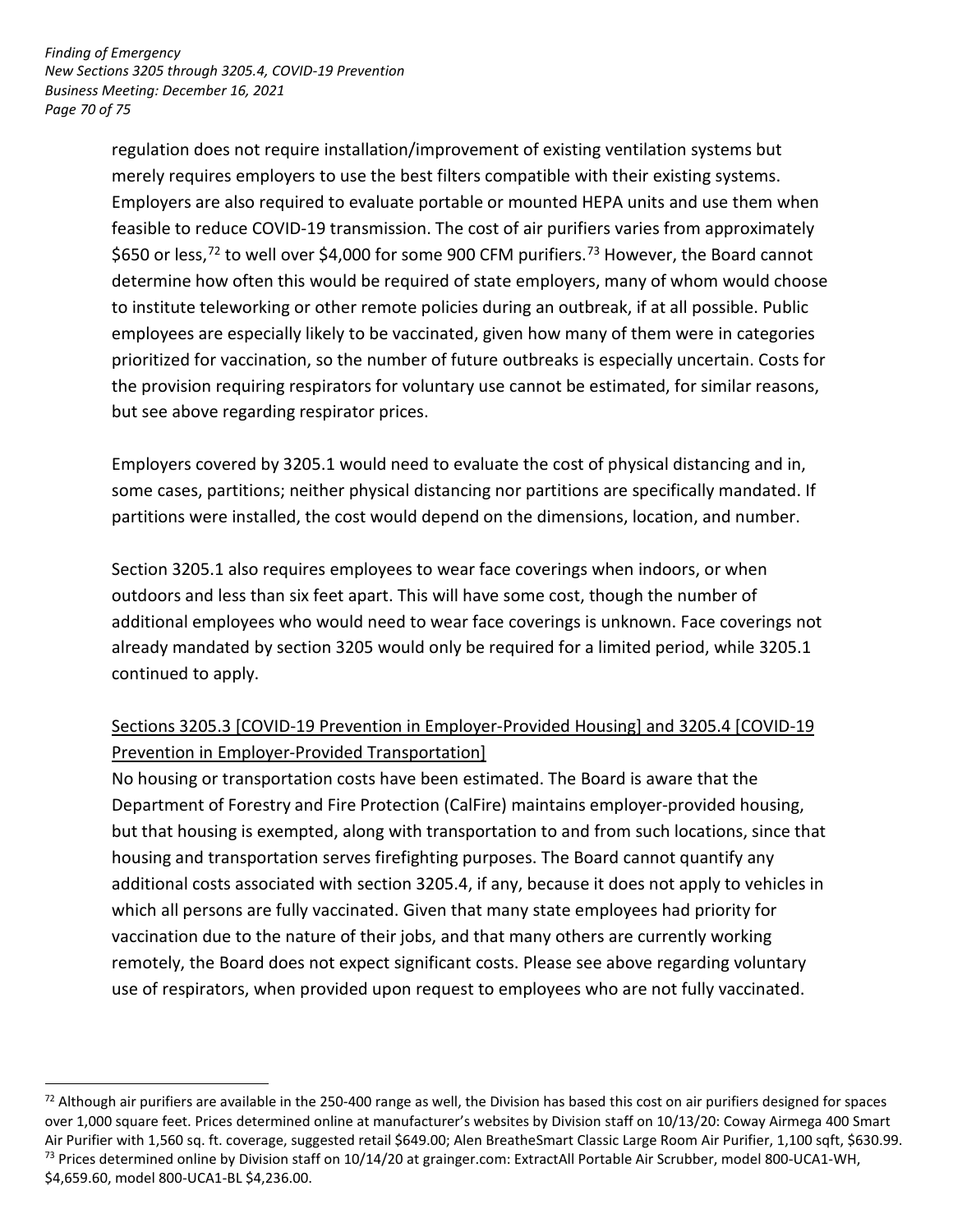### Quantifiable annual costs of proposal (State Government)

| Subsection 3205(c)(3): Employer response to COVID-19    |           |
|---------------------------------------------------------|-----------|
| cases in the workplace                                  | \$144,149 |
| (\$30.22 * .5 hours * 9,540 cases)                      |           |
| Subsection 3205(c)(9): Recordkeeping for COVID-19 cases | \$57,660  |
| (\$30.22 * .2 hours * 9,540 cases)                      |           |
| Subsection 3205(c)(10): Exclusion of employees with     |           |
| COVID-19 cases                                          | \$86,490  |
| (\$30.22 * .3 hours * 9,540 cases)                      |           |
| Section 3205.1: Multi-infection incidents               |           |
| $(530.22 * 10 hours * 10 cases)$                        | \$3,022   |
| <b>Total</b>                                            | S291.321  |

As described in detail above, please note that **these are only the quantifiable costs**.

 transmission and thus fewer COVID-19 illnesses. The amount of this reduction is unknown and depends on the course of the pandemic. The proportion of any future reduction that could be determined in advance. The primary savings to state agencies would come from reduced COVID-19 occupational attributed to the proposal, as opposed to other state or local mandates, cannot be

 Savings would result not only from improved health among state employees, but also from an overall reduction in the statewide COVID-19 transmission rate, which would lead to a reduction in the costs associated with publicly-provided medical care and benefits.

 systems,respiratory systems, and neurological function. The benefit from reduced COVID-19 infections is unquantifiable, but could result in fewer deaths, hospitalizations, and long-term injuries including harm to patients' pulmonary

 A reduction in the spread of COVID-19 will also allow for increased reopening of businesses and public services. This would increase employment and the overall economy.

 The Division expects that it would receive fewer queries about COVID-19 if proposed sections faster for Division staff to respond to questions. However, this is unlikely to lead to any fiscal savings. Those staff who have been diverted from their usual duties in response to COVID-19- related issues would simply be returned to their usual enforcement activities. 3205 through 3205.4 are enacted, in comparison to the period before any COVID-19 emergency regulations were adopted. The proposed regulations would also make it easier and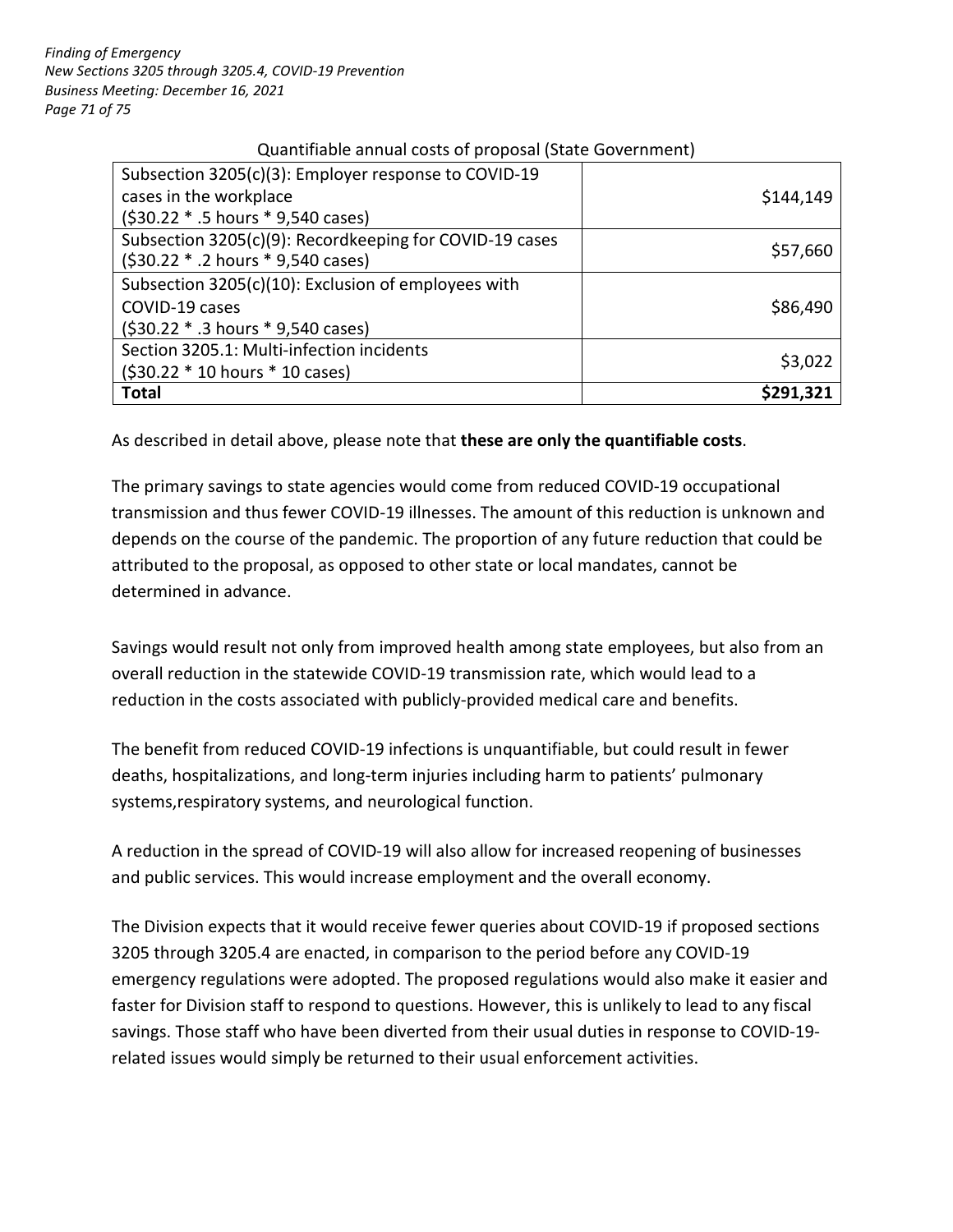# **Costs to Any Local Agency or School District Which Must be Reimbursed in Accordance with Government Code Sections 17500 through 17630:**

None.

<u>.</u>

## **Other Nondiscretionary Cost or Savings Imposed on Local Agencies:**

 The above analysis for state agencies' costs and savings applies to local agencies as well. Costs have been estimated in the same manner as above. Items that cannot be estimated for state employers, including testing costs, the provision of respirators for voluntary use, and physical distancing/partitions during outbreaks, are equally uncertain for local entity employers.

 the requirements and guidance of their own local health departments and CDPH, the Board does not believe that changes are likely to be needed in local government entities' current COVID-19 prevention policies relative to the existing section 3203. As described above with COVID-19 prevention programs to ensure compliance with this regulation, but the time required will vary dramatically between public agencies and cannot be quantified. The speed of review will depend on the size of the agency, the nature of its operations, and what units within the entity (if any) have their own distinct policies and plans. To provide some idea of the number of establishments involved, there were 19,380 local government establishments in the first quarter of 2020, according to EDD.<sup>74</sup> Given that local government entities are particularly likely to be aware of—and comply with regard to state employers, the Board is aware that local entities will still review their existing

 According to EDD data, in the first quarter of 2020 (the last quarter available at the time of the fiscal analysis), there were 1,829,639 employees working in local government in California.<sup>75</sup> The following local government employees were likely not covered by the proposal:

| <b>NAICS</b> | <b>Industry</b>                             | Employees,<br>Q1 2020 | <b>Assumed %</b><br>not covered<br>by proposal | Reasoning                                    | <b>Employees</b><br>not covered |
|--------------|---------------------------------------------|-----------------------|------------------------------------------------|----------------------------------------------|---------------------------------|
| 488          | Support<br>Activities for<br>Transportation | 11,787                | 5%                                             | Remote or<br>solo work<br>during<br>pandemic | 589                             |

### Local Government Employees Not Covered by Proposal

<sup>&</sup>lt;sup>74</sup> EDD Quarterly Census of Employment and Wages, California – Statewide, 2020 – First Quarter, accessedOctober 13, 2020. <u>https://www.labormarketinfo.edd.ca.gov/qcew/cew-select.asp</u>.<br><sup>75</sup> EDD projections for 2021, used elsewhere in this analysis, could not be used for this purpose or for state costestimates, because they

 did not include sufficient detail about public employment. See footnote 74 for source.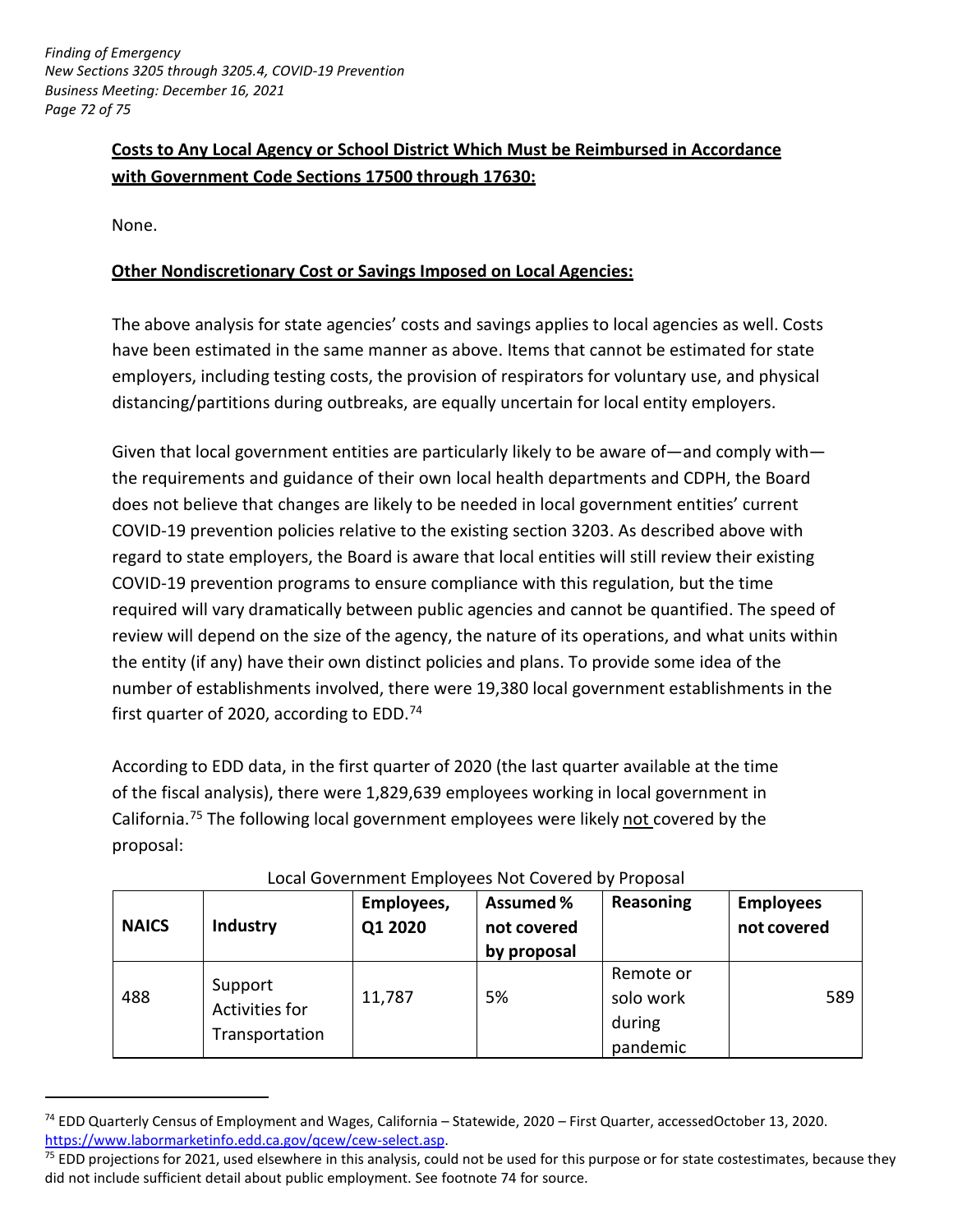*Page 73 of 75 Finding of Emergency New Sections 3205 through 3205.4, COVID-19 Prevention Business Meeting: December 16, 2021* 

|     |                                                                     |         |     | <b>TOTAL</b>                                 | 279,235 |
|-----|---------------------------------------------------------------------|---------|-----|----------------------------------------------|---------|
|     | Programs                                                            |         |     | during<br>pandemic                           |         |
| 926 | Administration<br>of Economic                                       | 15,964  | 20% | Remote or<br>solo work                       | 3,193   |
|     | Program<br>Admin                                                    |         |     | by 5199                                      |         |
| 925 | Community and<br>Housing                                            | 5,460   | 10% | Covered                                      | 546     |
|     | Program                                                             |         |     | pandemic                                     |         |
| 923 | Administration<br>of Human<br>Resource                              | 98,016  | 20% | Remote or<br>solo work<br>during             | 19,603  |
| 922 | Justice, Public<br>Order, and<br>Safety<br>Activities <sup>77</sup> | 186,011 | 70% | Covered<br>by 5199                           | 130,208 |
| 921 | Executive,<br>Legislative, &<br>Gen Government                      | 182,635 | 15% | Remote or<br>solo work<br>during<br>pandemic | 27,395  |
| 62  | Health Care and<br>Social<br>Assistance <sup>76</sup>               | 114,367 | 80% | Covered<br>by 5199                           | 91,494  |
| 54  | Professional and<br>Technical<br><b>Services</b>                    | 1,430   | 50% | Remote or<br>solo work<br>during<br>pandemic | 715     |
| 52  | Finance and<br>Insurance                                            | 3,810   | 30% | Remote or<br>solo work<br>during<br>pandemic | 1,143   |
| 51  | Information                                                         | 14,495  | 30% | Remote or<br>solo work<br>during<br>pandemic | 4,349   |
|     |                                                                     |         |     |                                              |         |

 Subtracting the total number of local government employees not covered by the proposal, 279,235 from 1,829,639 local government employees in the first quarter of 2020 gives a total

<u>.</u>

<sup>&</sup>lt;sup>76</sup> Of these, the majority (95,567) worked in hospitals.<br><sup>77</sup> This includes police, corrections, and public health administration, among other things. The exact amount of corrections-related employment is suppressed from public EDD data, but it reasonably assumed that this constitutesa significant portion of this category.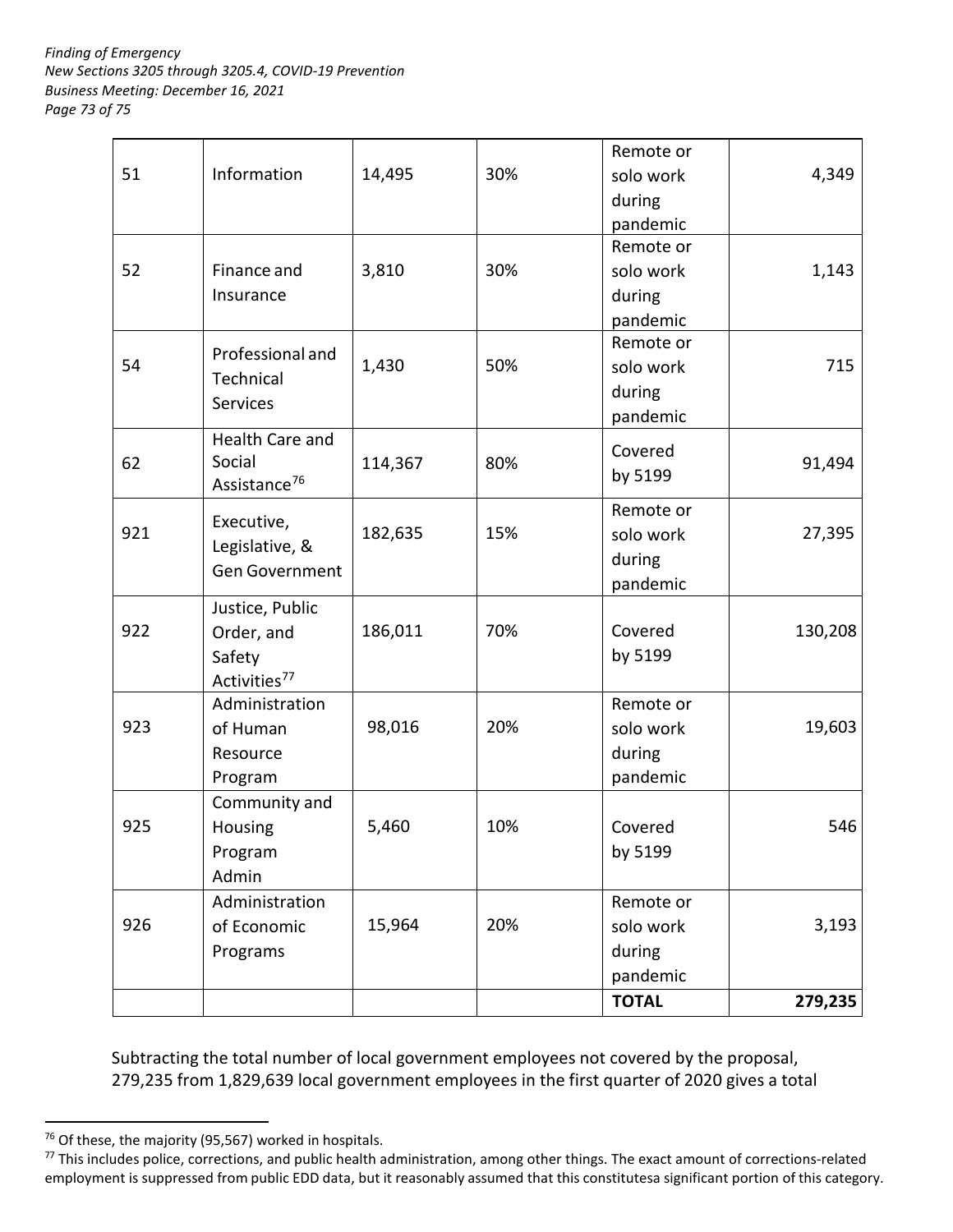of **1,550,404 local government employees covered by the proposal.** Applying the estimated  **42,155 cases.**  COVID-19 rate for persons 18-64 of 0.02719 (as described above), this provides an **estimate of** 

 Local government employers most likely to experience "major COVID-19 outbreaks" as defined in this proposal are hospitals, residential nursing centers (including those for the elderly), and outbreak costs have thus not been estimated for local government entities. other circumstances covered by section 5199 and thus exempt from this proposal. Major

 does not distinguish between public and private employers, or between state and local entities; nor does 2021 information. In the absence of data, the Board has estimated 30 such outbreaks would be covered by the proposed section 3205.1 for local entities. As described above, 2020 CDPH information on the 400 outbreaks not covered by 5199

 employers may create temporary housing sites and provide transportation during wildland firefighting operations. Outside of those circumstances, the Board is not aware of any public provision of housing which would be covered by this proposal. The Board cannot quantify any because it cannot be certain of the number of vehicles/rides involved. The proposed section employees had priority for vaccination due to the nature of their jobs. Additionally, public Local government employers have been exempted from the employer-provided housing and transportation requirements while conducting emergency operations. For instance, public additional costs associated with the transportation requirements of section 3205.4, if any, does not apply to vehicles in which all persons are fully vaccinated, and many local agency transportation is excluded from that proposed section.

Please see above regarding the voluntary use of respirators.

| <b>Total</b>                                             | \$1,282,990 |  |  |  |
|----------------------------------------------------------|-------------|--|--|--|
| (\$30.22 * 10 hours * 30 cases)                          |             |  |  |  |
| Section 3205.1: Multi-infection incidents                | \$9,066     |  |  |  |
| (\$30.22 * .3 hours * 42,155 cases)                      |             |  |  |  |
| COVID-19 cases                                           | \$382,177   |  |  |  |
| Subsection 3205(c)(10): Exclusion of employees with      |             |  |  |  |
| (\$30.22 * .2 hours * 42,155 cases)                      |             |  |  |  |
| Subsection 3205(c)(9): Recordkeeping for COVID-19 cases  | \$254,785   |  |  |  |
| (\$30.22 * .5 hours * 42,155 cases)                      |             |  |  |  |
| cases in the workplace                                   | \$636,962   |  |  |  |
| Subsection 3205(c)(3): Employer response to COVID-19     |             |  |  |  |
| Quantifiable annual costs of proposal (Local Government) |             |  |  |  |

 $\frac{1}{2}$  . The set of the set of the set of the set of the set of the set of the set of the set of the set of the set of the set of the set of the set of the set of the set of the set of the set of the set of the set of Quantifiable annual costs of proposal (Local Government)

As described in detail above, please note that **these are only the quantifiable costs**.